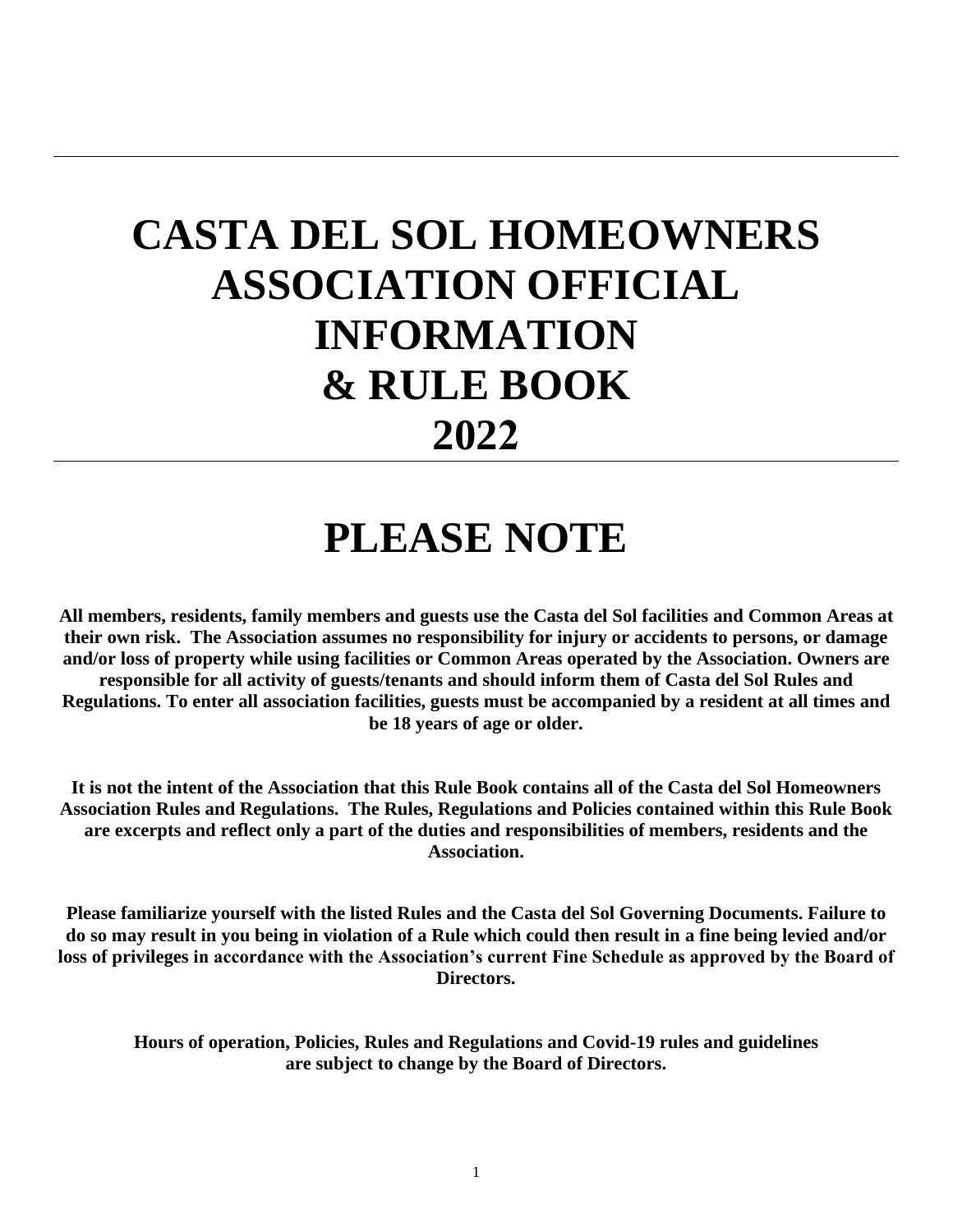## **INDEX**

| Entry |  |
|-------|--|
|       |  |
|       |  |
|       |  |
|       |  |
|       |  |
|       |  |
|       |  |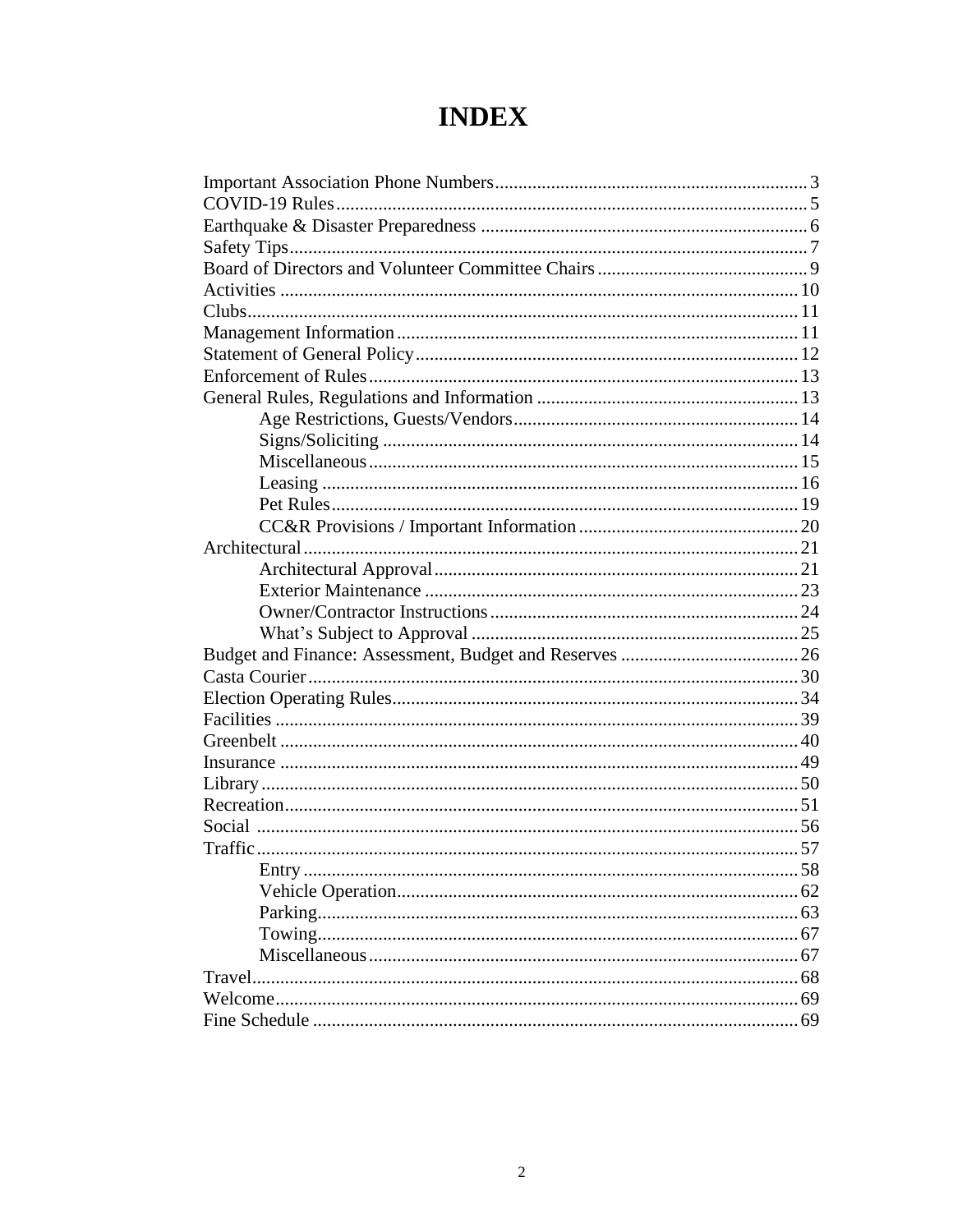## **CASTA DEL SOL**

### **HOMEOWNERS ASSOCIATION DIRECTORY 2022 EDITION**

### **REGIONAL TELEPHONE NUMBERS**

| NON-EMERGENCY POLICE DEPARTMENT, Mission Viejo__________949-770-6011                                                                                                               |                |
|------------------------------------------------------------------------------------------------------------------------------------------------------------------------------------|----------------|
| Fire Department Orange County Business Office _____________________________714-573-6000                                                                                            |                |
| Highway Patrol, 24-HOUR NON-EMERGENCY ___________________________949-559-7833                                                                                                      |                |
|                                                                                                                                                                                    | 949-764-4624   |
|                                                                                                                                                                                    |                |
|                                                                                                                                                                                    |                |
| Kaiser Permanente Irvine                                                                                                                                                           | 949-932-5000   |
| Mission Hospital Regional Medical Center __________________________________949-364-1400                                                                                            |                |
|                                                                                                                                                                                    | 949-837-4500   |
| $-714-633-9111$<br>Saint Joseph Hospital                                                                                                                                           |                |
|                                                                                                                                                                                    |                |
| Mission Viejo Animal Services (report animal abuse) 949-499-1311                                                                                                                   |                |
| <b>Recreation Center 1 Office</b>                                                                                                                                                  | $949-455-4681$ |
| Office Business Hours: Weekdays $8:00 \text{ am} - 5:00 \text{ pm}$                                                                                                                |                |
| Recreation Center Hours: May-Oct: Mon-Sun, 8:00 am - 10:00 pm                                                                                                                      |                |
| Nov-Apr: Mon-Fri, 8:00 am - 10:00 pm; Sat & Sun, 8:00 am - 8:00 pm                                                                                                                 |                |
| Recreation Center 2 Pool Hours: Mon-Sun 7:00 am - 10:00 pm,                                                                                                                        |                |
| Rec 2 Heritage Room Hours: Mon-Sun 8:00 am-10:00 pm                                                                                                                                |                |
| Casta del Sol Administrative Office – Fiesta Bldg. 549-837-4073                                                                                                                    |                |
| 27651 Casta del Sol Drive, Mission Viejo 92692                                                                                                                                     |                |
| Office Business Hours: Mon-Fri 8:00 am - 4:30 pm                                                                                                                                   |                |
|                                                                                                                                                                                    |                |
|                                                                                                                                                                                    |                |
|                                                                                                                                                                                    |                |
|                                                                                                                                                                                    |                |
| Landscape/Irrigation - Call Pac West Land Care (PWLC1) for all landscape and irrigation matters<br>Pac West Customer Service (PWLC1) - Mon-Fri 7:00 am - 3:30 pm______949-583-2705 |                |
| Irrigation/Fallen Tree Emergency After-hours, PWLC_______________1-800-464-7952                                                                                                    |                |
| Red Fire Ants/Mosquito, Orange County Vector Control ____________________949-654-2421                                                                                              |                |
|                                                                                                                                                                                    | 949-583-2705   |
| Powerstone Property Management Home Office – 9060 Irvine Center Drive, Irvine, CA 92618                                                                                            |                |
| Billing Inquiries on Assessments: Mon-Fri 9:00 am - 5:00 pm ______                                                                                                                 | 949-535-4533   |
| Casta del Sol Traffic Control Supervisor<br><u>Legendon Automobile Supervisor</u>                                                                                                  | 949-837-7640   |
| <b>Casta del Sol Entrance Gates:</b>                                                                                                                                               |                |
| Gate 1: Open 24 hrs. Casta del Sol Dr. /Marguerite Pkwy ________________________                                                                                                   | 949-455-4674   |
| Guest RVs MUST enter through this gate only, and park at Rec. Ctr. 1 lower parking lot with permit.                                                                                |                |
| Gate 2: Open 6:00 am - 10:00 pm Albeniz & Jeronimo ______________________949-455-4675                                                                                              |                |
| Gate 3: Open 6:00 am - 10:00 pm Calle Azorin & Jeronimo ______________949-455-4676                                                                                                 |                |
| Gate 4: Open 6:00 am - 10:00 pm Calle Azorin & Alicia Pkwy _____________949-455-4677                                                                                               |                |
| Members must call a gate or use the web portal to authorize entrance of guests and vendors.<br>Vendors and Contractors may only enter using Gates $1 \& 2$ .                       |                |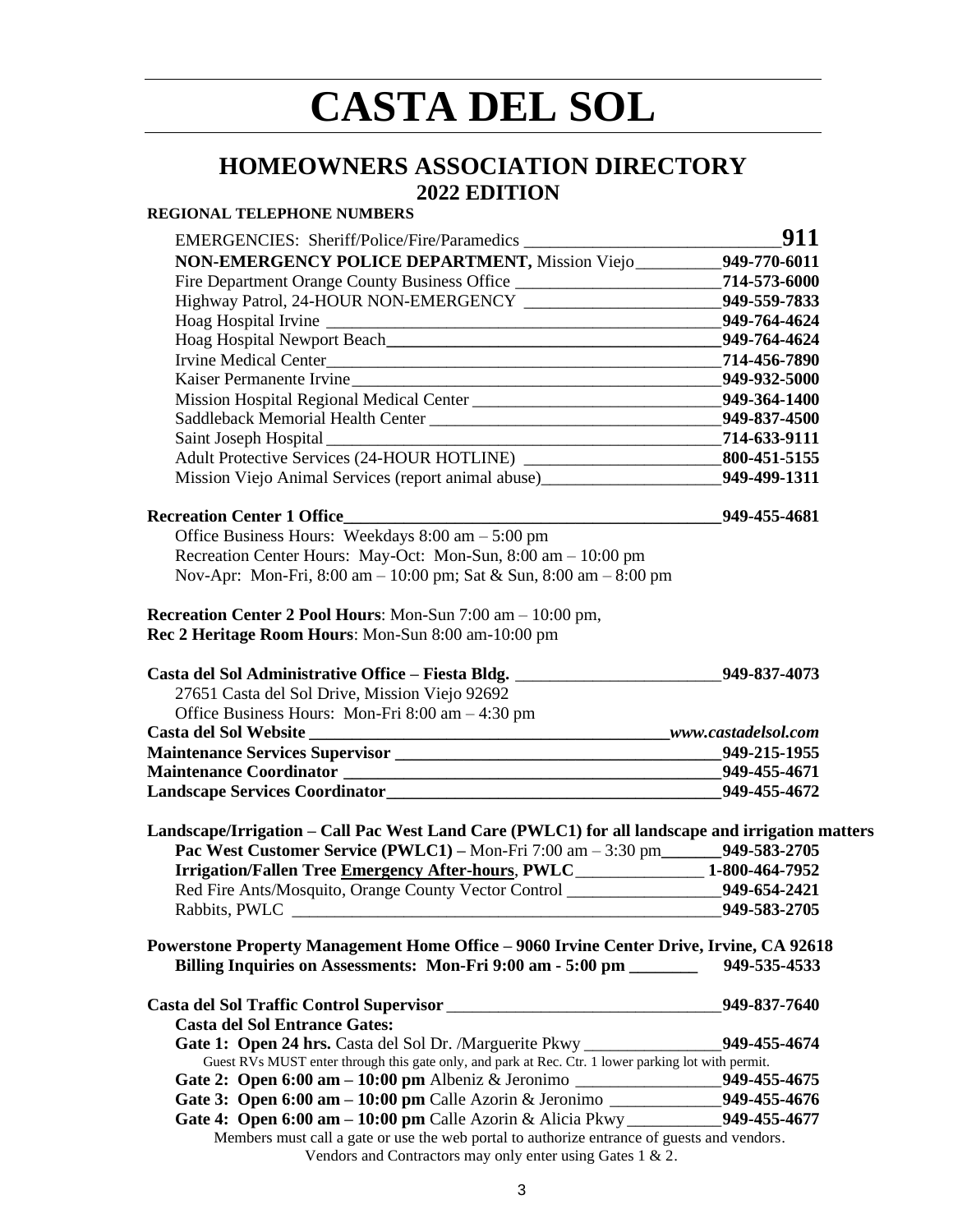## **OTHER IMPORTANT PHONE NUMBERS**

| City of Mission Viejo                                                                          |              |
|------------------------------------------------------------------------------------------------|--------------|
|                                                                                                | 949-470-3000 |
| Customer Service                                                                               | 949-470-8412 |
|                                                                                                | 949-470-3045 |
| Building Department                                                                            | 949-470-3054 |
|                                                                                                | 949-830-7100 |
| Mission Viejo Police Services, Vacation Home Check________________949-470-8433                 |              |
|                                                                                                | 949-470-3062 |
| <b>Consumer Affairs</b>                                                                        | 800-952-5210 |
| Department of Motor Vehicles                                                                   |              |
|                                                                                                |              |
| Elder Care Services (affordable housing options assistance) ______________________800-848-1008 |              |
|                                                                                                | 800-510-2020 |
|                                                                                                |              |
|                                                                                                | 949-770-1313 |
|                                                                                                |              |
|                                                                                                |              |
| Medicare 800-633-4227                                                                          |              |
|                                                                                                | 949-830-7100 |
| Norman P. Murray Community & Senior Center                                                     |              |
|                                                                                                | 949-470-3062 |
|                                                                                                |              |
| Orange County Transportation Authority Access __________________________877-628-2232           |              |
|                                                                                                |              |
|                                                                                                |              |
| Recycling Center 800-732-9253                                                                  |              |
| Saddleback College                                                                             |              |
|                                                                                                | 949-582-4555 |
|                                                                                                | 949-582-4835 |
|                                                                                                |              |
| Toxic Waste                                                                                    |              |
| Veterans Administration, Regional Office, L.A. _________________________________800-827-1000   |              |
|                                                                                                | 949-458-1176 |
|                                                                                                |              |

## **UTILITY COMPANIES**

| Electricity/Street Lights     | So. Calif. EDISON Co.                                                                                             | 800-655-4555 |
|-------------------------------|-------------------------------------------------------------------------------------------------------------------|--------------|
| Gas (natural)                 | So. Calif. GAS Co.                                                                                                | 800-427-2200 |
| Telephone/Cable               | <b>AT&amp;T TELEPHONE</b>                                                                                         | 800-310-2355 |
|                               | Billing Inquiries                                                                                                 | 800-891-1800 |
|                               | <b>COX Communications</b>                                                                                         | 949-240-1212 |
| <b>Trash WASTE MANAGEMENT</b> |                                                                                                                   | 800-266-7551 |
|                               | (Trash day is Wednesday, unless delayed one day due to the following holidays:                                    |              |
|                               | New Year's Day, Memorial Day, 4 <sup>th</sup> of July, Labor Day, Christmas, only if the holiday is on a weekday) |              |
|                               | Water Santa Margarita Water District – Accounts                                                                   | 949-459-6420 |
|                               | <b>Customer Service</b>                                                                                           | 949-459-6400 |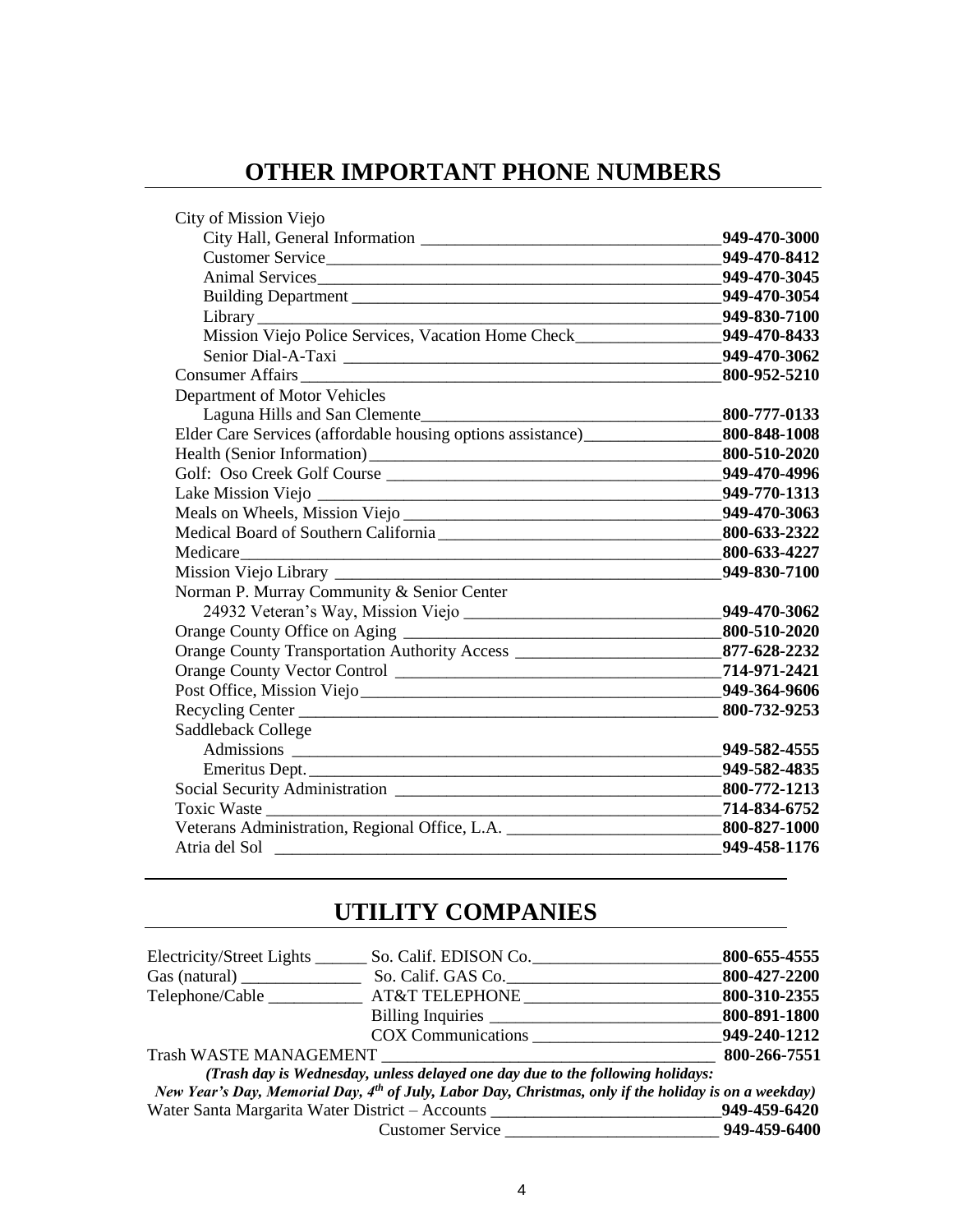## **COVID-19 Rules**

### **Regarding Recreation/Common Area Use**

1. Everyone using the Association facility and common areas are required to adhere to all the rules contained herein.

2. You or anyone in your household, may not use the common areas and recreation facilities if (i) you or anyone in your household have knowingly been in contact with someone afflicted with COVID-19, (ii) you or anyone in your household are experiencing a fever, sign of respiratory illness such as cough, shortness of breath or difficulty breathing, or other COVID-19 symptoms,  $\Theta$  (iii) you believe that you or anyone in your household are likely to transmit or contract COVID-19 or any other communicable disease, or (iv) tested positive for COVID-19 within the permissible timeframe as directed by federal, state and county governments.

3. Residents are not permitted to move or rearrange any clubhouse furnishings.

4. Any portion of the facility that is closed (e.g., Gym, etc.) may not be accessed or used at any time. Any facility may be closed at any time, without notice. The Association may implement time slots on the busiest days to control the flow of users of the Association facilities so that the mandated safe social distance can be kept. Residents are required to respect the instructions of any Association agents relating to when the facility is open or closed, as well as any instructions pertaining to proper hygiene and social distance.

5. Guidelines for select amenities, (e.g., Tennis, Lawn Bowling, etc.) must be followed in all circumstances.

6. All federal, state, county and local requirements and guidelines for COVID-19 will be followed by the Association.

## **dwellingLive**

1. Residents who would like to add guests to their gate list or make a reservation for community amenities need to fill out a form in the Recreation Center #1 Office to have their online dwellingLive account set up.

2. Once the form is received, the Recreation staff will enter the resident's information in the system. An email will be sent from dwellingLive with their login information and website to access their dwellingLive account.

3. Once a resident has logged into their dwellingLive account, the guest list can be reviewed and changed. They can also reserve community amenities.

4. Reservations for amenities can be made seven (7) days in advance but no less than 24 hours in advance.

5. Please make sure you review all the rules and guidelines that are listed on dwellingLive before making reservations to ensure you know if any changes have been made for making reservations.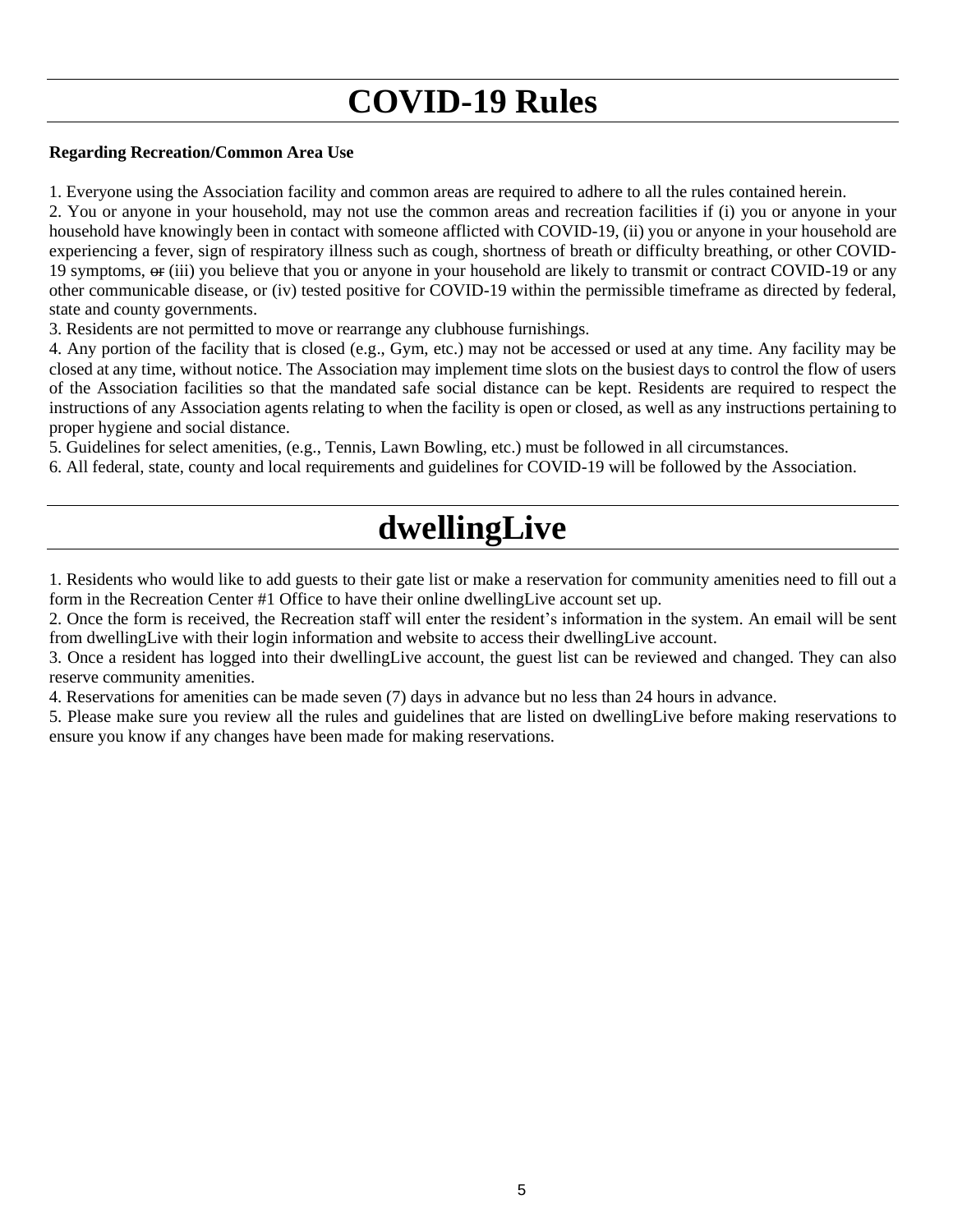## **Earthquake & Disaster Preparedness**

### *Are you prepared?* **A disaster could occur at any moment! INJURIES ARE COMMONLY CAUSED BY:**

- Partial building collapse and flying glass from windows.
	- Overturned furniture and appliances.
	- Fire from broken gas lines.
	- Power lines.
	- Panic causing drastic actions.

### **WHAT YOU CAN DO BEFORE AN EARTHQUAKE OCCURS**

- Prepare a go bag see next page.
- Maintain a three (3) day supply of food and water.
- Tie down hot water tank.
- Place heavy objects on lower shelves.
- Anchor top-heavy objects.
- Hold home earthquake drills and develop family plan to reconnect.
- Learn how to turn off utilities and have special tools ready and available: Electricity: Main switch at the meter. Gas: Main valve at the meter.
	- Water: Valve at the front water hydrant.
- Take a first aid course and prepare first aid kit.
- Keep flashlight and extra batteries near bed and in car.
- Keep shoes and work gloves by bed and in car.
- Keep battery-operated radio at home.
- Discuss plans at home with family.

### **DURING AN EARTHQUAKE**

- Remain calm & reassure others.
- Watch for falling objects.
- Stay away from windows.
- Get under a piece of furniture.
- If outdoors, stay in a clear area.

### **AFTER AN EARTHQUAKE**

- Check for injuries to family and neighborhood.
- Tune in local radio station for information.
- Contact Orange County Red Cross for family information.
- Check for fires and fire hazards.
- Always wear shoes and use gloves.
- Avoid power lines and broken glass.
- Clean up hazardous or toxic materials.
- Check for gas leaks, **by smell only**.
- Only Turn off if leaking and **do not** turn back on!
- Check for water leaks.
- If there is a short circuit, shut off electricity.
- Don't use sewers if they are broken.
- Cook outdoors with charcoal or propane gas, **only if gas is off**.
- Do not use telephone except for **genuine** emergency.
- Stay away from chimneys; they could be weakened!
- Check cupboards for objects falling from shelves open slowly.
- **Don't spread rumors**!
- Be prepared for aftershocks.
- Obey emergency service orders.
- Stay out of damaged areas.
- Stay home and keep streets clear unless your home is severely damaged.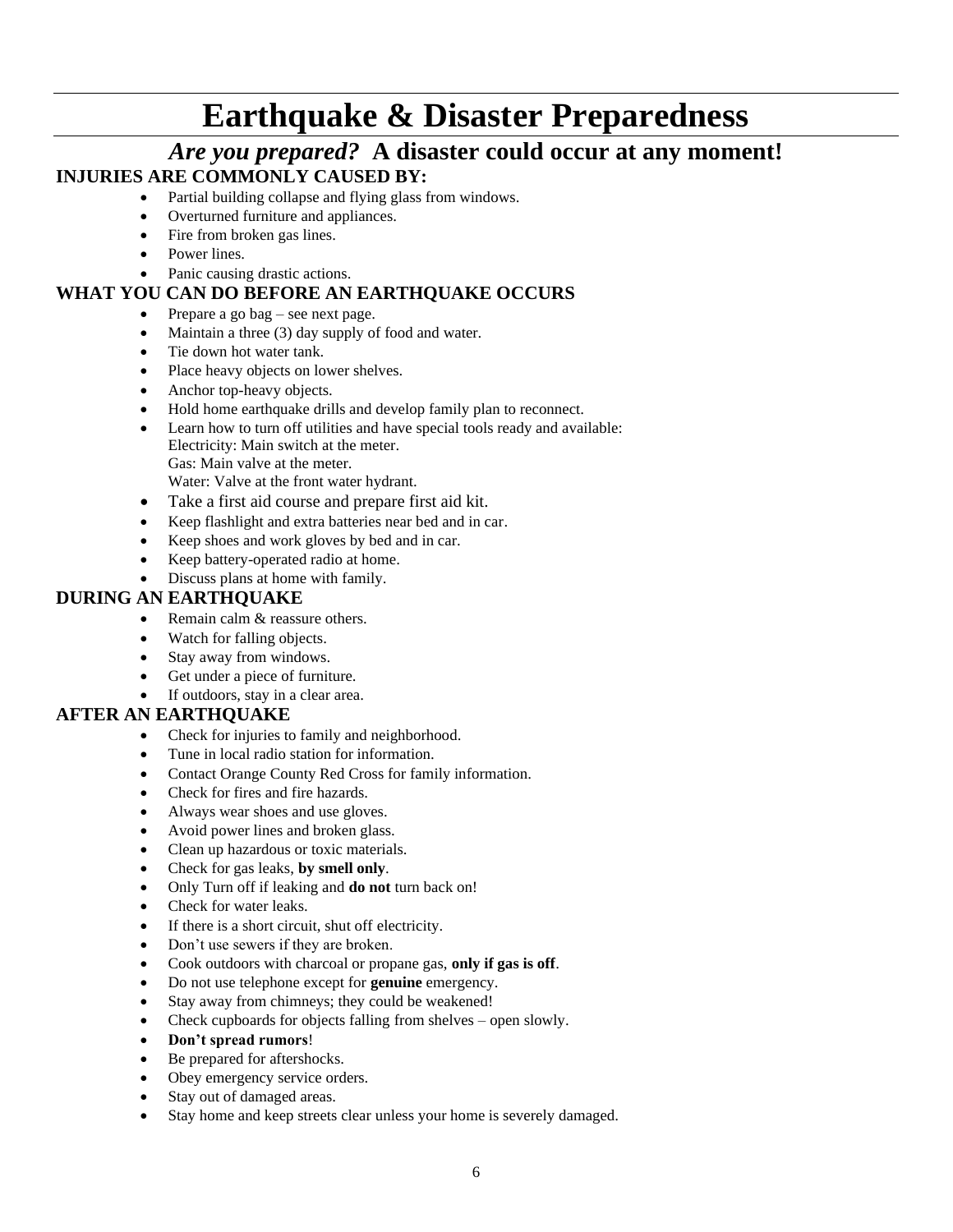### **GRAB & GO BAG KIT CAR KIT PET**

Well-padded labeled backpack or rolling cooler Flares Faces Food for 3 days Flashlight and batteries Fire Extinguisher Fire Extinguisher Medication for 3 days CELL PHONE AND CHARGING CABLE Duct Tape Water Keys, house and car **IUMPER CABLES** Bowl Cash - \$100 in small bills Work Gloves Collar with ID/Photo GLASSES OR CONTACTS Shoes Shoes Eeash/Harness Medicines and Supplies, E.g., oxygen, C-Pap, San items Flashlight and Batteries Carrier/Cage LIST OF MEDICATIONS AND DOSES AND PHARMACY Comfy shoes and socks Comfy clothes, sweats, jacket, hat Whistle Pocket Knife or multi tool EMERGENCY CONTACT LIST PHOTO ID AND MEDICAL INSURANCE CARDS Copies of above plus homeowner policy and Passport Small first aid kit, gauze, tape, cling wrap, super glue Plate, bowl, utensils, cup Toothbrush, toothpaste, soap towel, grooming items TP, wet wipes and hand sanitizer Ziplock's and large plastic trash bags Work or heavy latex gloves Lightweight space blanket Dust mask or face masks Drinking water, straws Snacks and food bars Waterproof matches Sharpie pen and pater Hand crank can opener Book or deck of cards

Note: The above all cap's items are appropriate for a hospital admission in an emergency.

## **Safety Tips**

Although Mission Viejo is known and rated as a safe city, it doesn't mean Casta del Sol isn't susceptible to crime. The Association works with the police and our roving patrol to try to identify any suspicious people. However, it is not foolproof, and residents must do their part.

**Reminder:** If you observe suspicious activity, please call 911 or the non-emergency police department number at 949-770- 6011. If it is a non-emergency and you believe the Association's contracted patrol service should be notified, don't hesitate to contact the Association's patrol service's Post Commander at 949-837-7640. If it is after hours, contact Gate 1 at 949- 455-4674 and they will send a patrol officer to your area. Also, Casta now has additional patrols on the weekend so when calling Gate 1 on the weekends, you should get a quick response!

Please read these recommended safety tips listed below to help reduce your chances of becoming a victim of crime:

1. Always lock windows and doors in both your vehicles and homes, even if you're only out for a few minutes; consider investing in window clamps or a wooden dowel for sliding doors.

2. Stop your mail and newspapers when going out of town.

3. When vacationing, be selective who you inform and make sure the person(s) are trustworthy.

4. Invest in a security system; if you own one, activate it.

5. Keep your garage doors closed.

6. Occasionally re-key the locks in your home.

7. Don't leave valuables out in the open; put them away in a safe place (consider using a safety deposit box at your local bank).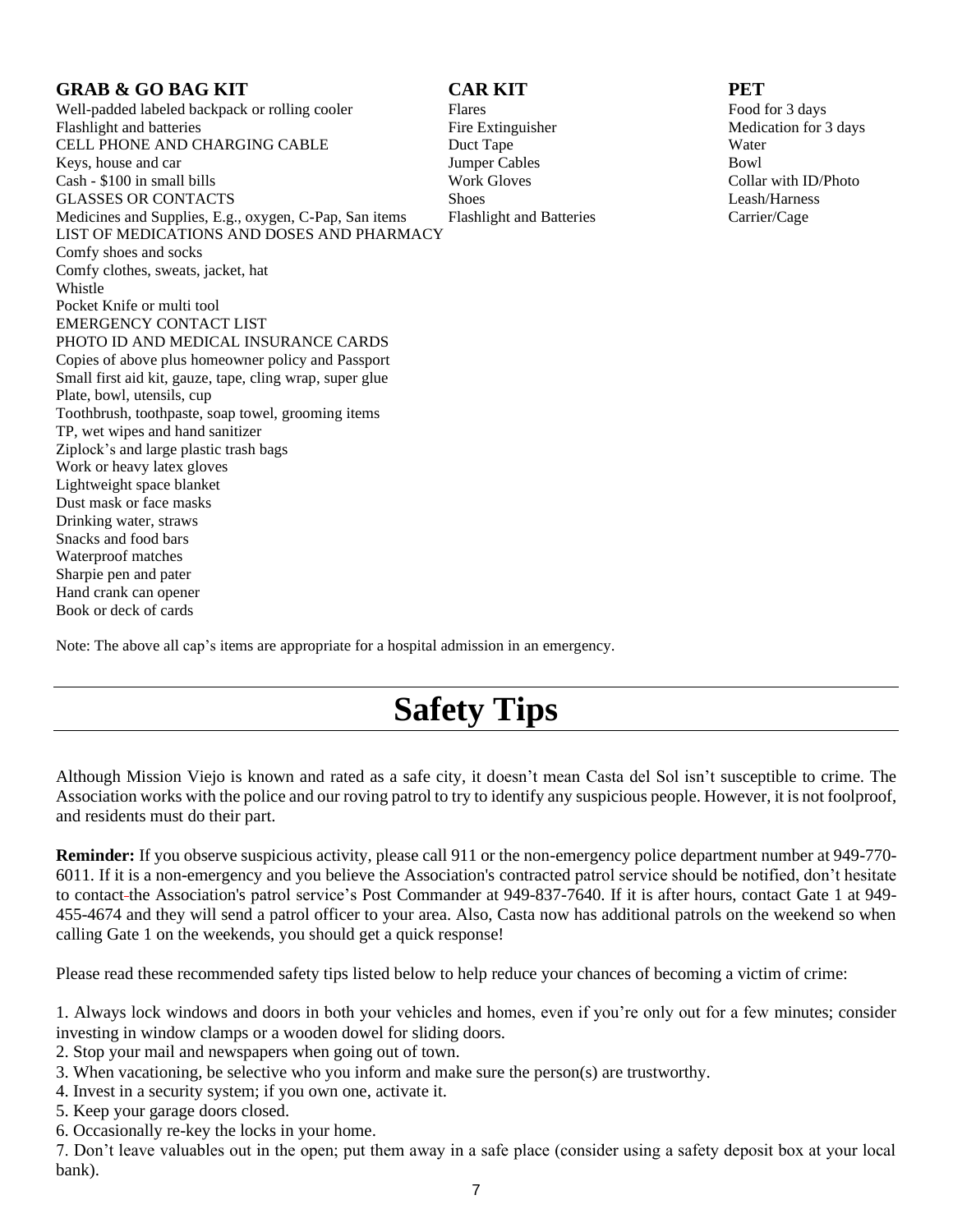8. Even if you have a landline telephone, keep a charged mobile phone with you at all times.

9. Set lights to mimic living patterns, set indoor and outdoor lights on a timer.

10. Don't hide spare keys, leave with a trusted friend.

11. Always be aware of your surroundings; keep your eyes open for suspicious person(s); never hesitate to call 911.

12. Install a peephole in your front door and never open the door for someone you don't know.

13. Put your car keys beside your bed at night. If you hear someone trying to get into your house, press the panic button (if you have one), so your car alarm will sound.

Safety Disclaimer: Casta del Sol can never be crime-free. For example, it is possible for someone to enter the property under false pretenses to commit crimes, for residents to commit crimes against their own neighbors, for guests of residents to commit crimes, and for employees to commit crimes. As a result, the Association cannot and will not guarantee your security or safety. You should NOT rely on the Association to protect you from loss or harm. You should provide for your own security by keeping your doors locked; refusing to open your door to strangers; asking workers for identification; installing a security alarm or camera system; carrying insurance; etc. Please keep telephone numbers of emergency contact persons, medical services contacts, local pharmacy number, Police Department, and Fire Department services, readily available by your phone.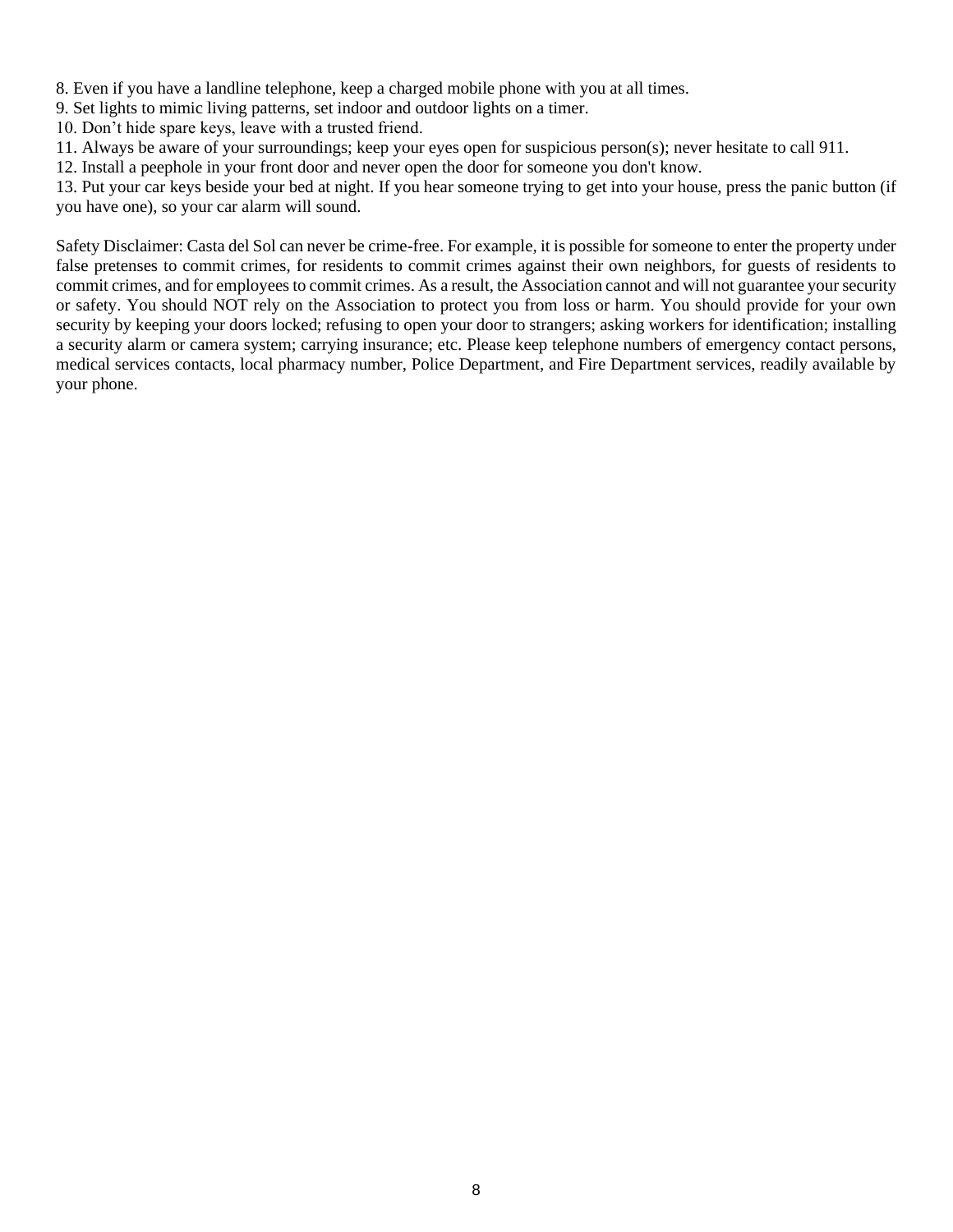## **CASTA DEL SOL BOARD OF DIRECTORS**

| <b>President</b>      | <b>Randy Thompson*</b> | 949-916-1498 |
|-----------------------|------------------------|--------------|
| <b>Vice President</b> | Mary Kay Crowley*      | 949-581-2826 |
| <b>Secretary</b>      | <b>Shelly Lethiot*</b> | 949-533-3316 |
| <b>Treasurer</b>      | <b>Matt Loftus</b>     | 949-458-7505 |
| <b>Director</b>       | Ricardo Gonzales*      | 949-441-2221 |
| <b>Director</b>       | Joe Hachadoorian       | 714-309-9885 |
| <b>Director</b>       | <b>Marci Smith</b>     | 949-394-9237 |

The Casta del Sol Homeowners Association is a California mutual benefit, non-profit corporation. It is governed by an elected Board of Directors who are all resident Owners. The Board of Directors are elected by the membership at the Annual Meeting held each year in June. Each Board member serves a two-year term, and the terms are staggered to provide continuity. Three directors are elected in odd-numbered years and four are elected in even-numbered years.

Other vital functions of the Association are those performed by Volunteer Resident Committees. The Board of Directors looks upon these very important people as extensions of the Board, and as such they have a critical role in the success of the Association. Residents are encouraged to become involved in the community by serving on a committee.

Questions for the Board of Directors, general complaints, comments on an agenda item or to speak during the homeowner's forum can be emailed to: CDSBODMTGS@gmail.com.

**The Annual Meeting of the Members and Election of the Board of Directors is held in June of each year. Board members each serve a two-year term, which are staggered terms. Members with an asterisk (\*) by their names will serve until June 2022.**

# **LUNTEER RESIDENT COMMITTEES**

| <b>Architectural</b>          |                                                             |  |
|-------------------------------|-------------------------------------------------------------|--|
|                               | Vicki Slawson _________________________________925-513-4956 |  |
| <b>Budget and Finance</b>     |                                                             |  |
|                               | Lisa Shoemaker________________________________949-305-6336  |  |
| Vice-Chair                    |                                                             |  |
| <b>Courier</b>                |                                                             |  |
|                               | Fran Morgan _____ 949-305-5547/fmorgan17@cox.net            |  |
| <b>Election</b>               |                                                             |  |
|                               | Bill Burfeind ________________________________949-305-4260  |  |
| <b>Facilities Committee</b>   |                                                             |  |
|                               |                                                             |  |
| <b>Greenbelt</b>              |                                                             |  |
| Chair                         | Jodie Trainer __ 949-836-6511/jodietrainer@hotmail.com      |  |
| <b>Inspector of Elections</b> |                                                             |  |
|                               | Barbara Harris __________________________949-837-0925       |  |
| <b>Insurance</b>              |                                                             |  |
|                               |                                                             |  |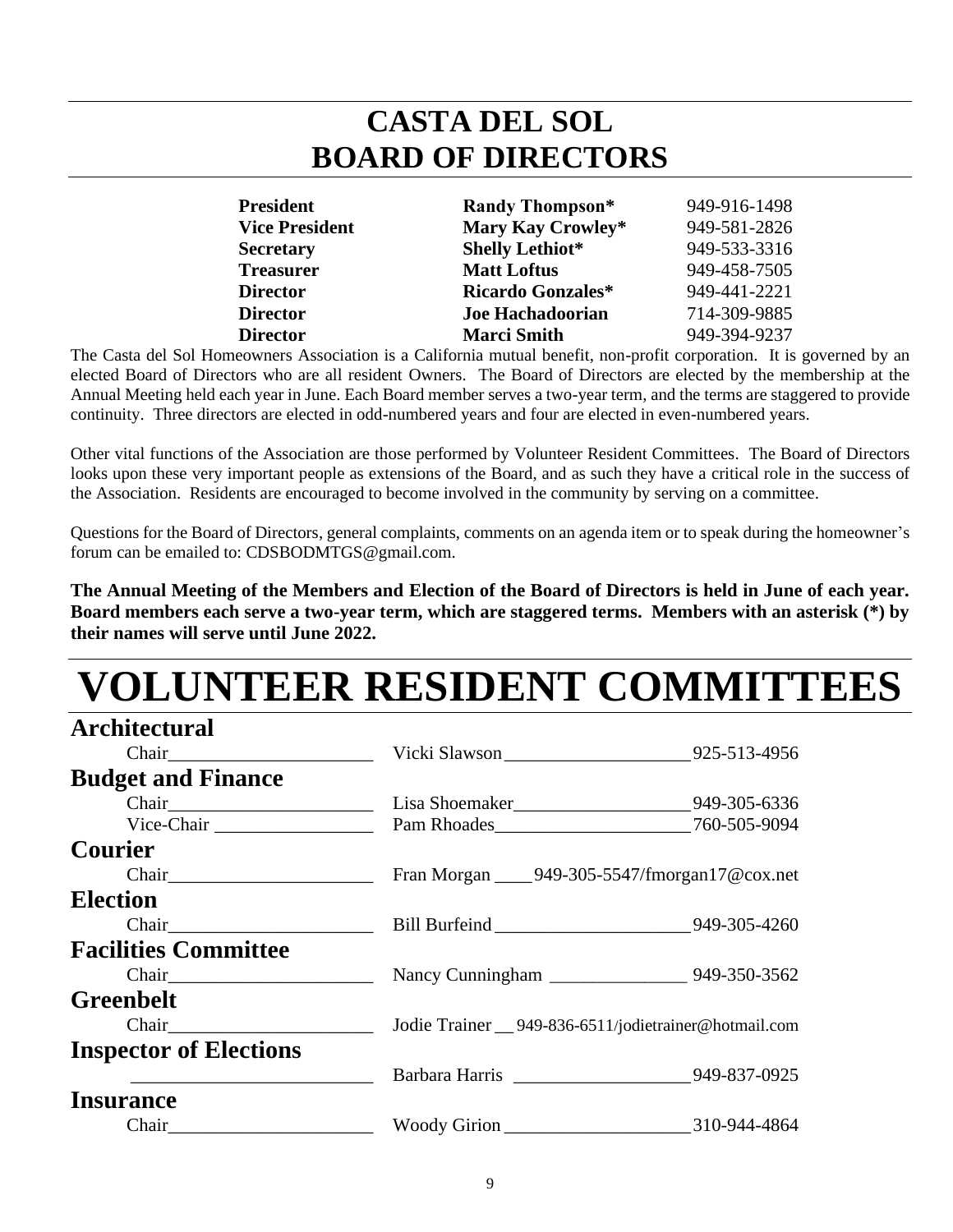| Library                                                                                                                                                                                                                        |              |                                                   |
|--------------------------------------------------------------------------------------------------------------------------------------------------------------------------------------------------------------------------------|--------------|---------------------------------------------------|
| Chair                                                                                                                                                                                                                          |              | Patricia Vitti vittipatroy@gmail.com              |
| Social                                                                                                                                                                                                                         |              |                                                   |
|                                                                                                                                                                                                                                |              | Amy Lake ______ 516-263-7941/arlake225@gmail.com  |
| <b>Traffic</b>                                                                                                                                                                                                                 |              |                                                   |
| Co-Chair                                                                                                                                                                                                                       |              | Lynn Yeazel _______ 949-582-0212/lyhdtv@gmail.com |
| Co-Chair and the contract of the contract of the contract of the contract of the contract of the contract of the contract of the contract of the contract of the contract of the contract of the contract of the contract of t |              | Elizabeth Wing ________ mewinghome@gmail.com      |
| <b>Travel</b>                                                                                                                                                                                                                  |              |                                                   |
| Chair                                                                                                                                                                                                                          | Bari Russell | 949-837-1847                                      |
| Welcome                                                                                                                                                                                                                        |              |                                                   |
| Chair                                                                                                                                                                                                                          |              |                                                   |
| <b>Reserve</b>                                                                                                                                                                                                                 |              |                                                   |
| Chair                                                                                                                                                                                                                          | Bill Swift   | 949-600-6160                                      |

# **ACTIVITIES**

| <b>Activities</b>                                                                                                      | <b>Contact Person(s)</b>                                                                                                                                                                                                             | <b>Phone No.</b> |
|------------------------------------------------------------------------------------------------------------------------|--------------------------------------------------------------------------------------------------------------------------------------------------------------------------------------------------------------------------------------|------------------|
| <b>ARMDI</b>                                                                                                           |                                                                                                                                                                                                                                      | 949-328-9397     |
|                                                                                                                        |                                                                                                                                                                                                                                      |                  |
|                                                                                                                        |                                                                                                                                                                                                                                      |                  |
|                                                                                                                        |                                                                                                                                                                                                                                      |                  |
|                                                                                                                        |                                                                                                                                                                                                                                      |                  |
|                                                                                                                        |                                                                                                                                                                                                                                      |                  |
|                                                                                                                        |                                                                                                                                                                                                                                      |                  |
|                                                                                                                        |                                                                                                                                                                                                                                      |                  |
|                                                                                                                        | Dessica Hollowell 2008 2008 2016-9399 349-916-9399                                                                                                                                                                                   |                  |
|                                                                                                                        |                                                                                                                                                                                                                                      |                  |
| <u> 1989 - Johann Barbara, martin a bhaile an t-Alban an t-Alban an t-Alban an t-Alban an t-Alban an t-Alban an t-</u> |                                                                                                                                                                                                                                      |                  |
| Democratic                                                                                                             |                                                                                                                                                                                                                                      |                  |
|                                                                                                                        | Golf Men's (Oso Creek)<br>Tom Driskell<br>Tom Driskell<br>Tom Driskell<br>2949-916-4443                                                                                                                                              |                  |
|                                                                                                                        |                                                                                                                                                                                                                                      |                  |
|                                                                                                                        |                                                                                                                                                                                                                                      |                  |
|                                                                                                                        | <u>union and the Second Series of Series Series and Series and Series Series and Series and Series and Series and Series and Series and Series and Series and Series and Series and Series and Series and Series and Series and </u> |                  |
|                                                                                                                        |                                                                                                                                                                                                                                      |                  |
|                                                                                                                        |                                                                                                                                                                                                                                      |                  |
|                                                                                                                        |                                                                                                                                                                                                                                      |                  |
|                                                                                                                        |                                                                                                                                                                                                                                      |                  |
|                                                                                                                        |                                                                                                                                                                                                                                      |                  |
|                                                                                                                        | Quilting 949-587-1853                                                                                                                                                                                                                |                  |
|                                                                                                                        |                                                                                                                                                                                                                                      |                  |
|                                                                                                                        |                                                                                                                                                                                                                                      |                  |
|                                                                                                                        |                                                                                                                                                                                                                                      |                  |
|                                                                                                                        |                                                                                                                                                                                                                                      | 949-855-6786     |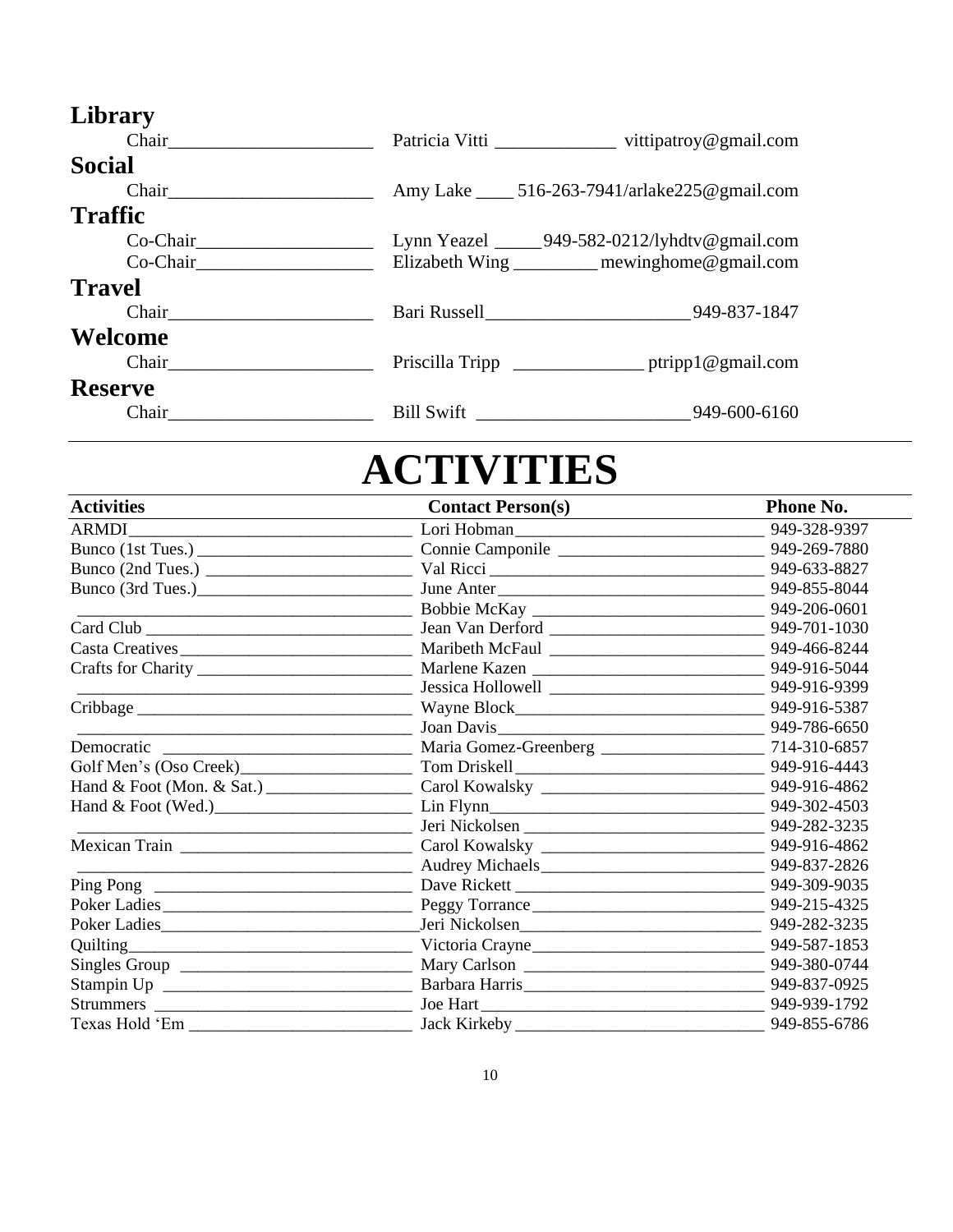## **CLUBS**

| <b>Clubs</b>       | <b>Contact Person</b> | <b>Phone No.</b> |
|--------------------|-----------------------|------------------|
| Away Golf          |                       | 949-588-0337     |
|                    |                       |                  |
|                    |                       |                  |
| Bible Study        |                       |                  |
|                    | Fred Schram           | 949-633-4803     |
|                    |                       | 949-367-6671     |
|                    |                       |                  |
| Bowling            |                       |                  |
|                    |                       |                  |
|                    |                       |                  |
|                    |                       |                  |
|                    |                       |                  |
|                    |                       |                  |
|                    |                       |                  |
| Health and Fitness |                       |                  |
| Heritage Garden    |                       |                  |
| Italian-American   |                       |                  |
|                    |                       |                  |
|                    |                       |                  |
|                    |                       |                  |
|                    |                       |                  |
| Military Veterans  |                       |                  |
| Paddle Tennis      |                       |                  |
|                    |                       |                  |
|                    |                       |                  |
|                    |                       |                  |
| $Scrabble \_$      |                       |                  |
|                    |                       |                  |
|                    |                       |                  |
|                    |                       |                  |
| Vegetable Garden   |                       |                  |
| Water Exercise     |                       |                  |
|                    |                       |                  |

## **MANAGEMENT INFORMATION**

Daily operation and management of the Association is performed by Powerstone Property Management. Powerstone provides an on-site General Manager, off-site Accounting Staff, Human Resources Personnel, I.T. and other services. The Association's contract with Powerstone Property Management is funded through the monthly assessment.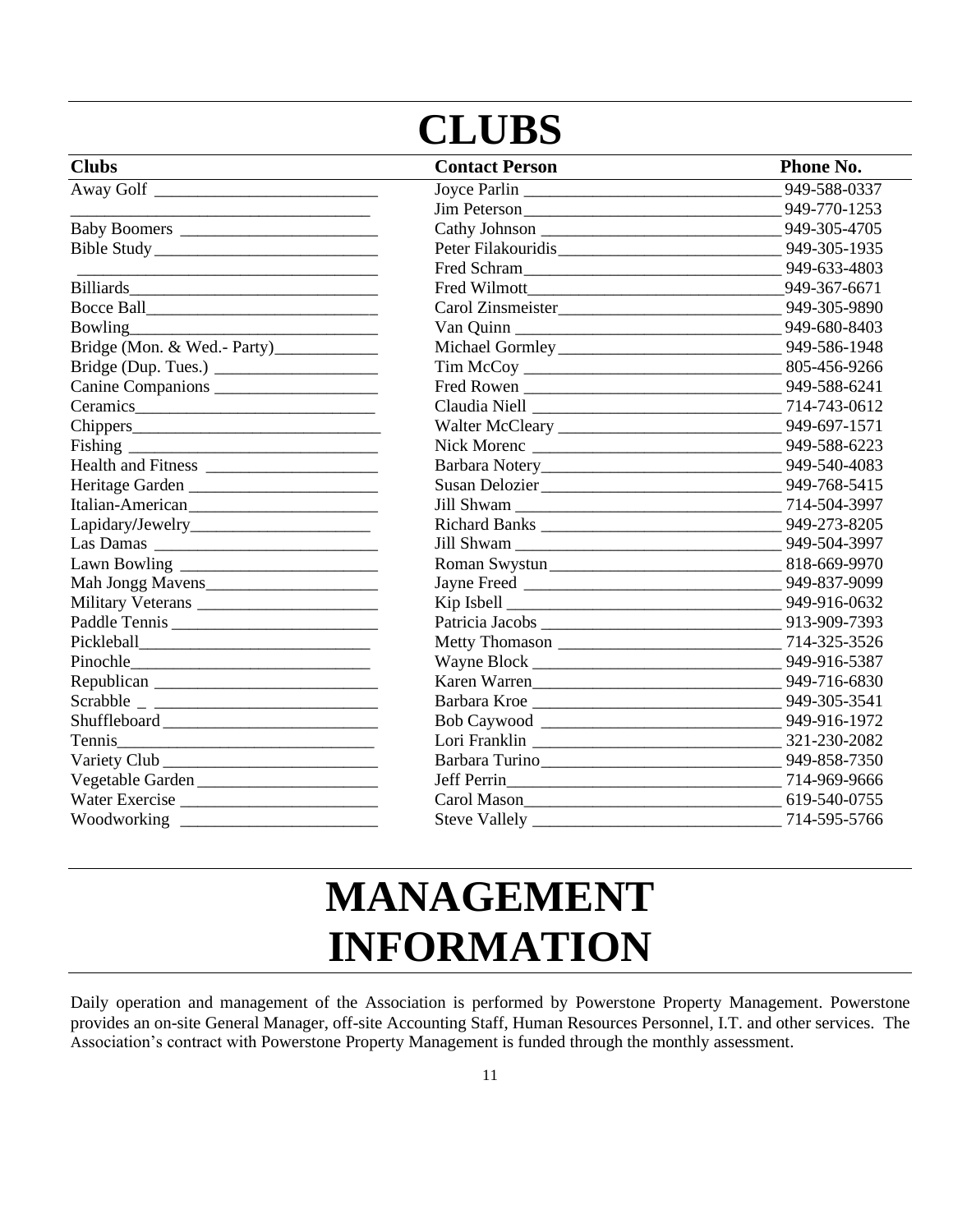In addition to the General Manager, the Board of Directors has created several staff positions to provide services for residents. Personnel who fill these positions are employees of Powerstone but work on-site at CdS.

The Powerstone onsite management staff is available during business hours Mon- Fri 8:00 am  $-$  5:00 pm. Recreation staff is available seven days a week (during clubhouse hours).

## **MANAGEMENT STAFF**

| <b>General Manager</b>                  | Josh Hodosh, CMCA, AMS, PCAM |
|-----------------------------------------|------------------------------|
| <b>Executive Office Manager</b>         | Susan Wadsley                |
| Sr. Administrative Services Coordinator | Tamara Csiszer               |
| <b>Administrative Coordinator</b>       | <b>Tammy Robbins</b>         |
| Maintenance Services Supervisor         | Ed Pedroncelli               |
| Maintenance Coordinator                 | Donna Duhn                   |
| Landscape Services Coordinator          | <b>Bill Thornton</b>         |
| <b>Recreation Director</b>              | Valerie Hanich               |
| <b>Recreation Services Coordinator</b>  | Evelyn Okura                 |

## **Statement of General Policy**

With full recognition of individual and collective property investments by Members of the Casta del Sol Homeowners Association, and the joy and serenity of living in this community, the Board of Directors has adopted and authorized distribution of these excerpts of the rules and regulations to the Casta del Sol residents. During the year, additional or revised rules and regulations may be adopted by the Board of Directors. As a result, this version of the rules is subject to changes. If you are not sure you have the latest version of the rules and regulations, please call the Administration office.

The overriding philosophy of this document is to establish guidelines and rules to preserve a quality lifestyle and provide continued maintenance of the community. The Board considers it essential that all Owners, tenants and other residents in the community be familiar with the adopted rules as well as in the "Restated Master Declaration of Covenants, Conditions and Restrictions of Casta del Sol" recorded in 2014 ("CC&Rs") and the Casta del Sol "Restated By-Laws" (By-Laws) recorded in 2014. By California Statute, all residents are assumed to be familiar with the CC&Rs and rules even if they have not read them.

The terms and conditions set forth in the "Casta del Sol Homeowners Association Official Information & Rulebook" are binding upon all Owners, residents, occupants, co-occupants, lessees, tenants and their invited guests. Casta Owners/residents are held responsible for the compliance of their occupants, co-occupants, lessees, tenants, all guests and vendors. Owners leasing a residence must furnish a copy of the Association "Official Information & Rule Book", By-Laws and CC&Rs to their tenants and notify them to follow all the Association Governing Documents. A copy of the Association "Official Information & Rule Book" is provided in the Casta del Sol phone book and on the www.*castadelsol.com* website. Owners and tenants should pay particular attention to the section of the Casta rules titled "Renting, Leasing or Non-Owner Occupants."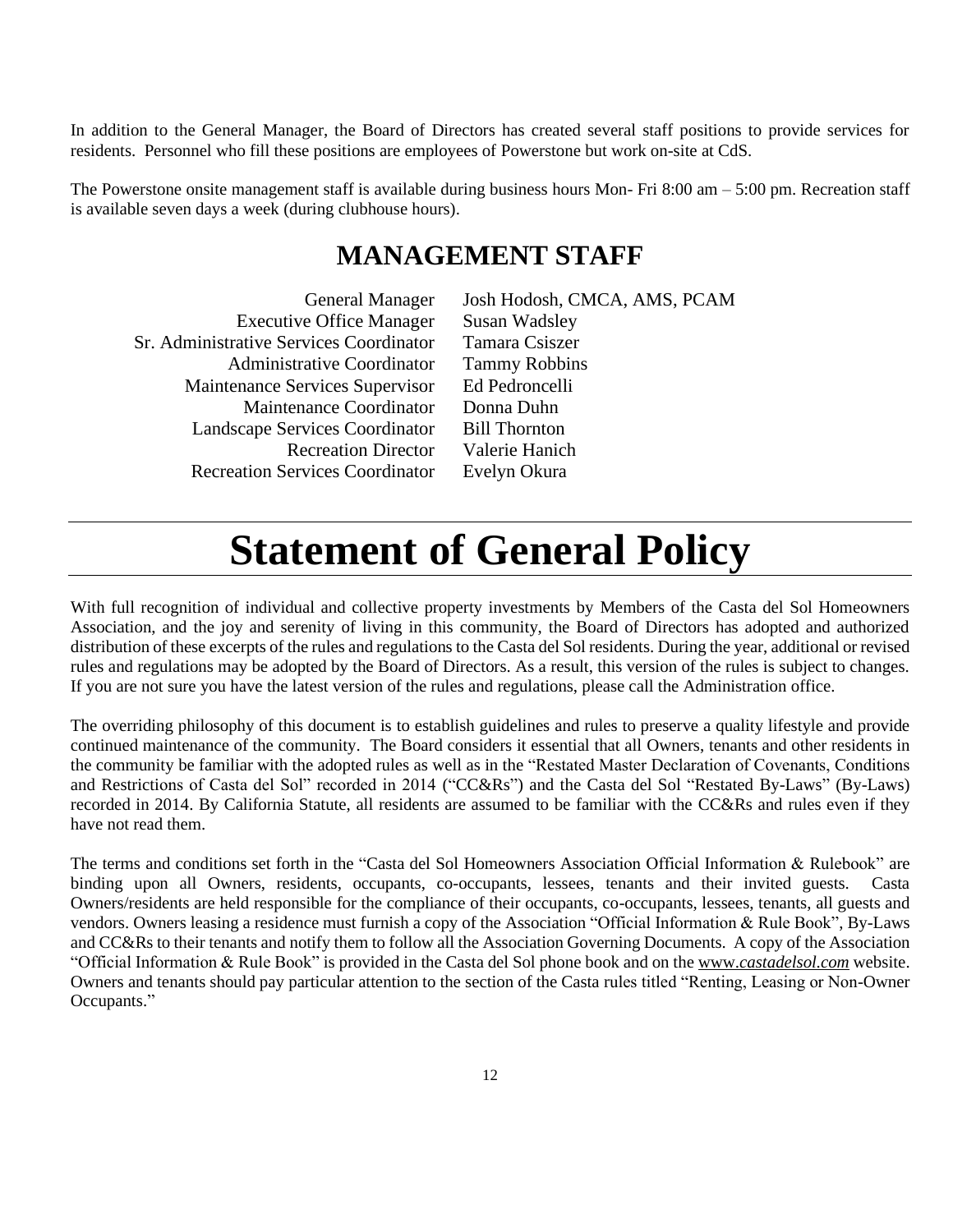Cooperation is needed in supporting the letter and the spirit of the rules and regulations which contribute significantly to the protection of the rights and privileges of everyone.

All rules, regulations, policies and procedures have been adopted pursuant to authority set forth in the CC&Rs of the Association, and have the same binding effect as if contained in the recorded restrictions. Management has been vested by the Board of Directors with implementation of adopted rules, regulations, policies and procedures, as have the resident committees.

## **ENFORCEMENT OF RULES**

The Association does not provide personnel to oversee and enforce all rules and regulations of the HOA. Oversight and enforcement is encouraged by Association resident homeowner volunteers. Observed abuses of community rules and facilities should be brought to the offender's attention. He/she may not be aware that such a rule exists. A friendly reminder may painlessly correct the problem.

Otherwise, observed violations that can be supported should be promptly reported to the Management Office. The violation will be directed to the appropriate individual or committee for investigation, correction and/or enforcement where applicable.

Observed criminal activity, trespassing or vandalism should be reported to the City of Mission Viejo Police Department by dialing 911 **for emergencies only**. For information, business calls, or matters of a **non-emergency nature**, dial 949-770- 6011.

It is each person's obligation to comply with the rules and also to encourage compliance from others. These rules were created for mutual cooperation and consideration, and are the key to a harmonious co-existence.

## **General Rules, Regulations and Information**

All persons owning and/or residing in a residence at Casta del Sol must register with the Recreation Center 1 office and provide the appropriate paperwork.

Many rules and regulations appear in various sections of this directory. Additional rules are on file at the Management Offices, examples include but are not limited to: Recreation facilities use policy; Greenbelt rules & guidelines; Application for proposed planting in the foundation; Committee recommendation procedures; Document review policy; Assessment & billing collection policy; California Civil Code Section 51.3 "age restricted community"; Guidelines for Posting Information at Casta del Sol Recreation Facilities, and Cancellation policy.

Details of all policies may be reviewed by contacting the Management Office at Recreation Center 1.

### **AGE RESTRICTIONS**

1. **Casta del Sol is an age-restricted community**, pursuant to Federal and State laws, including California Civil Code Section 51.3. **Residency by persons under 55 years of age is generally prohibited**. A complete explanation of Casta del Sol's residency restrictions are available to members, potential purchasers and lessees upon request from the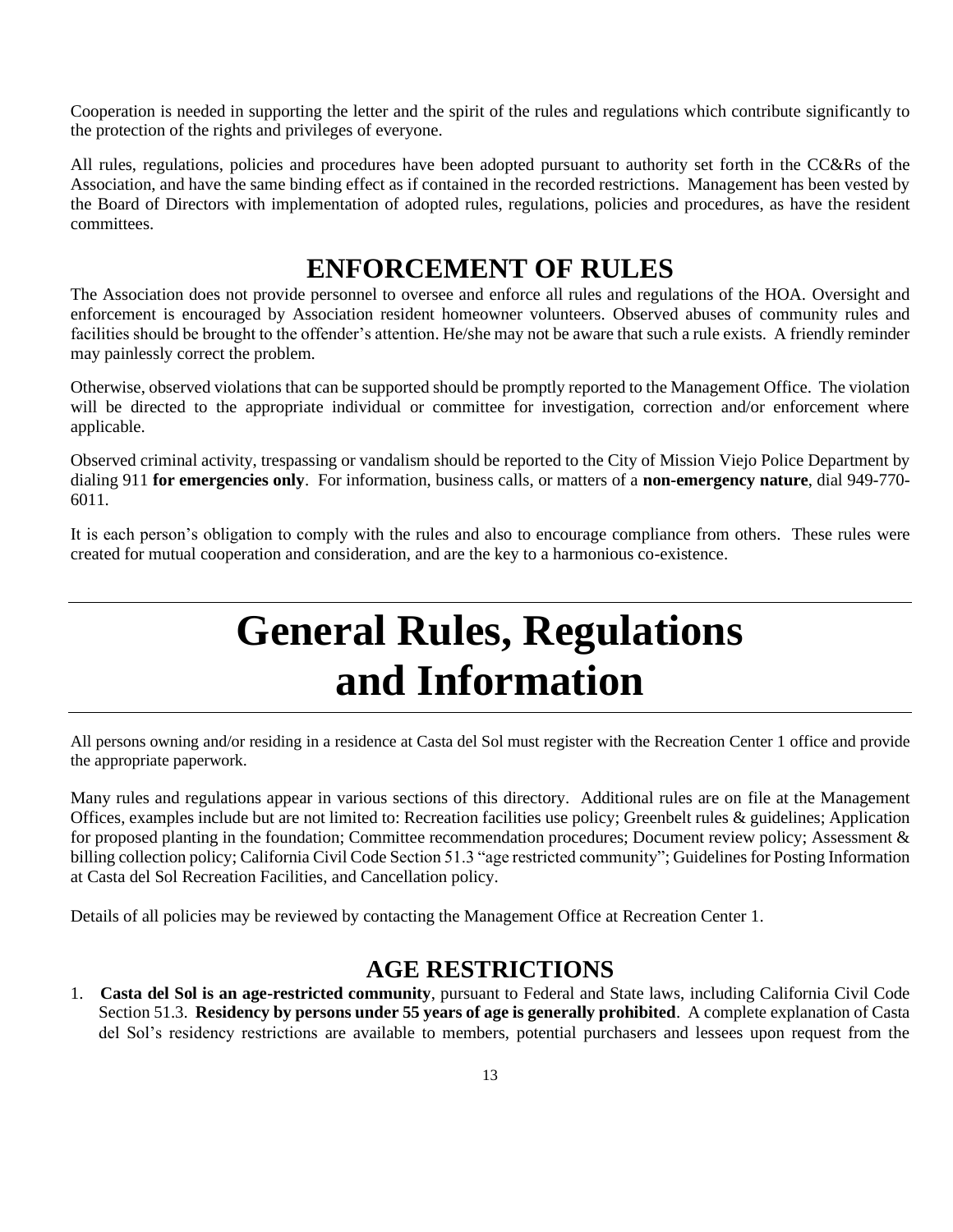management offices. (Resolution on file at Management Office, with details of Federal and State requirements, including Civil Code Section 51.3)

- a. No person moving into Casta del Sol shall occupy, reside in, or use any dwelling unless one of the residents is 55 years of age (as the qualifying resident). The minimum age for a qualifying resident living in Casta del Sol is 55 years old.
- b. Each co-resident, co-occupier, or co-user must be the spouse or cohabitant of the qualifying resident (as defined in California State law OR a person who resides with and provides PRIMARY PHYSICAL AND/OR ECONOMIC SUPPORT to the qualifying resident (as defined in Section 51.3(b), OR is a person who is at least 45 years of age, all of whom must be identified, qualified, and registered with the Association through the Recreation office prior to occupancy. *This definition is quite explicit. In most cases it prohibits children and grandchildren from living in the community on a temporary or permanent basis unless they are the primary financial and/or physical support of the resident; this support must be substantiated. In certain circumstances, disabled children or grandchildren of the qualifying resident may reside in Casta del Sol if they meet certain criteria set forth in Civil Code Section 54 (b); this categorization must be substantiated and authorized by Management.*
- 2. Guests of any age are permitted to stay at a resident's home on a temporary basis only. Temporary residency is defined as staying overnight (evening through the next morning). Residents are permitted to have an accumulative total of all temporary overnight guests for a **maximum** of sixty (60) days in any calendar year period.
- 3. Residents are required to participate in the Age Verification Program every two years. Failure to do so, could result in the residents pre-authorized guest list being deleted/suspending transponder privileges, and/or further disciplinary action.

### **GUESTS/VENDORS**

- 1. Members must call a gate or use the gate entry web site, *https://community.dwellinglive.com/castadelsol.aspx* to authorize entrance of guests and vendors. *See Traffic Section for more details*.
- 2. Guests must be accompanied by the sponsoring resident at all times when using any Casta del Sol facility.
- 3. The sponsoring resident is responsible for the conduct of all their guests and vendors. Guests and vendors must be made aware of the Casta del Sol rules, including all driving and parking regulations.
- 4. When guests are visiting, including minors, precautions must be taken to ensure their activities do not disturb neighbors or violate rules. *(Skateboarding, playing in the street, yelling, horseplay, climbing trees, loud music, etc., is not acceptable behavior within Casta del Sol.)*
- 5. Guests under 18 years of age are not allowed inside any recreational facility or meeting room, unless with a private party event that has been approved by the Board of Directors (see current policy in effect at Recreation Center 1 office).

### **SIGNS AND SOLICITING**

1. The only signs or banners allowed in any Common Area are those posted by the Association and/or those approved by the Architectural Committee, and/or Board of Directors in accordance with State Civil Code 4710. Signs/posters provided by Casta del Sol clubs to advertise their events must conform to the "Recreation Posting Guidelines" available and be approved by the Recreation Director.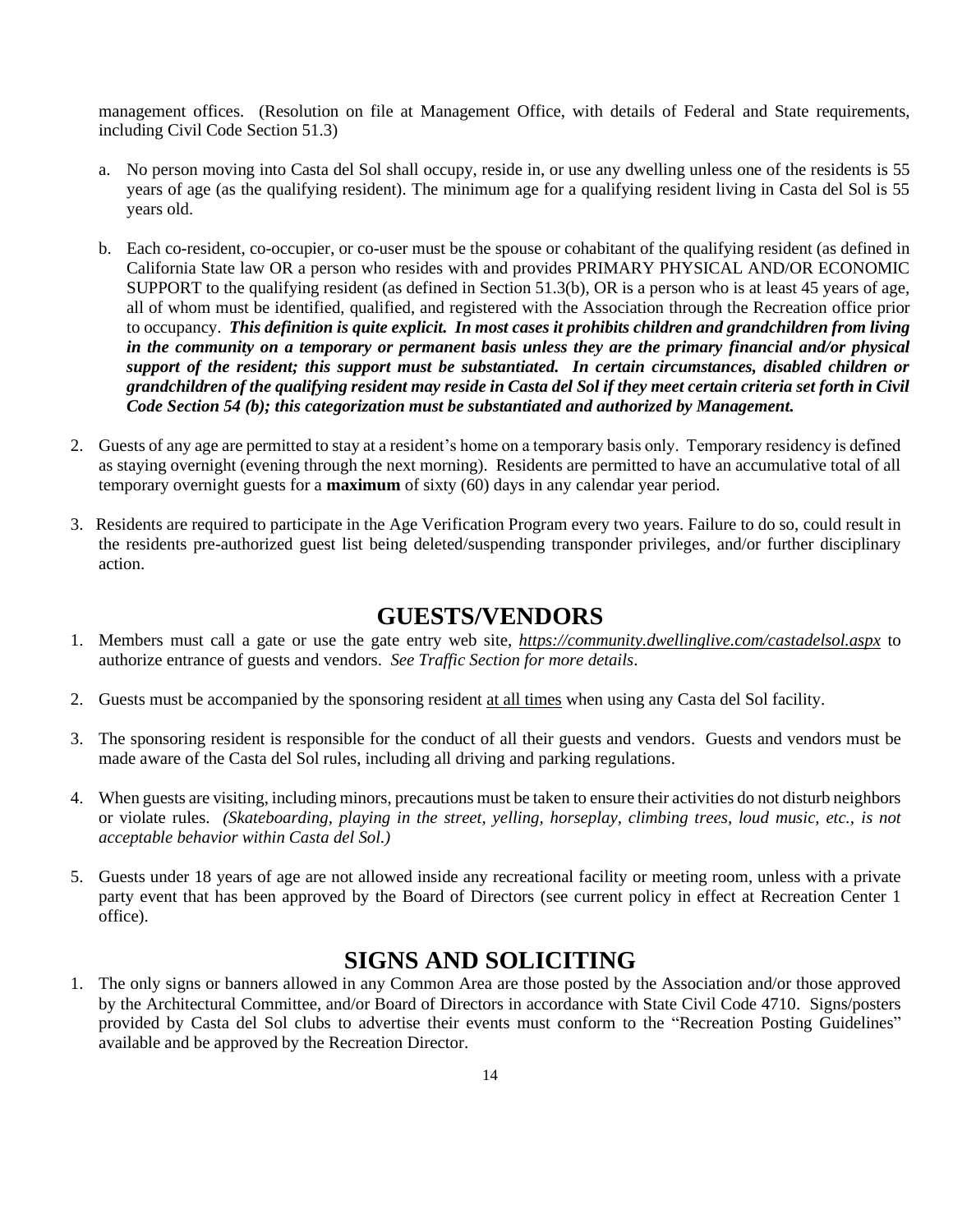- 2. "Open House" signs are not permitted.
- 3. Real estate "For Sale" signs are permitted and can only be located in the foundation area of the home that is for sale and may not exceed 2ft. X 3ft. in total size. An additional attached sign may not exceed 4" x 10" in size. If there is a flyer box, it must be attached to the real estate sign. Post holes are not permitted. Real estate signs that are placed in the common area or lawn area will be removed and delivered to Recreation Center 1 for the agent to retrieve.
- 4. Display of any commercial or advertisers sign is not permitted within the perimeter of Casta del Sol, unless specific permission is granted by the Board of Directors. A contractor's sign may be displayed in a resident's foundation area while that individual contractor is working at that residence.
- 5. Solicitation of any kind whether for commercial, charity or political purpose is prohibited in Casta del Sol. The only solicitation permitted must be related to Association business and approved in advance by the Board. (Per resolution by the Board of Directors 12/14/90; re-affirmed on September 18, 2008.)
- 6. Residents may distribute information about common interest development living. Association elections, legislation, election to public office or the initiative, referendum, or recall processes, or other issues of concern to members and residents at reasonable hours and in a reasonable manner per Civil Code Section 4515(b)(5).
- 7. Distribution of advertising flyers and other commercial solicitation is a violation. Please report this to the Management Office.
- 8. Political signs are permitted during election cycles and may be displayed no more than forty-five (45) days before and five (5) days after the election date. Political signs are not permitted in the common areas. **Note:** all signage must comply with the dimensions as listed within Civil Code section 4710.

## **RECREATION CENTER 1 UPPER/LOWER PARKING LOT**

In the Recreation Center 1 parking lot, you will see an upper lot/lower lot sign when you enter. The upper lot is suggested for residents who are going to the administration building or utilizing the Fiesta Room. The lower portion of the parking lot is where the Emeritus class students will be directed and is suggested for those residents utilizing the lower part of the Recreation Center, (e.g., pool, shuffleboard, etc.). Commercial vehicles cannot be parked overnight in the upper parking lot.

### **MISCELLANEOUS**

- 1. No estate, garage or open house sales are allowed in Casta del Sol.
- 2. Garage doors left open for an extended period of time is prohibited.
- 3. Members and other residents shall not engage in any abusive or harassing behavior, either verbal or physical, or any form of intimidation or aggression directed at other members, residents, guests, occupants, invitees, Management, its agents, its employees, volunteer committee members or vendors.
- 4. Car washing is allowed only if the vehicle is parked on the resident's driveway. To reduce water waste and run off, it is mandatory the hose used to wash the vehicle is fitted with a shut-off nozzle.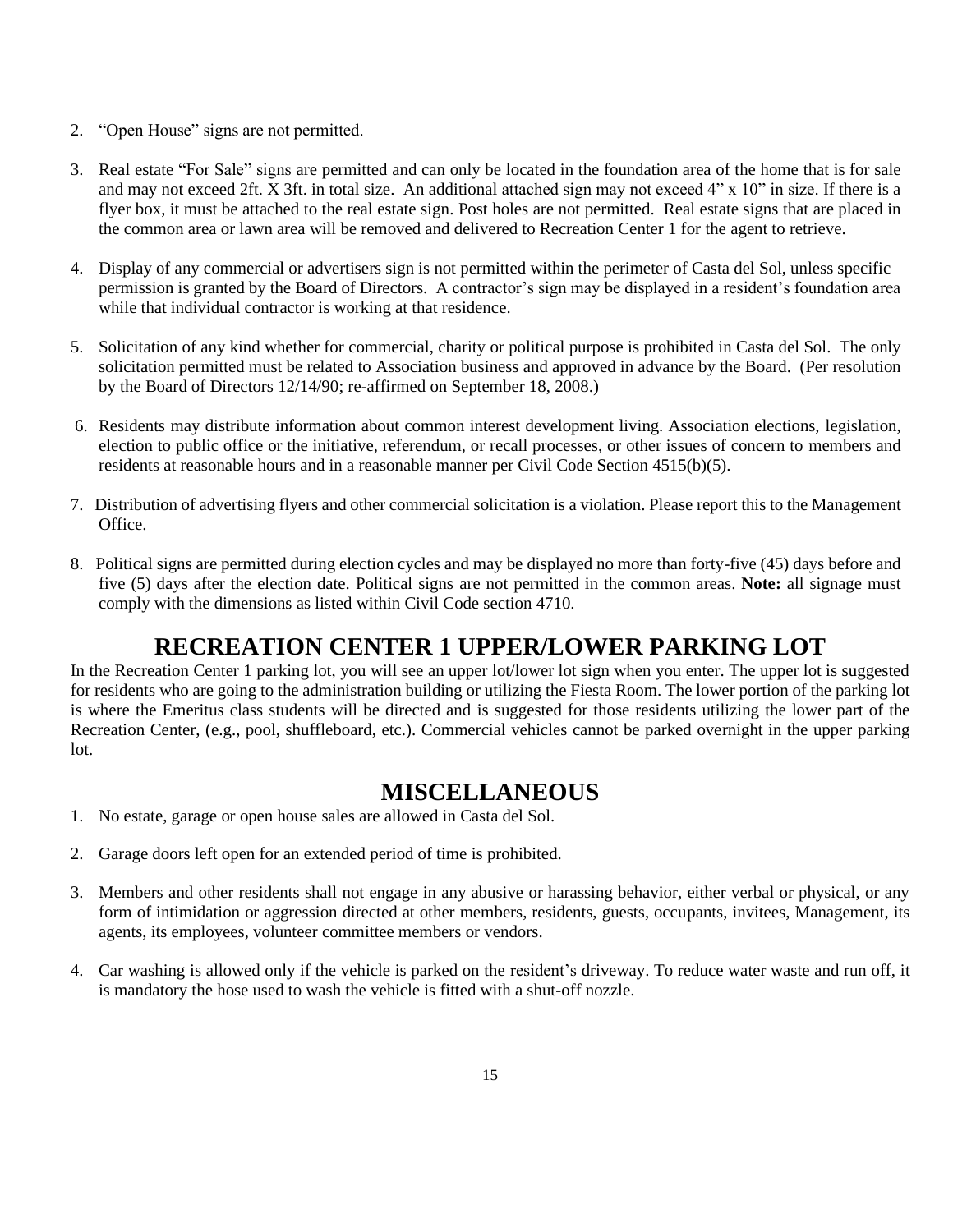- 5. Barbequing in Common Areas is not permitted except at the Recreation Centers. Barbequing is considered to be a potential fire and safety hazard. The City ordinances prohibit the burning of wood or solid fuels in barbecues, fire pits, etc. Barbequing in any location cannot become a nuisance to others due to excessive prolonged smoke.
- 6. Barbequing is not permitted on residents' driveways.
- 7. Owners may request and consent to receive "Individual Notice" or "General Notice" from the Association by "Individual Delivery" by submitting their request by mail or email to the designated Association contact.
- 8. Owners of the Association are entitled to receive a copy of the membership list upon written request if the member provides a written request that states they wants the list for a non-commercial, appropriate purpose which is reasonably related to his/her interest as a member of the Association. (Civil Code Section 5225) The Association must provide the membership list to the requester unless a member has notified the Association that the member does not want to share his/her name, property address and mailing address, and instead prefers to be contacted via the alternative method described in Corporations Code section 8330(c).
- 9. No hoarding, excessive clutter, collection of debris, flammable materials or unsightly articles are permitted on the exterior of a residence. Any excessive accumulation of materials which may constitute a nuisance, or which is unsightly, is a violation of the Association's CC&Rs. Any hoarding, nuisance or excessive accumulation which is reported will be investigated by the Association because of health, safety and fire concerns which are also a violation of the CC&Rs.
- 10. The Association may post notice for General Delivery on the Association's Common Area Bulletin Board and on the Association's Website.
- 11. Due to the implementation of California Senate Bill 1383 regarding organics recycling, The current trash vendor for Casta del Sol has outlined specific rules to be in compliance with the new law such as disposing of food scraps, lawn clippings in the green organics waste container without the use of trash bags including biodegradable or compostable. No trash bag is allowed by the trash vendor in this container. If the trash vendor fines a specific property in Casta del Sol for a violation of their rules regarding this law, that amount will be passed on to the resident of Casta del Sol plus an additional \$50.00 fine by the Association.

### **RENTING, LEASING OR NON-OWNER OCCUPANTS**

In accordance with all Casta del Sol ("CdS" or "Association") Governing Documents, the CdS Board of Directors ("BOD") has delegated the general administration and tracking of residential property leasing to its Managing Agent ("Agent"). The BOD at its sole discretion and in accordance with the applicable Governing Documents, shall resolve all leasing rule controversies.

### **LEASING PERMIT AND LEASE ACTIVATION:**

- 1. CC&Rs Section 4.03(c) requires all Property Owners ("Owners") to notify CdS of the lease of their property and to file a copy of the executed lease with CdS prior to occupancy of the property by a Lessee:
	- a. The notification of CdS is accomplished through the submission of a "Property Lease Activation Acknowledgment" form to Agent.
	- b. All residents must meet the CdS age restriction requirements.
	- c. Tenants must be properly registered with the Association in order to receive CdS identification cards and receive vehicle transponder stickers.
	- d. No Owner shall rent, lease or let all or any portion of his or her Residence for any period less than thirty (30) consecutive days.
	- e. Owners must register and have the ages of all occupants confirmed no more than 72 hours upon their move-in.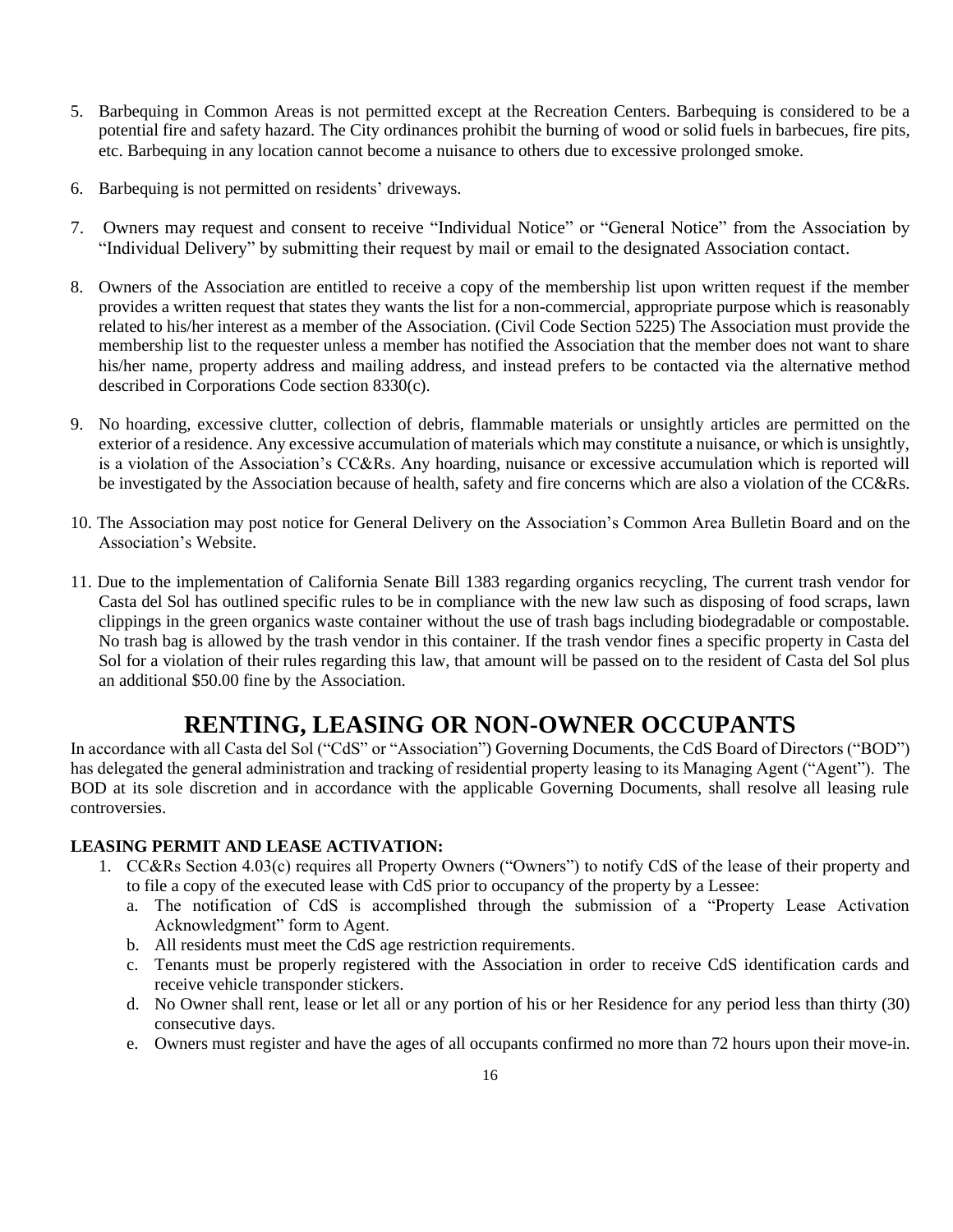- 2. CC&Rs Section 4.03(d) Lease Prohibitions contains provisions to restrict the leasing of certain applicable properties to a limit of 20% of those applicable properties ("Leasing Restrictions"). This provision of this Section 4.03 (d) will be amended no later than July 1, 2022, to be consistent with current California law effective July 1, 2022, to provide for leasing of not more than 25% of the Lots. Effective July 1, 2022, the Association shall be enforcing the limit of 25% of the Lots on leasing in order to be in compliance with California law.
- 3. The Managing Agent is tasked with the tracking of all leased properties and the administration of the 25% Leasing Restrictions provisions, as directed by the BOD.
- 4. Those CdS Owners subject to the provisions of Section 4.03(d) who intend to lease property must first submit a Leasing Permit Application and receive a "Leasing Permit". For those Owners subject to Section 4.03(d), only one (1) Leasing Permit shall be issued per Owner regardless of the number of Lots owned by that Owner. The Leasing Permit shall expire upon the happening of any of the events described in CC&Rs Section 4.03(d).
- 5. An ADU or JADU is not considered a rental if the Owner lives in the main residence. Accordingly, any residence with an ADU or JADU will be required to submit a lease application but will not be included in the 25% rental limitation.

### **LEASING PERMIT APPROVAL:**

- 1. The Agent, as directed by the BOD, will review and approve or disapprove all Leasing Permit Applications, which review shall be consistent with the provisions of the Association's Governing Documents.
- 2. Should an Owner desire to challenge any disapproval, that Owner can submit a written request to appeal that disapproval to the BOD. Any such appeal must be submitted within thirty (30) days from the date of the disapproval.
- 3. Leasing Permits Applications for those properties applicable to the 25% Leasing Restrictions [per CC&Rs Section 4.03(d)] are administered as follows:
	- a. The 25% Leasing Restrictions provisions provide for the submission and potential approval of a "Hardship Leasing Permit Application" should the original "Leasing Permit Application" be denied solely because no additional Leasing Permits are available due to the 25% level having been reached. Such Hardship Leasing Permit Application shall be submitted to the BOD. The BOD, or its designee (Agent), may approve or deny their application considering the factors set forth in CC&Rs Section 4.03(d).
	- b. A Hardship Leasing Permit shall be valid for a one-year term. An Owner may apply to CdS for a Hardship Leasing Permit renewal.
	- c. A Hardship Leasing Permit shall be automatically revoked if during the term of said Hardship Leasing Permit the Owner is approved for and receives a Leasing Permit.
	- d. Should a property subject to the 25% Leasing Restrictions be issued either a Leasing Permit or a Hardship Leasing Permit, the property must be leased within 120 days of the Leasing Permit approval date and a "Property Lease Activation Acknowledgment" form must be submitted to the Agent or the Leasing Permit shall expire.
	- e. Should a current lease agreement terminate for a property subject to the 25% Lease Restrictions, and no new "Property Lease Activation Acknowledgment" is filed within 120 days after the lease termination date, the Leasing Permit will be terminated. Should an Owner have legitimate reasons to require additional time beyond this 120-day requirement, they may apply to the BOD for an extension of this time limit.

### **WAITING LIST:**

- 1. Eligible Owners who have been denied a Leasing Permit solely due to the 25% Leasing Restrictions being reached shall automatically be placed on a waiting list for a Leasing Permit on a first come first served basis. The next eligible Owner shall be issued a Leasing Permit, if they so desire, when less than twenty five percent (25%) of the Residences subject to the provision of Section 4.03(d) have not been issued a Leasing Permit.
- 2. The issuance of a Hardship Leasing Permit shall not cause the Owner to be removed from the waiting list for a Leasing Permit.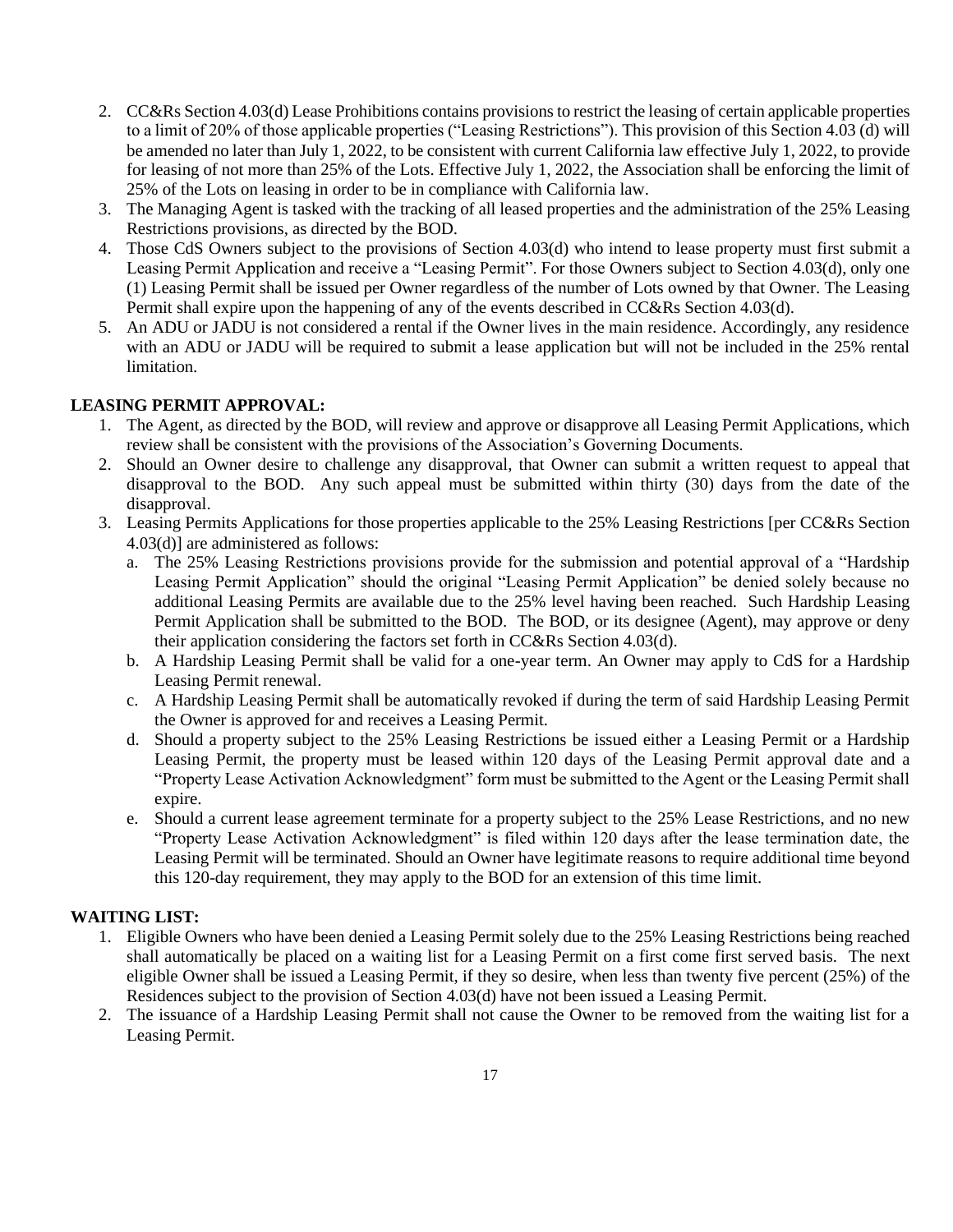3. Owners of multiple lots who wish to lease out more than one home, may apply to be on the waiting list to be considered if there are a sufficient number of available units to lease while remaining under the 25% cap. All other owners of only one home on the waiting list will be considered before those owners of multiple homes are considered.

### **RESPONSIBILITIES OF OWNER AND LESSEE:**

- 1. These Leasing Rules and associated forms are subject and subordinate to the terms and provisions of the current CdS Governing Documents. The Lessee and each Co-occupant agree to comply with and be bound by the CdS Governing Documents. Lessee and each Co-occupant further acknowledge and agree that in the event of any alleged violation of the Governing Documents by the Lessee or any Co-occupant that the Owner shall be subject to a hearing before the BOD and may be assessed a monetary penalty or be the subject of other disciplinary action by CdS if the BOD determines that an actual violation of the Governing Documents has occurred, or if there is a breach of the Leasing Permit or the Property Lease Activation Acknowledgment.
- 2. The Owner is responsible for the conduct of all renters, lessee, and non-Owner occupants. Renters, lessee, and non-Owner occupants must be made aware of CdS rules, including all driving and parking violations.
- 3. Nothing contained herein shall relieve Owner of the performance of any obligation owed to CdS under the Governing Documents. Lessee shall not permit any visitor or guest of Lessee to violate any rules and regulations. If such violations occur, Owner shall be responsible for fees and/or penalties that may be assessed by the BOD.
- 4. It is Owner's responsibility to notify the Recreation Center 1 Office whenever a tenant moves out and ensure all ID Cards and vehicle transponder stickers are returned to Recreation Center 1 or be subject to applicable fees whenever Lessee terminates the lease and vacates the property.

### **ASSIGNMENT AND SUBLETTING:**

- 1. Owner shall notify Association of any sublet of their property or any part thereof prior to the occupancy of the additional lessee and arrange for said additional lessee to attend all required new resident orientations and complete all registration documentation.
- 2. No Owner shall rent, lease or let all or any portion of his or her Residence for any period less than thirty (30) consecutive days.

### **SHORT TERM RENTALS:**

1. Short term or vacation rentals are prohibited in the Association. No home may be leased for less than a 30-day minimum period.

### **NOTICES:**

1. Any notice to Owner, Lessee, CdS, BOD or Agent shall be given by personal service or by first class mail, postage pre-paid, addressed to: Owner: at the address indicated on the Lease Permit Application or Property Lease Activation Acknowledgement form; to Lessee: at the property address; and to CdS, BOD or Agent at 27651 Casta del Sol Drive, Mission Viejo, California 92692.

### **ACCESSORY DWELLING UNITS (ADUS)**

- 1. Per Civil Code Section 4751, the Association will allow accessory dwelling units (ADU) or junior accessory dwelling units (JADU) which meet the requirements of Government Code Sections 65852.2 and 65852.22, and City of Mission Viejo requirements, including the following reasonable standards adopted by the Association.
	- a. "Accessory dwelling unit" means an attached or a detached residential dwelling unit that provides complete independent living facilities for one or more persons and is located on the Owners' Lot with the existing primary residence. It shall include permanent provisions for living, sleeping, eating, cooking, and sanitation on the Owners' Lot. An accessory dwelling unit also includes an efficiency unit.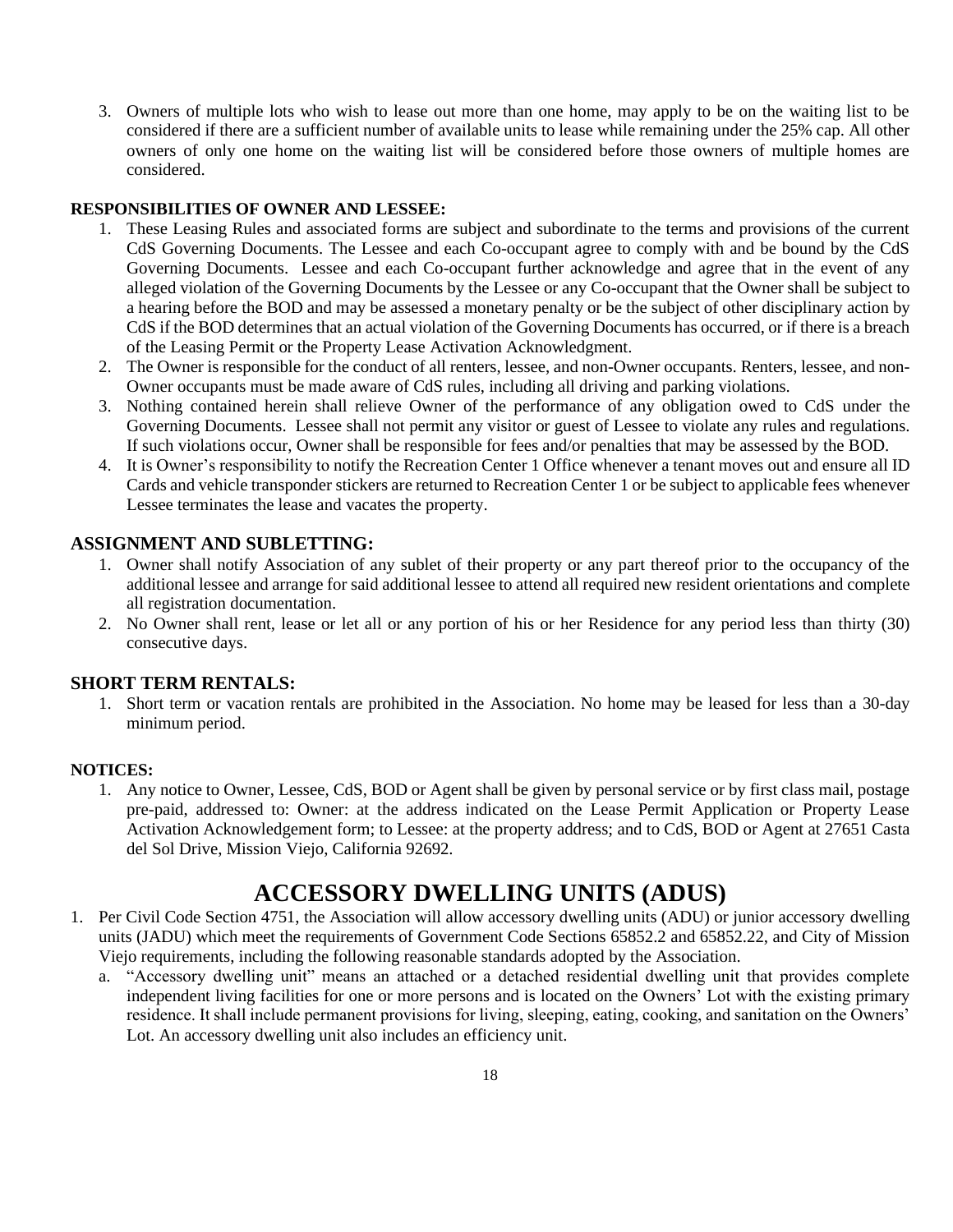- b. "Junior accessory dwelling unit" means a unit that is no more than 500 square feet in size and contained entirely within an existing building, either the garage or the Owner's residence. A junior accessory dwelling unit may include separate sanitation facilities or may share sanitation facilities with the existing structure.
- c. "Efficiency unit" means an ADU with only one habitable room with a living area of not less than 220 square feet of floor area. An additional 100 square feet of floor area shall be provided for each occupant of such unit in excess of two. The unit shall be provided with a separate closet, a kitchen sink, cooking appliances and refrigeration facilities, each having a clear working space of not less than 30 inches in front. The unit shall be provided with a separate bathroom containing a water closet, lavatory and bathtub or shower per Health and Safety Code Section 17958.1 and the International Building Code requirements (Government Code Section 65852.2).
- d. The minimum size of an ADU or JADU is 150 square feet. A maximum square footage requirement of 850 square feet for an attached or detached one-bedroom ADU and 1000 square feet for an ADU that provides more than one bedroom.
- e. The ADU/JADU must be located completely within the Owners' Lot and cannot extend onto the Common Area.
- f. Only one ADU/JADU per Lot is permitted and shall be located on the rear half of the Owners Lot or in the garage.
- g. Height limit of 20 feet (one story) maximum is permitted.
- h. The design and architectural style of the ADU shall be compatible with the design of the main dwelling unit and surrounding residences in the Association in terms of scale, height, length, width, bulk and exterior treatment. Roof material must match existing and surrounding roof material. Paint colors must match the color of the existing residence. Garage doors must be left in place to preserve the existing architectural design of the residence.
- i. Any sale of the ADU or JADU separately from the primary residence on the Lot is prohibited.
- j. An ADU or JADU is not considered a rental if the Owner lives in the main residence. Accordingly, any residence with an ADU or JADU will be required to submit a lease application but will not be included in the 25% rental limitation.
- k. Owners must submit a complete architectural application detailing plans, required processing fees and must comply with all Architectural Guidelines. Any ADU/JADU modification, ranging from a simple room addition, to a major interior remodel or exterior modification will require a non-refundable application fee of five hundred dollars (\$500). Plus a deposit of \$1,500 to cover the cost to retain a consulting architect to review the ADU/JADU application. The amount for the review will vary between \$500-\$1,500, should the amount billed by the architect for their review be less than the deposit, the Association will refund the difference to the applicant.

### **PET AND ASSISTANCE ANIMAL RULES**

- 1. **DEFINITION:** "pet" shall mean any domesticated bird, cat, dog, aquatic animal within an aquarium, or other animal as agreed to between the Association and the Owner. [Ref. Civil Code Section 4715, or any successor statute]
- 2. **NO COMMERCIAL OPERATION:** No pet shall be kept, bred, or used for any commercial purpose.
- 3. **FACILITY RESTRICTIONS\*:** Other than assistance animals, support animals, and service dogs which have been approved in advance by the Association, no animals are permitted in the Association Buildings, or Recreation Facilities. At Recreation Center 1 this includes, but not limited to: the pool and spa areas, locker rooms, restrooms, meeting/game rooms, billiards room, lapidary room, exercise room, arts and craft/ceramics rooms, library, kitchen areas, shuffleboard pavilion, bocce ball court, and horseshoe courts. At Recreation Center 2 this includes, but not limited to: the pool and spa areas, locker rooms, restrooms, meeting/game rooms, lawn bowling green, kitchen and restrooms, tennis and paddle tennis courts, and vegetable garden. Pets may be on all non-enclosed grass areas and walking trails. At the Chipping Range, pets must not be allowed beyond the astro-turf hitting surface. In the Heritage Garden, pets must be restrained on a 6-foot leash to prevent them from leaving the provided pathways and harming any plants. Any exceptions must be previously discussed with Association staff.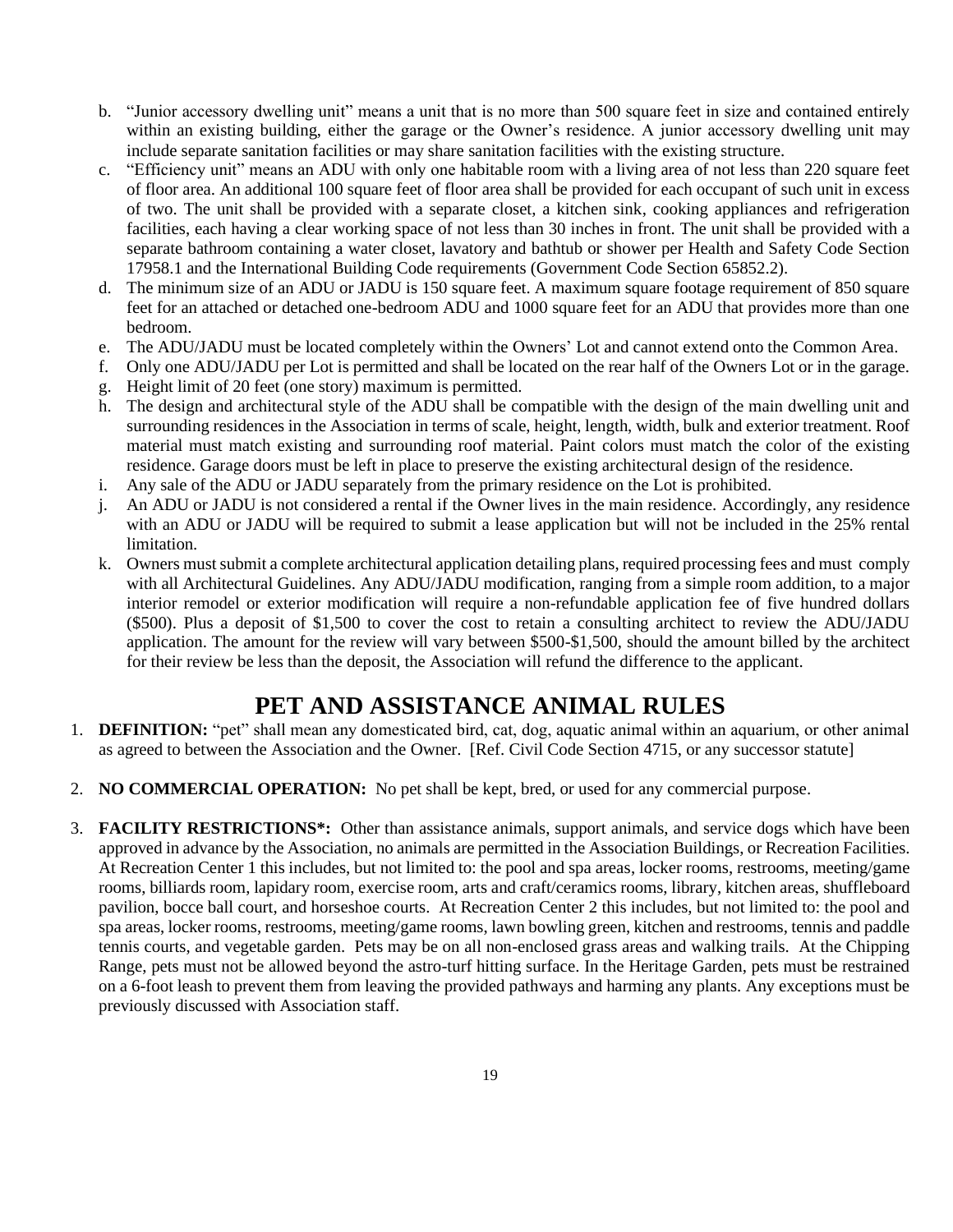- 4. **VISITING PETS\*:** Visitors may bring within Casta del Sol only those pets which comply with the Association's definition of "pets" as listed in Rule #1 above or which are assistance animals, support animals, or service animals for which prior application and approval have been obtained from the Association.
- 5. **NO NUISANCE ALLOWED:** No pet shall be permitted to become a nuisance, or create any unreasonable disturbance, as determined solely by the Board of Directors. If a pet, in accordance with the Association's complaint and hearing procedures, has been determined to constitute a "nuisance", or if the cumulative assessed fines for violations of these pet rules have exceeded \$500, the Owner responsible for the pet will be subject to immediate legal action seeking the cessation of the nuisance activity, and such other relief that may be deemed necessary, including the removal of the pet, and, upon prevailing, that Owner will also be subject to the Association's reasonable attorney's fees and costs incurred in such legal action. The Board of Directors can, at any time, also elect to pursue a legal action, or other available civil legal remedies, seeking compliance with the Casta del Sol Governing Documents, notwithstanding any prior hearings and/or the amount of any fines that may have been imposed.
- 6. **DAMAGE RESPONSIBILITY:** Any person who owns, harbors, or otherwise provides custody for an aggressive animal shall be responsible for any damage or injury caused by that animal. Pet Owners, whether resident or guest, shall have sole liability for all damages claimed by any person harmed by such pet, and shall indemnify, hold harmless, and defend the Association from any and all liability whatsoever resulting from such claims and damages including, without limitation, damage awards as well as costs and reasonable attorney fees incurred by the Association.
- 7. **DOG AND CAT LIMITATIONS\*:** No more than any combination of two (2) pets allowed per residence.
- 8. **COMMON AREA RESTRICTIONS\*:** Pets, especially dogs and cats, must not be allowed to run free in any common area, and may not be tied or left unattended in any common area. When a pet is taken to and from the home, it must be restrained appropriately. The restraint must always provide physical control of the pet, and the person controlling the pet must be competent to exercise care, custody, and control over it. The person controlling the pet is responsible for picking up all droppings and depositing them in an appropriate waste container.

Refer to the "Pet Regulations" in the Fee Schedule printed at the end of these community pages. Please report stray animals to the Mission Viejo Animal Services by calling 949-470-3045. (The Association staff is not responsible for Animal Control.)

**\*ASSISTANCE ANIMALS:** The Association follows all applicable Federal and State laws concerning reasonable accommodations to persons with disabilities, including allowing assistance, support and service animals upon request and reliable verification. If you wish to request to be allowed to have an assistance animal for a resident or a guest, which include service animals, assistance animals and support animals, please submit a request to the Association's Management office. You may be requested to provide additional information regarding the disability and the need for the requested assistance animal.

### **COVENANTS, CONDITIONS AND RESTRICTIONS (CC&Rs)**

1. The Department of Real Estate Regulations (DRE) and Civil Code Section 4525 requires sellers to provide purchasers of a home a copy of the current CC&Rs, Articles of Incorporation, By-Laws and Rules of the Association. A set may be obtained from the management office for a fee. The CC&Rs contain important information regarding the duties and obligations of members and that of the Association. Members are strongly encouraged to become familiar with its contents.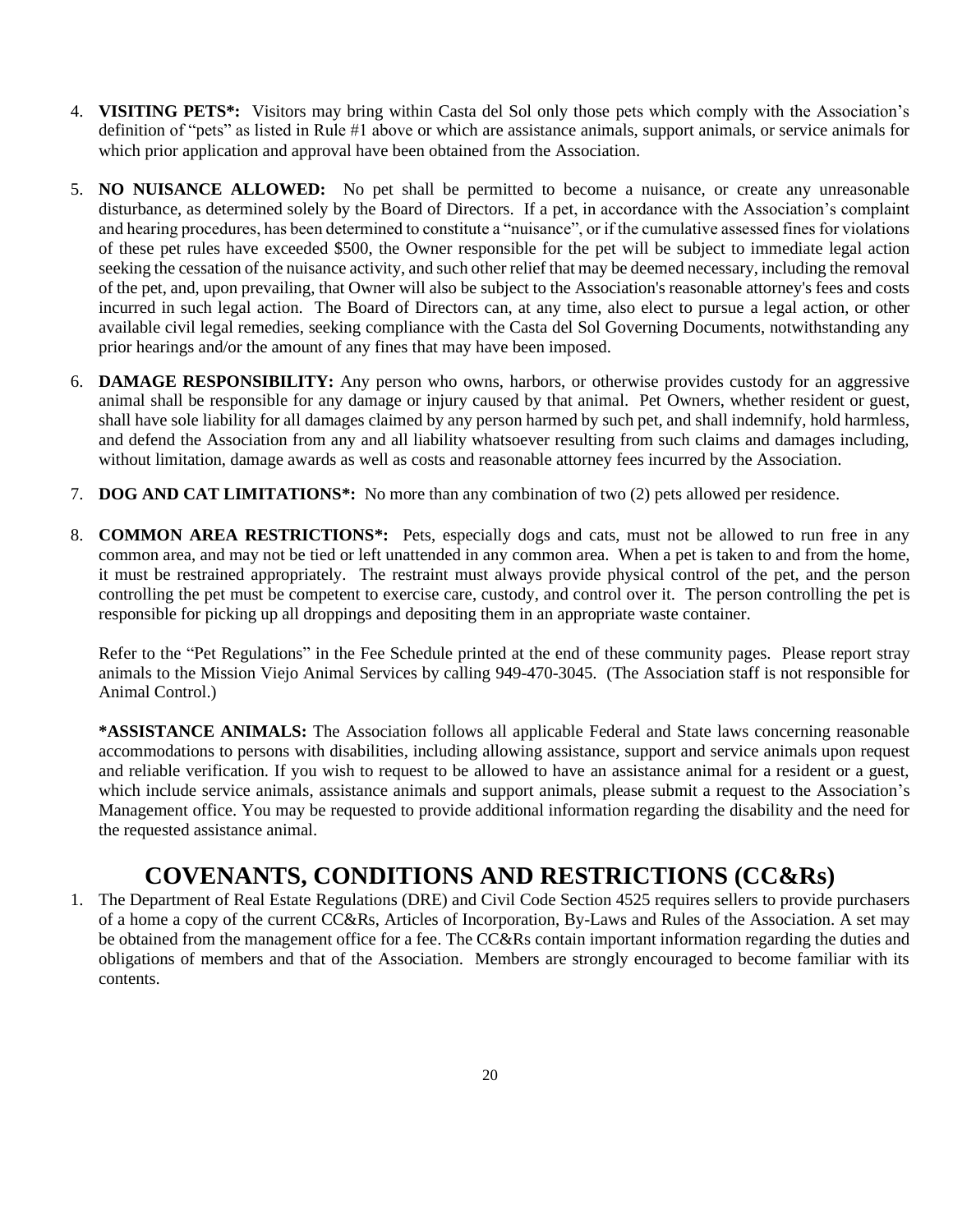2. The CC&Rs, Section 3.09 and 6.06, contains provision for enforcement of all rules and regulations created by the Association. These sections provide for fines and/or suspension of Association privileges for violations. *See "Notice to Members of Monetary Penalties" included in these community pages*.

## **ARCHITECTURAL**

### **INTRODUCTION**

The Architectural Committee is established by a mandate of the CC&Rs. The Architectural Committee is responsible for the review and approval of all exterior architectural modifications made to the appearance of properties in Casta del Sol, based on the aesthetic aspects of the architectural design, materials, and features. Architectural Rules detailed in the current Architectural Standards & Guidelines (S&G) apply to all architectural exterior improvements and modifications. Please see Architectural Standards and Guidelines for specific details and requirements.

Written approval from the Architectural Committee is mandatory for improvements or modifications to all exterior features, buildings, structures, and/or objects. (See Obtaining Architectural Committee Approval below). Conformance with the Architectural rules is enforced by inspection and corrective action. Failure to submit an application may result in an immediate "Stop Work Notice" and/or Association fine.

The Architectural Committee does not inspect, approve or disapprove the structural integrity or safety of any building. The Owner has sole responsibility for obtaining applicable building permits.

### **OBTAINING ARCHITECTURAL APPROVAL**

### **Written approval from the Architectural Committee is required prior to commencement of a project. Architectural Committee inspection/approval is required upon completion of project, failure to do so may result in an Association fine.**

- 1. **"Architectural Application for Exterior Modifications"** The Owner must complete the Application form for any exterior improvement or modification. "Application for Exterior Modifications" forms are available at the Recreation office.
- 2. Be prepared to provide the following:
	- Detailed written description of work is required along with details addressing any modification to current drainage.
	- A copy of your model floor plan with marked location(s) of proposed work/modification(s). Copies are available at the Recreation office.
	- Samples of material, color brochure(s), detail plan(s) provided by contractor, picture(s) of current proposed exterior location showing current conditions(s) prior to construction.
	- Owner should review Architectural Standards and Guidelines (S&G) and the HOA's CC&R's to ensure all requirements are met prior to submitting a completed application.
	- Copies of the Architectural Standards and Guidelines are located in Casta del Sol Official Homeowners Telephone Directory, Casta del Sol website and/or at Recreation Center 1.
	- The green completion notice must be returned to Recreation office, within two (2) weeks after completion of the project. Important; failure to comply with this requirement is a violation and will result in a \$50 fine.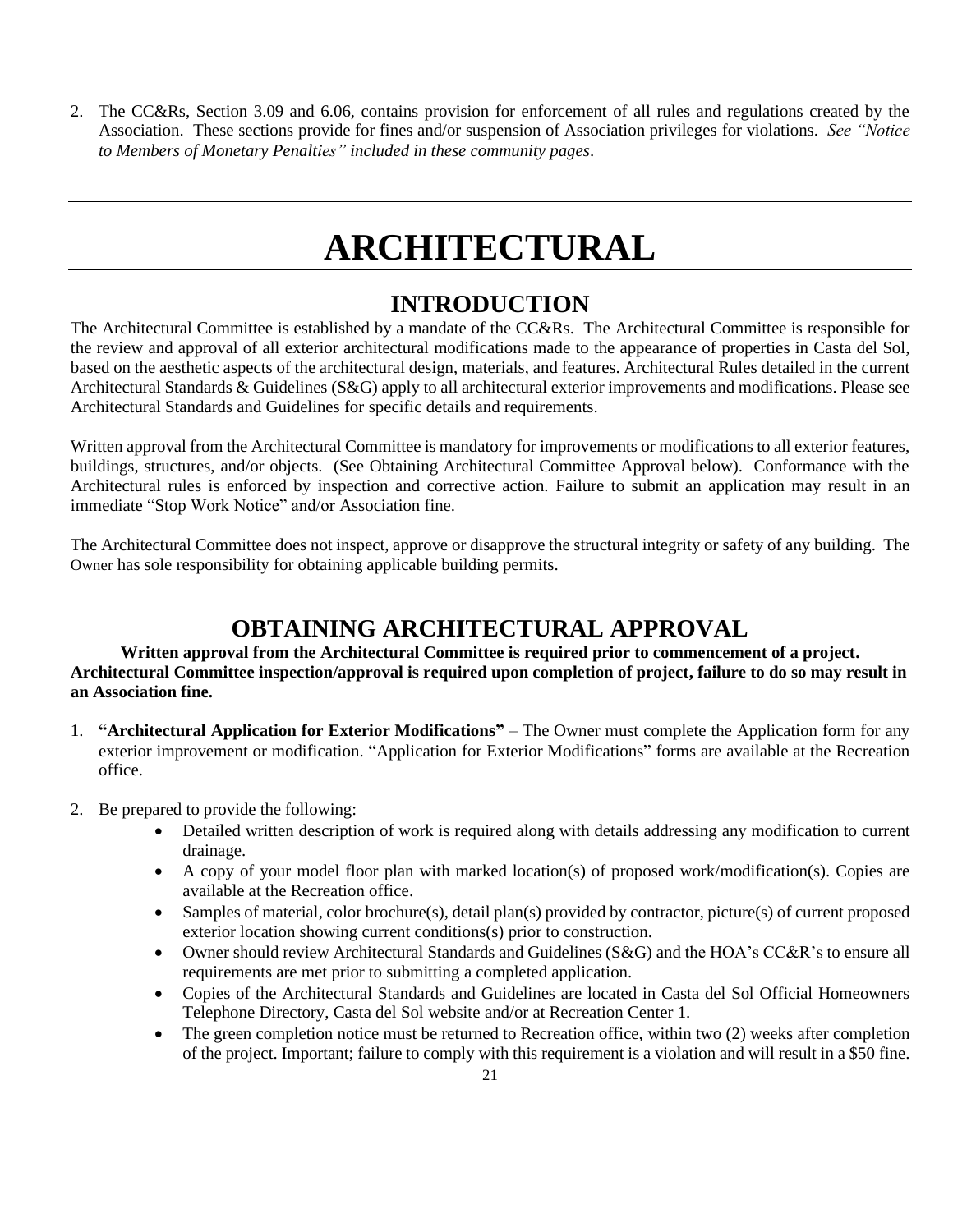- California Law (Govt. Code 4216) states the Owner and/or resident and/or his/her contractor must contact DigAlert at least two days before starting to dig. Call 811 or go to *www.digalert.org.*
- 3. **Fee** A non-refundable fifty-dollar (\$50) application processing fee is required for any modification that is expected to cost the homeowner over one-thousand dollars (\$1,000). Upon submission of an application, a check may accompany the application, or the fee may be paid by credit card at Recreation Center 1 office. Any ADU/JADU modification, ranging from a simple room addition, to a major interior remodel or exterior modification will require a non-refundable application fee of five hundred dollars (\$500). Plus a deposit of \$1,500 to cover the cost to retain a consulting architect to review the ADU/JADU application. The amount for the review will vary between \$500-\$1,500, should the amount billed by the architect for their review be less than the deposit, the Association will refund the difference to the applicant.
- 4. **Application Processing** Application(s) are reviewed by the Architectural Committee on an ongoing basis and thorough preparation and submission of all required information by the applicant may shorten the approval time. The Architectural Committee may require up to 30 days to process an Architectural Application for Exterior Modification. Important: incomplete applications will not be reviewed and will be returned to the homeowner.
- 5. **Approval**  After an 'Architectural Application for Exterior Modification" is approved the homeowner must post the yellow copy in a visible location (failure to comply is a violation and will result in a \$100 fine) such as the front window or front door, while work is in progress.
- 6. **New Application** A new "Architectural Application for Exterior Modification" must be filed if the project has not begun within 90 days.
- 7. **Project Completion** The approved project must be completed within 12 months, or approval expires and the owner must submit another application for approval prior to performing any further work.
- 8. **Notice of Completion –** The green completion notice must be returned to the Recreation office within two (2) weeks after completion of a project. Important; failure to comply with this requirement is a violation and will result in a \$50 fine.
- 9. **Final Inspection –** If you are not contacted by the Architectural Committee within 60 days after submitting the Notice of Completion to the Association, this means the project has been inspected and approved.
- 10. **Denied Application –** Homeowners are notified of denied applications, in writing, within 30 days.
- 11. **Variances**  A permanent or temporary variance allowing the homeowner a permanent or temporary exemption from a guideline in the S&G may be approved by the Committee. However, when the dwelling is sold or there is a transfer of deed, the temporary variance becomes invalid and the homeowner is responsible for all expenses to correct, restore, or remove the feature(s) to comply with the current S&G.

### **RECONSIDERATION PROCESS**

If an application is denied by the Committee, a written notification is sent to the Owner within thirty (30) days. The applicant (Owner) is entitled to seek reconsideration by the Board of Directors ("BOD"). The Owner must submit a written request within thirty (30) days to the BOD for reconsideration and a hearing. The BOD will schedule the requested hearing to take place within forty-five (45) days from the date of the receipt of the written request from the Owner. The decision of the BOD will be made in writing within fifteen (15) days from the date of the hearing.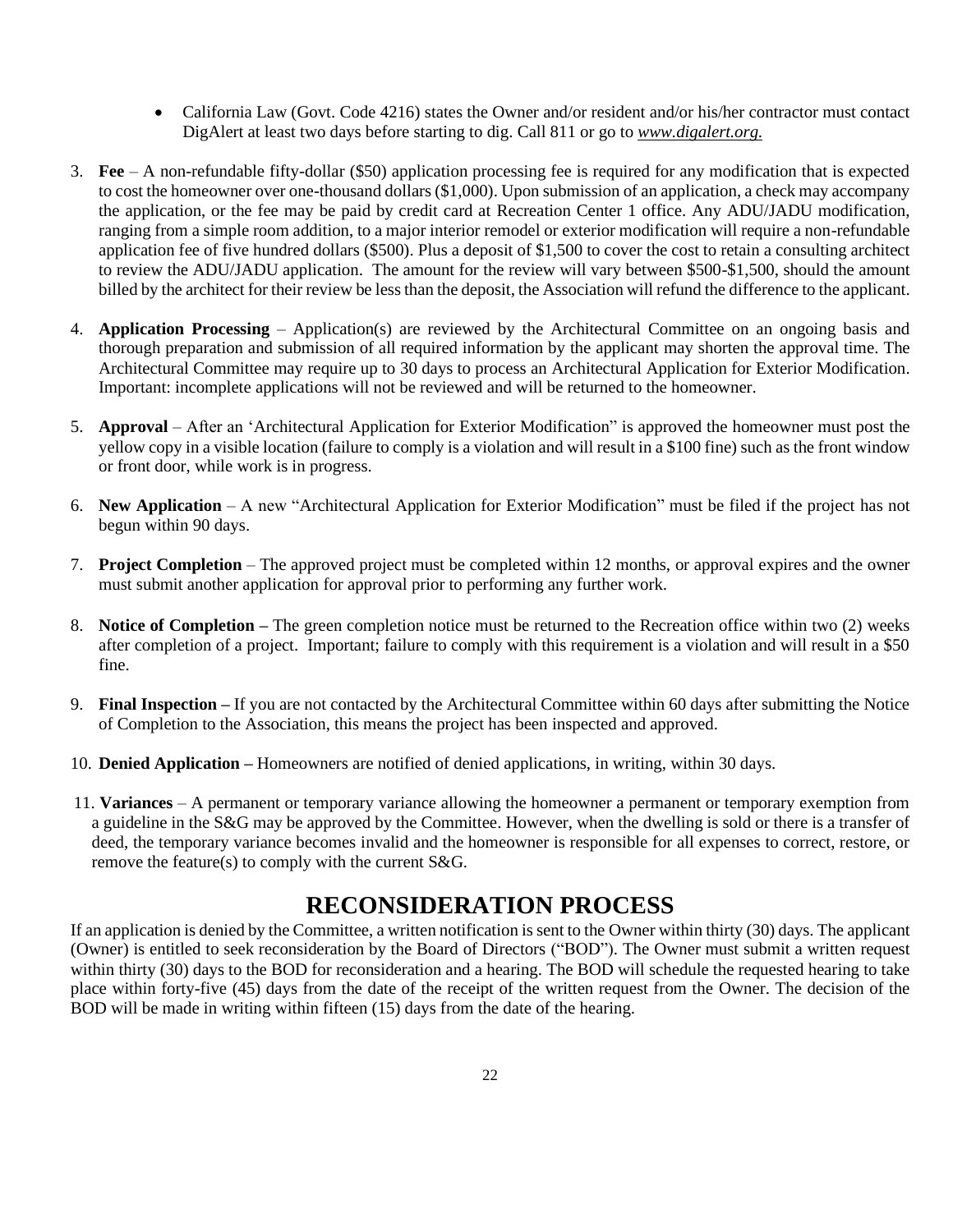### **SELLING A HOME**

Once an escrow has been opened, the Owner should instruct the escrow officer to contact Powerstone Property Management home office in Irvine for the information required to transfer ownership, (949) 716-3998.

A mandatory escrow inspection is performed by the Association before the sale of any dwelling in Casta del Sol. The inspection is limited to the exterior or the premises and is performed to determine if there have been any variances, unauthorized alterations, additions, or modifications that violate the current S&G and CC&R. Any visible violations will be documented and reported to the seller and buyer, through escrow, and the seller or buyer will be required to correct all noted violations. The Association's fee and fine schedule that may be imposed upon an Owner, resident, lessee or his/her guest(s) for uncorrected violations is included in these community pages at the end of the rules and regulations. If the violations are not corrected prior to the close of escrow, the buyer will become completely responsible for all corrections, repairs and other work needed in order to be compliant, including any outstanding fines, penalties and other charges by the Association resulting from the violations.

## EXTERIOR MAINTENANCE

## OWNER RESPONSIBILITIES REPAIR OR REPLACEMENT

- 1. Patio slabs, patio structures, patio roof covers, patio walls, and patio lattice.
- 2. Windows and sills, sliding doors and frames, screens, and custom exterior doors.
- 3. Awnings.
- 4. Individual (single) mailboxes installed by the homeowner.
- 5. Debris in rain gutters, downspouts, and tunnel drains.
- 6. The extermination and control of pests, such as birds, termites, rats, mice, bees, ants and other insects, etc. on the homeowner's property.
- 7. Roof repair and replacement.
- 8. Skylights, solar tubes, and solar panels.
- 9. Water and gas lines.
- 10. Driveway repair and replacement.
- 11. All fencing and gate repair and replacement.
- 12. Debris on patios, porches, side yards, and driveways.
- 13. Wood fascia, trim, flower boxes, planter shelves, and shutters.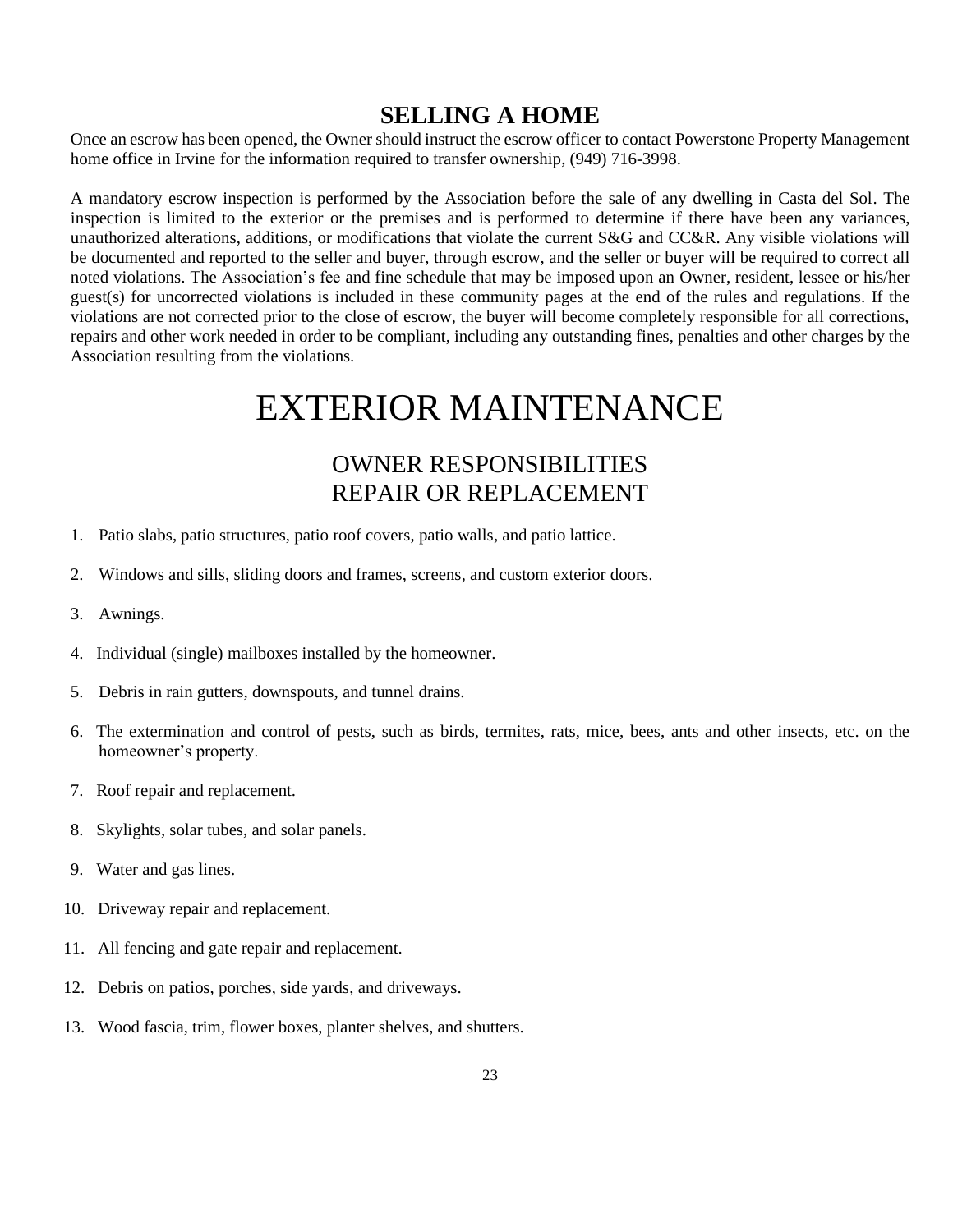14. Cracks in stucco or foundation.

## ASSOCIATION RESPONSIBILITIES MAINTENANCE ONLY

The Association is responsible for the following:

- 1. Painting of dwelling exterior, garage door, entry door (excluding custom doors), and trim, which will be completed by the Association per the scheduled paint cycle.
- 2. All grouped and cluster mailboxes, and individual (single) mailboxes originally installed by the builder.
- 3. Casta del Sol common areas.

## OWNER / CONTRACTOR

## RULES AND REGULATIONS ARE ENFORCED

- 1. The Owner is responsible for the conduct of the contractor.
- 2. Construction, repairs, etc. may not begin without prior written approval by the Architectural Committee.
- 3. Architectural Rules: *Standards and Guidelines* apply.
- 4. Noise Construction noise created by either hand or power tools at any time may be found to be a nuisance. Exterior construction of any type is limited to:
	- Mon-Fri: 7:00 am 6:00 pm
	- Sat: 8:30 am 4:00 pm
	- Sun & Holiday: No exterior work is permitted except if there is an emergency. Only interior work which cannot be heard from the exterior of the residence is permitted.
- 5. Shrubs & trees The Owner must notify Pac West Land Care (PWLC1) if shrubs or trees need service.
- 6. Sprinkler and/or irrigation systems Modifications to sprinkler and/or irrigation systems required during construction, repairs, etc. must have prior approval and must be conducted by PWLC1.
- 7. Damage to common area Restoration of damaged common area features due to construction is the responsibility of the Owner.
- 8. Irrigation lines Restoration of damaged irrigation lines due to construction, repairs, etc. are the responsibility of the Owner, but the repairs must be conducted by PWLC1.
- 9. Cleanliness of Work Site Excess soil and/or construction material must be removed and disposed of by the Owner or contractor on a daily basis. Site must be clean and free of debris at all times.
- 10. Debris Never wash any materials or debris into the street.

### CONTRACTOR ENTRY (Gates 1 & 2 Only)

1. Construction material – Construction materials are not permitted to be placed in the street, but new materials may be placed on the private driveway.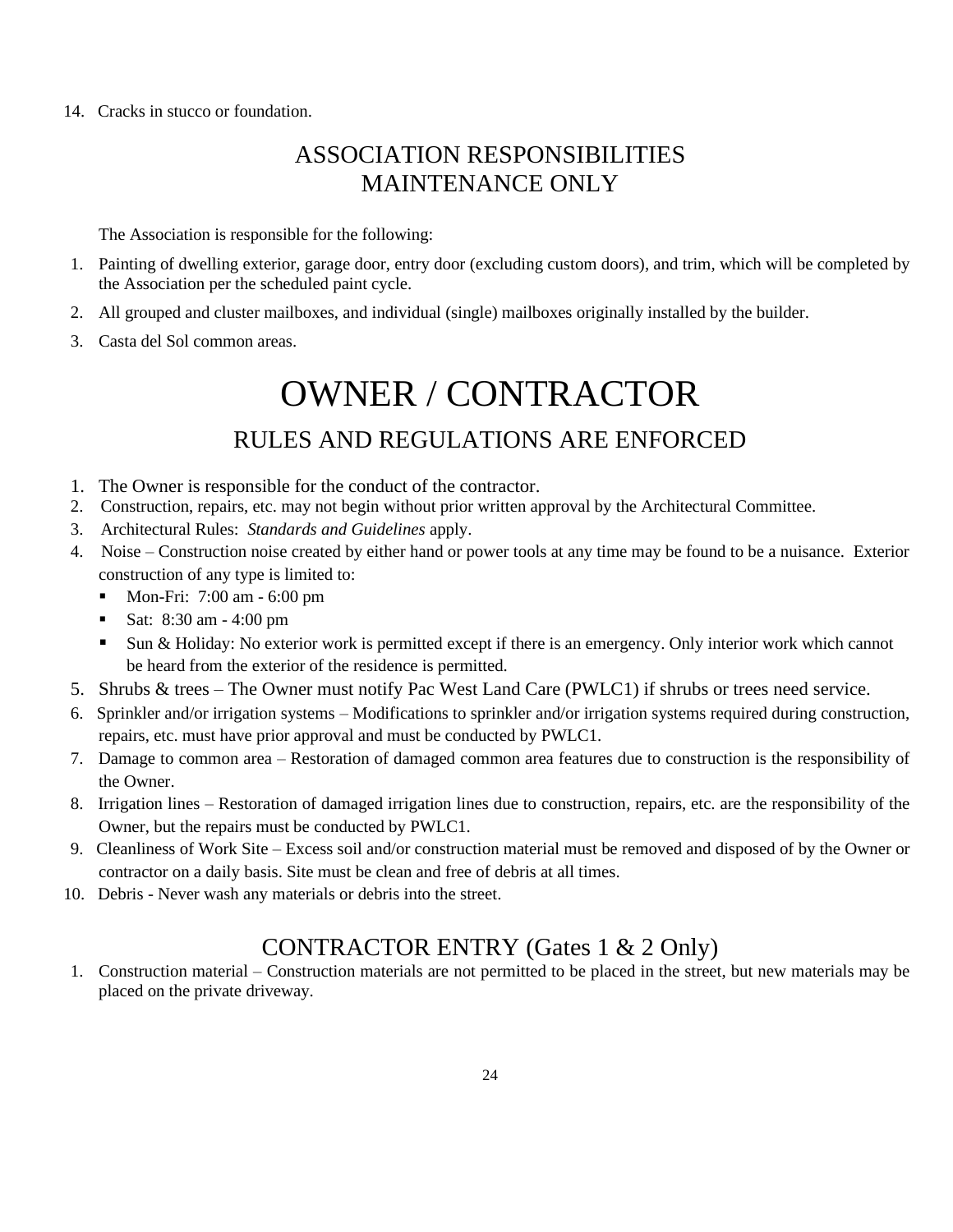- 2. Entry Residents must contact a gate to authorize access for their contractor; the gate will then issue a pass. Should the contractor require more than one day access, the resident should notify the Recreation office so they can authorize a 7-day pass.
- 3. Deliveries All contractor/construction deliveries must be authorized by the Owner.
- 4. Casta del Sol speed limit Do not exceed 25 MPH.
- 5. Minors, non-contractors & pets Contractors may not bring non-contractor employees, including family members, minors or pets to the job site.
- 6. Recreation facilities Contractors are not permitted to use recreational facilities.
- 7. Licensing It is recommended that all contractors be licensed, bonded and insured.
- 8. Vendor/Service-Provider vehicle entry is only permitted at gates 1 & 2, with the exception of emergency services, manifest carriers (USPS, Fed Ex, UPS, DHL, etc.) and utility companies.

## WHAT'S SUBJECT TO ASSOCIATION APPROVAL?

Generally, everything that can be seen on the outside of the home from any angle that is considered permanent (and some temporary installations). Specific guidelines are found in the Architectural Committee Standards and Guidelines available at the Recreation office, the Management office, on the website *www.castadelsol.com*, and included in these community pages found in the phone book. Examples of topics covered, but not limited to are as follows:

- 1. Accessory Dwelling Units (ADUs) and Junior Accessory Dwelling Units (JADUs)
- 2. Air Condition Units
- 3. Atrium Roof covering
- 4. Antenna, Satellite Dish & Cable
- 5. Awnings Placement, materials, color, size
- 6. Carpet/Floor Coverings Placement on patio or porch
- 7. Doors Entry door refinishing/replacement, screen door color, door addition, garage door replacement and/or color
- 8. Drains Patio tunnel drain
- 9. Driveway Materials and decorative coating
- 10. Dumpster Location and permit
- 11. Exterior electrical features including EV charging stations and outlets
- 12. Fencing and/or Gate Side yard location, height, materials, color and gates
- 13. Flowerpot and/or Container/Planter Placement and materials
- 14. Fountains/Water Features Placement and materials as well as electrical
- 15. Handrails
- 16. Holiday Decorations Allowed time period
- 17. House Numbers
- 18. Irrigation Apparatus Location of drip watering system
- 19. Landscape (e.g., patio structures, concrete slabs or pavers, drainage, water line relocation, and planting material, etc.)
- 20. Lattice Placement, materials, height, and color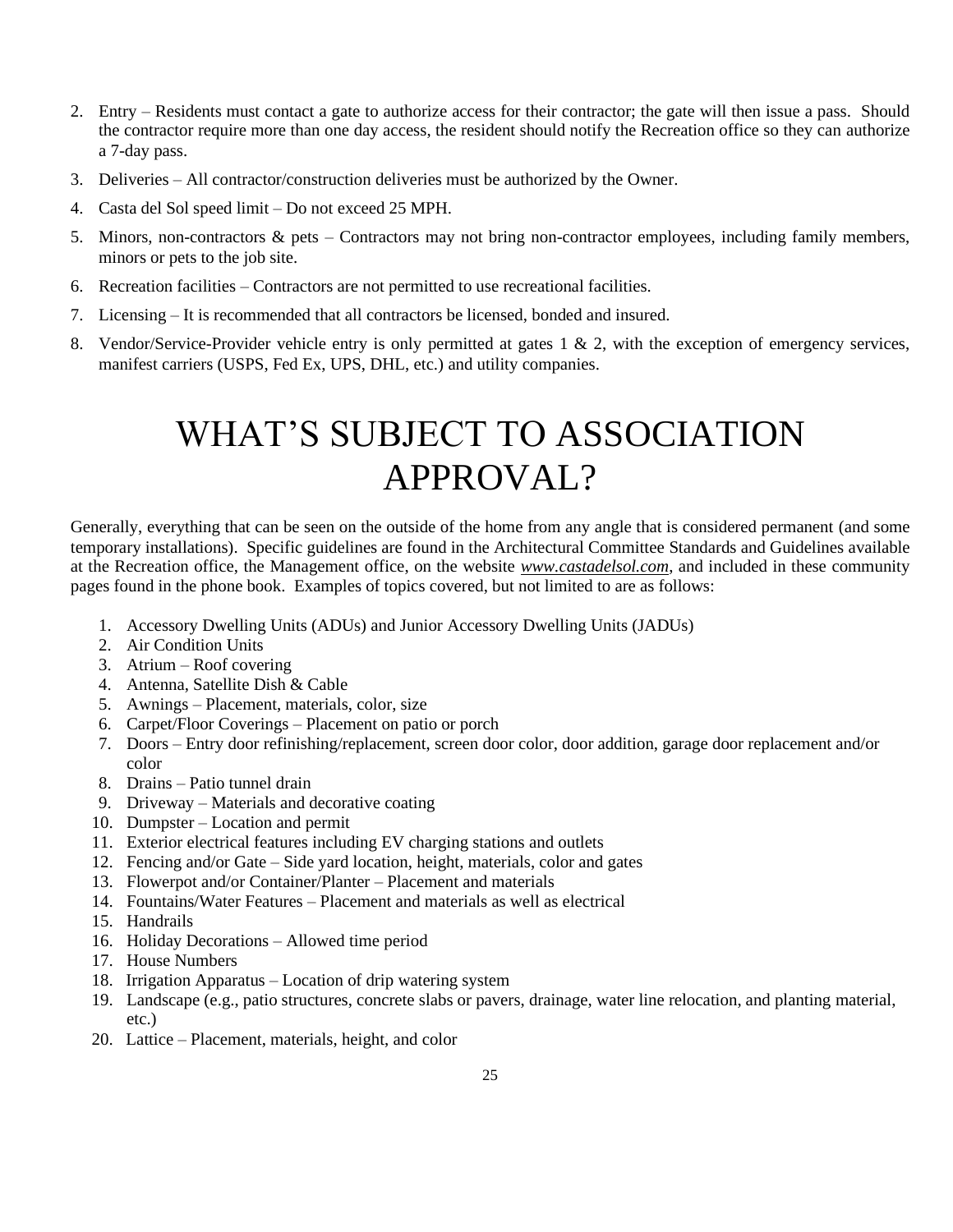- 21. Lighting Type and placement
- 22. Mailboxes installed by Owner
- 23. Paint Color
- 24. Patio Materials, placement, size, cover, wall, and decking
- 25. Rain Gutter and/or Downspout Color and routing
- 26. Roofing Material and color
- 27. Room Additions For patio, atrium, or attic areas: location, exterior appearance, roof style, material, and window placement
- 28. Surveillance Cameras
- 29. Shutters
- 30. Skylight Size and color
- 31. Solar Energy Electric and water heater collector
- 32. Spa/Hot Tub Placement
- 33. Sun Screens/Shades
- 34. Swale Alteration or construction of concrete or natural swale, and requires Greenbelt Committee approval
- 35. Temporary Covering Plastic, canvas, or similar material for emergency protection
- 36. Walkways/Extensions of Driveways/Paving stones
- 37. Water Outlets
- 38. Water Softener & Related Equipment Location and concealment
- 39. Windows Materials and placement of addition or replacement windows and coverings
- 40. Wrought Iron Placement and height of a handrail, guardrail, banister, fence or gate
- 41. Home Color Schemes Stucco and trim/siding

## **BUDGET, ASSESSMENT & RESERVES**

## **ANNUAL OPERATING BUDGET**

The fiscal year for the Association's budget is the calendar year from January to December. The annual budget is prepared jointly by the Budget and Finance Committee and Management, and is based on current costs, information supplied by committees, the Reserve Study Analyst, and historical data. This information is then thoroughly reviewed by the Board of Directors.

The Budget, adopted by the Board of Directors prior to the beginning of the new fiscal year, establishes the monthly assessment amount due by Owner and the planned operating expenses for that year. In November, each member is mailed a copy of the budget and related material in accordance with California's Corporation and Civil Code requirements.

Your payment of the monthly assessment provides funding for operation of the Casta del Sol Homeowners Association which includes, but is not limited to, common area facilities, limited cosmetic exterior maintenance to homes, landscaping of the common areas, maintenance and repair of the two recreation facilities, roads and other Association property, funding of reserves, recreation programs, etc.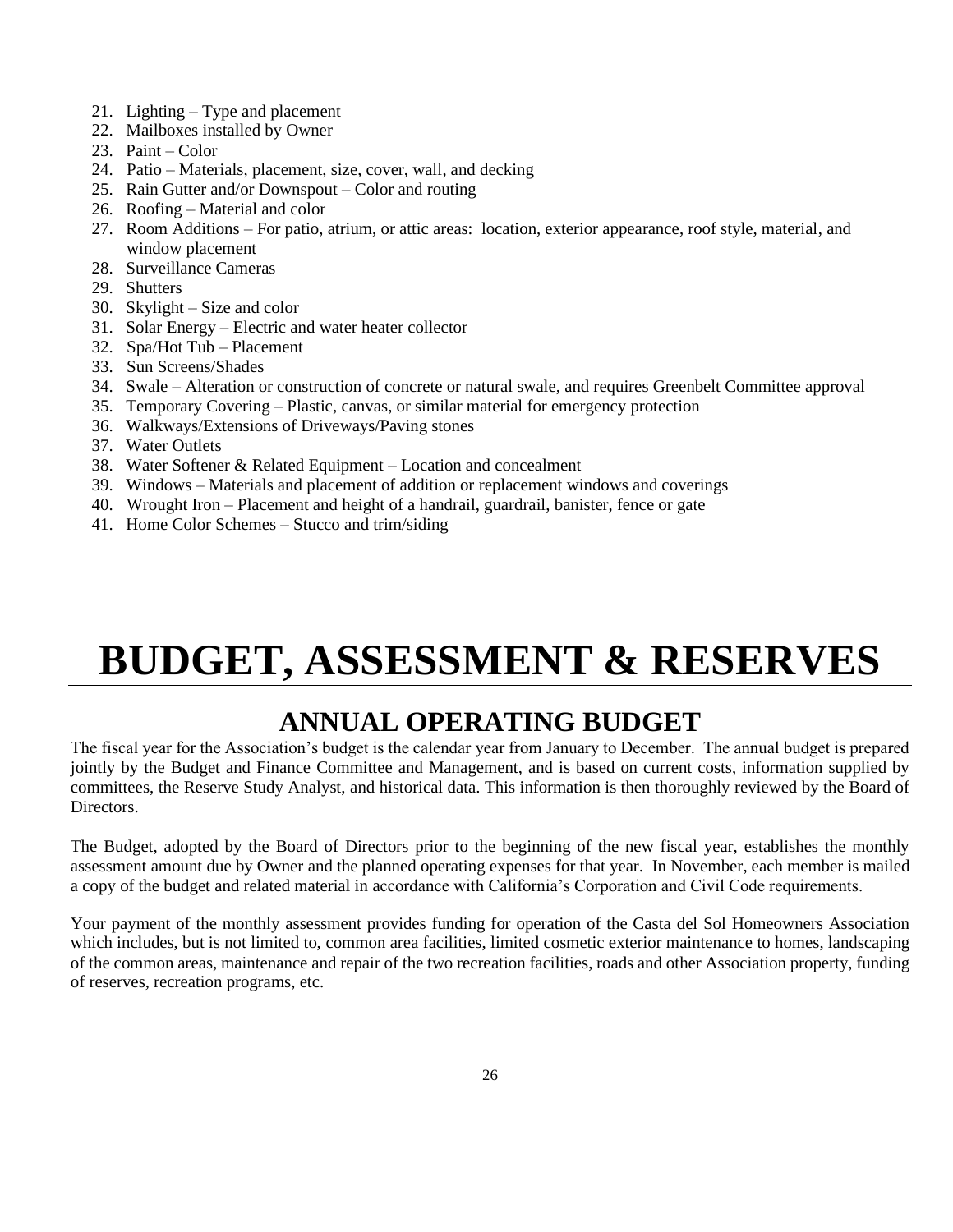## **MONTHLY ASSESSMENTS AND COLLECTION POLICY**

Prompt payment of Assessments by all Owners is critical to the financial health of the Association, and to the enhancement of the property of our homes. Your Board of Directors takes very seriously its obligation under the "Declaration of Covenants, Conditions and Restrictions" (CC&R's) and the California Civil Code to enforce the members' obligation to pay assessments. The easiest and most reliable monthly assessment payment method is to arrange to have the monthly assessment automatically debited from the Owner's bank account. The authorization form can be obtained at the Association Office at Recreation Center 1. Alternately, either a coupon book or a monthly statement may be sent out by the Association. The coupon reflects the current month's assessment. If the Owner chooses to pay the monthly assessment using the coupon book, payments can be made by mail in the envelope provided with the coupon book, hand-delivered to the Management company's corporate office, or placed in the "Assessment Box" at Recreation Center 1. As a courtesy, the "assessment box" is located in the lobby of Recreation Center 1 until noon on the 8th day of each month. No postage is required for these hand-delivered payments. A copy of the complete Collection Policy is available upon request from the Management office at Recreation Center 1 and is also mailed with the yearly budget to all Owners.

The policies and practices outlined shall remain in effect until such time as they may be changed, modified, or amended by a duly adopted resolution of the Board of Directors. Therefore, pursuant to the CC&R's and Civil Code Section 5300 the following are the Association's assessment practices and policies:

- 1. Regular monthly assessments are due and payable on the first day of each month. Coupon books are sent for payment purposes at the end of each year to the billing address on record with the Association. A billing statement is sent in November for the December assessment payment. I**t is the Owner of record's responsibility to pay each assessment in full each month regardless of the receipt of a coupon book or statement.** All other assessments, including special assessments, are due and payable on the date specified by the Board on the Notice of Assessment which date will not be less than thirty (30) days after the date of notice of the special assessment.
- 2. Assessments, late charges, interest, and the collection costs, including any attorney fees, are the personal obligation of the Owner of the property at the time the assessment or other sums are levied (Civil Code Section 5650(a).
- 3. Assessments not received within fifteen (15) days of the stated due date are delinquent and shall be subject to a late charge of ten dollars (\$10.00) for each delinquent assessment per unit (Civil Code Section 5650(b).
- 4. Any payments made shall be first applied to assessments owed, and only after the assessments owed are paid in full, shall such payments be applied to late charges, interest, and collection expenses, including attorneys' fees, unless the Owner and the Association enter into an agreement providing for payments to be applied in a different manner. (Civil Code Section 5655(a)).
- 5. A first notice of past due assessment will be prepared and mailed on assessments not received within thirty (30) days of the stated due date. A thirty-dollar (\$30.00) charge for the late letter will be made against the delinquent members' account. Additionally, an interest charge at the rate of 12% per annum will be assessed against any outstanding balance including delinquent assessments, late charges, and cost of collection, which may include attorney fees. Such interest charges shall continue to be assessed each month until the account is brought current.
- 6. If an assessment is not received within forty-five (45) days of the stated due date, the Association will send a prelien letter to the Owner as required by Civil Code Section 5660, by certified and first-class mail, to the Owner's last known mailing address provided to the Association advising of the delinquent status of the account and impending collection action. If the delinquent Owner has provided a written notice to the Association of a secondary address, all notices shall be also sent to that address. Otherwise, the unit address shall be deemed the correct address for all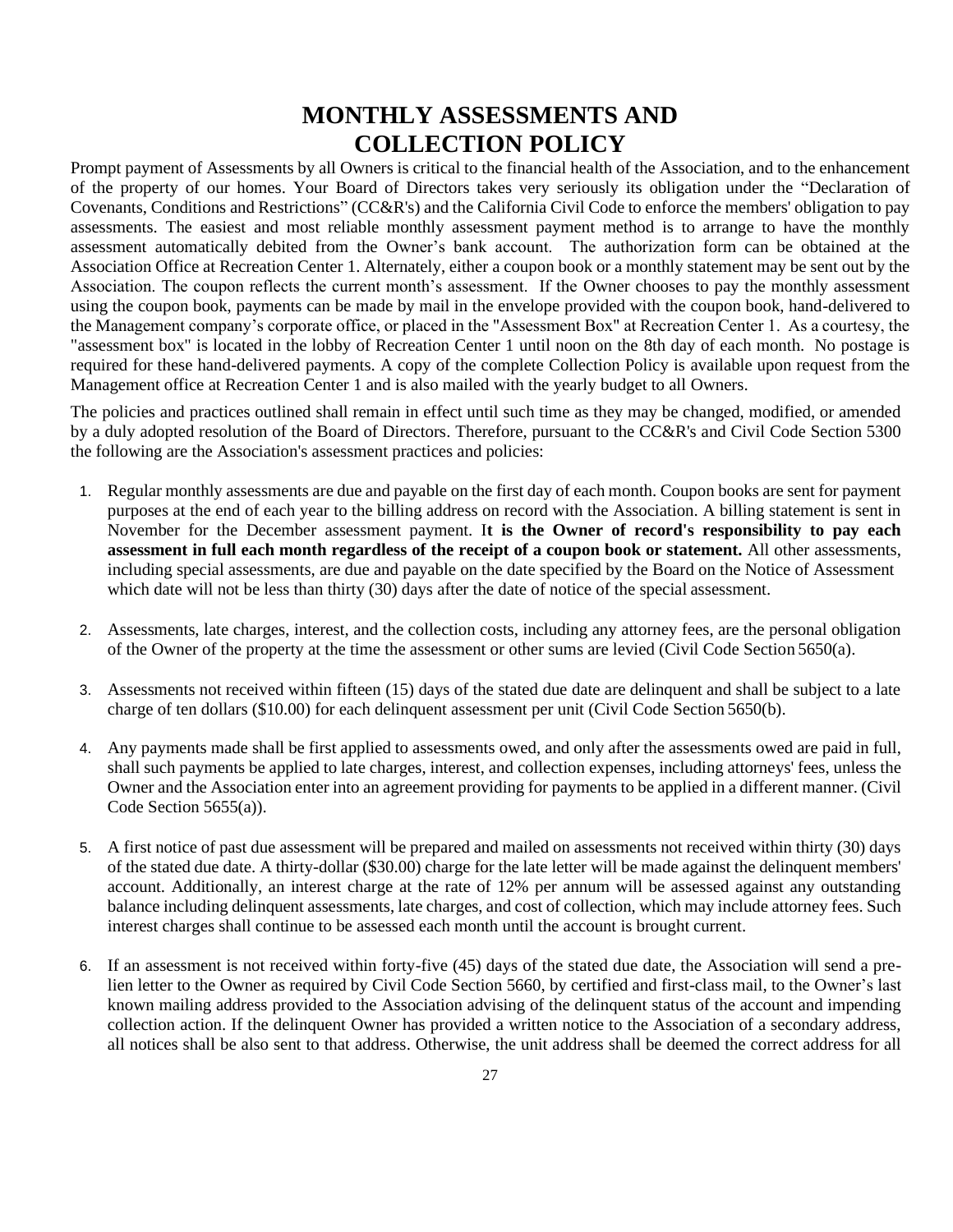purposes (Civil Code Section 4040(b)). The Owner will be charged a one hundred twenty-five dollar (\$125.00) fee for the pre-lien letter. The Owner will also be charged a thirty-five-dollar (\$35.00) fee for each title check requested and a fifty-dollar (\$50.00) fee for the resolution.

The pre-lien letter will include the following language:

- a. A general description of the collection and lien enforcement procedures of the Association and the method of calculation of the amount.
- b. A statement that the Owner of the separate interest has the right to inspect the Association records pursuant to Section 5205 of the Civil Code.
- c. The following statement in 14-point boldface type, if printed, or in capital letters, if typed: IMPORTANT NOTICE: IF YOUR SEPARATE INTEREST IS PLACED IN FORECLOSURE BECAUSE YOU ARE BEHIND IN YOUR ASSESSMENTS, IT MAY BE SOLD WITHOUT COURT ACTION.
- d. An itemized statement of the charges owed by the Owner, including items on the statement which indicate the amount of any delinquent assessments, the fees and reasonable costs of collection, reasonable attorney's fees, any late charges, and interest, if any. A statement that the Owner shall not be liable to pay the charges, interest, and costs of collection, if it is determined the assessment was paid on time to the Association.
- e. The right to request a meeting with the Board of Directors as provided by paragraph 3 of subdivision (c) Section 5665.
- f. The right to dispute the assessment debt by submitting a written request for dispute resolution to the Association pursuant to the Association's "meet and confer" program Article 2 (commencing with [Section](http://www.davis-stirling.com/MainIndex/Statutes/CivilCode5900/tabid/3856/Default.aspx#axzz2CgHrcBrn)  [5900\)](http://www.davis-stirling.com/MainIndex/Statutes/CivilCode5900/tabid/3856/Default.aspx#axzz2CgHrcBrn) of Chapter 10. (Civil Code Section 5660(a-f)).
- g. The right to request alternative dispute resolution with a neutral third party pursuant to Article 3 (commencing with [Section 5925\)](http://www.davis-stirling.com/MainIndex/Statutes/CivilCode5925/tabid/3861/Default.aspx#axzz2CgHrcBrn) of Chapter 10 before the Association may initiate foreclosure against the Owner's separate interest, except that binding arbitration shall not be available if the Association intends to initiate a judicial foreclosure.
- h. The right to request alternative dispute resolution with a neutral third party pursuant to Article 3 (commencing with Section 5925) of Chapter 10 before the Association may initiate foreclosure against the Owner's separate interest, except that binding arbitration shall not be available if the Association intends to initiate a judicial foreclosure.
- 7. If an Owner fails to pay the amounts set forth in the pre-lien within forty-five (45) days from the date of that letter, a lien for the amount of any delinquent assessments, late charges, interest and/or costs of collection including attorneys' fees may be assessed against the Owner's property (Civil Code Section 5675). The Owner will be charged a twohundred fifty dollar (\$250.00) fee for the preparation of the lien, plus the cost of recordation.
- 8. After the expiration of thirty (30) days following recordation of the lien, the lien may be enforced in any manner permitted by law, including, without limitation, judicial or non-judicial foreclosure. The Owner will be charged twohundred-fifty dollars (\$250.00) for preparing the matter to be sent to counsel.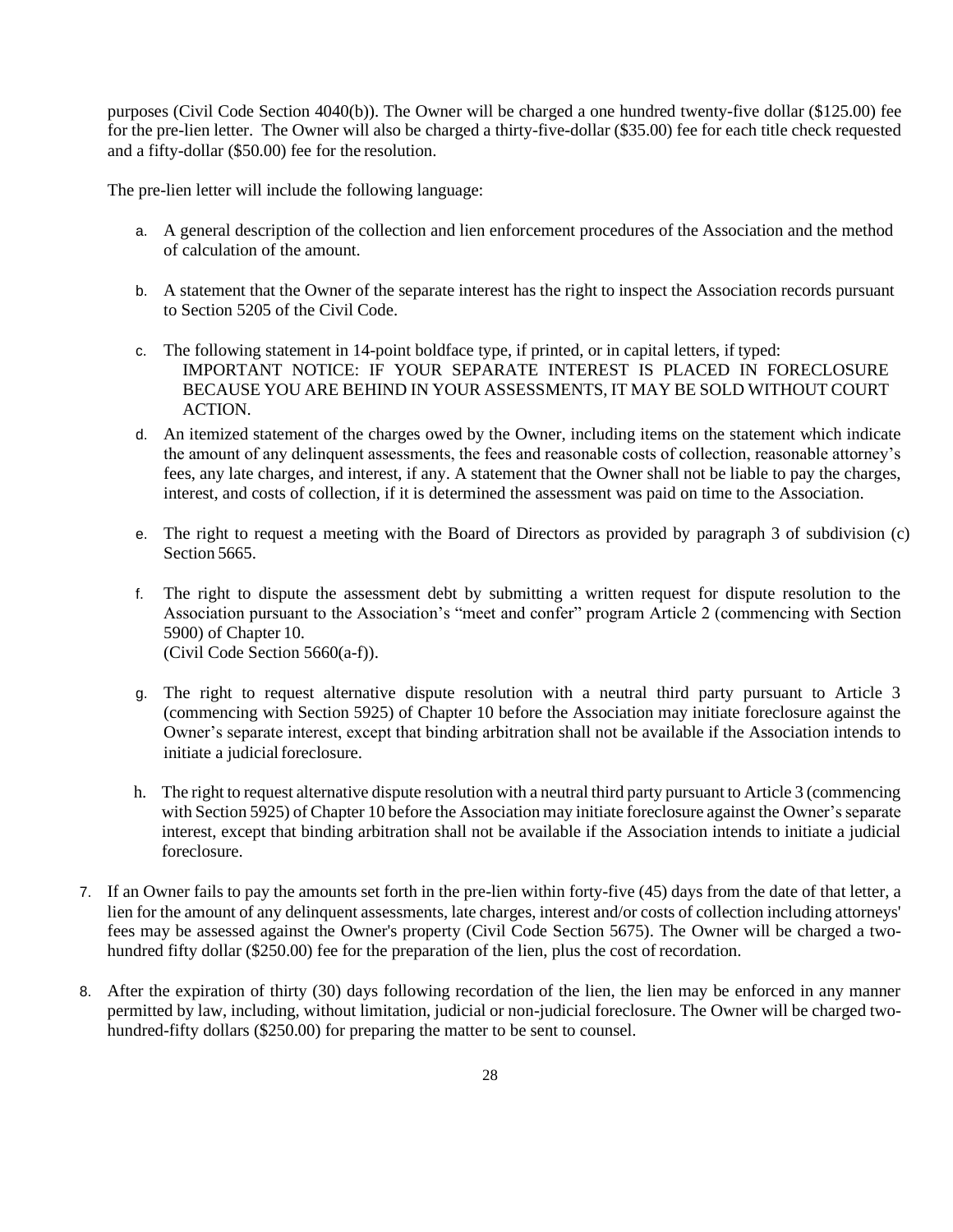- 9. Any Owner who is unable to pay assessments will be entitled to make a written request for a payment plan to be considered by the Board of Directors. An Owner may also request to meet with the Board in executive session to discuss a payment plan. If the Owner requests to meet with the Board to discuss a payment plan within fifteen (15) days of the date of the postmark of the pre-lien letter, then the Board shall meet with the Owner within forty-five (45) days of the postmark of the Owner's request, unless there is no regularly scheduled Board meeting within that period, in which case the Board may designate a committee of one or more members to meet with the member (Civil *Code* Section 5665). The Board will consider payment plan requests on a case-by-case basis and is under no obligation to grant payment plan requests.
- 10. Nothing herein limits or otherwise affects the Association's rights to proceed in any lawful manner to collect any delinquent sums owed to the Association.
- 11. Prior to the release of any lien, or dismissal of any legal action, all assessments, late charges, interest, and legal fees must be paid in full to the Association.
- 12. The delinquent Owner will be responsible for all costs of collection, including attorneys' fees, incurred by the Association to collect any delinquent sums (Civil *Code* Section 5650).
- 13. All charges listed herein are subject to change without notice.

#### Additional Provisions to Conform to Law

Prior to recording of a lien, the Board of Directors will approve the recording of the lien in open session at a regular or special board meeting (Civil Code Section 5673).

The Association may not foreclose unless delinquent assessments are greater than one-thousand-eight-hundred dollars (\$1,800) or greater than twelve (12) months delinquent (Civil Code Section 5675).

Prior to commencing foreclosure, the Association will offer to engage in informal dispute resolution upon receipt of a written request within thirty (30) days of the offer of such informal dispute resolution, pursuant to the Association's meet and confer program required by Civil Code Section 5900, et seq. and will also offer to engage in formal alternative dispute resolution with a neutral third party pursuant to Civil Code Section 5925 et seq. (Civil Code Section 5705).

Prior to commencement of foreclosure, the Board of Directors will approve the foreclosure in executive session and note the approval in the regular minutes of the Association without identification of the name of the individual (Civil Code Section  $5705(c)$ ).

All foreclosures shall be subject to a ninety (90) day right of redemption.

The Association may sue delinquent Owners personally or take a deed in lieu of foreclosure on account of delinquent assessments. (Civil Code Sections 5700(b) and 5720(b)). Nothing herein limits or otherwise affects the Association's right to proceed in any lawful manner to collect any delinquent sums owed to the Association.

#### Fee and Penalty Procedures

The following charges may be assessed in accordance with the Association's Assessment and Billing Collection Policy: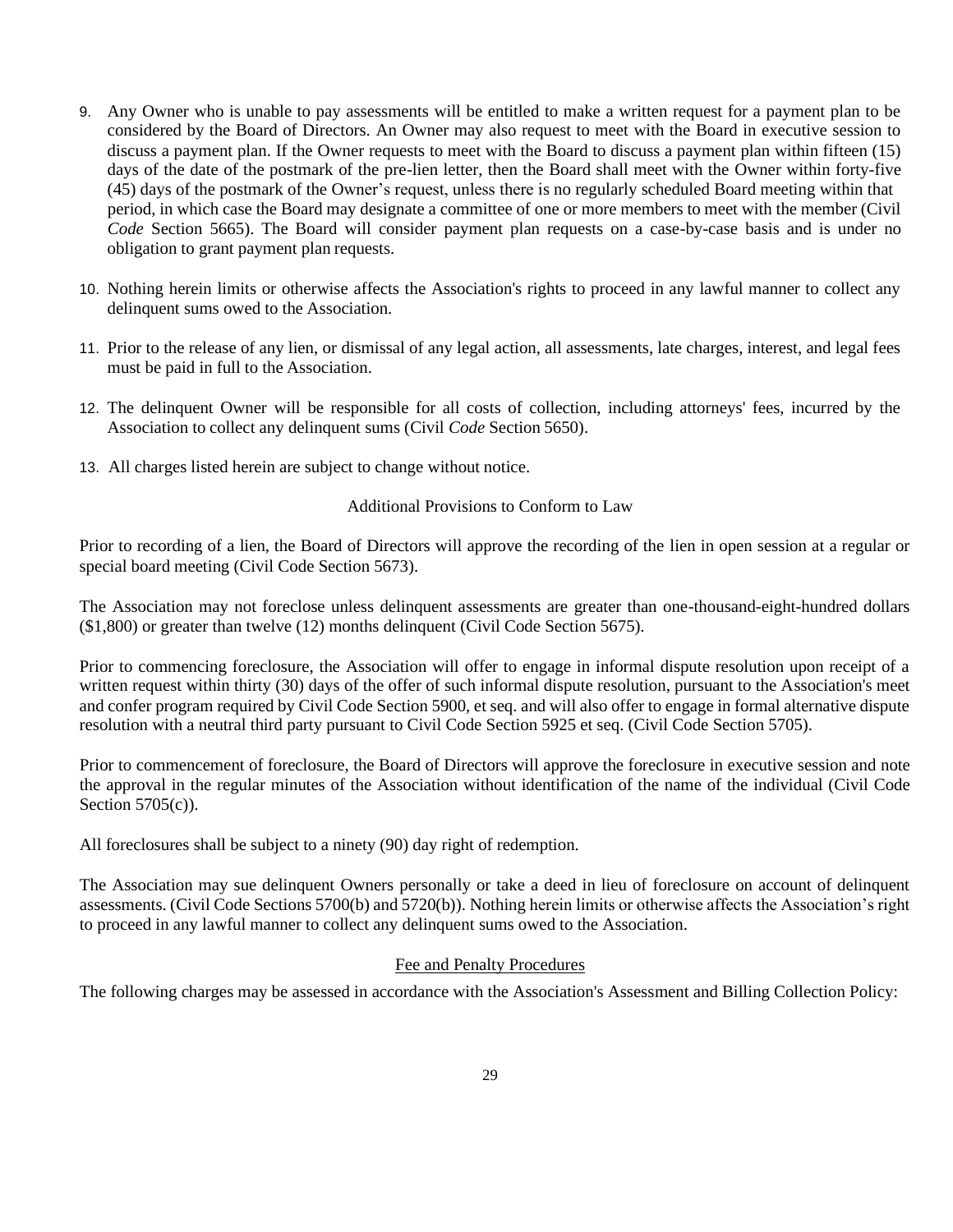| Late Charge                                     | \$10.00      |
|-------------------------------------------------|--------------|
| Late Letter Fee                                 | \$30.00      |
| Pre-Lien Letter                                 | \$125.00     |
| Additional Pre-Lien Letters                     | \$75.00 each |
| Title Check Fee                                 | \$35.00 each |
| <b>Resolution to Record Lien</b>                | \$50.00      |
| Lien Fee                                        | $$250.00+$   |
|                                                 | Recordation  |
|                                                 | costs        |
| <b>Additional Lien Mailings</b>                 | \$75.00 each |
| Lien Release                                    | $$110.00+$   |
|                                                 | Recordation  |
|                                                 | costs        |
| Payment Plan Admin. Fee Per Month               | \$50.00      |
| <b>Attorney Package Preparation and Monthly</b> | \$250.00     |
| Monitoring                                      |              |
| <b>Returned Check Fee</b>                       | \$25.00      |

In addition to the above, if a matter is sent to counsel for legal action, or to a collection service for foreclosure or other action, the Owner will be responsible for any attorneys' fees and costs incurred by such action.

The mailing address for overnight payment of assessments is:

### **Casta del Sol Homeowner Association, Inc. C/O Powerstone Property Management 9060 Irvine Center Dr. #200 Irvine, CA 92618**

### **RESERVE POLICY**

Casta del Sol's reserves are essentially restricted savings accounts, containing Association money to repair, restore, replace, maintain or improve major components that the Association is required to maintain. Until needed, reserve funds are invested in federally insured securities to earn money for the Association.

Current State Law requires an independent "Reserve Study" every three years with an annual review by the Board. The "Reserve Study" contains a listing of major components of the Association's assets and is an important tool for maintenance, repair and replacement of Association assets. Identification of total cash reserves currently set aside for this purpose is reflected each month on the financial statement.

A summary of the "Reserve Study" is sent to each member in November as part of the pro forma operating budget.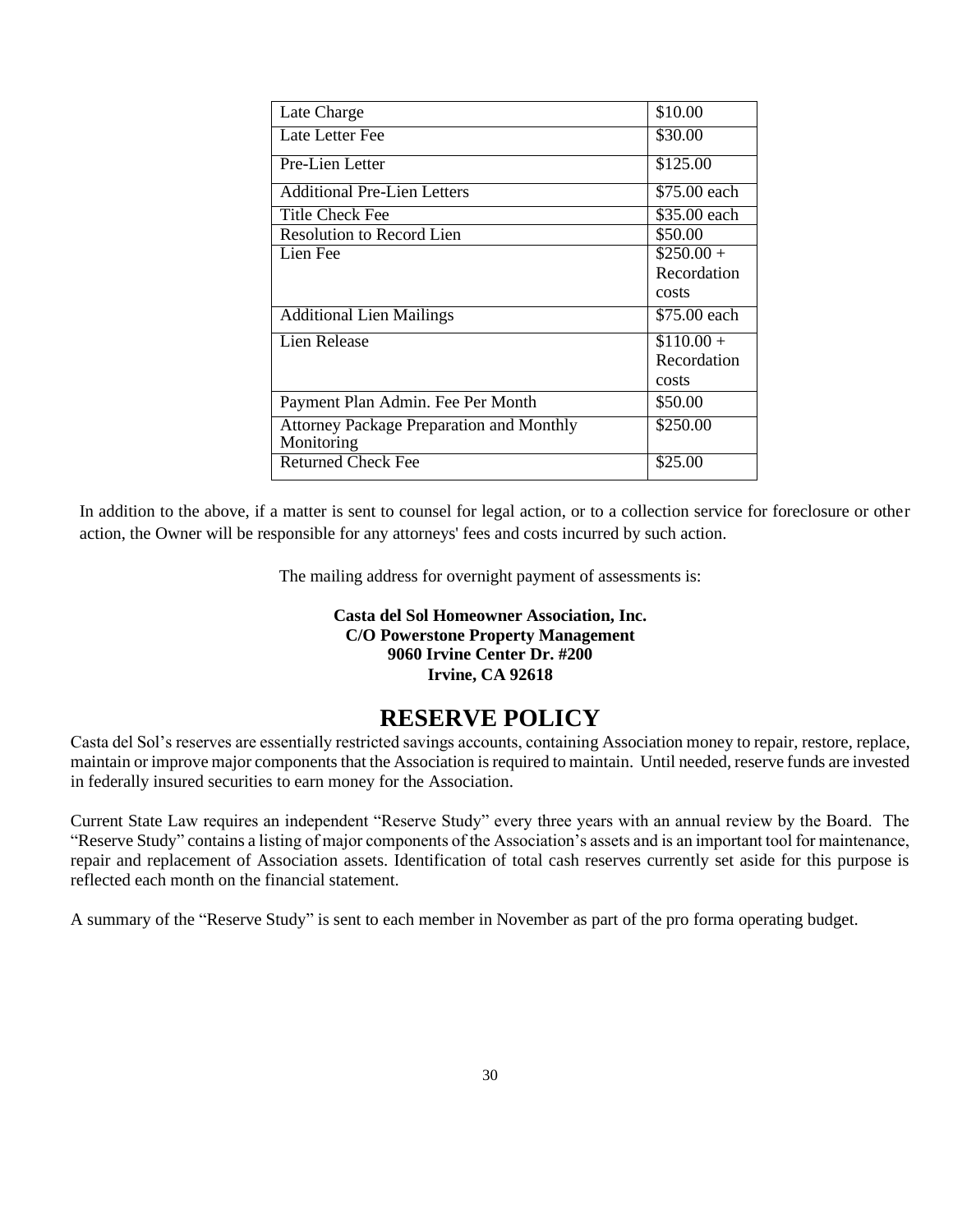## **CASTA COURIER**

The community's newsletter, *The Casta Courier*, is delivered to each home on or about the first of every month. *The Casta Courier* Committee, a volunteer group of residents, collects, creates, and edits articles and photos for publication. Volunteers also prepare the newsletter for delivery. The cost of publication and delivery is paid by advertising solicited by the publishing company.

The names, positions held, and email addresses of each committee member and of the Board liaison is listed in each monthly edition of the *Courier*.

The *Courier* Committee members and anyone interested in contributing material to the *Courier* for publication must adhere to the following guidelines.

### **SUBMITTING MATERIAL FOR PUBLICATION**

### **A. Content**

Except as restricted below, the *Courier* Committee may, but is not required to accept for publication any article, committee report, club/activity report, and opinion letter, that directly relates to governance, management, social or recreational activities within the community. The *Courier* Committee may also accept and publish articles of interest about Casta del Sol residents*.* The *Courier* Committee may accept for publication articles that provide information available to the general public, which the Committee believes would be of importance or interest to the Association's members.

#### **B. Rules and Restrictions**

### **B1. Articles, Committee Reports, Club/Activity Reports, Opinion Letters,Inserts, etc.**

The following are not allowed within articles, committee reports, club/activity reports, opinion letters, inserts etc. by the *Courier* Committee and Board liaison:

- 1. Erroneous or potentially erroneous statements presented as facts or representations, which are likely to result in reader deception. The author may be required to provide substantiation of such claims as a condition of acceptance for publication.
- 2. Libelous statements or other statements personally injurious to a resident, other person or any group and/or their reputation.
- 3. Identification of a resident, other person or any group for the purpose of embarrassment, ridicule, or humiliation.
- 4. Editorializing by the Courier Committee members on either side of an issue.
- 5. Committee chairs explaining their position on important Association business within their Committee reports.
- 6. Obituaries of the type seen in general newspapers whether paid or unpaid. A short testimonial to an individual who provided a significant amount of work as a Casta del Sol volunteer over a lengthy period of time is allowed with liaison approval. The testimonial should concentrate on and recognize the Casta del Sol volunteer work. When a resident dies, the family may request to publish a thank-you note for all the support given.
- 7. Solicitation of support for legal action against the Association.
- 8. Statements contrary to the interests of the Association in any way.
- 9. Messages that describes or promotes the position, attributes, tenets or dogma of a religion. Two instances where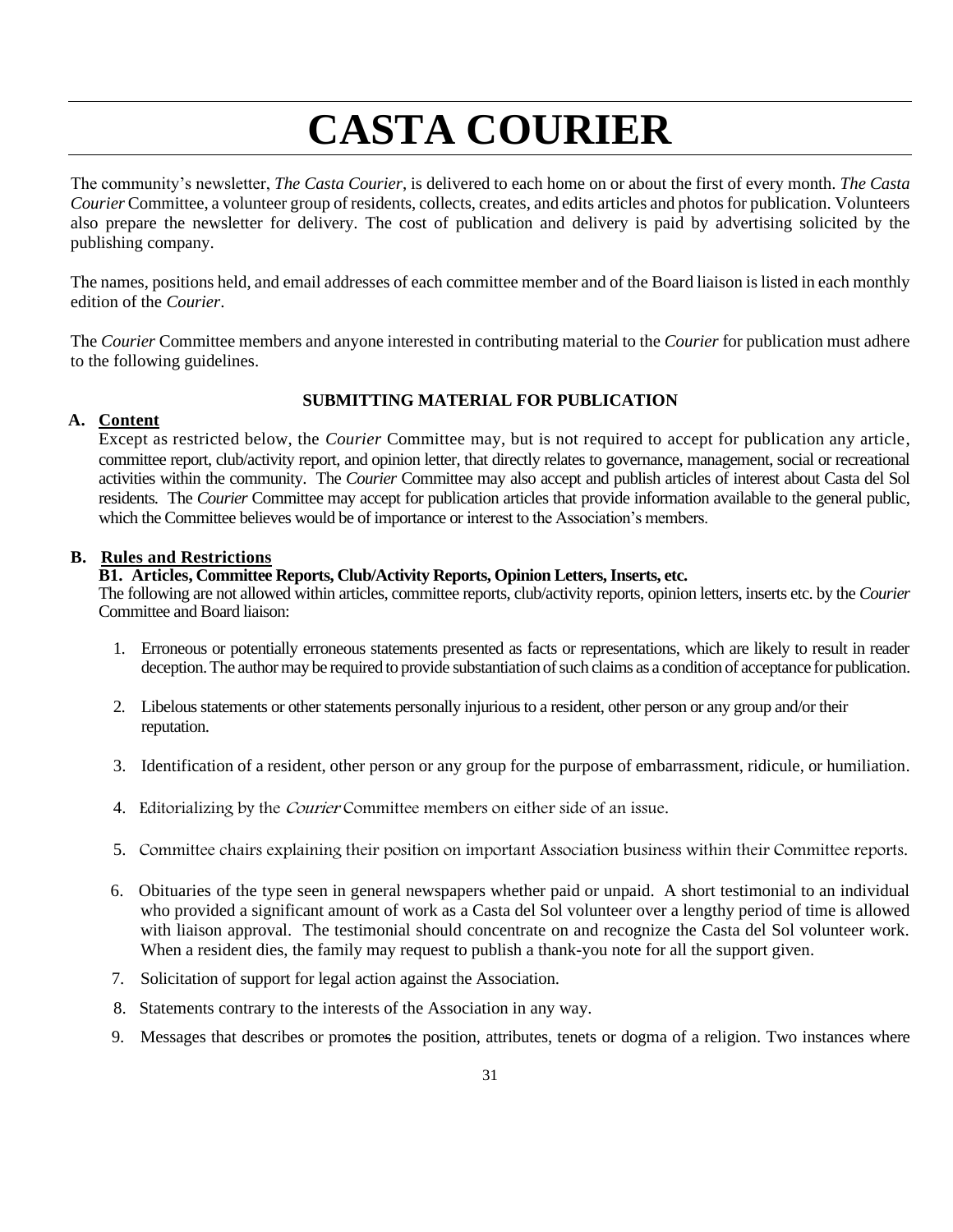references to religion are allowed are as follows:

- a. A paid advertisement, flyer or insert submitted to the publisher is allowed if the message confines itself to the religious group or institution's place of worship, time of service, name of congregation leader, listing of events and/or similar information.
- b. A religious group within Casta is allowed to report the group's speaker(s), titles of speeches, titles of passages being reviewed (no dogma, etc.), dates, time of meetings, and location.
- 10. Messages that promotes the political candidacy of an individual, the position or attributes of a political candidate or party, or in any way delivers a political message. Two instances where references to politics are allowed are as follows:
	- a. A paid political advertisement, flyer or insert submitted to publisher is allowed if the message confines itself to promoting the positive virtues, position and ideas of that organization or candidate for office. The message must not be libelous, personally injurious, disparaging in nature against any other political party, group, candidate for office and/or person.
	- b. A political group within Casta is allowed to report the group's speaker(s) and meeting subject matter. The message must not be libelous, personally injurious, disparaging in nature against any political party, group, or candidate for office or person.
- 11. Paid political advertisements or flyers unless identified as such with the name and address of the sponsor included. These must be submitted directly to the publisher.
- 12. Solicitations for outside charitable organizations that are either not approved by the Board or deemed to serve questionable individual interests. The Board will review organizations individually. Donations of money and goods for CdS clubs and activities are allowed in the *Courier.*
- 13. Advertisements, unless submitted with a payment to the publisher. If the Board liaison is unsure whether the particular material violates the Association's publication policies, the liaison shall refer the material in question to the Board of Directors for further review and resolution. This may delay publication of the material.

### **B2. Additional Rules & Restrictions for Opinion Letters Only**

Letters are the only forum the *Courier* may provide for the expression of residents' opinions.

- 1. Opinions expressed are solely those of the author, to identify something within Casta that needs attention, or to compliment or criticize actions in Casta. If an action or planned action is criticized, an alternative may be presented.
- 2. The Association accepts no responsibility for the content or accuracy of opinion letters. *(Exception: See item "B2-3" below)*
- 3. An editor's note may be published to explain or clarify a letter or to correct an error in information. Errors which are believed likely to result in reader misunderstanding may be deleted at the discretion of the editor or Board liaison. The author may be required to provide substantiation of claims made as a condition of acceptance for publication.
- 4. The author must include name, address, and phone number or email.
- 5. Letters must not exceed 200 words and must pertain directly to Casta del Sol matters.
- 6. No resident shall be permitted to have published more than one letter per issue and will be printed on a space available basis.
- 7. A response or rebuttal letter may be published in response to a previous letter.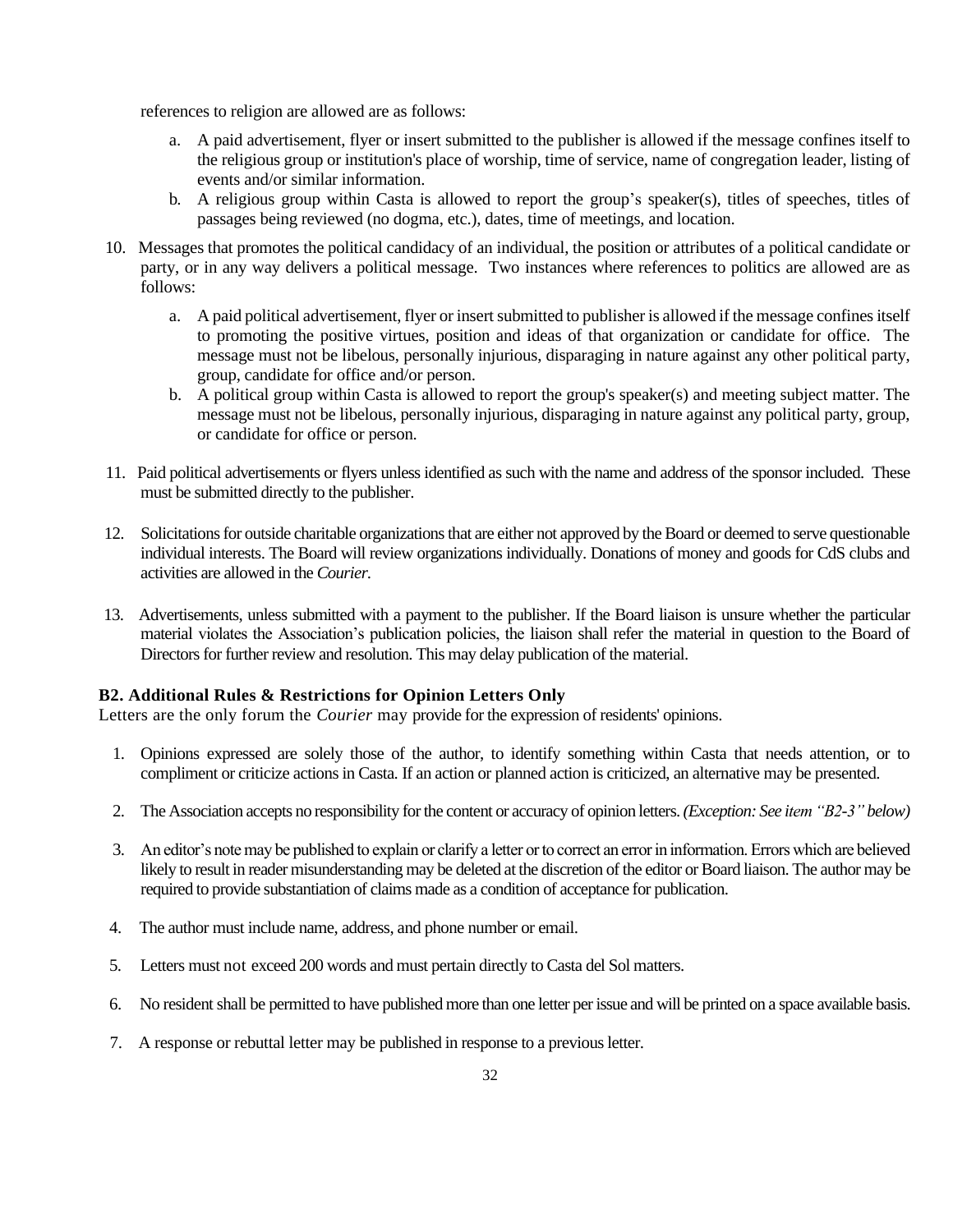- 8. All letters approved for publication may be edited for clarification with author approval. A response may be included from a committee chair, Board liaison, Board of Directors or outside expert. This response will be printed in the same issue as the letter or in the following issue.
- 9. The *Courier* Committee, Board of Directors and/or the Association are not responsible for accidental deletions or transcription errors.

#### **B3. Additional Rules and Restrictions for Advertising, Flyers and Inserts of any Kind**

Casta del Sol and the publisher adopted and will enforce the rules and restrictions in this document for advertising, flyers and inserts of any kind. Any policy conflict or concern will be resolved by the Board liaison, or if necessary, the Board of Directors.

Paid commercial advertisements are handled through the publisher. The publisher advises clients with the necessary information including, but not limited to submission dates and fees charged for advertising, flyers and inserts of any kind.

In addition, the publisher and the *Courier* Committee may accept Casta flyers for insertion in the *Courier* as defined below:

- 1. Committee announcements (example: membership meeting) one flyer per calendar year may be included and requires approval by the committee liaison.
- 2. Club activities(example: social event) one flyer per calendar year at club expense may be included and requires approval by the *Courier* Committee Chair.
- 3. Resident flyers must be approved by the committee Board liaison and paid for by the resident.
- 4. Board of Directors candidates may be allowed to insert flyers in the May or June issue at their own expense following approval by the Board liaison.
- 5. Inserts proposed by any committee, club, or group or individual within Casta shall first be submitted to the *Courier* committee for proofing before it is printed.
- 6. Final copy/copies of flyers should be delivered to the Recreation Center office prior to the stuffing day. Stuffing days are listed in the calendar section of the *Casta Courier*.

#### **B4. Special Rules for Casta Committee Chair Reports**

The Board of Directors requires that all Casta Committee Chair reports be approved by the Board liaison assigned to each Casta committee. Committee reports are to be sent to the appropriate liaison via e-mail. The liaison will read and approve the report by forwarding a final copy to the *Courier* Committee section editor. All reports must have liaison approval to be printed. Casta committees are to observe deadline dates published each month in the *Courier.* Requests for prospective committee members are allowed.

#### **B5. Special Rules for Children's Photographs**

Photographs of minor children may be published in The *Casta Courier* under the following terms and conditions:

- 1. An article including the photograph of minor children must be about an activity or special event by a community group within Casta del Sol.
- 2. Appropriate articles as well as the photographs of minor children may include the name of the Casta del Sol resident related to the child or children.
- 3. A short statement regarding the minor child or children may be included in the article relative to the activity or event, such as a contest.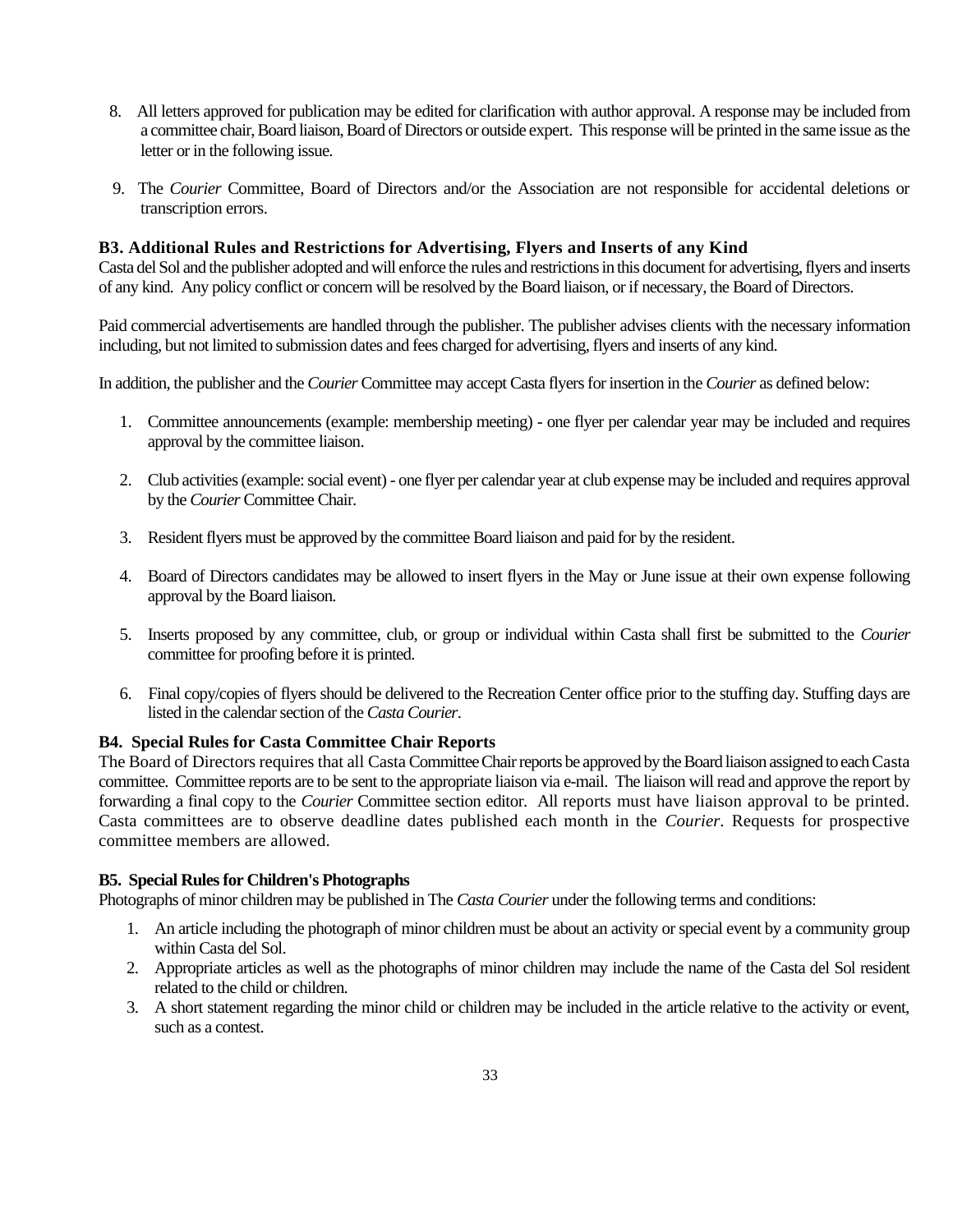- 4. Captions under each photograph may include the name of the child or children but must include the name of the related resident in the photograph.
- 5. A parent or guardian of the child or children must sign appropriate documentation accepting the inclusion of the minor child's photograph and name for the *Courier.* This also pertains to websites for the Association or associated with the publication of the *Courier*. This document is available from the *Courier* Committee Chair.
- 6. The signed copy of the appropriate documentation must be returned to the *Courier* Committee Chair and there will be a notation on the article.
- 7. An additional signed copy will be sent to the Association's general manager for his/her files prior to publication.

## **ELECTION OPERATING RULES**

### **Campaigning**

If any candidate or Member advocating a point of view is provided access to Association media, newsletters, or internet websites during a campaign, for purposes that are reasonably related to that election all candidates and Members advocating a point of view will be provided access. Equal access shall be provided to all candidates and Members advocating a point of view, including those not endorsed by the board, for purposes that are reasonably related to the election. The candidate or Member, and not the Association, is responsible for the content of campaigning materials.

Access to the Common Area meeting space or other Association amenities/systems will be provided during a campaign, at no cost, to all candidates and to all Members advocating a point of view for purposes reasonably related to the election/vote.

Association funds will not be used for campaign purposes in connection with any Association Board election. Funds of the Association shall not be used for campaign purposes in connection with any other Association election except to the extent necessary to comply with duties of the Association imposed by law. For the purposes of this section "campaign purposes" include, but are not limited to, the following:

- 1. Expressly advocating the election or defeat of any candidate that is on the Association election Secret Ballot.
- 2. Including the photograph or prominently featuring the name of any candidate on a communication from the association or its board, excepting the Secret Ballot and Secret Ballot materials, within 30 days of an election, provided that this is not a campaign purpose if the communication is one for which the law requires that equal access be provided to another candidate or advocate.

#### **Board Member Qualifications**

Directors and all candidates for director positions must meet the qualifications as currently permitted by California Civil Code for all future elections, as specified below:

- 1. Candidates and directors must be current Members and must have been a Member for at least one continuous year prior to becoming a candidate.
- 2. A candidate for a Board seat, and a director during their Board tenure, must be current in the payment of regular and special Assessments or at a minimum have entered into and be in compliance with a payment plan to become current in the payment of any assessment or other charges.
- 3. A candidate shall be disqualified from serving on the Board at the same time as another person who holds joint ownership in the same separate interest parcel.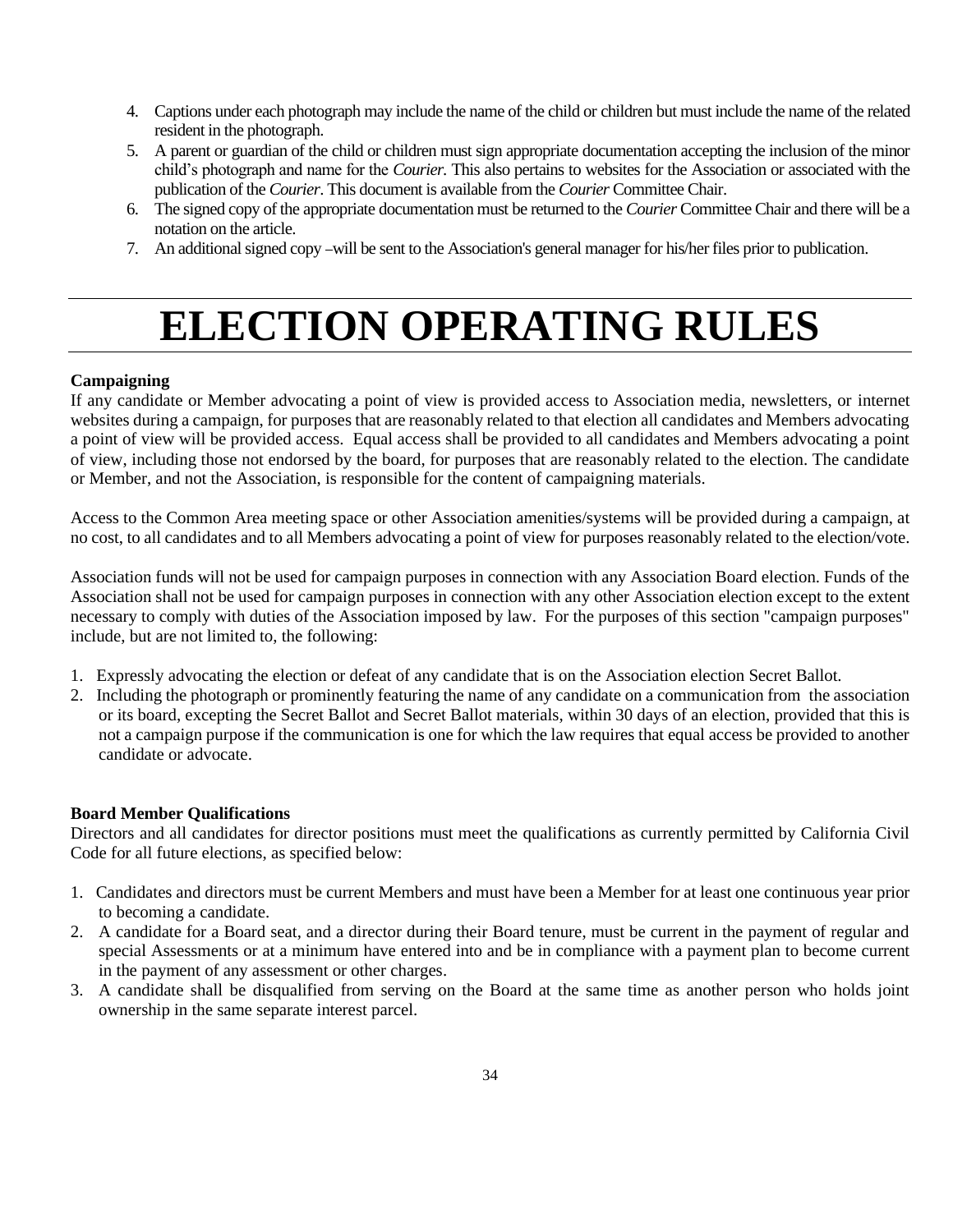- 4. A candidate for a seat, and a director during his/her Board tenure, shall be disqualified should the Association become aware of a past criminal conviction that would prevent the Association from securing insurance coverage or terminate the Association's existing insurance coverage.
- 5. Candidates and directors must meet all qualifications of the California Civil Code effective at the time, and as permitted by law and stated in the Association's Election Operating Rules.

#### **Voting Qualifications**

Each Member of record is entitled to vote. Members shall be entitled to cast one Secret Ballot for each Lot owned. The Owner of each Lot shall have the right to give one (1) vote to each candidate up to a maximum of the number of directors to be elected. For example, if four (4) directors are being elected, any four (4) candidates may be given no more than one (1) vote each. No cumulative voting is permitted.

Record dates for determining Members entitled to receive notice of the meeting and for determining Members entitled to vote at the meeting may be established in accordance with the *California Corporations Code*. The voter list shall include name, voting power, and either the physical address of the voter's separate interest, the parcel number, or both. The mailing address for the Secret Ballot shall be listed on the voter list if it differs from the physical address of the voter's separate interest or if only a parcel number is used. The Association shall permit members to verify the accuracy of their "individual information" at least 30 days before the Secret Ballots are distributed.

If title to a separate interest parcel is held by a legal entity that is not a natural person, the governing authority of the legal entity shall have the power to appoint a natural person to be the Member for voting purposes. If a natural person holds general power of attorney that allows that person to act regarding Association matters for an eligible Member they shall be eligible to receive that Member's Secret Ballot.

#### **Nomination Procedures**

The Association shall provide General Notice, or Individual Notice if requested by a Member, of the procedure and deadline for submitting a nomination at least 30 days before any deadline for submitting a nomination.

Candidates who satisfy the eligibility requirements for election to the Board of Directors may become candidates by either (a) submitting a "Candidates Application" form (available from the management company) by the dates specified within item #2 on the Candidate Application, or (b) being nominated from the floor at the Annual or other Membership Meeting may be permitted (self-nominations from the floor are permitted). The candidate must be present to nominate himself/herself or have sent a written confirmation that he/she is willing to be a candidate and serve if elected.

#### **Election by Acclamation**

The Association will follow all procedures as then provided for in the Davis-Stirling Common Interest Development Act, ("Act") and the California Corporations Code for election of directors by acclamation, including disqualification of any candidates as well as directors who do not meet the qualifications provided for in these Election Rules and the Association's Governing Documents. The process for elections by acclamation will be considered by the Board when there are or likely may be the same number or fewer qualified candidates as there are board positions to be filled for an upcoming election of directors.

### **Opportunity for Internal Dispute Resolution ("IDR")**

Any Candidate who is determined to not meet the "Board Member Qualifications" as provided within these Election Operating Rules will be provided with an opportunity to engage in Internal Dispute Resolution (IDR) with the Association pursuant to the procedures provided in the Association's IDR Policy and per Civil Code commencing with Section 5900.

#### **Write-In Candidates/Nominations from the Floor**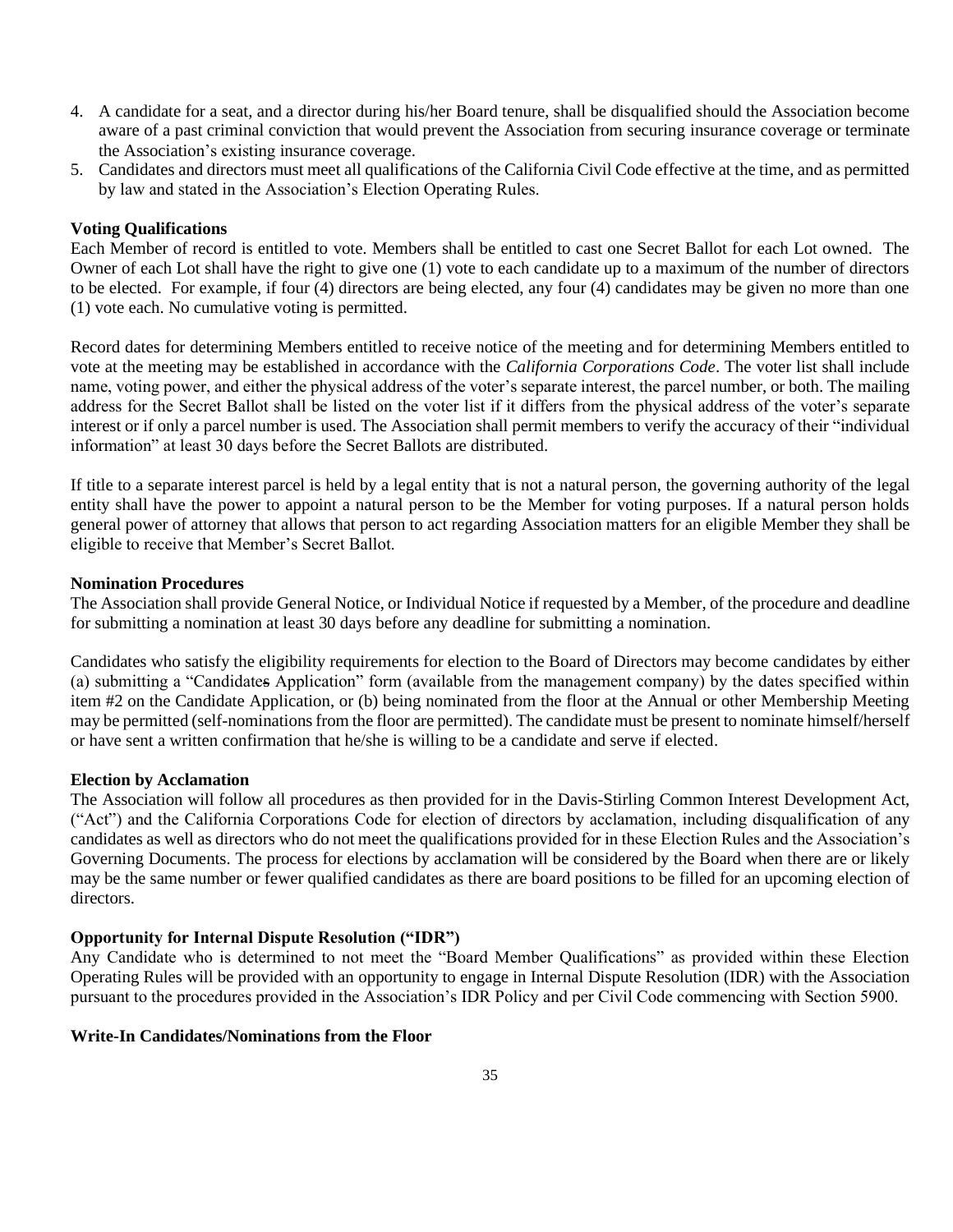- 1. A candidate may be a write-in candidate and be nominated by himself/herself from the floor of the Annual or Special Meeting, under the procedures described in these Rules. Candidates who did not submit a written declaration of candidacy must be present at the Annual or Special Meeting and be nominated from the floor of the Meeting by selfnomination or may submit a written statement to the Association prior to the Meeting agreeing to be a candidate, and serve if elected. All write-in candidates who are nominated from the floor of the Meeting must meet all qualifications, including being a Member, as stated in these Rules.
- 2. A write-in candidate who is nominated from the floor of the Meeting is not considered to be qualified if he/she is not a Member. The Inspector of Election will determine whether a candidate nominated from the floor is an Owner of record as shown on the Membership list. If the candidate is not shown on the membership list, then he/she will not be considered to be a Member and will not be a valid candidate, and his/her name will not be placed in nomination. The person who is disqualified for not being a Member may request IDR after the Meeting.
- 3. A write-in candidate who is nominated from the floor who does or may not meet the other qualifications in these Rules will be allowed to be a candidate and his/her name placed in nomination. If the candidate is then elected, the Board will determine whether that nominee should be disqualified for not meeting the qualifications in these Rules. If the Board determines the nominee is not qualified, the Member may request IDR.

### **Voting Procedures**

For meetings involving elections of directors, the Association shall provide the following by General Notice, or Individual Notice if so requested, at least 30 days before the Secret Ballots are distributed:

- 1. The date and time by which, and the physical address where, Secret Ballots are to be returned by mail or placed in the designated Ballot box;
- 2. The date, time and location of the meeting at which Secret Ballots will be opened, counted and tabulated;
- 3. The list of all candidates' names that will appear on the Secret Ballot who are known at the time the candidate list is prepared. Additional candidates may be nominated after the candidate list is prepared, including nomination from the floor of the Annual or other Membership Meeting.

The Bylaws for Casta del Sol Homeowners Association authorize the use of Secret Ballots and proxies. Secret Ballots will be provided to all qualified Members of record for their use. Elections will be conducted in accordance with the following procedures:

- 1. Secret Ballots and two preaddressed envelopes (with instructions) shall be delivered or mailed by first-class mail to every Member not less than thirty (30) days prior to the deadline for voting;
- 2. Secret Ballots are *not* to be signed by the voter and a Member that places any identifying marks or signature on his or her Secret Ballot will waive his or her right to secrecy;
- 3. Completed Secret Ballots should be placed into an inner envelope that has no identifying information (*e.g.,* no Member name, no property address, no signature, etc.) on it, and the inner envelope is then sealed by the Member;
- 4. The inner envelope is then inserted into the outer envelope that is preaddressed to the Inspector(s) of Elections and then sealed by the Member;
- 5. In the upper left corner of the original provided outer envelope, the Association prints the Member's account number, name and the address of the property within the Casta del Sol Homeowners Association. The Member *must* sign his or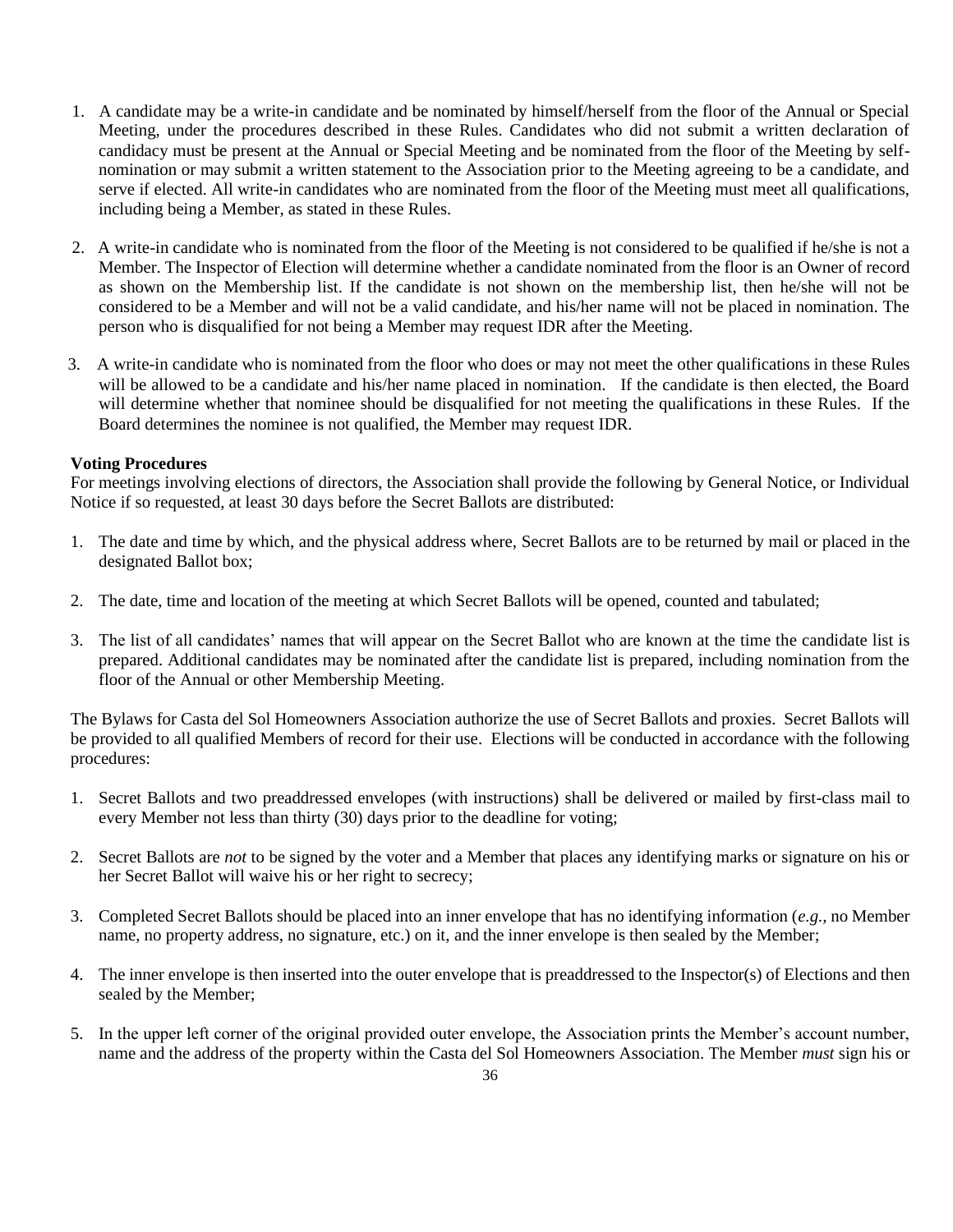her name on the "Signature" line provided directly under the Owner identification on this outer envelope. Should the Member require a replacement Secret Ballot and/or envelope, he/she must write-in his/her account number, name and address above the "Signature" line on the outer envelope. Outer envelopes received that are not properly signed, may result in the Secret Ballot *not* being counted for any purpose, including quorum.

- 6. The envelope may be mailed or delivered by hand to the Management office, unless another place is designated by the Inspector(s). The Member may request a receipt for delivery. Members may also place their Secret Ballot in the Secret Ballot boxes which may be in locations in the Association as designated by the Inspector(s) of Elections;
- 7. Once a Secret Ballot is received by the Association, in the place designated by the Inspector(s), it is deemed irrevocable, even if it is unopened;
- 8. The sealed Secret Ballots shall be in the custody of the Inspector(s) of Elections or in the place designated by the Inspector(s) at all times;
- 9. No person may open or otherwise review any Secret Ballot prior to the time and place at which the Secret Ballots are to be opened, counted and tabulated by the Inspector(s) of Elections;
- 10. The voting period for Member meetings shall commence when the first Secret Ballot is mailed or delivered to a Member of the Association, and shall end at such time as the Inspector(s) of Elections determine the polls close; and
- 11. Write-in candidates must be nominated at the Association's Annual or other Membership Meeting and must be present at the Meeting to accept the nomination or provide written confirmation to the Inspector(s) that he/she is willing to be a candidate and serve if elected. They must also meet the qualifications as specified in these Election Operating Rules and California Law.

#### **Use of Proxies**

If a Member chooses to use a proxy, the proxy must be in writing signed by the Member and must be filed with the Secretary of the Association at least twenty-four (24) hours before the time appointed and scheduled for the meeting at which the vote will take place. Furthermore, in order to be counted, the proxy must (a) identify a proxy holder, (b) contain voting instructions, and (c) be signed by the Member giving the proxy. A proxy that does not satisfy these requirements may not be counted. Any instruction given in a proxy issued for an election that directs the manner in which the proxy holder is to cast the vote, must be set forth on a separate page of the proxy that can be detached and given to the proxy holder to retain and meet all the other requirements as then provided by the Act. The proxy holder must cast the Member's vote by secret ballot. The Inspector(s) shall not be responsible for confirming that a proxy is marked in accordance with a Member's instructions to the proxy holder.

#### **Inspector(s) of Elections**

Inspector(s) of Elections will be appointed by the Board of Directors at a Board meeting held at least 90 days prior to the election/vote and will serve as Inspector(s) until such time that their successors are appointed by the Board of Directors. There shall be one or three Inspector(s) of Elections for the Association. If there are three Inspectors of Elections, the decision or act of a majority shall be effective in all respects as the decision or act of all. Inspector(s) may be a Member of the Association, but may not be a Member of the Board, a candidate for the Board, or related to a Member of the Board or candidate for the Board. Inspector(s) may not be a person who is currently employed or under contract to the Association for any compensable services, except for Inspector of Elections services. The assistants to the Inspector(s), "Inspector Designees", must meet all the qualifications required of the Inspector(s).

#### **Role of Inspector(s) of Elections**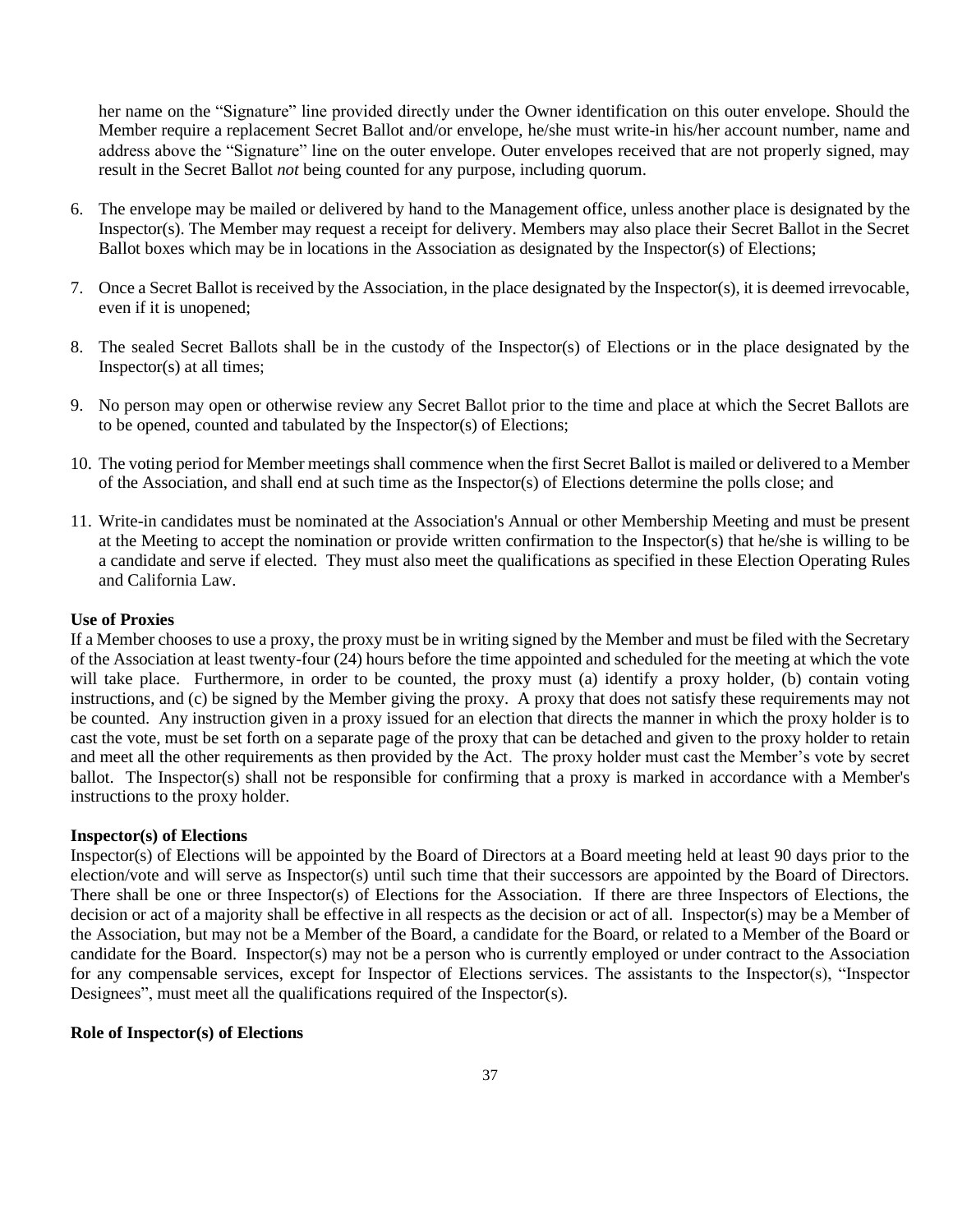Inspector(s) will determine the number of memberships entitled to vote and the voting power of each in accordance with the governing documents. Inspector(s) will determine the authenticity, validity, and effect of proxies, if any. Inspector(s) will hear and determine all challenges and questions in any way arising out of or in connection with the right to vote. Secret Ballots will be returned to the Association's managing office, unless another location is designated by the Inspector(s). Inspector(s) will determine when the polls shall close. Inspector(s) will determine and announce the results of the election/votes.

Should the Association provide any updates (change of ownership) or address corrections or a Member report any errors within their individual eligible voter list information during the 30-day inspection period, the Inspector(s) shall be duly notified and make such necessary corrections within two business days.

The Inspector(s) shall complete all initial voter qualification duties in such time as to permit the Association to mail to each Member or other eligible voter, at least 30 days before an election/vote, all necessary voting informational documents, Secret Ballots and return envelopes. The Association shall also deliver these *Election Operating Rules* by either posting these rules on an internet website and including the corresponding internet website address on the Secret Ballot together with the phrase, in at least 12-point font: "The rules governing this election may be found here," or by Individual Delivery, accompanying the Secret Ballots.

Inspector(s) may also perform any acts as may be proper to conduct the election/vote with fairness to all Members in accordance with the Corporations Code, Civil Code, Election Operating Rules and all applicable rules of the Association regarding the conduct of the election/vote that are not in conflict with the Civil Code. Inspector(s) must perform all duties impartially, in good faith, to the best of his or her ability, as expeditiously as is practical, and in a manner that protects the interests of all Members of the Association.

#### **Tabulation of Votes**

All Secret Ballot envelopes shall be opened, and the votes counted and tabulated by the Inspector(s) of Elections, or their designees, in public at a properly noticed open meeting of the Board or the Members. Any candidate or other Member of the Association may witness the counting and tabulation of the votes. Members who are not Inspectors or being overseen by an Inspector must remain at least five feet away from the counting area. Members who are not Inspectors may not participate in the counting or tabulation process or any discussions that may arise among the Inspectors or the designated assistants.

Every Inspector(s) of Elections and designee(s) of the Inspector(s) must sign the Secret Ballot tally sheet for the Association's corporate records. After tabulation, the Inspector(s) of Elections shall designate a location, within Association secured storage, in which to maintain the Secret Ballots and other California State Law required election records for no less than one (1) year after the date of the election/vote.

#### **Retention of Election Records**

The Inspector(s) of Election shall return to the Association's managing office all Association Election Materials, unless another location is designated by the Inspector(s), for retention for a period of time as specified in California Civil Code. Such election materials include: returned ballots; signed voter envelopes; the voter list of names; parcel numbers and the voters to whom ballots were to be sent; proxies; and the candidate registration list. The signed voter envelopes may be inspected but may not be copied.

### **Recording and Announcing Election Results**

Inspector(s) must report the results of the election/vote promptly to the Board of Directors and the results will be recorded in the next regular session Board Meeting minutes. In addition to recording the election/vote results in the next regular session Board Meeting minutes, the Association shall keep annual or other Membership Meeting minutes that reflect the results of the election/vote.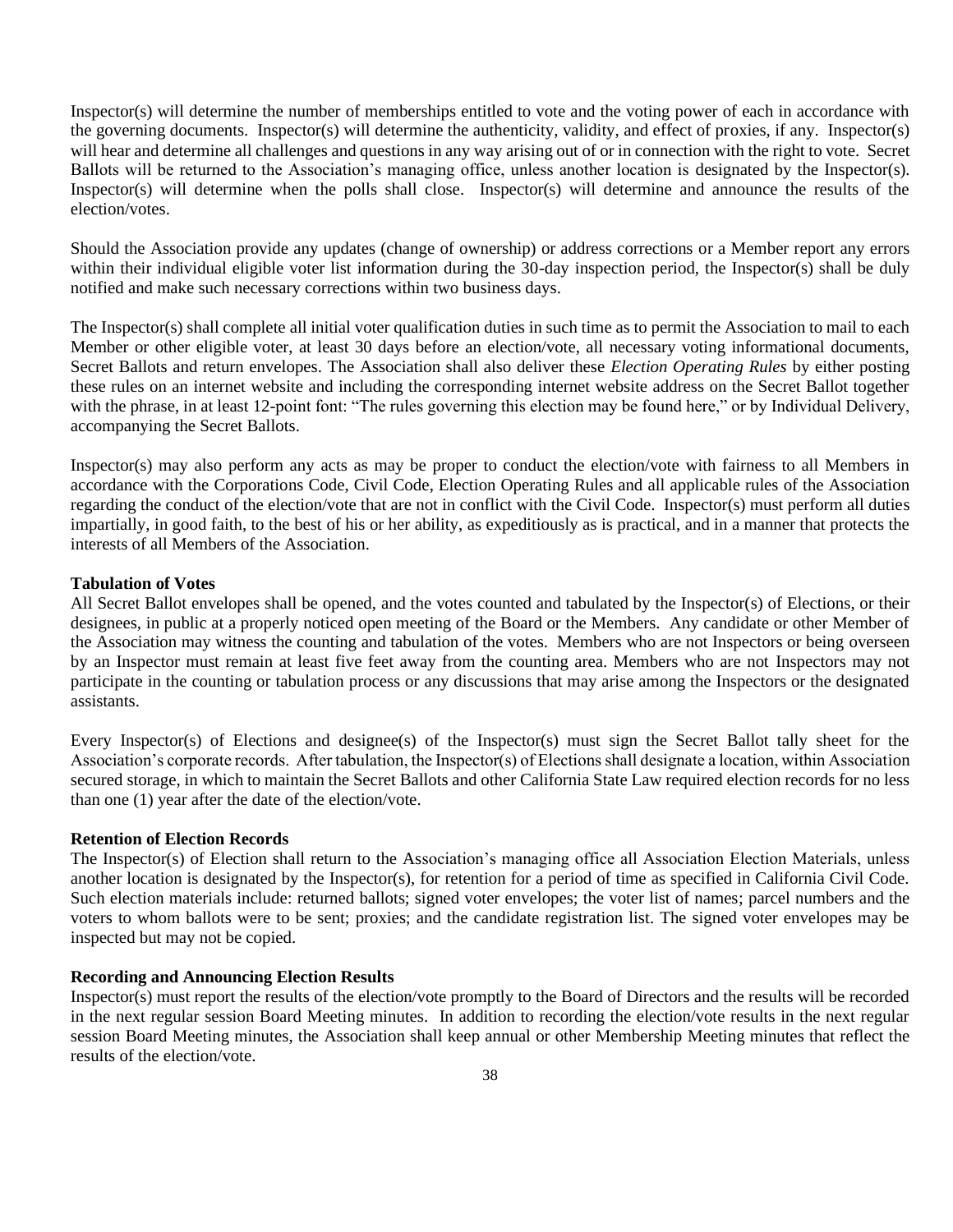The Board of Directors will give General Notice of the tabulated results of the election within fifteen (15) days of the Annual or other Membership Meeting/vote.

Additional Election Rules:

- 1. A meeting of the membership to conduct an election requires a majority of the membership, currently 964 Members, to be present in person, proxy or by mailed/returned signed Secret Ballot envelopes to establish quorum.
- 2. If quorum requirements are not met for the specified Membership Meeting or election, the meeting will be adjourned and rescheduled again for a date not less than 48 hours or more than 30 days and the quorum shall be reduced to 25% of the membership, currently 482 Members.
- 3. If there is a tie vote for any candidates in an election of directors, the vote to break the tie shall be taken by Secret Ballots cast by those Members, valid proxy holders and holders of valid Power of Attorneys who are present at the election Meeting. No previously cast Secret Ballots or proxies will be used at the Meeting to break the tie as provided herein.

#### **Election Rules for Conducting Membership Special Meetings**

Special Meetings of the Membership, including those called by members and the Association, shall meet the applicable notice and other requirements in the Act and the Corporations Code in place at that time.

#### **Amending of Election Operating Rules**

These *Election Operating Rules* shall not be amended less than 90 days prior to an election. Any such rule amendments shall be afforded California Civil Code required Member review and comment period before final approval by the Board of Directors.

# **FACILITIES COMMITTEE**

The Committee is responsible for making recommendations to the Board of Directors for maintenance projects and capital improvements of Association common facilities as follows:

- 1. Research capital improvements and maintenance proposals for feasibility, cost, historical data, professional expertise and community benefit, and set priorities for their accomplishment.
- 2. Submit written recommendations to the Board of Directors for all proposals approved by the Committee.
- 3. Maintain written records of progress on all proposals and notify the proposer in writing of action taken.
- 4. Request the Association's Management representative to obtain bids on all projects over \$2,500 in accordance with the Sealed Bids Policy; review all bids and recommend action to the Board of Directors.
- 5. Publish monthly reports of active and completed capital improvements and facilities maintenance projects in the *Casta Courier*.
- 6. Monitor performance on all capital improvements and facilities maintenance projects for timeliness and adherence to the budget.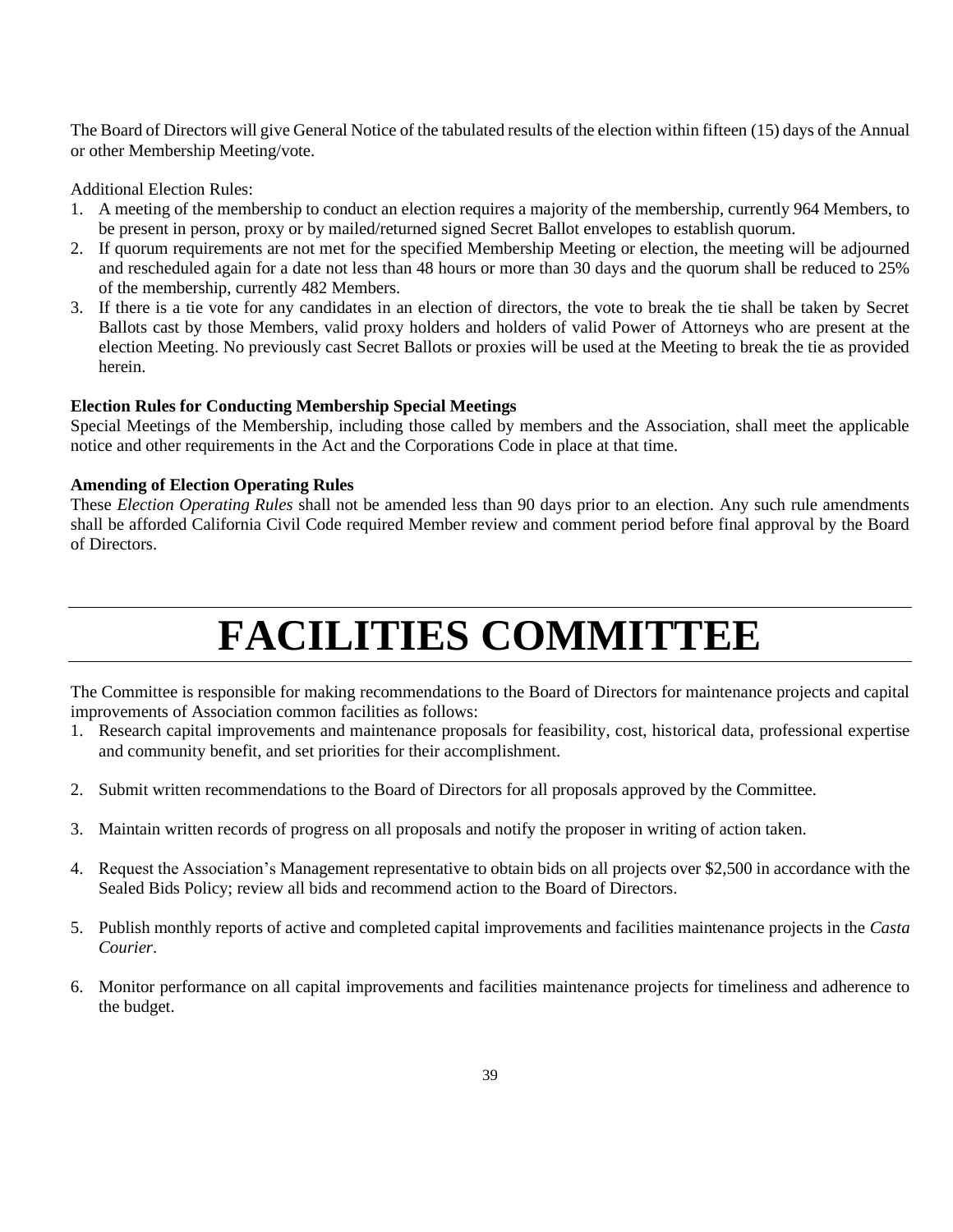- 7. Monitor the list of scheduled maintenance inspections and the periodic inspection reports from the Association's management representative and make appropriate recommendations to the Board of Directors and the Association's General Manager.
- 8. Maintain liaison with the Architectural, Greenbelt and other selected committees.
- 9. Actively seeks out and use the technical and engineering expertise within the community and encourage resident participation in projects and Committee activities.

# **GREENBELT RULES AND REGULATIONS**

### **1. INTRODUCTION**

Many of you have come to Casta del Sol from homes where gardeners were employed for total yard care. While this personalized service is not provided by the Casta del Sol Homeowners Association, the Casta Board of Directors, in conjunction with the Greenbelt Committee and the Landscape Services Coordinator, strives to provide a well-maintained, park-like community. To this end, a significant portion of the monthly assessment is allocated for expenses related to the landscape maintenance of foundations (flowerbed areas) with Association-approved plants, front yards, as well as all Common Areas in the community. Common Areas include slopes, embankments, parks, open spaces, and greenbelt areas. The HOA does not approve removal, planting or pruning of plants or trees, for viewing or screening.

The Association contracts with a number of licensed contractors to provide a variety of services; e.g., landscape maintenance, pest control, tree trimming, and tree removal. The contractor's performance is monitored by the Landscape Services Coordinator, the Greenbelt Committee, and the General Manager. In order for the Association to control costs, contractual obligations, and performance, **it is essential that no Owner request any member of the landscape maintenance crew to provide or perform individual services.** Owners can hire independent landscape services (gardeners) for their private area needs (see 2.3).

### **2. FOUNDATIONS, SIDE YARDS, AND SIDE ENTRYWAYS**

The foundation area (flowerbed) is generally the 3-4 feet of space adjacent to the Owner's house. This is considered a private area that Owners are welcome to modify (see 2.1).

### **2.1.** Planting in Foundation

Originally, approved shrubs and, in some cases, ground cover were planted in the foundation area (flowerbeds) around all homes. To provide variety in the community, the individual homes were given different varieties and numbers of plants.

The governing rules of the Greenbelt Committee permit Owners to plant flowers, bedding plants, and shrubs – **but not trees** – in the foundation area, and within the side area between the homes (Fiesta series), and the side entry way (Carmel series). Planting of **trees** in the foundation area is **prohibited** because the roots can cause damage to the foundation, sewer lines, or the irrigation system. Owners are strongly encouraged to remove existing foundation-area trees before damage occurs. The Association assumes no liability for damages to surrounding property caused by existing foundation trees. The removal of foundation trees will be at the Owner's expense. Upon the sale of the property, the remaining foundation area trees, including citrus and fruit trees, will be removed at the expense of the current Owner (See section 11). No trellises or plant materials are permitted to be permanently attached to or grow on homes because they are destructive to concrete, stucco, wood, brick walls, and create an obstruction to house painting.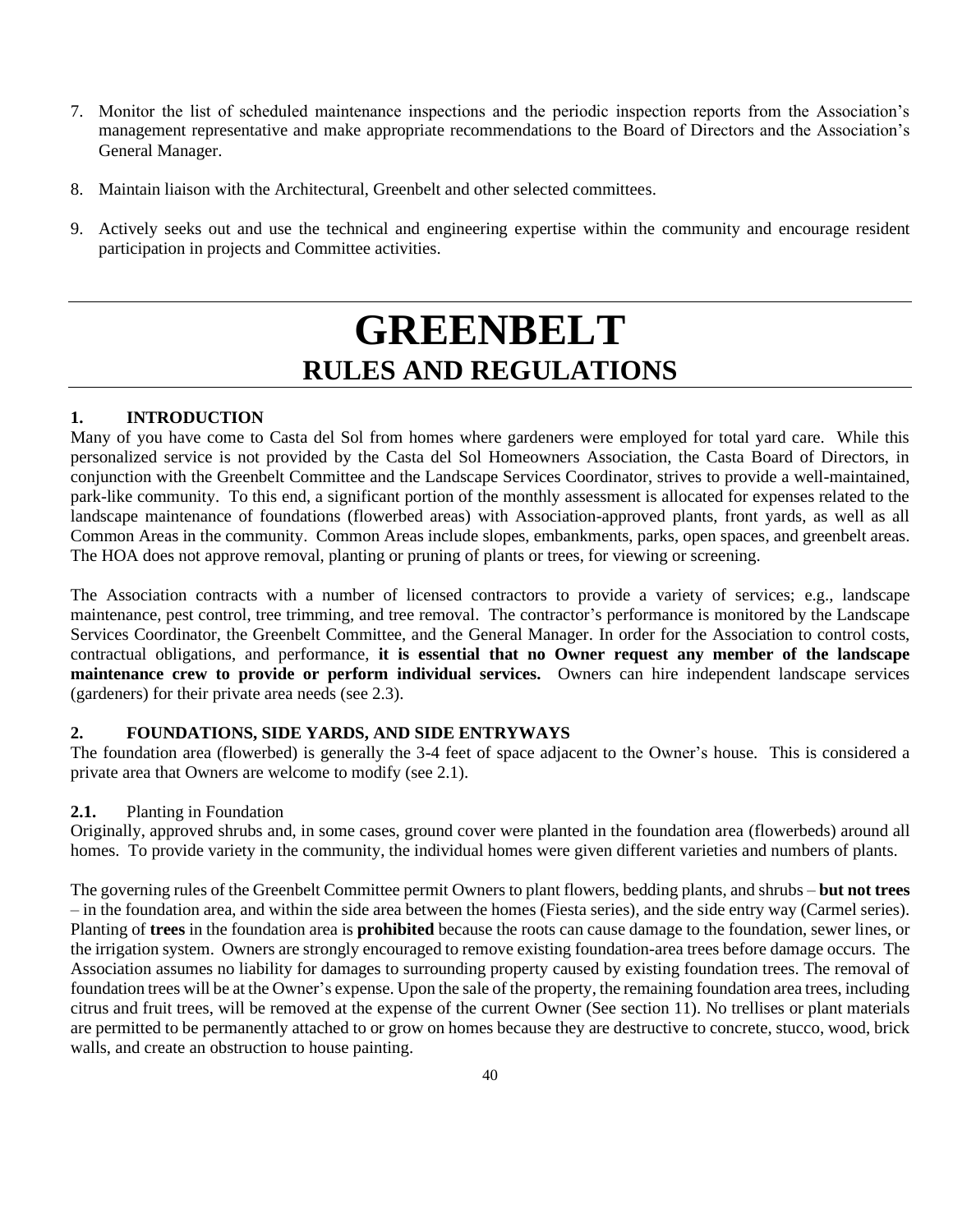No approval is necessary for planting flowers and bedding plants in the foundation area. However, an Owner must submit an "Application for Proposed Foundation Replanting" (available at the desk at Recreation Center 1) for approval from the Landscape Services Coordinator for shrub additions and/or removal of Association-planted shrubs. (See also Section 5, "Removal, Replacement, And Additional Shrubs.") Remember, California Law (Govt. Code 4216) says the Owner or resident and/or your contractor must contact DigAlert at least two days before you dig. Call 811 or go to *www.digalert.org.*

To assist Owners who wish to submit an application to modify or completely replant the foundation area, and to avoid potential future problems, the Landscape Services Coordinator will provide a list of acceptable foundation plants. This Greenbelt Committee approved list is available at the Recreation Center 1 office. The Owner must pay all expenses incurred for this modification and for any irrigation modification. Plantings selected from the approved list will be maintained by the Landscape Maintenance Contractor.

**Owners assume full responsibility for everything they plant (or have planted for you by an outside gardener) if the plants are not included in the approved list** (see 2.2). Additionally, see Section 11, "When you Sell Your Home," regarding Owner obligation for these private plantings at the time of sale.

Please note also that the foundation irrigation system is set to meet the water needs of the plants on the approved list. If the Owner installs flowers, bedding plants or shrubs other than those on the approved list, the Owner/resident may need to hand water the private plants or install your own drip system (see also Section 2.2. d) since the Association's irrigation system may not meet the needs of these private plantings. It is a violation of the CC&Rs to alter, tap into or in any way modify the existing Association sprinkler systems.

Owners are responsible for any alterations needed in drainage to accommodate patios, room additions and other modifications that may impact drainage over the Common Areas, including adding area drains.

The foundation areas **cannot** be enlarged if they then encroach into the Common Area (this includes patio extensions), which is a violation of the CC&Rs.

**2.2** Foundation, Maintenance of – Use of Red and Blue Stakes in Foundation

**2.2a** Foundation, Maintenance of Association-Approved Plants Only (no private plantings)

Foundations containing only Association-approved plants are trimmed and weeded on a regularly scheduled basis, a sixweek rotation in the growing season and an eight-week rotation during the rest of the year. Fertilization is based on the results of a soil analysis that indicates what nutrients are needed.

Customized gardening is not included in the landscape maintenance contract and residents should not request "special treatment" from the landscape contractor or crew. Any concerns about service should be made directly to Pac West Land Care (PWLC) at 949-583-2705, not to the individual workers. Residents interfering with the landscape crew may be fined and charged for the cost of lost time. Please do not tip the crew for a regular "job well done."

**If you do not wish the landscape crew to maintain your foundation area, place red stakes** (at Recreation Center 1) at the beginning, end, and (if needed) at intervals in the foundation, along the front edge, to mark the area clearly. **Owners are responsible for the proper maintenance of the red-staked areas,** including trimming and weeding. These stakes are not for use in lawns or on slopes.

**2.2b** Foundation, Maintenance of Private Plantings Only (no Association-approved plants)

Foundations containing only "private" plantings must be wholly maintained by the Owner; they will **not** be maintained by the Landscape Maintenance Contractor. Whether planted by current or a former Owner, these plants are **the Owner's**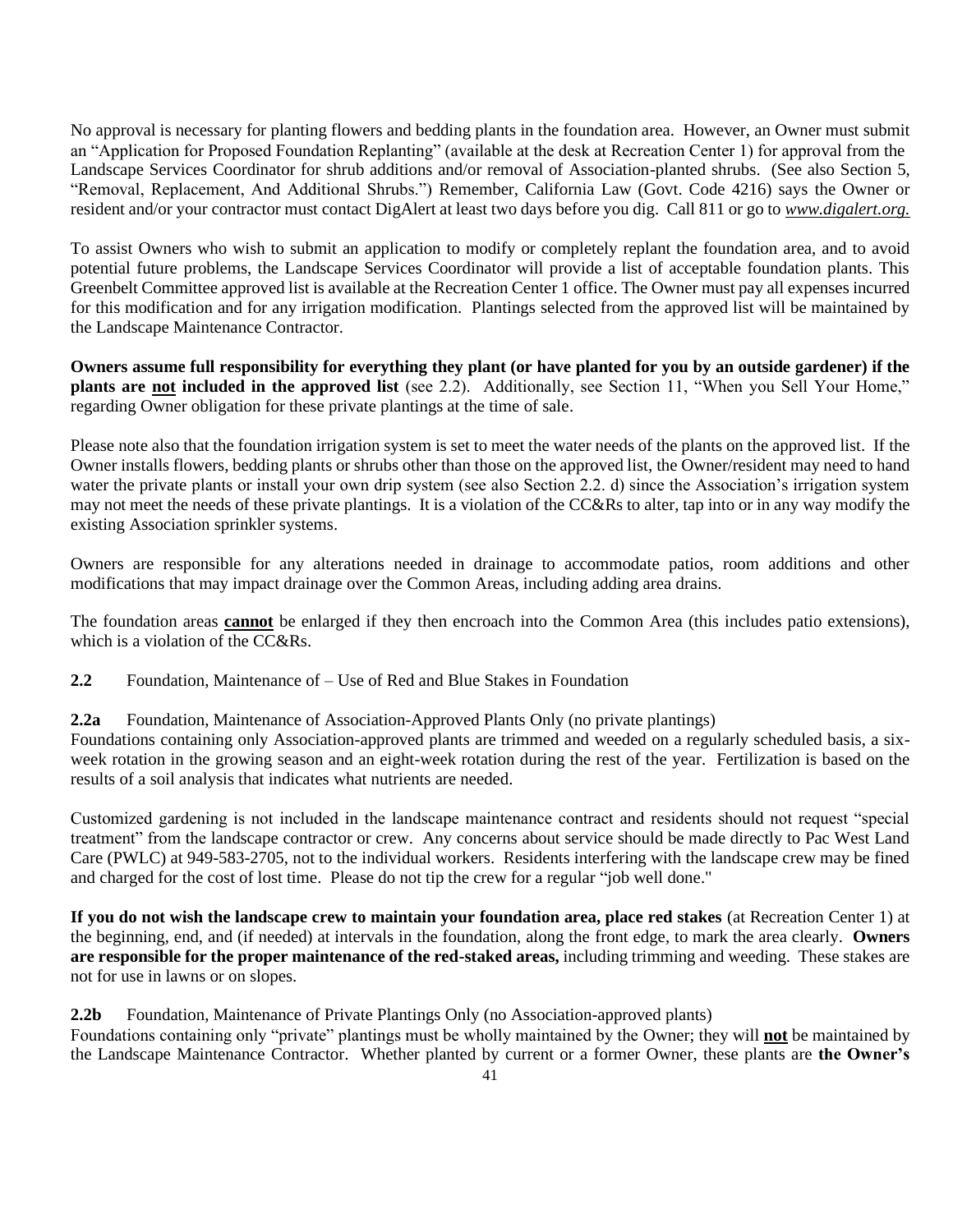**property** and as such the Owner is responsible for their maintenance. Violation notices will be given to Owners who do not maintain their foundations and allow, for example, unsightly weeds, overgrown/dying plants, and/or large unplanted areas. Red stakes are to be placed by the Owner at the beginning, end, and (if needed) at intervals in the foundation, along the front edge, to denote that the Owner, not the landscape contractor, is responsible for the maintenance of the foundation. (See Section 11, "When You Sell Your Home," for information on Owner obligation at time of sale.)

**2.2c** Foundation, Maintenance of Combination of Private Plantings and Association-Approved Plants

All private plantings in a "combination" foundation must be maintained by the Owner. The landscape contractor will maintain Association-approved plants unless access to them is restricted by private plantings. If the work crew cannot readily trim, weed and rake the areas where approved plants are located because private plantings create an obstacle or safety hazard, the Owner is responsible for maintaining these approved plants in addition to the private plantings.

For example, if roses are planted in front of an approved hedge, the hedge will not be maintained by the work crew because the roses obstruct access and may pose a safety hazard to the work crew, and may increase the risk of inadvertent damage to the Owner's private plantings.

**2.2d** Foundation, Maintenance of Personal Items (outdoor décor, ceramic pots, Malibu lighting, drip lines, hoses, etc.) Just as the work crew will not mow an area where there is an obstruction of any kind (see Section 4.2), the work crew will not maintain the approved plantings in an area of the foundation where there is an obstruction. While Malibu or any similar lighting, as well as outdoor ornaments, holiday décor, and other easily seen objects may be placed in the foundation areas, placement must be done in such a way as to **not** prevent regular maintenance by the work crew. Areas containing items which do prevent regular maintenance must be marked with a red stake(s) to indicate the Owner's responsibility for maintaining that specific area. Standing, dirty, or stagnant water in bird baths, pots or other containers is not allowed because it is a health hazard and a breeding environment for mosquitoes.

Additionally, **blue stakes** are to be used in foundation areas maintained by the Association for items which are not easily seen, such as soaker hoses, drip lines, and electrical lines. Place the blue stakes at intervals along these lines and hoses in order to alert the work crew.

If the Owner/resident places personal items in the foundation area, it is done so at the Owner/resident's own risk. All such items are the sole responsibility of the Owner/resident, and the Landscape Maintenance Contractor is not liable for any damage that might inadvertently be done by the crew. Bird feeders and holiday décor may be placed in the foundation, but not in Common Areas, front yard trees or front yard lawns. To discourage rats and other pests, these areas must be kept free of seeds, pet food, etc.

#### **2.2e** Foundation, Maintenance of Side Yards and Side Entryways

The Association does **not** maintain side yards in the Fiesta Series or the side entryway in the Carmel Series. The maintenance of landscaping in these private areas between homes is the Owners responsibility. These areas must be kept free from debris and unsightly items. The swales between the homes must be kept clear and free flowing at all times. The Owner, not the Association, is responsible for keeping any debris or obstruction out of these swales.

### **2.3** Foundation, Hiring Your Own Gardener

Owners may wish to hire a private gardener to maintain the foundation area. In that case, **it is the Owners responsibility to ensure that the outside gardener does not prune or remove any of the plantings in the Common Area.** These plantings do not belong to the Owner but are the property of the Association. As the Owner, you are responsible and will be held liable for any damage caused by your worker's landscaping project. The foundation areas **cannot** be enlarged. If the foundation area encroaches into the Common Area (this includes patio extensions), this is a violation of the CC&Rs.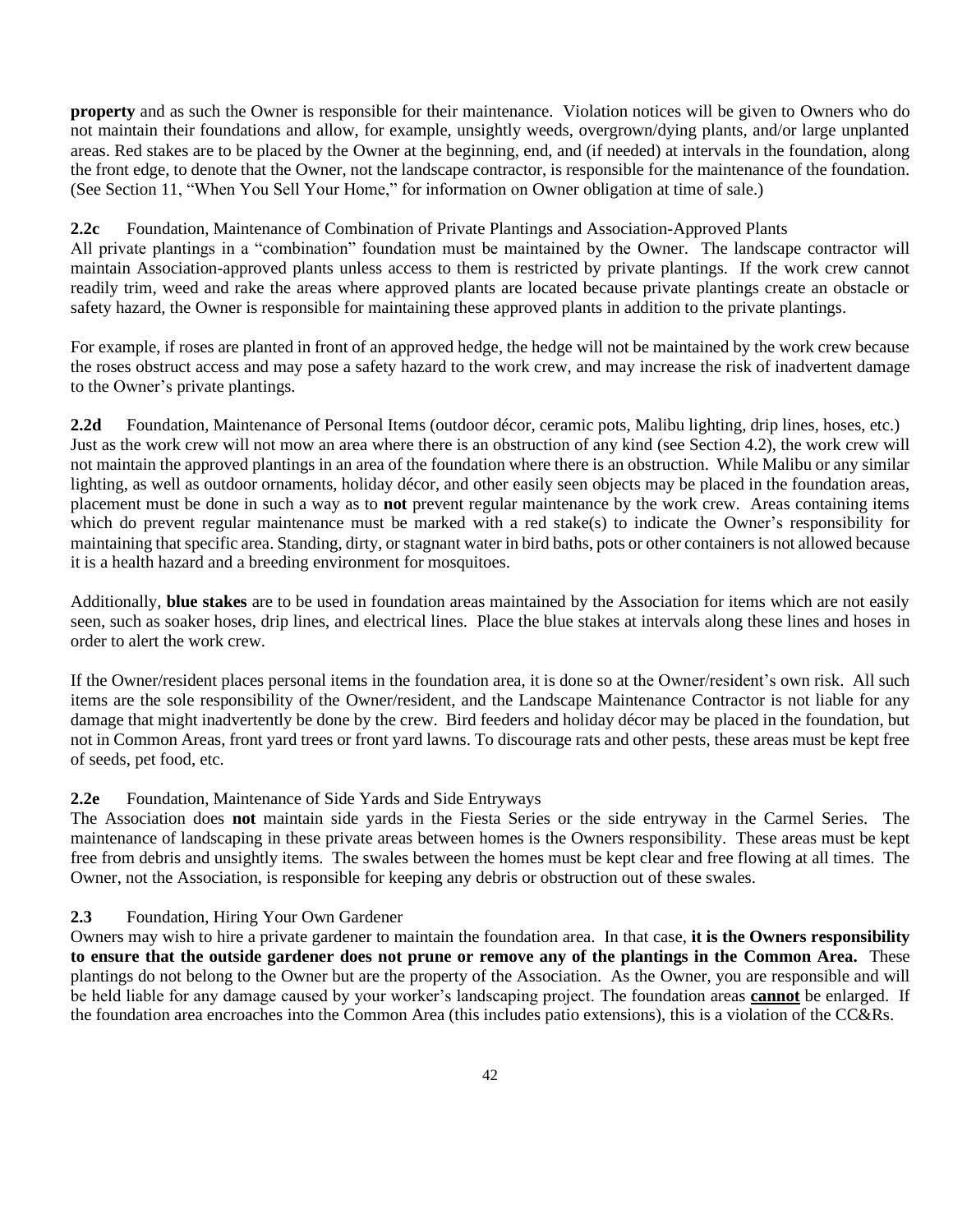**It is the Owners responsibility to ensure the proper removal and disposal of all debris and excess soil**. All debris from any re-landscaping or private gardening project must be gathered, wrapped and removed from the area by the Owner, resident or your worker. No debris is to be left in the street, on the sidewalk, on the lawn or in any planting areas. Soil and debris should **not** be deposited in or near the Association's dumpsters. Owners will be found in violation of the CC&Rs and may be fined if you fail to have debris properly removed.

### **3. FRONT YARD AREAS**

The front yard area is generally defined to be the area in front of the Owner's house, directly in front of the existing front foundation area. Owners are to refer to property lines defined in their plot plan filed with the County.

### **3.1** Front Yard Area Restrictions

No personal property may be placed anywhere in the front yard, such as but not limited to holiday décor, bird feeders, birdbaths, birdhouses, stepping stones, potted plants and other such decor items. No personal property can be in or attached to front yard trees or at the base of trees or mailboxes. Also, no lawn ornaments, Malibu Lights (including solar), or similar items are permitted in turf area. No items may be placed on the front yard lawn that might be an obstruction for the mowing or landscape crews, for example, For Sale or Lease signs. Electrical lines or extension cords are strictly prohibited in front yards in order to ensure that no landscape worker, vendor, or community member will be injured. Planting by Owners in the front yard is prohibited. This includes bordering or planting along the driveways next to lawn areas except where originally planted by the builder or approved by the Greenbelt Committee. Driving or parking a vehicle on front yard turf is strictly prohibited.

### **3.2** Front Yard Area, Mowing

All grass areas are scheduled for mowing and edging once a week during the summer and every two weeks in the slowgrowing season. The landscape contractor uses both a leaf blower to remove grass clippings from patios, porches, and driveways and a street sweeper to remove clippings from the gutters on mow day. Sidewalk broom sweeping is not included.

Casta del Sol is divided into five mowing sections. (A copy of the community map showing these five areas is posted on the bulletin board at Recreation Center 1.) Each area is mowed on a specific day of the week on a schedule set by the Landscape Maintenance Contractor. However, the schedule may change due to holidays or rain, mowing may be delayed or canceled. Mowing day is rotated annually for areas 1-5.

### **3.3** Front Yard Area, Chemical Use

Fertilizers, herbicides, and fungicides are applied as needed to front yard lawn areas. Aeration and dethatching are scheduled on a regular basis. Please see monthly fertilizers used by contractor on bulletin boards of Recreation Center 1 and 2.

### **3.4** Front Yard Area, Use of Synthetic Turf

Owners may seek to have the front yard area landscaped with synthetic turf under the guidelines approved by the Greenbelt Committee and the Board of Directors. The guidelines detailing the policy requirements, restrictions and request procedure are available at the Recreation Center 1 office. If approved, the Owner is solely responsible for all costs associated with the project such as, but not limited to, removal of the natural turf, grading if necessary, installation of sub-base and weed barrier, purchase of materials, placement of concrete mow strip, irrigation modification, any needed tree removal. Owners are limited to the Association-approved synthetic turf only and are required to use the Association's landscape contractor to perform all aspects of the project.

### **4. COMMON AREAS**

The Common Areas (slopes, embankments, parks, open spaces, and greenbelt areas) throughout the community are COMMON PROPERTY owned by all Casta del Sol Owners jointly or by the Association and controlled through the Association's Board of Directors and Greenbelt Committee. The foundation areas **cannot** be enlarged. If the foundation area encroaches into the Common Area (this includes patio extensions), this is a violation of the CC&Rs.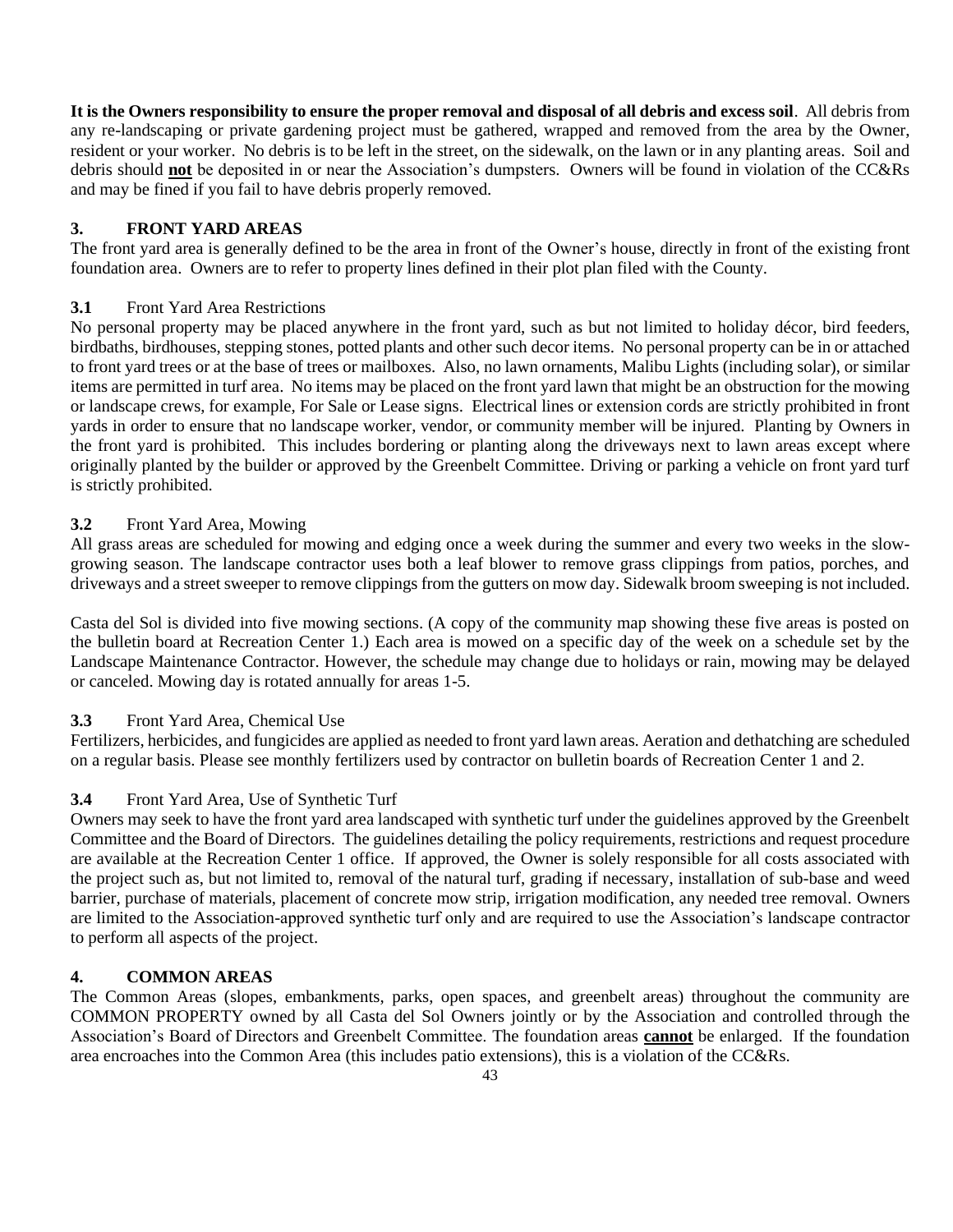### **4.1** Common Area Restrictions

Planting by Owners in the Common Area is **strictly prohibited**. This includes bordering or planting along the driveways next to lawn areas except where originally planted by the builder or approved by the Greenbelt Committee. Any willful damage, removal or pruning of trees or plants in the Common Area is considered an act of vandalism. The destruction of this commonly owned property is a violation of the CC&Rs and the Association Rules and Regulations. Driving or parking on Common Area turf is strictly prohibited.

No personal property may be placed anywhere in the Common Area: e.g., holiday décor, bird feeders, birdbaths, birdhouses, steppingstones, potted plants and other such items. No personal property can be in or attached to trees or at the base of trees or mailboxes, and, no lawn ornaments, Malibu-type lights (including solar), or similar items may be placed in the Common Area. No items may be placed on the greenbelt that might be an obstruction for the mowing or landscape crews, for example, For Sale or Lease signs. Electrical lines or extension cords are strictly prohibited for use in all Common Areas in order to ensure that no landscape worker, vendor or community member will be injured.

Although **temporary** use of the Common Area is permitted, no item is to be left on Common Areas beyond 24 hours. For example, Owners/residents may place chairs or a table on the lawn; however, such objects must be removed within 24 hours and not placed on days when the area is being mowed or maintained. Please use only the sidewalks or paths designated for foot traffic. Heavily planted slopes create uneven footing while the less heavily planted ones can be slippery; both conditions are potentially dangerous to someone walking on them. In addition to the possibility of personal injury, damage to the irrigation system or plant materials might occur. Also, out of courtesy for Owners' privacy and because of the potential for uneven footing, please do not walk closely behind homes.

As a courtesy to all residents, dog owners are required to remove and properly dispose of their pet's droppings in accordance with the City of Mission Viejo Animal Control Ordinance. Failure to comply may result in a fine. Within Casta del Sol, the fine schedule designates that all pets be on a leash, waste be picked up, and pet noise be controlled.

The Association spends considerable effort and resources to maintain a healthy and beautiful environment. Therefore, wildlife feeding in Common Areas (or any other action that may attract additional wildlife pests) is not allowed.

**Please do not interfere with the work of the landscape crew.** Any requests for service in the Common Areas should be made directly to Pac West Land Care (PWLC) at 949-583-2705 as a Landscape Maintenance Request (**LMR**), **not** to the individual workers (see section 9). Residents interfering with the landscape crew may be fined and charged for the cost of lost time.

### **4.2** Common Areas, Mowing

All grass areas are scheduled for mowing and edging once a week during the summer and every two weeks in the slowgrowing season. The landscape contractor uses both a leaf blower to remove grass clippings from patios, porches, and driveways and a street sweeper to remove clippings from the gutters on the mow day. **Sidewalk broom sweeping is not included**.

Casta del Sol is divided into five mowing sections. (A copy of the community map showing these five areas is posted on the bulletin board at Recreation Center 1.) Each area is mowed on a specific day of the week on a schedule set by the Landscape Maintenance Contractor. However, the schedule may change due to holidays or rain. In the case of rain, mowing may be delayed or canceled. Mowing day is rotated annually for areas 1-5.

Nothing that might be an obstruction for the mowing equipment, including any pet waste, may be left on the lawn. The mowing crew has been instructed **not** to mow any area where there is an obstruction of any kind. If a lawn is not mowed for this reason, it will be mowed on the **next** rotation **providing that the obstruction has been removed**. Violations will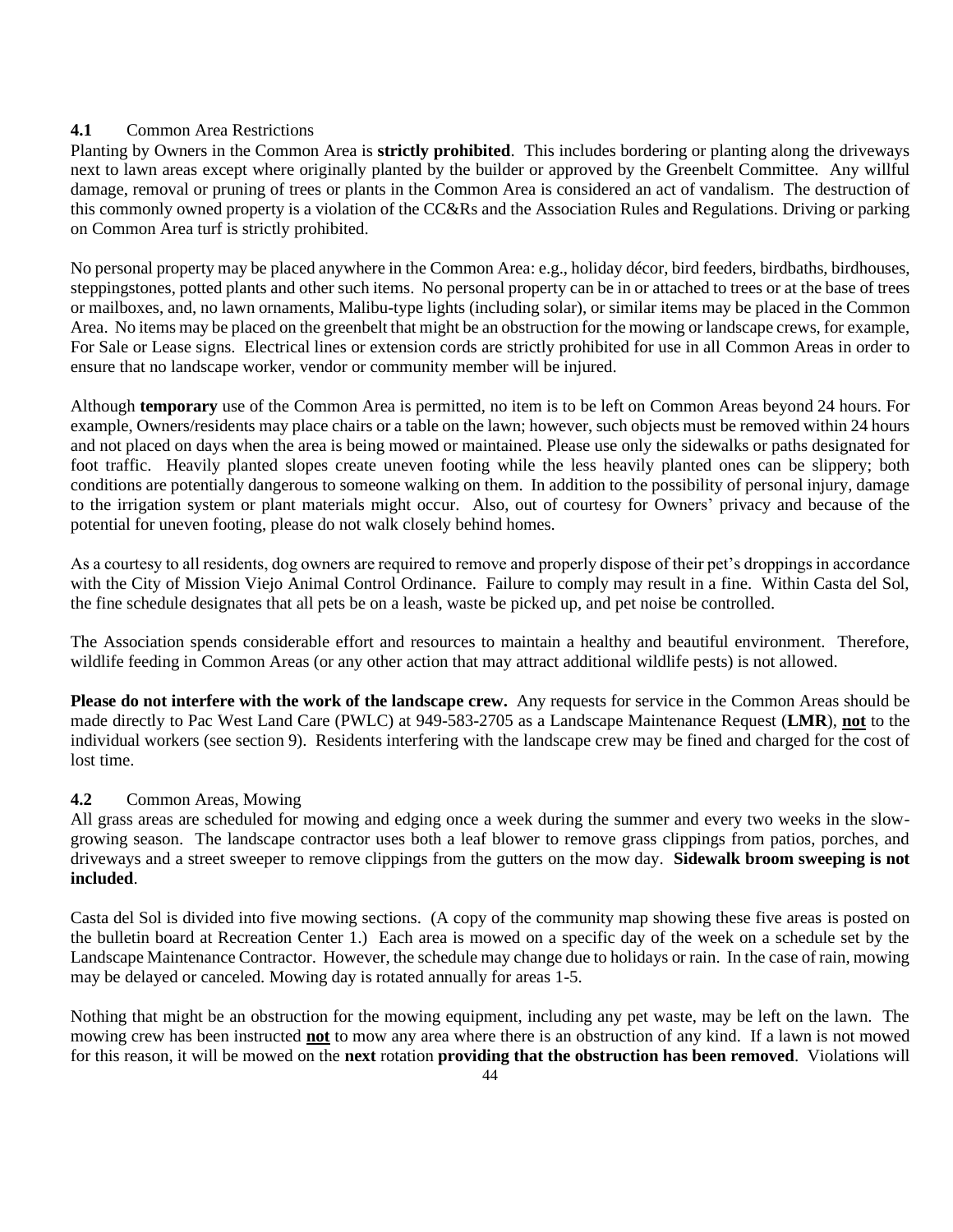be reported to the Landscape Services Coordinator who will forward them to the General Manager, which may result in a fine.

#### **4.3** Common Areas, Slopes

Casta del Sol is divided into six slope maintenance sections with each section maintained on a twice-yearly basis. (A copy of the community map showing these six areas is posted on the bulletin board at Recreation Center 1).

### **4.4** Common Areas, Chemical Use

Fertilizers, pesticides, herbicides, and fungicides are applied as needed to Common Areas. These all comply with safety standards for application and use.

### **5. REMOVAL, REPLACEMENT, AND ADDITIONAL SHRUBS**

Association-planted shrubs that are not thriving will be treated or replaced at the discretion of the Landscape Services Coordinator. Replacement will be limited to pre-selected varieties in one-gallon or five-gallon size plants. The Landscape Services Coordinator and the Landscape Maintenance Contractor select replacements from the approved list of plants and place plants where their natural growth will not create a future maintenance problem. Planting may be delayed due to seasonal conditions. The HOA does not approve of removal, planting or pruning of plants or trees for viewing or screening.

In the past, Owners have requested additional and/or larger-sized shrubs. The Greenbelt Committee has approved requests for additional and/or use of 15-gallon shrubs providing the Owner pays the difference in cost. To discuss either plant selection, quantity or size, please call the Landscape Services Coordinator at 949-455-4672.

Occasionally a person may develop an allergy to some plant or tree and request its removal. In order to preserve our landscape, carry out our fiduciary responsibility, and not show preferential consideration, the Greenbelt Committee in conjunction with the Board of Directors has made the following policy:

If a resident requests the removal of a plant or tree growing adjacent to his/her home and this request is based on personal health considerations supported by a doctor's letter, and the removal of the plant or tree does not adversely affect the landscape, the Greenbelt Committee will permit the removal of the plant or tree by the landscape contractor at the expense of the resident. The resident will also be responsible for the cost of the replacement plant or tree and the labor charges to plant, as well as turf restoration as needed.

### **6. TREES**

The Association is proud of our park-like appearance and the thousands of trees that contribute to it. The Greenbelt Committee is mindful of the many ways in which Casta's trees benefit the community. Front yard and Common Area trees are the responsibility of the Association and Greenbelt Committee. Their selection, care and maintenance are a major responsibility of the Landscape Services Coordinator under whose direction all work is performed. The HOA does not approve removal, planting, or pruning of plants or trees for viewing or screening.

### **6.1** Trees, Pruning

The Association has contracted with an International Society of Arboriculture (ISA) certified tree service to trim a specified number of mature trees (e.g., over 25 feet in height) annually, on a schedule determined jointly by the Landscape Services Coordinator and the contractor. The Landscape Maintenance Contractor is responsible for pruning trees less than 25 feet in height which is done on a set schedule. If the branches of a tree are hitting your home or roof or are hanging too low over a sidewalk, call the office of Pac West Land Care (PWLC) Customer Service at 949-583-2705. For concerns involving a tree taller than 25 feet, please call the Landscape Services Coordinator at 949-455-4672. If your request is approved but is **not** considered an emergency, be aware that the work must be scheduled and can take several months before any work is done.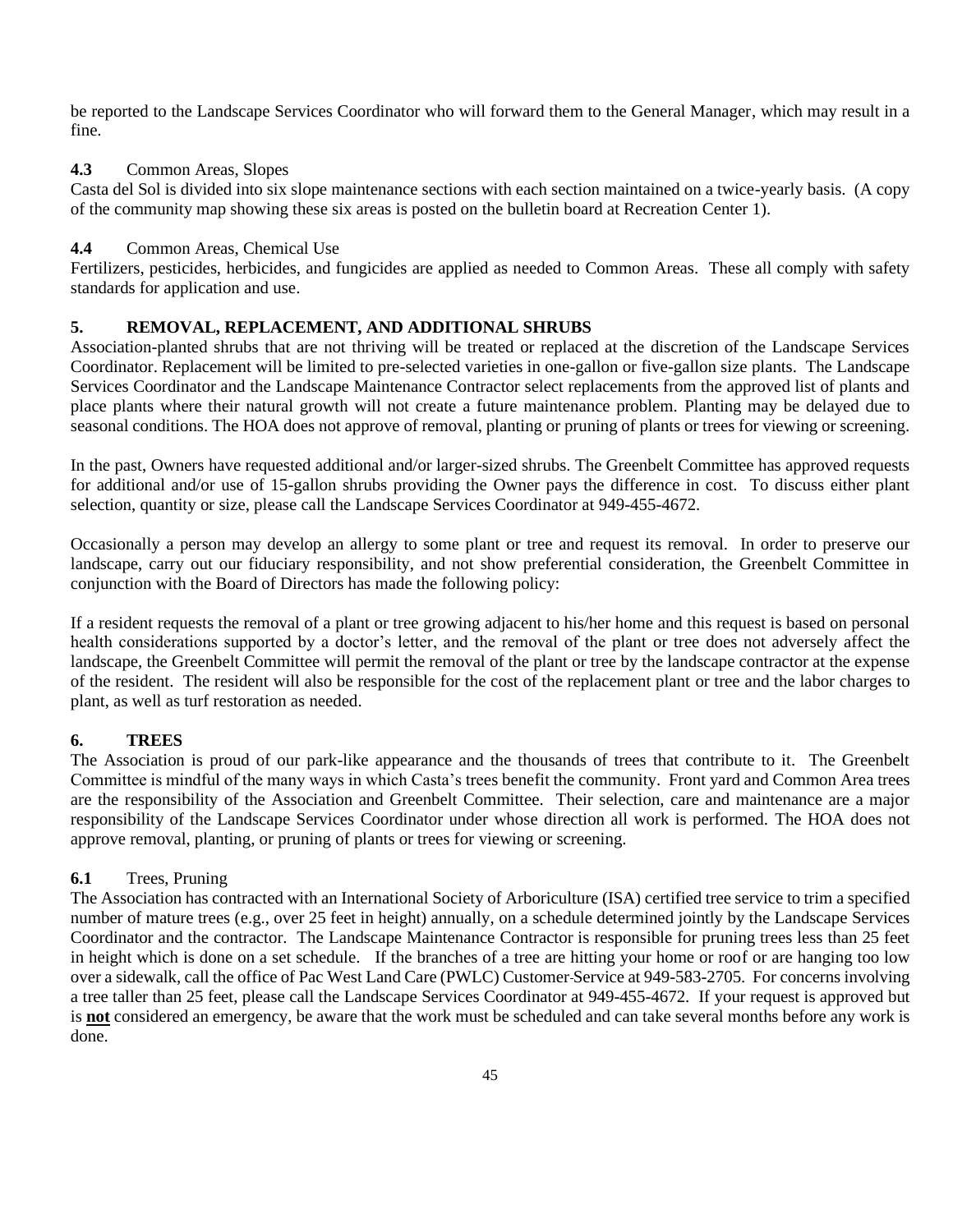### **6.2** Trees, Replacement

The Greenbelt Committee will strive to preserve a constant number of trees. Replacement of a tree removed under the Tree Removal criteria, however, is not automatic but is subject to the approval of the Landscape Services Coordinator.

If a replacement tree is approved, the replacement will not be of the same size as the removed tree and may be planted in a different location, as determined by the Landscape Services Coordinator. Selection of a replacement tree is determined utilizing the Greenbelt Committee approved Tree List. Trees removed from the foundation areas will not be replaced.

### **6.3** Trees, Removal

Whenever possible, instead of removing a tree, the roots will be pruned and a barrier installed as long as the integrity of the tree is maintained and the pruning follows the ISA guidelines. The following criteria, referred to as the "Four D's," is considered by the Landscape Services Coordinator before the removal of any tree. Only trees meeting one or more of these criteria will be removed.

- 1. DANGER/DAMAGE to structures, other trees. (In some cases, it is the roots that cause the actual or potential damage to sewers, irrigation lines, sidewalks, patios, driveways or foundations.)
- 2. DEATH of the tree.
- 3. DENSITY or overcrowding which has occurred because trees are growing too close together.
- 4. DISEASE or insect infestation.

### **NO TREE WILL BE REMOVED BECAUSE IT IS "MESSY" OR DROPS LEAVES, NEEDLES, OR BLOSSOMS, HAS BIRDS NESTS OR BECAUSE IT OBSCURES THE VIEW.**

When conditions necessitate the removal of a mature tree, an ISA certified, and licensed tree contractor does the work.

### **6.4** Trees, Lawn Replacement Following Front Yard Tree Removal

When trees in front yards are identified as potentially damaging or have damaged Common Area or owner property, the tree shall be removed at Association expense. If the landscape contractor and the Landscape Services Coordinator determine the affected area will require sod instead of seed to make the yard uniform in appearance, they have authorization to plant sod. The Owner shall be notified of Association intent **and** that additional watering beyond regular irrigation will be needed for two weeks or until root base is sufficiently established. The Owner will be asked to provide that watering from their house service. The Association will also provide, if needed, rabbit fencing around the area until our landscape contractor confirms sufficient root base warrants fence removal.

### **7. SPRINKLER SYSTEM IRRIGATION**

The Landscape Maintenance Contractor is responsible for maintaining our computer-controlled irrigation system and for ensuring that it provides sufficient water for the Association-planted landscaping in foundations, front yards and Common Areas. The irrigation system is adjusted for mandated drought conditions. It is the responsibility of the Owner to water any private plantings in the foundation that require extra irrigation.

**DO NOT TAMPER** with or try to adjust the sprinklers. It is a violation of the CC&Rs to alter, tap into, or in any way modify the existing sprinkler systems. For example, you cannot attach a drip irrigation system to the Association irrigation system.

### **7.1** Irrigation, Non-Emergency Problems

Owner cooperation is essential in ensuring that the sprinklers around your home work properly. Periodically check that they are not hitting the side of your house. Observe whether the lawn is getting proper coverage. Check for broken sprinkler heads. (A broken sprinkler head is **not** an emergency because the system runs for only a few minutes.) Please call Pac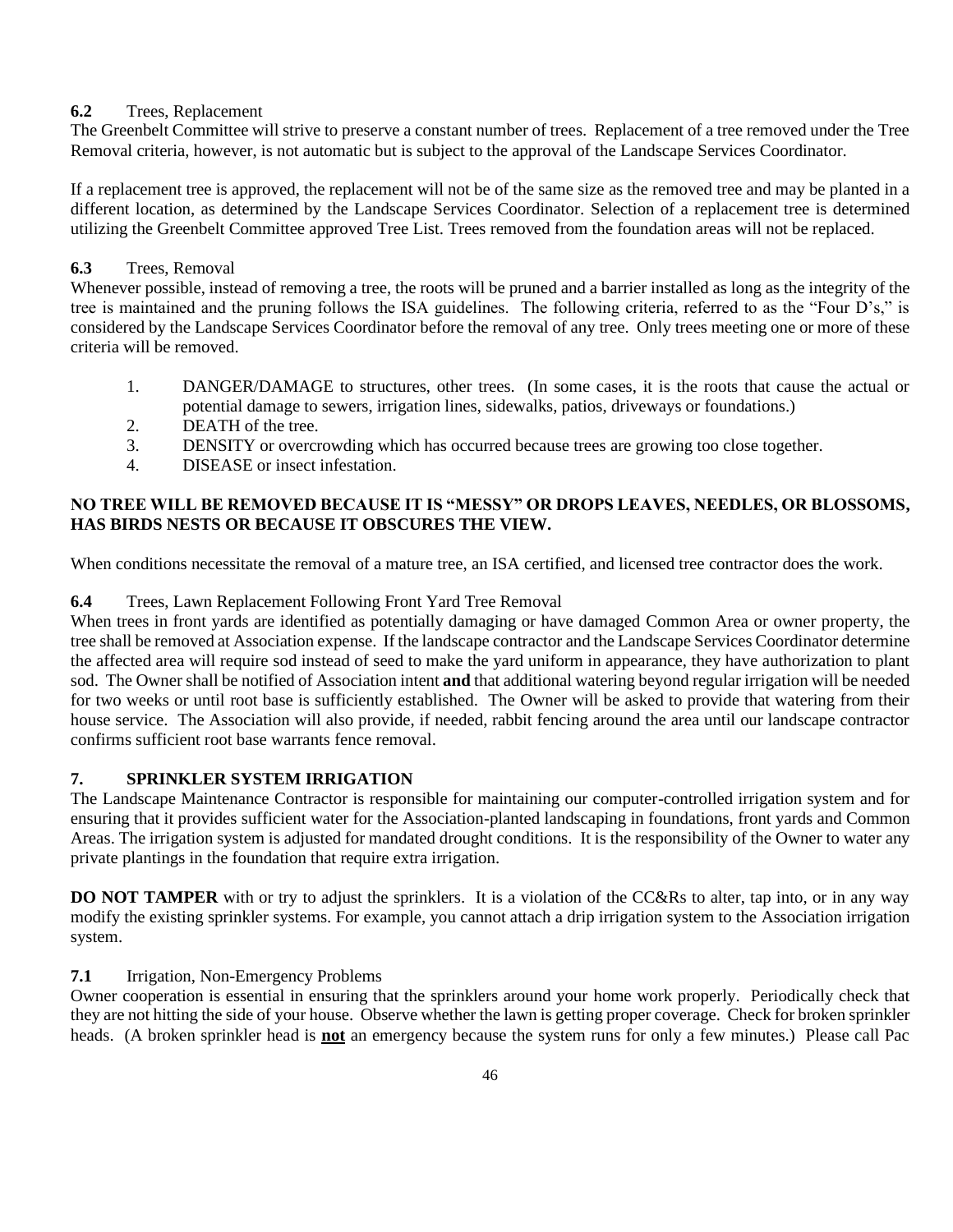West Land Care (PWLC) Customer Service at 949-583-2705 during regular working hours (Monday – Friday, 7:00am – 3:30pm) to report these types of **non-emergency irrigation problems.** 

### **7.2** Irrigation, Emergencies

There are times when an irrigation problem requires immediate attention. A broken main line or the failure of a sprinkler to turn off are considered emergencies and should be reported immediately. During regular hours call 949-583-2705. If this happens after 3:30 pm or on the weekends, please call Pac West Land Care (PWLC) **emergency number 1-800-464- 7952** and report the location and nature of the emergency. Do **not** attempt to fix the problem yourself.

### **7.3** Irrigation, Schedule

During the summer watering occurs six days a week, Sunday through Friday, primarily between the hours of 7:00 pm and 6:00 am. The watering is reduced in the cooler months. To increase absorption and reduce run-off, the sprinklers turn on and off for a set interval and then repeat their cycle. This setting is adjusted to accommodate the season and weather conditions. Any adjustment to the irrigation system will change the time the foundation and lawn around your house are watered.

### **8. PEST CONTROL**

Pests on plants are controlled by the application of pesticides, herbicides and fungicides. Landscape personnel under the supervision of the Landscape Maintenance Contractor will apply appropriate chemicals required for specific problems. Please call Pac West Land Care (PWLC) Customer Service at 949-583-2705 to report insect infestation of plants, gophers, voles, moles, snails, slugs, and mounds of soil or holes in the ground.

However, please note that ants, crickets, wasps, hornets, bees, sow bugs, spiders, snakes, birds, and other pests not listed in the above paragraph, are not included in landscape maintenance. Owners are responsible for any extermination services not included in landscape maintenance.

Casta del Sol has rat, squirrel, and rabbit abatement programs for Common Areas only. Please report to Pac West Land Care (PWLC) Customer Service at 949-583-2705 concerning rat, squirrel and rabbit nuisance activity in Common Areas. **The Orange County Vector Control Agency (949-654-2421) provides advice and assistance with fire ants.**

### **9. LANDSCAPE MAINTENANCE REQUESTS (LMRs)**

Please call Pac West Land Care (PWLC) Customer Service at 949-583-2705 Monday through Friday from 7:00 am to 3:30 pm if you observe a landscape concern. A Landscape Maintenance Request (LMR) will be generated and given to the onsite management team. Please understand that LMRs are not work orders; they are the process for reporting problems or concerns. LMRs are routinely processed in the order received and are given individual attention by the PWLC on-site management team and/or by our Landscape Services Coordinator. If it is determined that action is necessary, the work will be scheduled. In addition, PWLC does not plant, remove dead plants, or mulch in foundations unless an LMR is submitted by the Owner.

If a resident request is denied, you may appear in person before the Greenbelt Committee to discuss your problem/concerns. If possible, please inform the Greenbelt Chair of your intention to address the Committee **prior** to the meeting. The name and phone number of the current Chair can be found near the front of this Telephone Directory.

**Please do not interfere with the work of the landscape maintenance crew.** Any requests for service should be made directly to Pac West Land Care (PWLC), **not** to the individual workers. Residents interfering with the landscape crew may be fined and charged for the cost of lost time.

### **10. BUILDING PROJECTS**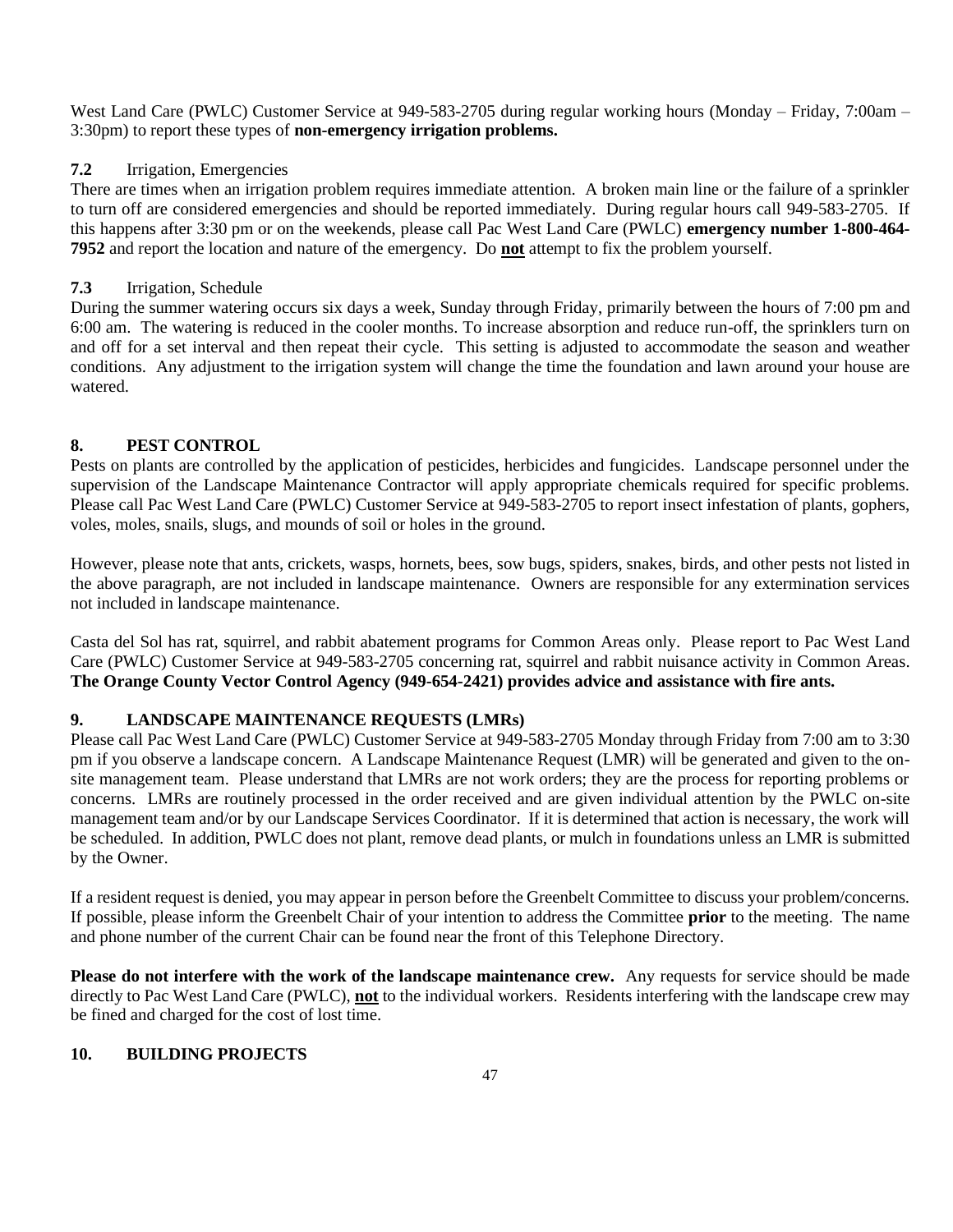Any building project requires submission of a complete "Application for Exterior Modifications" form (available at the desk at Recreation Center 1) and approval prior to the start of construction. As indicated on the application, other preconstruction approvals, such as from the Architectural or Greenbelt Committees and possibly the City of Mission Viejo, may be needed.

If you have questions, please call the Landscape Services Coordinator at 949-455-4672.

### CONCRETE SHOULD NOT BE POURED OVER EXISTING WATER LINES. WATER LINES SHOULD NOT BE CAPPED BUT MUST BE REMOVED AND RE-ROUTED.

The landscape contractor management team must approve the **installation of the new water lines**, which is, of course, done at the Owner's expense. The Owner or licensed contractor is required to call the Maintenance Services Supervisor at 949-455-4671 to inform him that they are ready for a pre-pour inspection for concrete work. Written approval must be obtained **before** the concrete is poured. **Any construction that interferes with normal drainage** is a clear violation of the CC&Rs and must be corrected at the Owner's expense.

The Association has the authority to require the **removal of all construction that is in violation of the CC&R's and the Rules and Regulations**. In the event of non-compliance by the Owner, removal of said construction is at the Owner's expense.

#### **10.1** Swale Requirement

A concrete swale or other acceptable alternative drainage device must be included as part of any patio extension, modification, or room enclosure construction. A concrete swale is recommended. Gutters with a downspout to the new swale may also be required. If necessary, additional work (such as re-grading) may be required to join existing drainage or establish new drainage which may entail earthen swales, etc. Construction and/or obstructions of any kind that interfere(s) with normal drainage is in violation of the CC&Rs. The Association has the authority to require that such construction and/or obstructions be removed. In the event of non-compliance, removal will be at the Owner's expense. Swales or other acceptable alternative drainage devices are designed to drain excess water away from the dwelling. Approval is required by the Landscape Services Coordinator or Greenbelt Committee. All concrete work requires pre-pour inspection and approval by the Association and must follow the submitted application. The Owner is responsible for all fees for installing the concrete swale, or other acceptable alternative drainage devices, and for any Association sprinkler system modification. The side-yard concrete swale, or other acceptable alternative drainage device, must be sloped to allow water to move freely toward the front of the lot. Applications must contain details showing the directions of the water flow. The swale must be fabricated of concrete twelve (12) inches wide, four (4) inches thick, with a broad "U"-shape surface, to match other concrete swales in Casta del Sol.

#### **11. WHEN YOU SELL YOUR HOME**

When the escrow company notifies the Management Company of the sale of a property in Casta del Sol, the Landscaping Services Coordinator is required to conduct an inspection of the landscaping immediately adjacent to the home. The purpose of this inspection is to determine whether there are any violations of Greenbelt regulations, trees in foundations, or private plantings of non-Association-approved plants. If these conditions are found, this information is given to the escrow company and the cost of correcting them, if not corrected by the Owner, will be included with other escrow fees. The work of correcting these conditions will normally be done by the Association's Landscape Maintenance Contractor. Following completion of the work, any surplus funds will be refunded to the escrow company for disbursement to the payee. There may be instances when the buyer wishes to keep the private plantings of the seller. If so, the buyer must agree to assume responsibility for their maintenance. If a violation is not corrected prior to the close of escrow, the buyer will assume responsibility of the private plantings and for correction of any outstanding landscape violations.

### **12. IF YOU LEASE OR RENT YOUR HOME**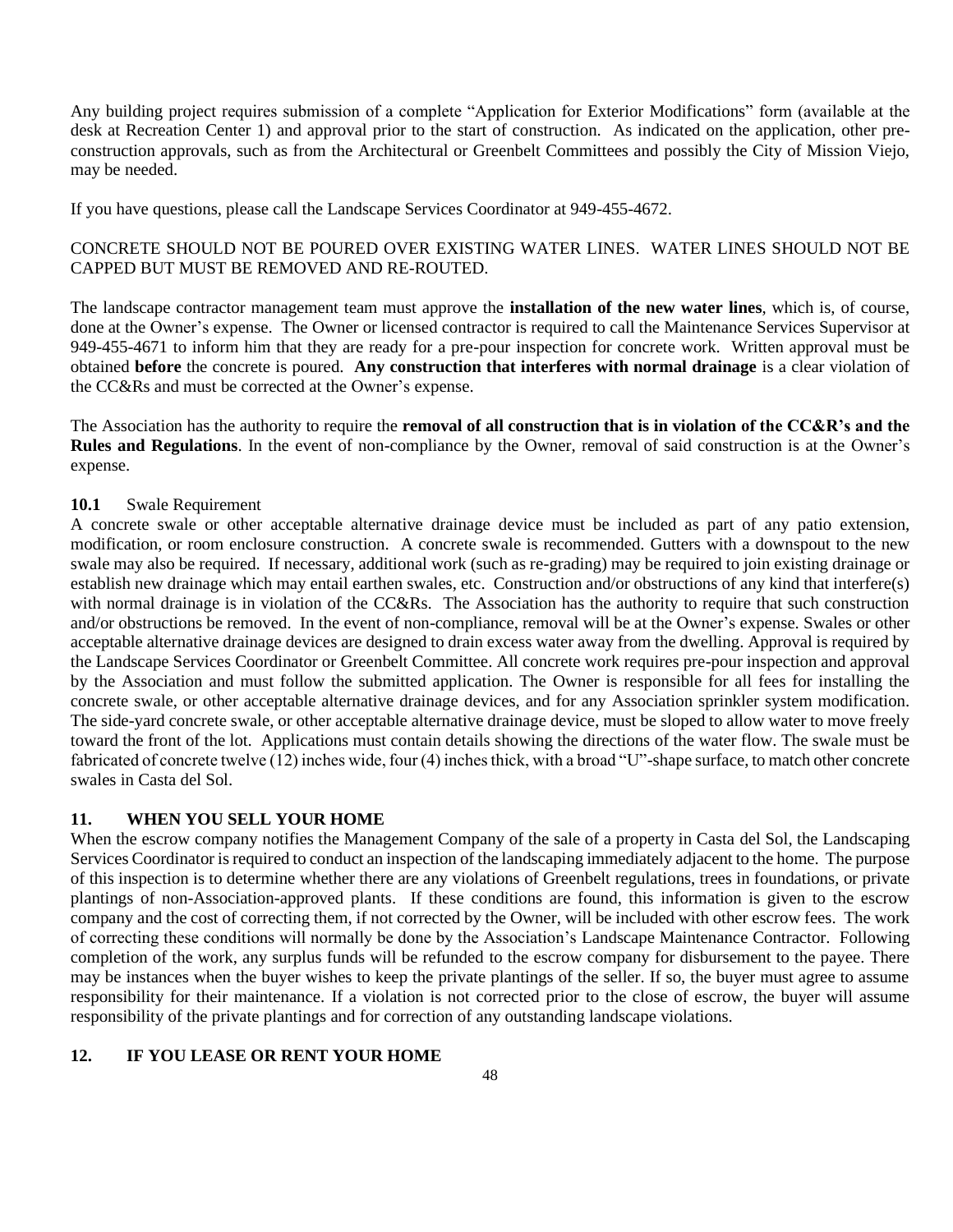Owners are held responsible for ensuring that their tenants are made aware of and conform to all Association Rules & Regulations. Fines for violations will be charged to the Owner. Please refer to the Association's fee and fine schedule included at the end of these community pages.

### **13. GREENBELT COMMITTEE**

### **13.1** Purpose

The Greenbelt Committee is charged with maintaining and preserving the aesthetics of the landscape throughout Casta del Sol. It monitors the condition of all landscaping (common areas, front yard areas and foundation area) in Casta del Sol and responds to Owner concerns involving landscape maintenance. It works with the Landscape Services Coordinator to ensure that the terms and conditions of all landscape-related contracts are being fulfilled and Committee standards are being met. It also works cooperatively with Architectural and Facilities Committees on joint projects as well as with government agencies, water districts, and other agencies to meet all legal requirements. It formulates recommendations for changes in Greenbelt policy and procedures, when necessary, and submits them for approval to the Board of Directors.

### **13.2** Responsibilities

- (a) Holds monthly Committee meetings and prepares and submits minutes and reports as required.
- (b) Field inspection teams participate in inspections of assigned sections of the community; observe landscape conditions and report to the Landscape Maintenance Contractor those conditions and sites that require attention; inspect slopes in the assigned section to ensure that maintenance is in compliance with the standards set by the Committee. Courtesy and/or Violation notices are used to inform Owners of needed attention.
- (c) Addresses Owners' concerns with landscape maintenance or decisions of the Landscape Services Coordinator.
- (d) Provides accurate information on Committee activities to the residents of Casta del Sol pursuant to the policies contained in the Greenbelt Rules and Regulations Manual.
- (e) Makes recommendations regarding existing Greenbelt practices, procedures, and policies; recommends specifications, with advice from the Landscape Services Coordinator, for new landscape-related contracts for Board consideration; analyzes bids and makes recommendations to the Board of Directors.
- (f) The Landscape Services Coordinator ensures that all properties in escrow are in full compliance with Greenbelt regulations through inspection, including photographs; notifies the escrow company to withhold funds to cover the cost of any required repairs.

### **13.3** Meetings

The Greenbelt Committee meets regularly once a month. Consult the calendar found in The Casta Courier for date, time and location. All residents are welcome to attend these meetings to discuss problems/concerns or just to observe. Since the residents' comments portion of the meeting is scheduled first, we ask that you arrive prior to the scheduled start-time.

# **INSURANCE**

The Association carries general liability and earthquake insurance on Common Area property ONLY. It is important that you inform your personal insurance agent or company that your Association dues do **not** include coverage on your dwelling unit structure.

Common Area Facility Insurance: The need for a specific type of required insurance must be discussed with the Recreation Director when a room reservation is made.

Food caterers must provide proof of general liability, product liability, workers compensation, and owned and non-owned automobile liability insurance which all list the Casta del Sol Homeowners Association and Powerstone Property Management as "additional insured."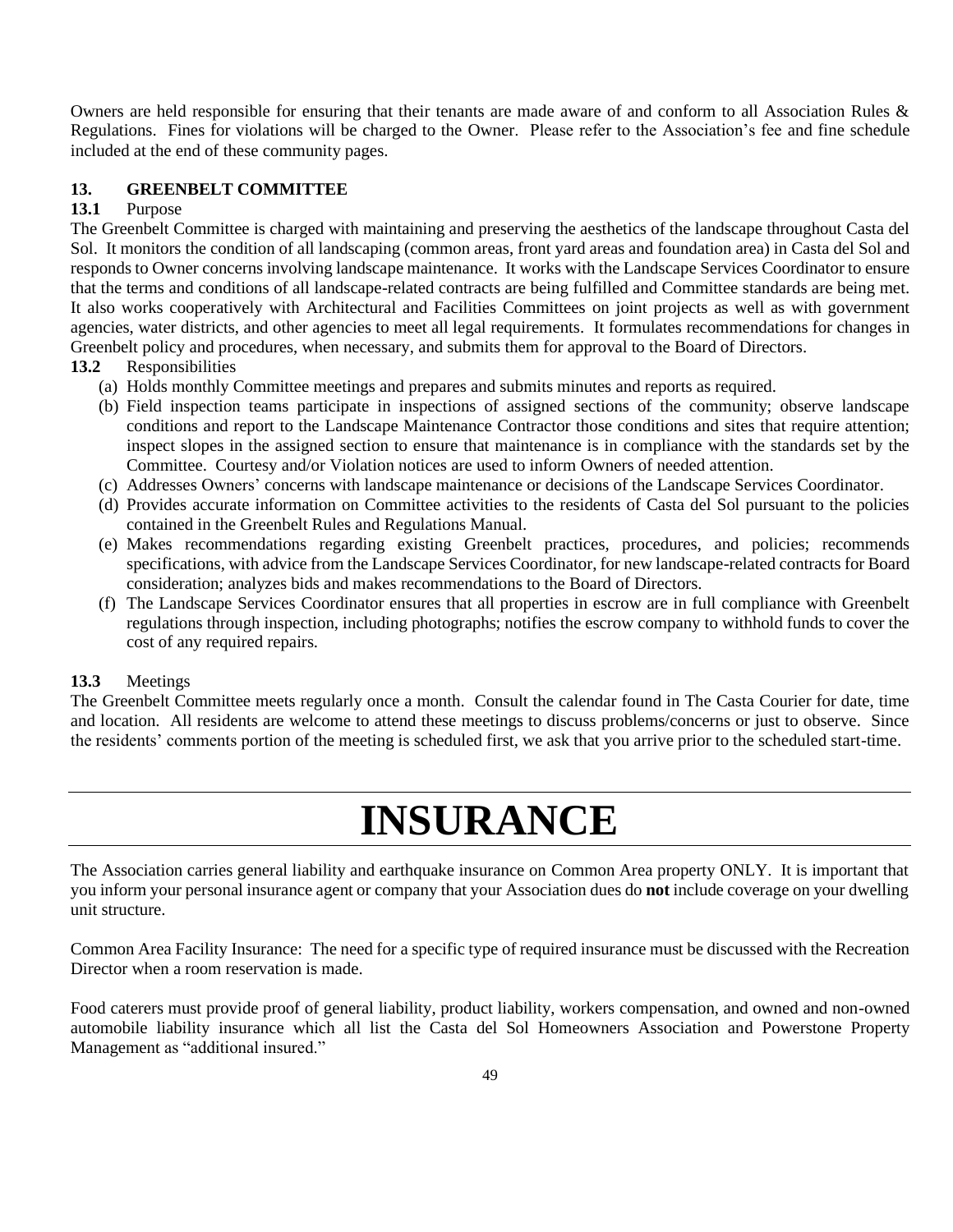Each year, the Association provides an Annual Insurance Summary per civil code as part of the Annual Budget report. This includes but is not limited to dates of coverage and policy limits.

Association Insurance Coverages Are:

- General Liability Insurance
- Directors and Officers
- Property Insurance for Common Area only
- Fidelity Bond Insurance/Commercial Crime/Employee Dishonesty Insurance
- Earthquake Insurance
- Umbrella
- Workers Compensation
- Flood Insurance

### **In accordance with Section 5300 of the Civil Code:**

**"This summary of the Association's policies of insurance provides only certain information, as required by subdivision (b)(9) of Section 5300 of the Civil Code and should not be considered a substitute for the complete policy terms and conditions contained in the actual policies of insurance. Any Association member may, upon request and provision of reasonable notice, review the Association's insurance policies and, upon request and payment of reasonable duplication charges, obtain copies of those policies. Although the Association maintains the policies of insurance specified in this summary, the Association's policies of insurance may not cover your property, including personal property or, real property improvements to or around your dwelling, or personal injuries or other losses that occur within or around your dwelling. Even if a loss is covered, you may nevertheless be responsible for paying all or a portion of any deductible that applies. Association members should consult with their individual insurance broker or agent for appropriate additional coverage."**

**Owners are encouraged to carry insurance covering their residences, including the residential building structure, interior contents, water damage, and earthquakes. The Association does not insure the residential buildings. In addition, Owners may wish to consider loss assessment coverage, and earthquake loss assessment coverage.**

# **LIBRARY**

The Casta del Sol Library provides recreational and leisure reading materials (including magazines) and DVDs for residents. Members of the Casta del Sol Library Committee process the materials that are checked out by residents with the assistance from the Recreation staff. The library is located at Recreation Center 1 and is open whenever the Center is open.

The Library's collection consists primarily of recent fiction and nonfiction hardcover books in regular and large print. Donated books, audio books and DVDs are also part of the Library. The paperback collection is divided into regular fiction, romance novels and westerns.

To provide the best possible service to borrowers, the following guidelines have been established:

## **BORROWING BOOKS & DVDs**

Hardcover books, both regular and large print are to be checked out from and returned to the Recreation Center. Books in this section can be checked out for 3 weeks.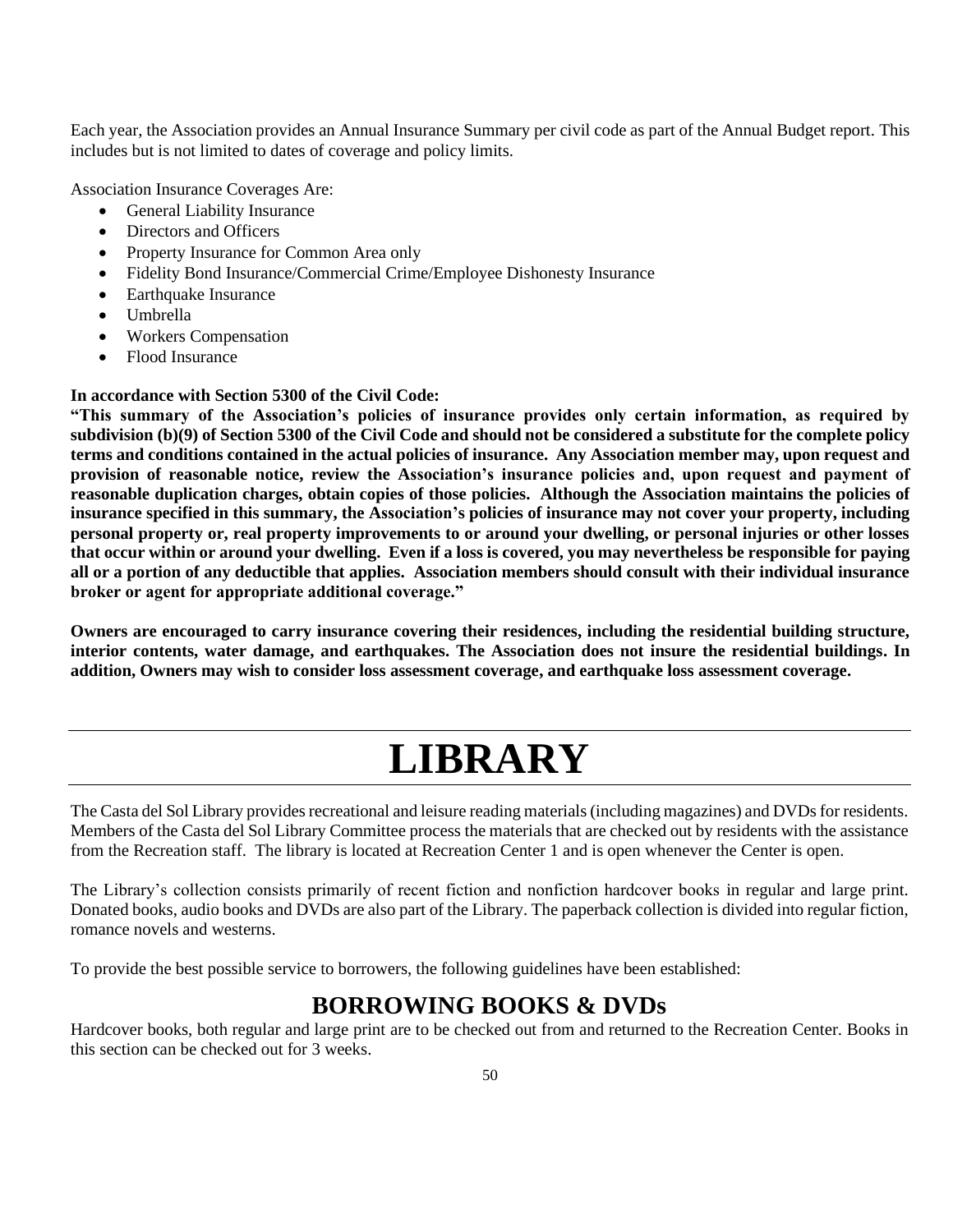Newly purchased books, both hardcover and large print, as well as new audio books can also be checked out for three (3) weeks but are non-renewable for the first 2 months.

Fine for a lost book is \$15.00. Please turn in your fine to the Recreation Office staff.

Donated hardcover books, which are marked with a green dot, paperback books, donated audio books and DVDs are loaned on the honor system and may be borrowed without being checked out. Please limit your selections to three (3) items at a time and return them to the Recreation Office in the book drop.

### **BOOK GROUP**

The Casta del Sol Book Group meets on the 4th Monday of the month at 6:30 pm in the Library.

### **DONATIONS**

The Casta del Sol Library accepts Hardcover Books, DVDs (no children's DVDs) and paperback books in good condition. Please leave your donations at the Recreation counter. The Mission Viejo Library Bookstore also takes any books you have to donate.

### **MAGAZINES**

The magazine racks are located next to the large chairs in the Library and contain many up-to-date magazines for your reading pleasure while in the Library.

### **OTHER SERVICES**

The Casta Library offers a reservations and/or delivery service for stay-at-home residents. By accessing the Handy Library Manager (handylibrary.htm), residents can browse the selections available, turn in your selection on the form provided to the Recreation Center office, and the book(s) will be reserved and/or delivered.

### **PUZZLE CORNER**

Many puzzles have been collected for the Puzzle Corner. Everyone is welcome to "work the puzzle." There are also puzzles in the cupboards below the paperback book section to borrow on the honor system. The Library has small to large puzzles. They are located in the cabinets next to the puzzle table at the back door.

# **RECREATION**

Recreational Facilities are for the pleasure and enjoyment of residents who live within the community. There are two major Recreation Centers.

Recreation Center 1 is located just inside Gate 1 on Casta del Sol Drive. This facility provides rooms for meetings, activities and social events (including kitchen facilities); a library and sitting lounge area; indoor shuffleboard pavilion; pool/snooker & billiards; lapidary room; ceramics room; bocce ball; horseshoes; swimming pool and spa; showers & restrooms; Management offices and passive landscaped areas.

Recreation Center 2 is located near Gate 2 on Via Albeniz. This facility provides a small meeting room (Heritage Room) that includes a small kitchen area; outdoor tennis, pickleball and paddle tennis courts; lawn bowling green and pavilion; patio kitchen and restrooms; swimming pool and spa; dressing room, restrooms and showers; Vegetable Garden plots; golf chipping area; fitness walking path; Heritage Garden.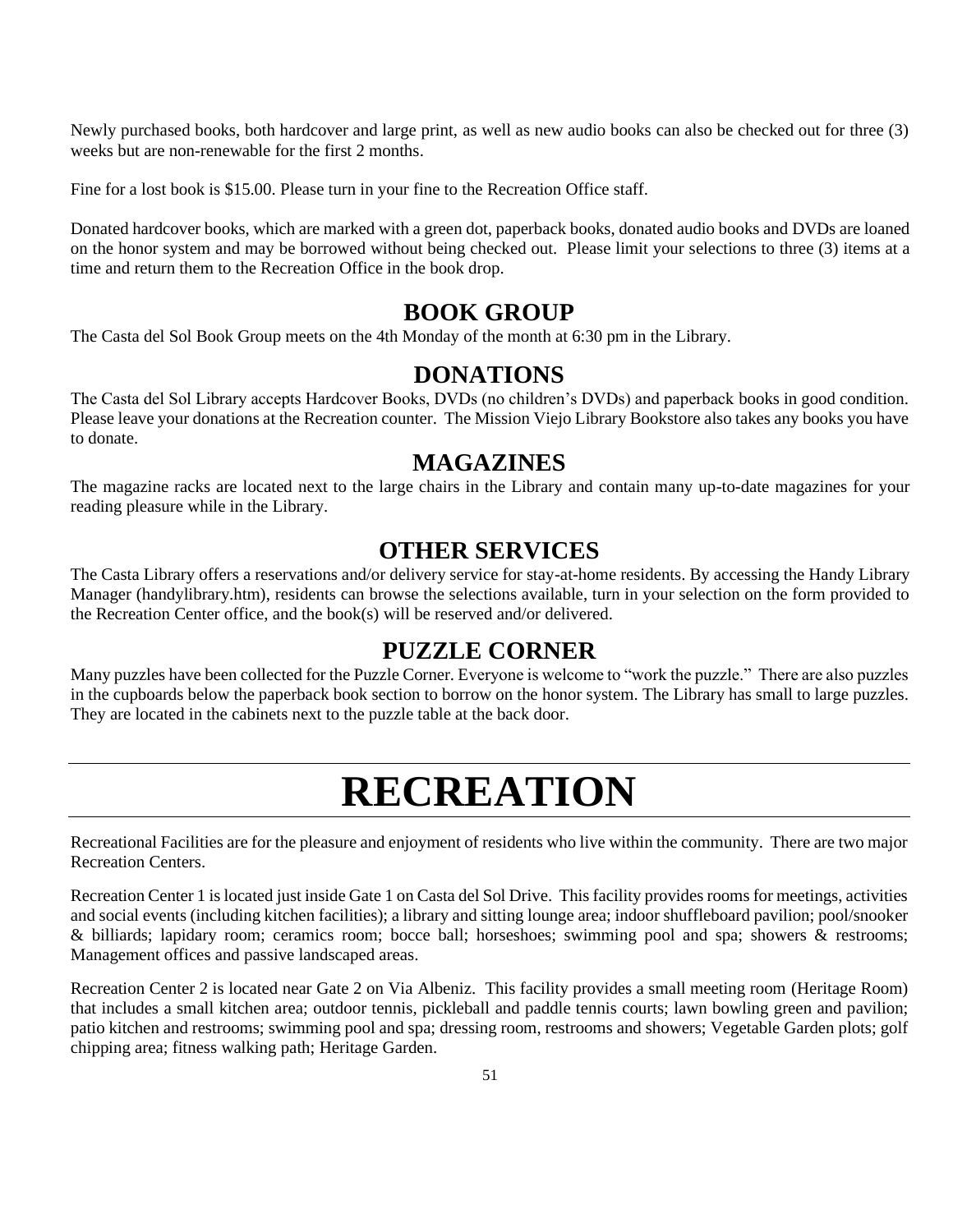## **FACILITY RULES**

The rules shown here are merely highlights. There are specific policies and procedures for many of the facilities. The Recreation Director is responsible for the assignment of all facility rooms.

- 1. Residents and guests use Casta del Sol equipment at their own risk and should only use equipment with which they are familiar.
- 2. Guests may use the facilities; however, they must be accompanied by a resident to use the facilities, providing they are over 18 years of age and stay with the sponsoring resident at all times.
- 3. Non-residents participating in activities (e.g., lawn bowling, billiards, swimming, etc.) must be accompanied by the sponsoring resident at all times.
- 4. Guests who are less than 18 years of age may be permitted only under specific circumstances (private parties) approved by the Board of Directors.
- 5. To reserve use of a facility on a regular basis, at least six (6) residents must be scheduled and in attendance on an ongoing basis.
- 6. Facility rooms at Recreation Centers 1 and 2 are available for reservations and use by committees, clubs, activities and private parties on a priority basis. Please check with the office at Recreation Center 1 for the Facilities Room Use Policy and related fees.
- 7. Recreation facilities are not to be used by any business or professional organization, for a fee or no-fee, to promote sales of products or services. This exclusion also applies to non-profit organizations that request donations from residents and to governmental and political organizations to raise funds for candidates for public office. Restrictions noted here do not apply to an established club in Casta del Sol having an occasional sale of arts or crafts made by the members if the club is assisted in its activities or when the funds are used in maintaining or improving the common facilities, as long as non-residents are not participants or soliciting. Money-raising functions on Association property are not permitted except for Board-approved Casta del Sol groups. Funds generated must be for the benefit of Casta del Sol residents. The Board of Directors and/or General Manager must approve any exceptions. An exception could be a free health seminar offered by professional organizations that will educate residents on any topic that could benefit the resident. (Under no circumstance can a professional promote his/ her business).
- 8. Residents, activity groups and clubs will be financially responsible for all contracts with entertainers, caterers, cleanup crews or other contractors.
- 9. Clubs whose membership consists solely of Casta del Sol residents are authorized to use the Vista Room, Fiesta Room, Garden Room, and/or the Pool area at Recreation Center 1, and/or the Heritage Room or Lawn Bowling Pavilion at Recreation Center 2 for membership meetings and activities. Reservations for use of these rooms must be made in advance through the Recreation office to avoid conflict with other scheduled Association meetings and activities. (See Items 4, 5 & 6)
- 10. Facilities may be used for inter-club competitions and demonstrations that may include people who do not live within Casta del Sol (e.g., lawn bowling tournament, paddle tennis demonstrations, etc.)
- 11. Facilities may be used for educational purposes that include non-residents such as classes offered through Saddleback College Emeritus Program.
- 12. Club sponsored classes can include non-residents providing they are the guest of a resident and the resident is present.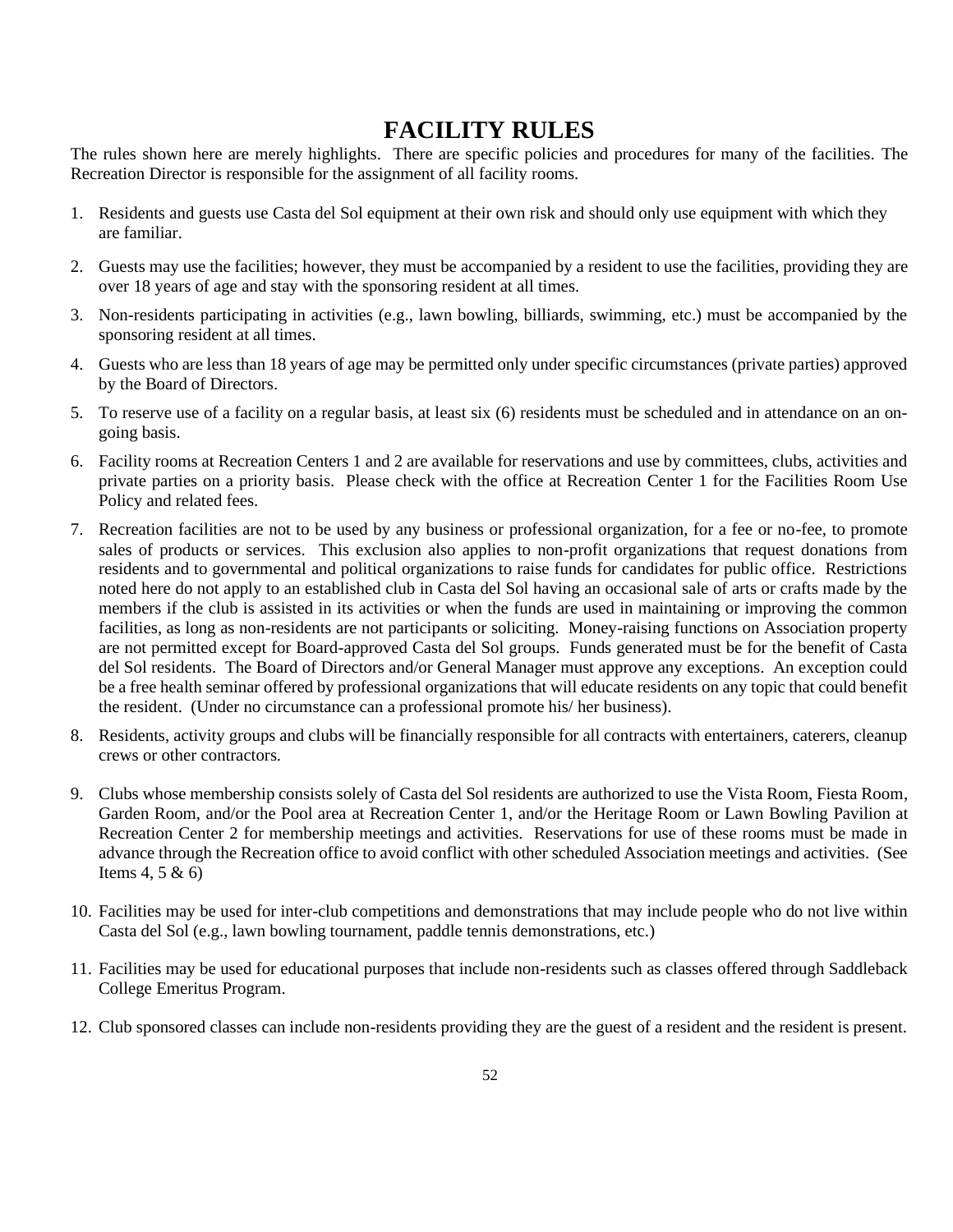- 13. There is a policy regarding guidelines and criteria for classes, events and priority ranking for use of facilities. This policy is available for review, at the Recreation Center 1 Office.
- 14. Rules that apply to activities which take place at the recreation facilities (e.g., lawn bowling, tennis, paddle tennis, shuffleboard, horseshoes, ceramic, room use, etc.), cannot preclude the use of facilities by any Casta del Sol resident, except where scheduled events have been previously reserved for exclusive use.
- 15. Any resident using the facilities during an activity must adhere to the club's rules for that particular activity. Each club's rules or statement of purpose must be submitted for approval to the Recreation Director and the Board of Directors.
- 16. There are specific requirements, policies and procedures for groups who wish to reserve and use recreation facilities for social events at which there will be food and/or drink. Please obtain a copy of the current policy from the Recreation Center 1 office. There are time requirements in order to place reservations, and to book the rooms desired. In some cases, a room rental charge and/or cleaning-security deposit will be required.
- 17. Individuals, groups and organizations using Casta del Sol recreation facilities must abide by the rules and regulations adopted to govern said usage. Those found circumventing or disregarding the rules, regulations, policies and procedures will be denied use. Events could be cancelled should violations occur during, or be discovered after, the event. The requesting party, group or organization will be advised that future requests must be presented in writing sixty (60) days in advance of the event. The written request will then be reviewed by the Board of Directors who may require a personal meeting with the requesting party prior to granting approvals.
- 18. Any other usage of common facilities must be approved by the Board of Directors, unless designated for approval review and consideration by the Recreation Director.
- 19. Smoking of any kind, to include but not limited to electronic substitutes is prohibited at Recreation Centers 1 and 2, and prohibited within 25 feet of any Common Area buildings.
- 20. The Association allows residents to exercise their right to peacefully assemble and communicate with one another with respect to common interest development living or for social, political or educational purposes per Civil Code Section 4515. If you wish to engage in the conduct listed in Section 4515, please contact the General Manager's office to discuss your request.

# **MISCELLANEOUS POLICIES AND RULES**

*In addition to the rules and guidelines posted at the facility, the rules listed below apply for the applicable facility.*

# **BILLIARD ROOM EQUIPMENT USE POLICY**

- 1. All Association provided billiard equipment is stored in the Billiard Room. Residents will be responsible for any loss or damage of this equipment while using the Billiard Room.
- 2. Guests in the Billiard Room **must** be accompanied by a sponsoring resident at all times.
- 3. Billiard players must put away all equipment used to its proper location upon completion of play.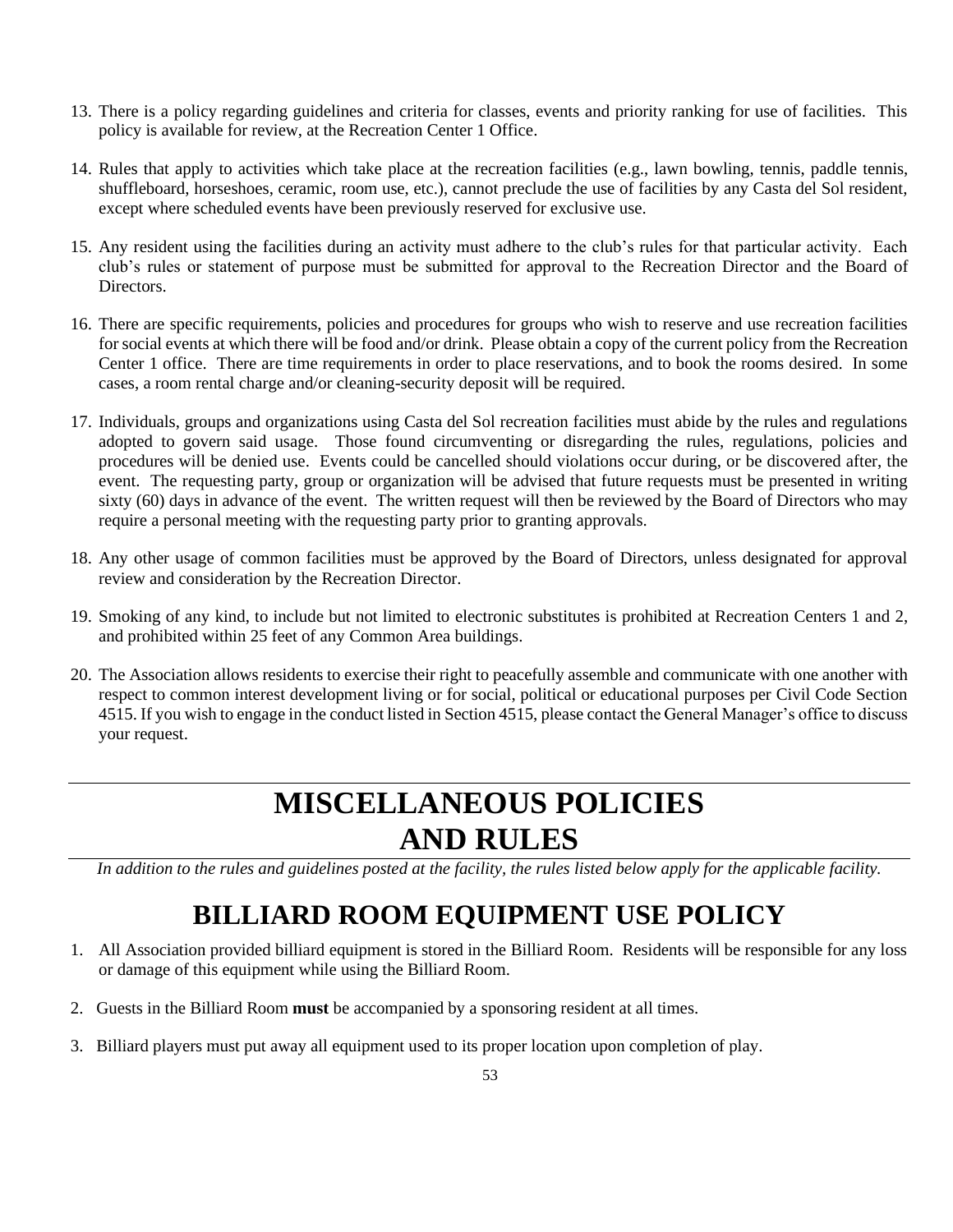# **CERAMIC RULES**

Residents are welcome to use the ceramics facility during posted hours; however, instruction is required before use of kiln and other equipment is permitted.

# **FITNESS CENTER RULES**

- 1. Residents and guests must sign the Release & Waiver of Liability Agreement prior to using the Fitness Center equipment (Copies are available in the Recreation Center 1 office).
- 2. Residents and guests use gym equipment at their own risk.
- 3. Users of any gym equipment are responsible for observing the equipment use instructions.
- 4. Consult with your physician before commencing a fitness program and using fitness equipment.
- 5. Use a spotter when using free weights.
- 6. Return weights and other devices to proper racks.
- 7. Closed-toe shoes must be worn at all times while using the equipment; no flip flops.
- 8. Residents and guests using fitness equipment must wipe down equipment after use.
- 9. Do not adjust thermostat (if needed please see recreation staff).

# **LAWN BOWLING RULES**

- 1. The Lawn Bowling Green is for Lawn Bowling activities only.
- 2. Open Bowling hours are posted on the bulletin board at the Lawn Bowling Pavilion for summer and winter club social bowling times.
- 3. Check-in 15 minutes prior to scheduled start time. During excessively hot days, bowling may be cancelled or moved to the evening instead.
- 4. Shoes must be flat soled and without heels. Unless otherwise specified, whites will be worn for all formal club tournaments and social events at the bowling green. Casual dress is acceptable for Open Bowling and special designated events.
- 5. Free lessons for CdS residents may be arranged by contacting the Club president or by attending special club instructional events. Upon completion of instructions, applicant becomes a Club member when dues are paid. Loaner bowls are available for lessons and new members for a reasonable time period.
- 6. CdS residents may use the greens only after formal coaching.

# **PADDLE TENNIS / PICKLEBALL / TENNIS COURT RULES**

- 1. Court play starting time is 7:00 am. Sign-ups may be made no more than two days or for Paddle Tennis four days in advance. Sign-up time is 7:00 am for Paddle Tennis; 6:00 am for Tennis and Pickleball. If signing up before 7:00 am, a player must wait at or near the courts and make his/her presence known.
- 2. A court may be reserved for one hour per day for Paddle Tennis and one and a half hours per day for Tennis. If a court is not reserved, play may continue for additional time. Any reservation not claimed within ten (10) minutes of the reservation time shall be forfeited. A reservation sheet for Pickleball is to be posted at the court.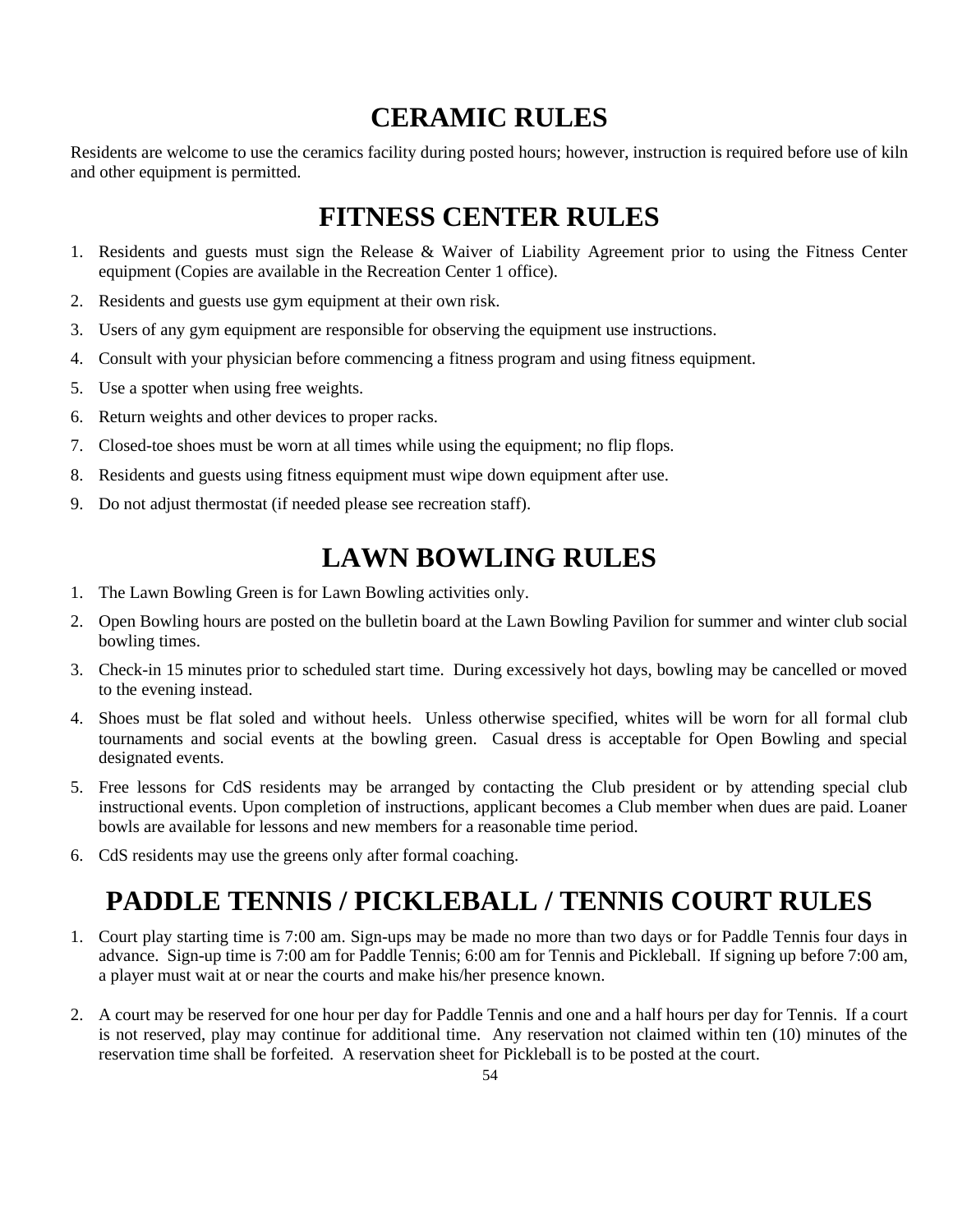- 3. For Paddle Tennis, the name of the person or name of the group, should be listed on the reservation board.
- 4. If unable to use a reservation, names on that reservation must be removed as soon as possible so others may use the time.
- 5. No one may enter courts until it is his/her period to play unless court is vacant.
- 6. Prime time is 7:00 am to 10:00 am. Prime time may only be reserved for doubles play and club designated activities such as Open Court, Advanced Reserved Times and Drop-In times.
- 7. Lessons may be given on the courts, but not during prime time. Lessons may not be given on the courts without authorization by the Executive Officers of each club.
- 8. A resident must actively play on the same court with his/her guest.
- 9. Appropriate shoes and attire must be worn at all times.
- 10. Water is the only beverage allowed on the courts; no food is permitted on the courts.
- 11. Abuse of these rules will be cause for loss of playing rights as determined by the Executive Officers of each club.
- 12. The schedules for Paddle Tennis, Pickleball and tennis are posted at their respected courts and should be checked since time of play changes depending on the time of year.

# **BBQs AT RECREATION CENTER 1**

- 1. BBQs are locked and must be reserved through the Recreation Office.
- 2. Association, Committee, Club and Activity events take priority over private usage.
- 3. Keys to unlock the BBQs must be signed out through the Recreation Office and returned after usage, cleaning and relocking.
- 4. BBQ Area must be left clean and all trash must be thrown away after use of the area.
- 5. BBQ grills are to be cleaned after usage with the BBQ tools provided by the Association.

# **FIRE PITS AT RECREATION CENTER 1**

- 1. One of the two fire pits can be reserved by a resident up to a week in advance through the Recreation Office. The other fire pit will be on a first come first serve basis.
- 2. Association, Committee, Club and Activity events take priority over private usage.
- 3. Keys to turn the fire pits on must be signed out through the Recreation Office.
- 4. A fire pit can be reserved for different time blocks; morning  $(8:00 \text{ am} 12:30 \text{ pm})$ , afternoon  $(12:30 \text{ pm} 5:00 \text{ pm})$  or evening  $(5:00 \text{ pm} - 9:45 \text{ pm})$ .
- 5. When a resident is finished using the fire pit, it is to be turned off and the key returned to the Recreation Office.
- 6. Under no circumstance shall the fire pits be used for cooking.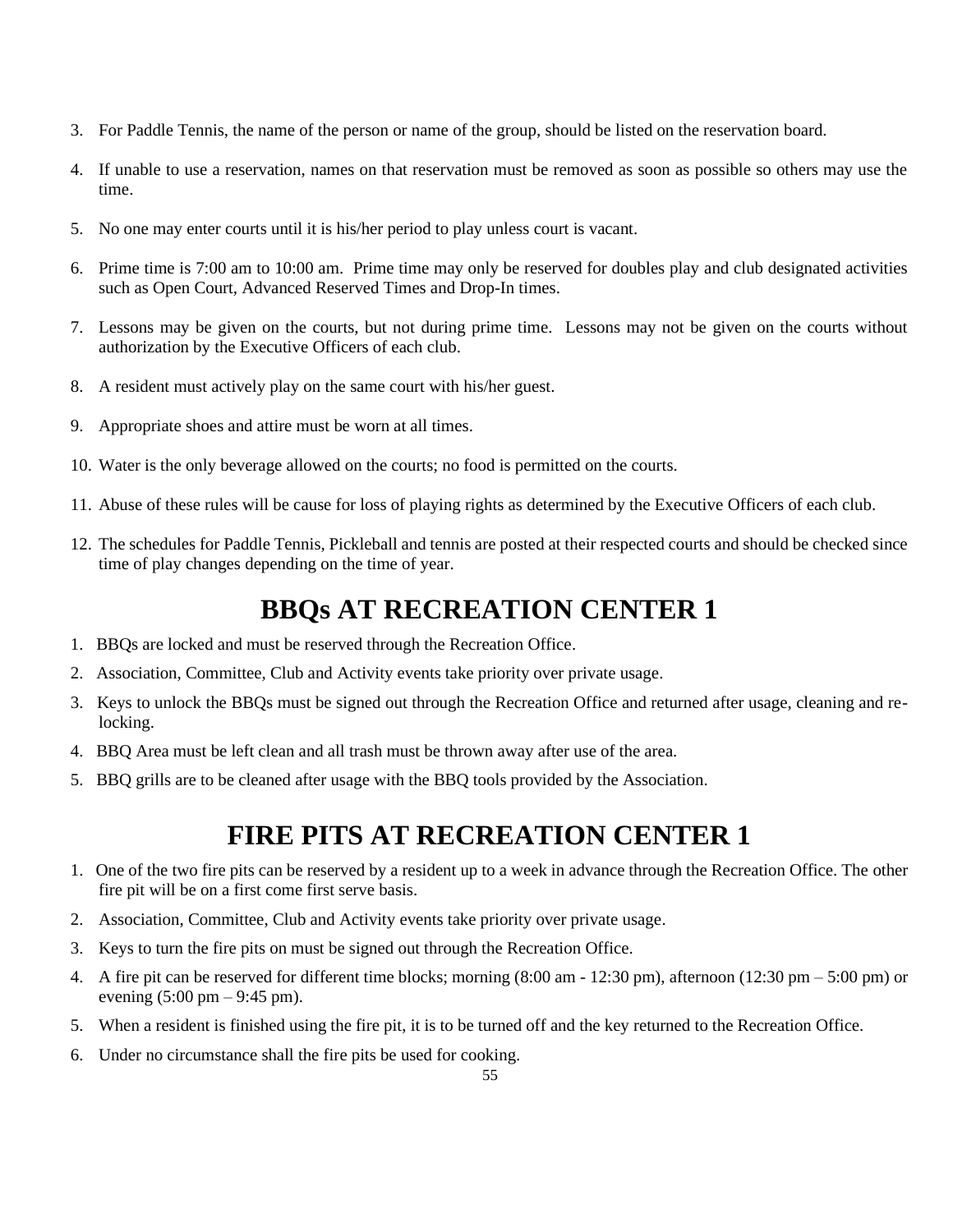7. No glass is allowed around the fire pits.

# **SHUFFLEBOARD POLICY**

- 1. Courts are ready for play at all times when the recreation facility is open for operation. Instruction is provided by appointment.
- 2. Orange County League days are Tuesdays 9:00 am 1:00 pm
- 3. In-club league days are Wednesdays 6:00 pm 9:00 pm and Thursdays 9:00 am 11:00 am. Friday Instruction is 10:00 am - 11:30 am
- 4. Closed flat, soft sole shoes are mandatory when playing.
- 5. At completion of play, replace equipment in appropriate racks or storage cabinets and leave a clean scoreboard.

# **SWIMMING POOLS, SPAS & LOCKER ROOMS**

- 1. Pool areas are strictly off-limits for all guests under the age of 18 years old.
- 2. Rough and rowdy play is not permitted, that includes running and jumping into the pool, diving, cannonballs, etc.
- 3. No resident or guest shall attempt to adjust, regulate or otherwise interfere in any manner with utilities (water, heater, lighting apparatus, plumbing, sewer treatment, water facilities, pool filter or other utility equipment).
- 4. Assistance animals are permitted at the Recreation Centers, however this does not override public health rules that prohibit animals in swimming pools. Please discuss any request for a reasonable accommodation to a disability with the Recreation Director who will forward your request to the Board of Directors for review.
- 5. All gates to the pool facilities are to remain closed at all times.
- 6. Showers are mandatory before using pools or spas.
- 7. Cell phones may be used around the pool with consideration for others nearby.
- 8. No glass, ceramic or other breakable containers are permitted in the pool areas.
- 9. Persons with symptoms of communicable diseases, such as skin lesions, open sores or heavy colds are requested not to use the pools, spas or showers.
- 10. Lockers are for daily usage and must be cleared out when one is finished using the facilities that day.
- 11. There are no lifeguards on duty at the recreation center pools.
- 12. No person who is incontinent or who has diarrhea is allowed to use the pools or spas.
- 13. In the event of an emergency, immediately call 911. Please be aware the Association has two defibrillators; one is available at each Recreation Center (1 and 2).
- 14. Use of the pools, spas and other facilities are at your own risk. Consult your physician prior to use of the pools or spas to protect your own safety and well-being. The Association is not responsible for your safety at the Recreation facilities or Common Areas.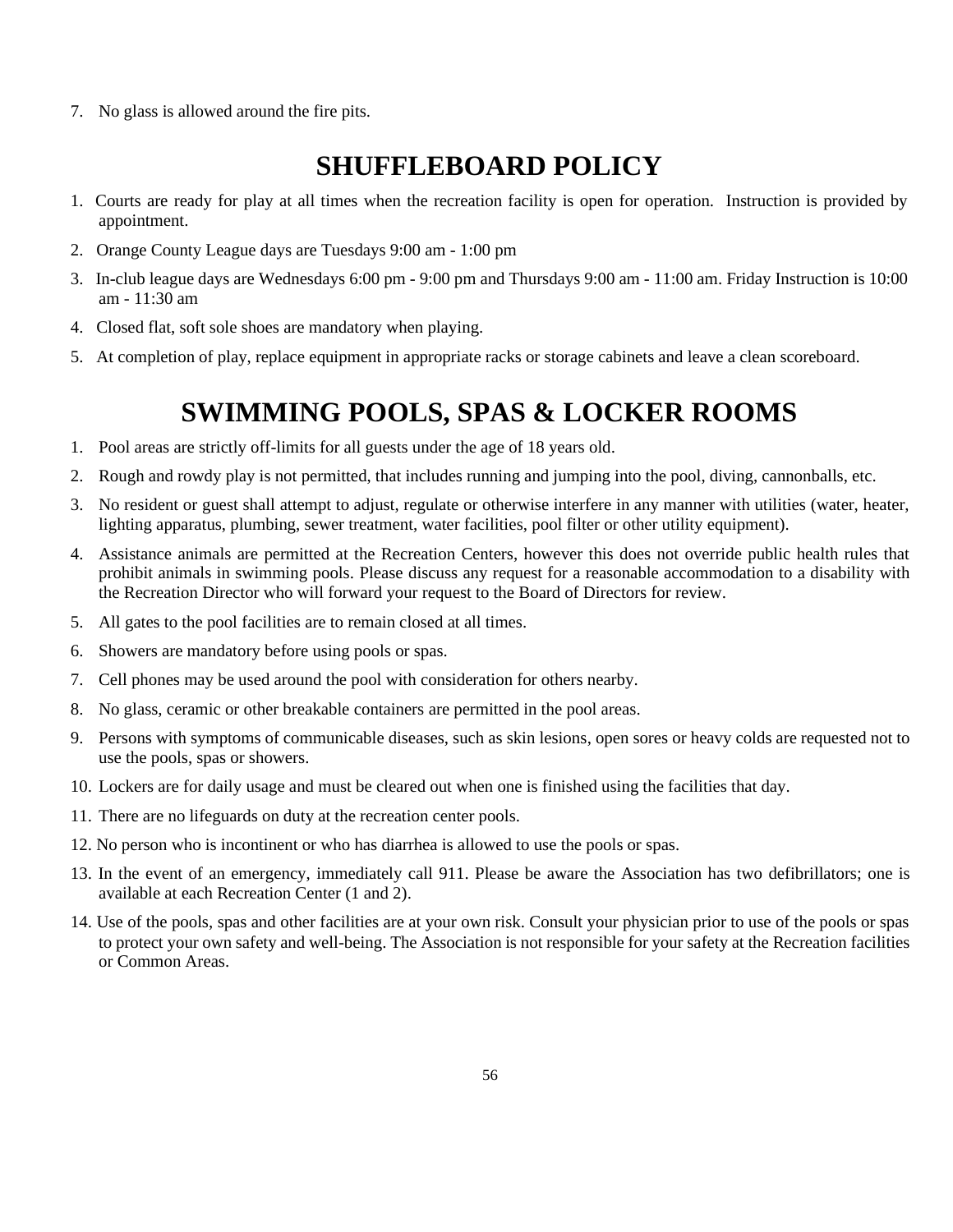# **SOCIAL COMMITTEE**

The Social Committee, with the assistance of the Recreation Director and staff, endeavors to provide an active and interesting social program for Casta del Sol residents.

Throughout the year the Social Committee provides numerous patriotic celebrations and party or picnic gatherings. Most of the events are in the Vista Room or outside by the pool area. The events are generally catered affairs and may include live bands, DJs or other types of entertainment. All Social Events are planned to be financially self-supporting.

There is a sign-up policy for Casta del Sol social events.

- 1. Official sign-ups for Association social events will take place at the Recreation Center 1 desk only when a Recreation Staff member is present.
- 2. The total number of allowed attendees will be determined based on the number of persons that can be accommodated in the scheduled facility and seating/table configuration.
- 3. All residents of Casta del Sol are eligible to sign-up for any Association social event. Residents may sign-up for a total number of resident attendees equal to the number of persons that can be accommodated at a single table at the event for which the sign-ups are open. All attendees must be paid for at the time of the sign-up. Residents wishing to sign-up for an entire table may do so only when an entire table is available.
- 4. Non-residents may be invited to and signed-up for an event as a guest(s) of a resident(s). Each household may sign-up sufficient guests to fill an entire table, if such table is available, but cannot sign-up more guests than will fill the table to be occupied by the host resident(s). All guests must be paid for at the time of the sign-up. Residents are responsible for their guests at the social event and for arranging guest gate entry.
- 5. Seating in the Vista Room:
	- Eight (8) people to a table with a maximum of twenty (20) tables in the Vista Room is customary.
	- If the eight  $(8)$  people at a table wish to invite  $(1 \text{ or } 2)$  more people to their table, this is acceptable with the Recreation Staff, never to exceed ten (10) people at a table.
	- If there are seven (7) people at a table and staff cannot place a single guest, then they will place a couple for a total of nine (9) people.

Everyone at Casta del Sol is invited to attend all Social Committee events.

# **TRAFFIC**

This section describes the rules and regulations that have been established for **Entry, Parking and Vehicle Operations**  within Casta del Sol.

Security Disclaimer: The Association can never be crime-free. For example, it is possible for someone to enter the property under false pretenses to commit crimes, for residents to commit crimes against their own neighbors, for guests of residents to commit crimes, and for employees to commit crimes. As a result, the Association cannot guarantee your security. You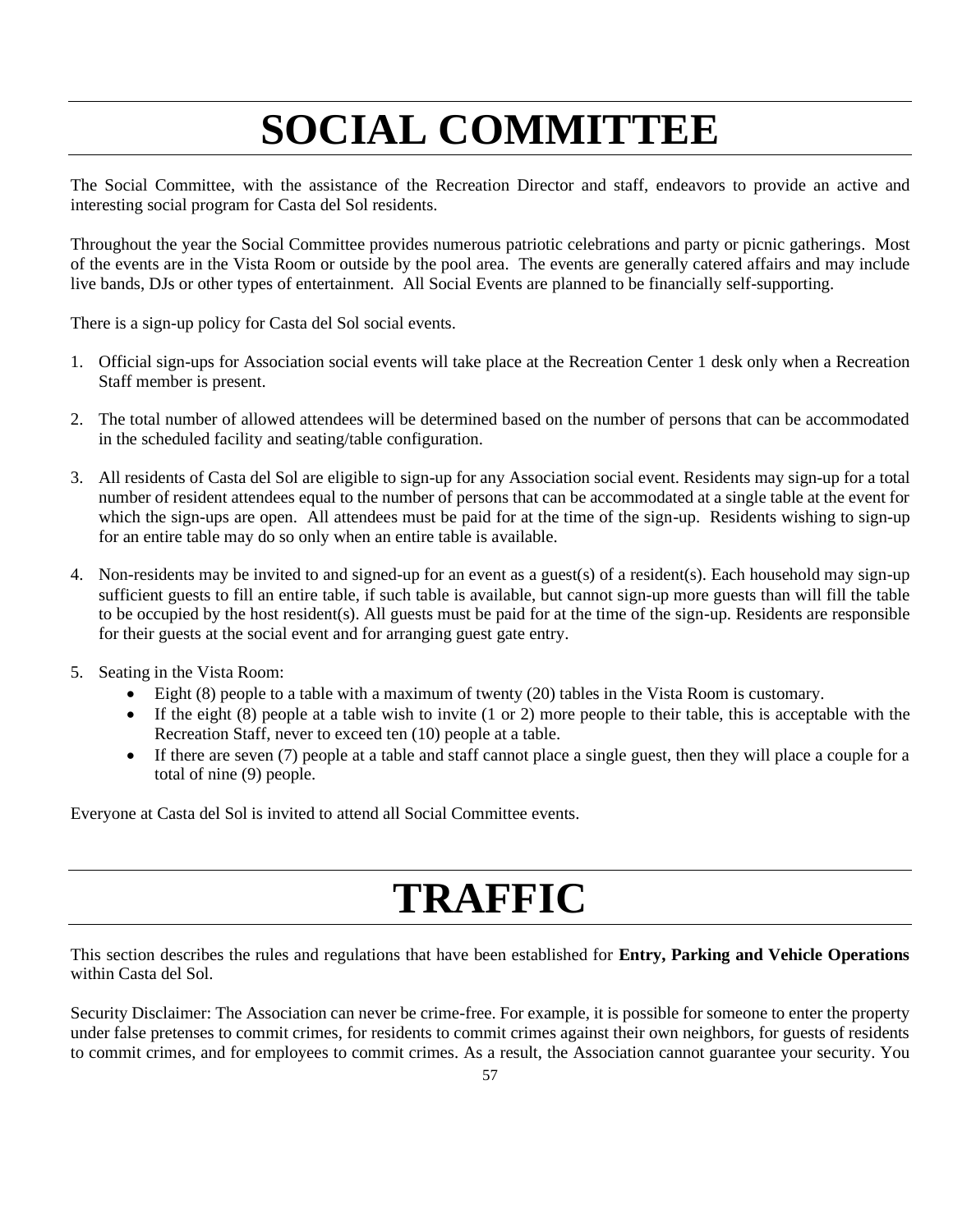should NOT rely on the Association to protect you from loss or harm. You should provide for your own security by keeping your doors locked; refusing to open your door to strangers; asking workers for identification; installing a security system; carrying insurance; etc. Casta del Sol provides access control through all four (4) gate entrances for residents and nonresidents. All traffic violations are the responsibility of the Casta del Sol Owner and are to be borne by the Owner regardless of offending party.

# **VEHICLE ENTRY**

## **GATE INFORMATION**

Casta del Sol has four gates for entry and exit of vehicles and foot traffic. The gate locations, hours of operation, and gatehouse telephone numbers are given in the directory section of the Casta del Sol phone directory.

Note: Vendors and service providers will only be allowed access as follows:

- 1. Entrance into Casta del Sol only through Gates 1 and 2.
- 2. Vendors and contractors are limited to any exterior noise as noted below.
	- Monday Friday: 7:00 am 6:00 pm
	- Saturday:  $8:30 \text{ am} 4:00 \text{ pm}$
	- Sunday & Holiday: No exterior work is permitted except if there is an emergency. Only interior work which cannot be heard from the exterior of the residence is permitted.

## **RESIDENT ENTRY**

Vehicle transponder stickers are issued to Casta del Sol qualifying residents within the community who are properly registered with the Recreation office. Transponder stickers automatically allow vehicles to enter Casta del Sol through the resident lane at any Gate without Gate Attendant interaction. Vehicles include cars, trucks, golf carts, motorcycles, mopeds and RVs. (Bicycles do not require a transponder sticker).

## **VEHICLE ENTRY TRANSPONDER STICKERS**

- 1. Any Casta del Sol qualified resident, who owns or leases a vehicle with valid registration showing a Casta del Sol address, will be entitled to a transponder sticker for that vehicle. Transponder stickers are issued during the year to residents by the Recreation office staff during office hours. The Age Verification process takes place during odd years (e.g., 2021, 2023, etc.) for existing residents. During the next Age Verification and for future new residents, qualified residents who would like to receive a transponder sticker, will receive the first one free per address. Every additional vehicle or replacement transponder sticker will be issued at a cost of \$15.00.
- 2. Transponder stickers are to be obtained from the Recreation office and affixed (by staff), to the vehicle, on the windshield or on the left headlamp. Transponder sticker location is determined by the type of windshield glass. Information required for issuance of transponder stickers:
	- a. Current vehicle registration papers.
	- b. Permanent license plates must be on the vehicle.
- 3. Any vehicle parked anywhere other than a private driveway must display a current vehicle transponder sticker or valid gate pass placed face-up on the dashboard.
- 4. Any Casta del Sol Owner or qualified resident, who owns a vehicle with valid registration showing an address other than a Casta del Sol address, can be issued a transponder sticker subject to Management approval by providing proof of residency in Casta del Sol and proper vehicle registration.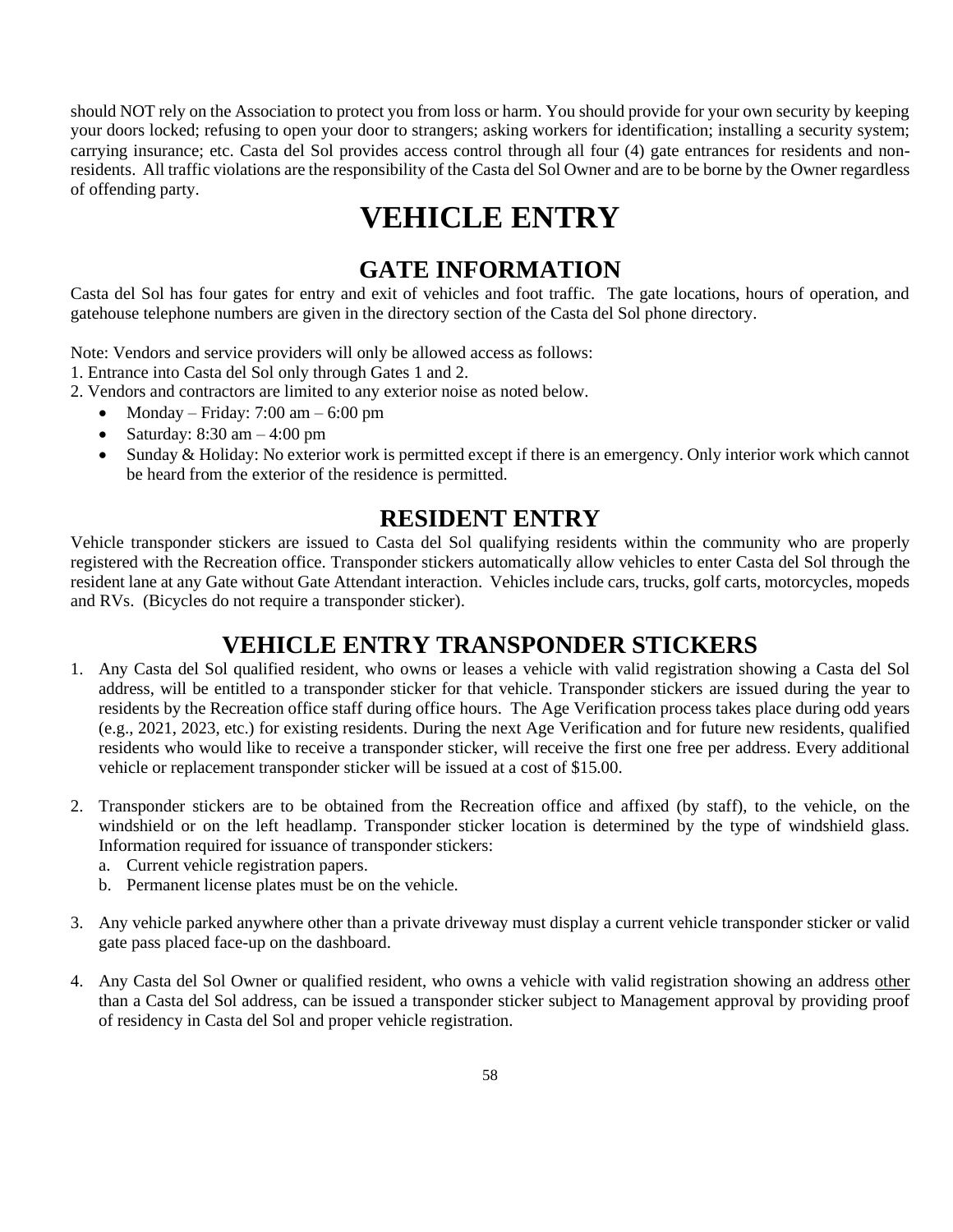- 5. Non-resident (absentee) property Owners may not have a Casta del Sol transponder sticker on their vehicles.
- 6. Transponder stickers must be removed from vehicles when selling and/or trading of said vehicle or permanently moving from Casta del Sol. The transponder sticker or pieces of the transponder sticker must be returned to the Recreation office to obtain a new transponder sticker for the new vehicle and to have the new transponder sticker activated.
- 7. Ten days prior to permanently moving out of Casta del Sol, residents must turn in removed transponder sticker(s) to the Recreation office for escrow closure. A temporary pass will be issued for residents' convenience. Failure to comply will result in a \$50 fine per transponder sticker.
- 8. Each transponder sticker may be deactivated by management, requiring resident access only through the guest lane.

# **RESIDENT ENTRY IDENTIFICATION CARDS**

Identification cards are issued to Casta del Sol residents and absentee Owners. ID cards allow the bearer to enter Casta del Sol through the guest lane at any gate. Residents entering Casta gates on bicycles, or walking, are required to present their ID card to the Gate Attendant before passing through the gate.

# **OBTAINING AN ID CARD**

- 1. A Casta del Sol Owner, lessee or absentee Owner can receive an ID card from the Recreation office. Appointments can be made by calling the office in advance (**949-455-4681**). ID cards must be turned in when a resident, lessee or absentee Owner leaves Casta del Sol or moves to another location within Casta del Sol, or a \$50 fine per card will be imposed. Ten (10) days prior to permanently moving from Casta del Sol or moving to another location within Casta, resident ID cards must be turned in for escrow closure. Upon receipt of resident ID cards, a temporary pass will be issued for resident's convenience. Failure to comply will result in a \$50 fine per ID card.
- 2. Data required for ID cards:
	- a. Resident's name and address.
	- b. Verification of home ownership or current Lease Agreement.
- 3. ID cards are required and **must** be presented when residents apply for guest passes or new transponder stickers.

# **RESIDENT ENTRY – GENERAL INFORMATION**

- 1. New Casta del Sol residents who own or lease a vehicle with the registration showing an address outside of Casta del Sol will be issued a 60-day pass by the Recreation office staff.
- 2. Upon verification of valid vehicle registration and permanent license plates affixed on the vehicle, transponder stickers are to be affixed by Recreation office staff, to the vehicle, on the windshield or on the left headlamp. Transponder sticker location is determined by the type of windshield glass.
- 3. When a Casta del Sol resident purchases or leases a new vehicle, he/she may obtain a temporary pass from Recreation office staff. This pass will permit entry in the guest lane only until they receive their permanent registration and license plates. This will also apply to a resident driving a temporary vehicle. Casta del Sol ID cards must be presented when residents apply for a temporary pass or new transponder sticker.
- 4. All non-residents, residents without transponder stickers, contractors and vendors must display a valid gate pass faceup on their dashboard, on the driver's side, at all times.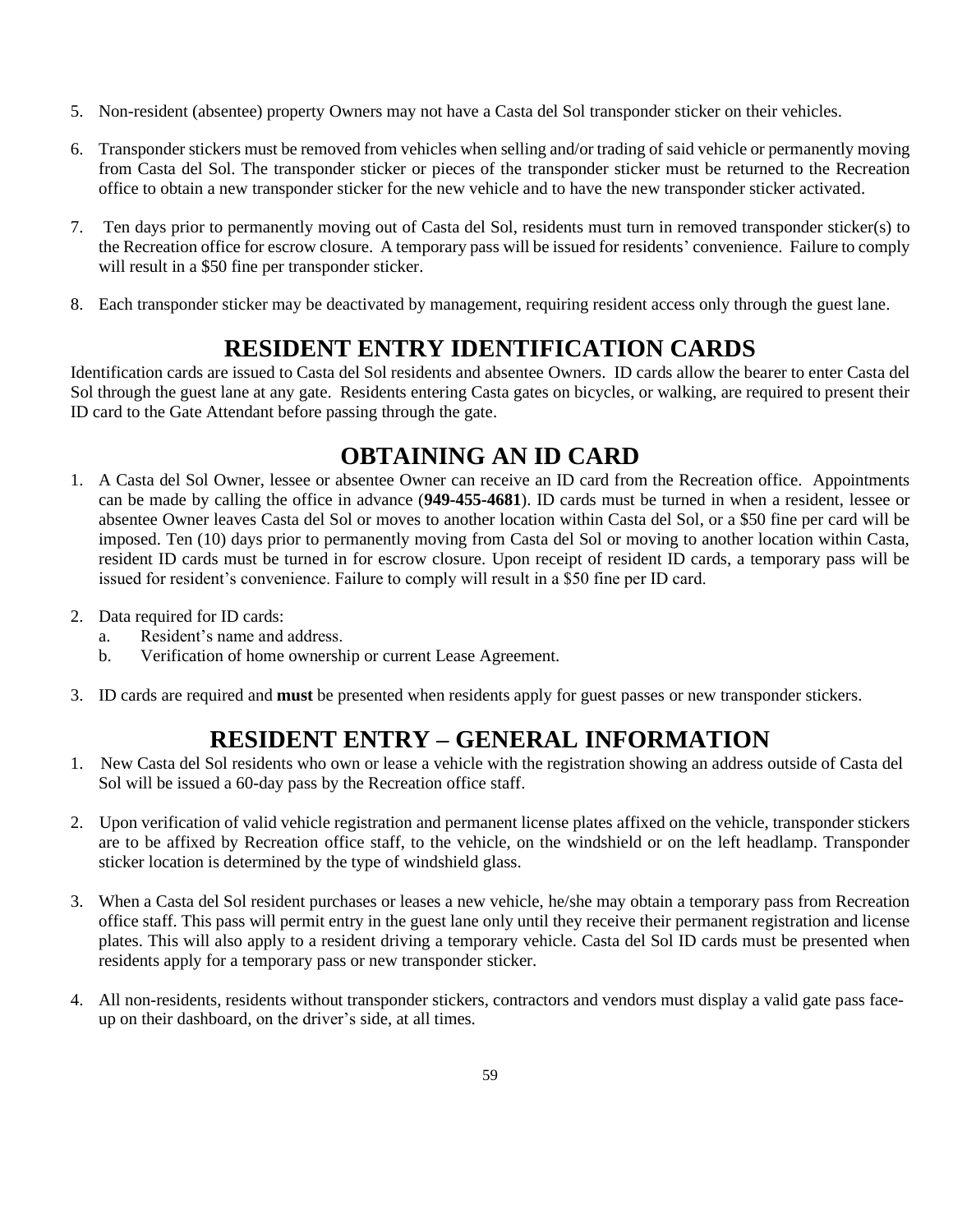# **GUEST ENTRY – GENERAL INFORMATION**

The **Guest Entry System** is available to be used by all Casta del Sol residents to authorize entry of guests and vendors through the guest lane of any Casta del Sol Gate (Vendors and service providers will only be allowed entry to Casta del Sol through Gates 1 and 2. Vendors and service providers will not be allowed access to Casta del Sol through Gates  $3 \& 4$ ).

- 1. Residents may call any one of the four gates, or use *<https://community.dwellinglive.com/>castadelsol.aspx* for residents and provide the following information:
	- a. Resident's name and Casta del Sol ID number. *(Do not give this number out to others. It is the property's confidential number).*
	- b. Guest's name, arrival time and date.
- 2. If a call is made by the resident, the Gate Attendant will log the information and verify the resident's data.
- 3. If a resident is expecting several guests, the resident should prepare a list of guests with the day and time of arrival and take it to any Gate Attendant for computer entry or the resident can utilize *<https://community.dwellinglive.com/>castadelsol.aspx.* The resident should call the Gate Attendant the morning of the event as a reminder. If the event is to be held at the Recreation Centers take a list of guests to Gate 1 or 2.
- 4. Refusal of the resident to provide their Casta del Sol ID number will cause the Gate Attendant to deny entry to the guest.
- 5. When a guest reaches the gatehouse, identifies him/herself and informs the attendant of the resident he/she is visiting, the attendant will verify the information on the computer system and then, and only then, will issue a pass to the guest driver. The pass must be placed on the vehicle dashboard face up, on the driver's side. Please review the traffic rules with your guests. Major traffic rules are written on the reverse side of guest passes. Guest passes are for the specific address which they were granted entry for and they do not have permission to drive throughout the community.

## **PERMANENT GUEST ENTRY PASSES**

- 1. Casta del Sol residents may submit names that can be placed in the gate computer system, enabling those individuals' access. Guest passes should only be issued for family and close friends. They will not be issued for service agencies. (e.g., gardeners, cleaning services, caregivers, etc.)
- 2. Upon arrival, the Gate Attendant will issue a pass to the specific home that will be valid for 60 days. At the end of 60 days, the guest will receive a new pass for another 60 days. These names will be valid until the next vehicle registration program or until a resident request the name be removed from *https://community.dwellinglive.com/castadelsol.aspx.*
- 3. Guests parked anywhere in the community must always display a valid gate pass face up on the dashboard, on the driver's side, at all times.

# **SHORT TERM TEMPORARY GUEST ENTRY PASSES**

Temporary guest passes may be requested by Casta del Sol residents for guests on extended visits in the community. *(See definition of "temporary" under General Rules).*

1. Temporary guest passes can be entered by the resident on *<https://community.dwellinglive.com/>castadelsol.aspx* or by the Recreation office during business hours. Residents who want a temporary guest pass for longer than a week must come to the Recreation office to have a temporary guest pass established for their guest when they come to the gate.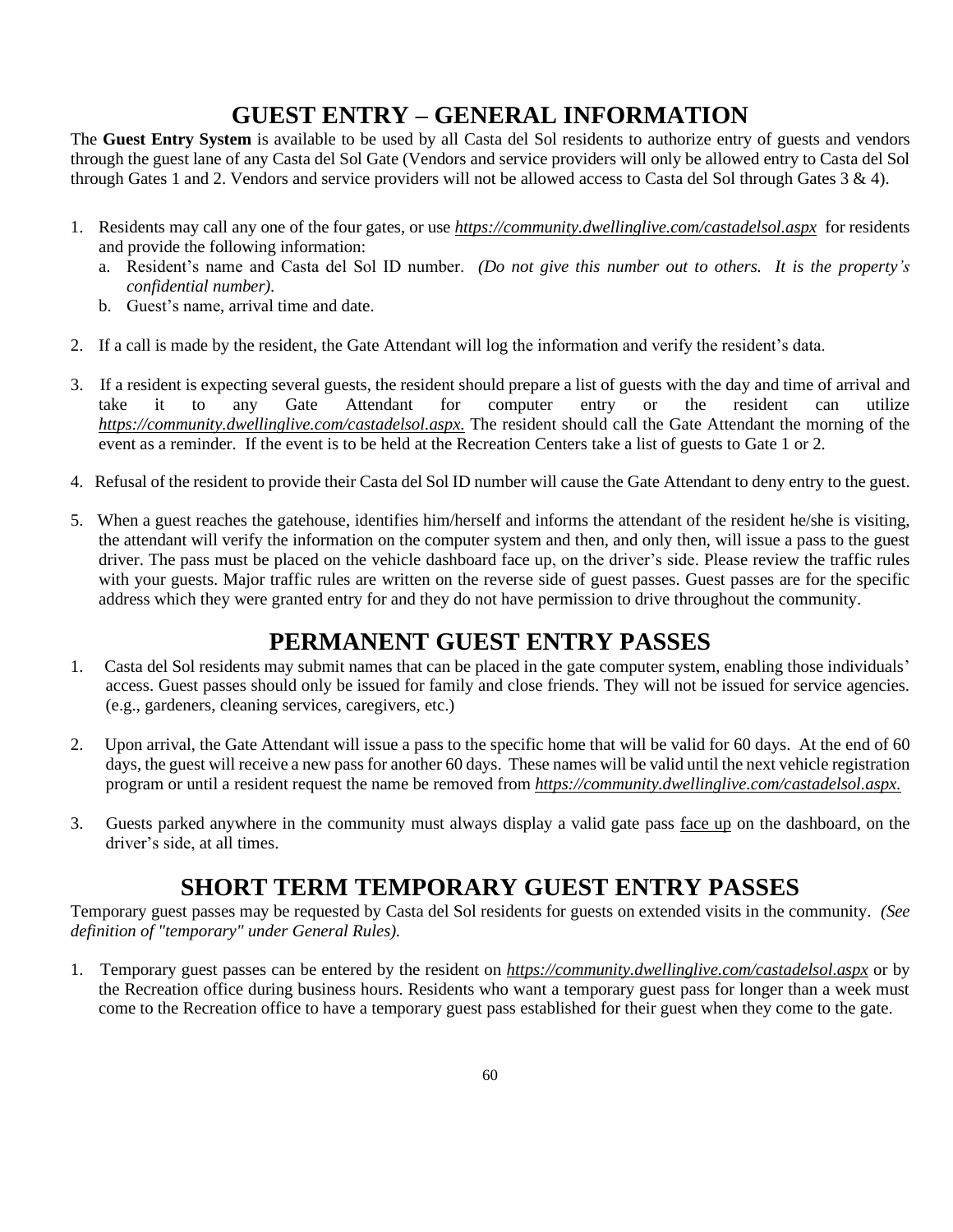- 2. The resident should instruct the guest to request his/her temporary pass from the Gate Attendant. Temporary guest passes will be issued for a period of up to seven (7) days at a time and must be displayed face-up on the dashboard, on the driver's side, at all times.
- 3. Information required for temporary guest passes beyond 7 days:
	- a. Guest's first and last name and if a vendor, state type of vendor (e.g., gardeners, cleaning services, caregivers, etc.)
	- b. Resident's updated Casta del Sol ID card.
	- c. Start and stop date and time of the temporary guest's visit.
- 4. College Emeritus students will be provided "Student Guest" passes valid for the length of the class. Parking will be allowed only in the lower parking lot at Recreation Center 1.

# **SERVICE FIRMS REGULAR OR PERIODIC ENTRY**

- 1. Service firms (e.g., gardeners, cleaning services, caregivers, etc.) must be on the Casta del Sol approved entrance list located at each gate.
- 2. Upon entering Casta del Sol, the driver will provide required information, which will be logged by the Gate Attendant:
	- a. Firm's name: (In the absence of vehicle identification, logo or sign, the Gate Attendant will require company identification.)
	- b. Driver's name.
	- c. Vehicle license plate number
- 3. The Casta del Sol resident is responsible to remove service agencies from their approved list once services are no longer required.

## **TEMPORARY CONTRACTOR'S GUEST PASSES**

- 1. Casta del Sol residents who don't use the website may notify Recreation staff when they are contracting for work to be done at their home for more than one day, so the Recreation staff can enter the pertinent data into *https://community.dwellinglive.com/castadelsol.aspx* for residents.
- 2. Vendors and service providers will only be allowed to enter Casta del Sol through Gate 1 and gate 2, during permitted vendor access hours. Residents should notify the Recreation office with the name of the contractor along with the estimated start and completion dates.
- 3. A vendor pass can be issued up to sixty (60) days; but the contractor will remain as an active vendor if the completion date is longer than sixty (60) days. At the end of sixty (60) days, another pass can be issued until the completion date has been reached. A contractor agent may also receive a seven (7) day pass, after first showing evidence that he/she is an agent of the contractor.
- 4. The contractor will not be allowed into the community after the date of completion unless the resident extends the estimated date of completion. Residents should remove the contractor name from their guest list on *https://community.dwellinglive.com/castadelsol.aspx* or notify the Recreation staff when their contracting work is completed.
- 5. Temporary contractors, vendors or service provider's guest passes must be displayed face-up on the dashboard, on the driver's side, at all times.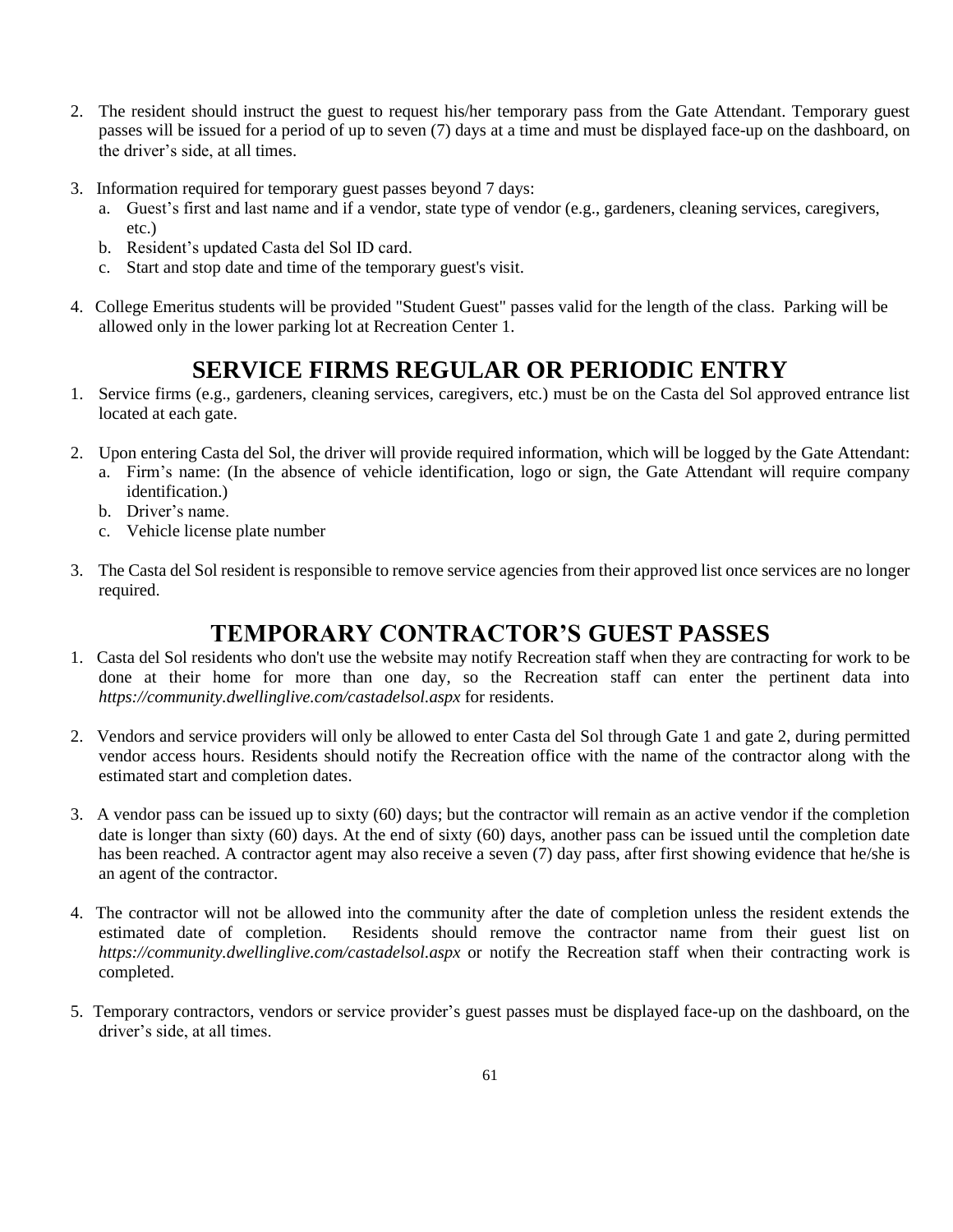# **EMERGENCY VEHICLE ENTRY**

Entry of emergency vehicles is allowed through any Casta del Sol gate. Procedures for residents entering a gate during an emergency are as follows:

- 1. When non-emergency vehicles have stopped at a gate, in both lanes, the resident lane will be directed to clear the roadway and proceed into Casta del Sol without normal clearance as the emergency vehicle using flashing lights approaches the gate. If the resident lane is blocked off due to an extreme circumstance, guest lane traffic will be directed out of Casta del Sol to allow entry of emergency vehicles.
- 2. As the emergency vehicle approaches the gate using flashing lights, residents must pull to the side of the road and park until the emergency vehicle has passed. If the gate check-in process has not been completed it will be necessary for the resident to return to the gate.
- 3. Emergency vehicles will be able to enter Casta del Sol after 10:00 p.m., when gates are closed, through the use of an emergency bypass system.

# **TWO-WHEEL VEHICLE ENTRY**

- 1. Two-wheel vehicles (mopeds, motorcycles, standard and motorized bicycles and scooters) owned by residents and nonresidents are allowed to enter the Casta del Sol complex through all gates and proceed to the resident's home. The invited guest procedure is applicable for these guests.
- 2. **Non-resident owned two-wheel vehicles** are not allowed to enter Casta del Sol between the hours of 8:00 pm and 7:00 am.

# **RENTAL TRAILER AND TRUCK ENTRY**

Rental trailers and trucks driven by a resident may enter the guest lane through any gate when the resident displays a current ID card. This entry shall be for short durations for loading and unloading. Non-residents must use invited guest procedures.

# **VEHICLE OPERATION**

# **TRAFFIC RULES OF THE ROAD**

- 1. All vehicles must observe and comply with the Casta del Sol posted residential speed limit of 25 MPH (California Law for residential neighborhoods).
- 2. All vehicles must COME TO A FULL STOP AT STOP SIGNS.
- 3. Reckless Driving Weaving or driving into on-coming lanes of traffic is prohibited.
- 4. All vehicles must reduce speed at all speed bumps, speed cushions, blind curves, and roadway spikes.
- 5. In the event of a vehicular accident, telephone the Orange County Sheriff **(949-770-6011)** who provides police protection for the City of Mission Viejo. If no officer comes to the scene, exchange name, address and insurance information with the other driver. (If the accident involves bodily injury, death or property damage exceeding \$500, a report must be made to the California Department of Motor Vehicles, on a special form, within 10 days.) The form can be obtained from your insurance carrier at the time you report the accident to them.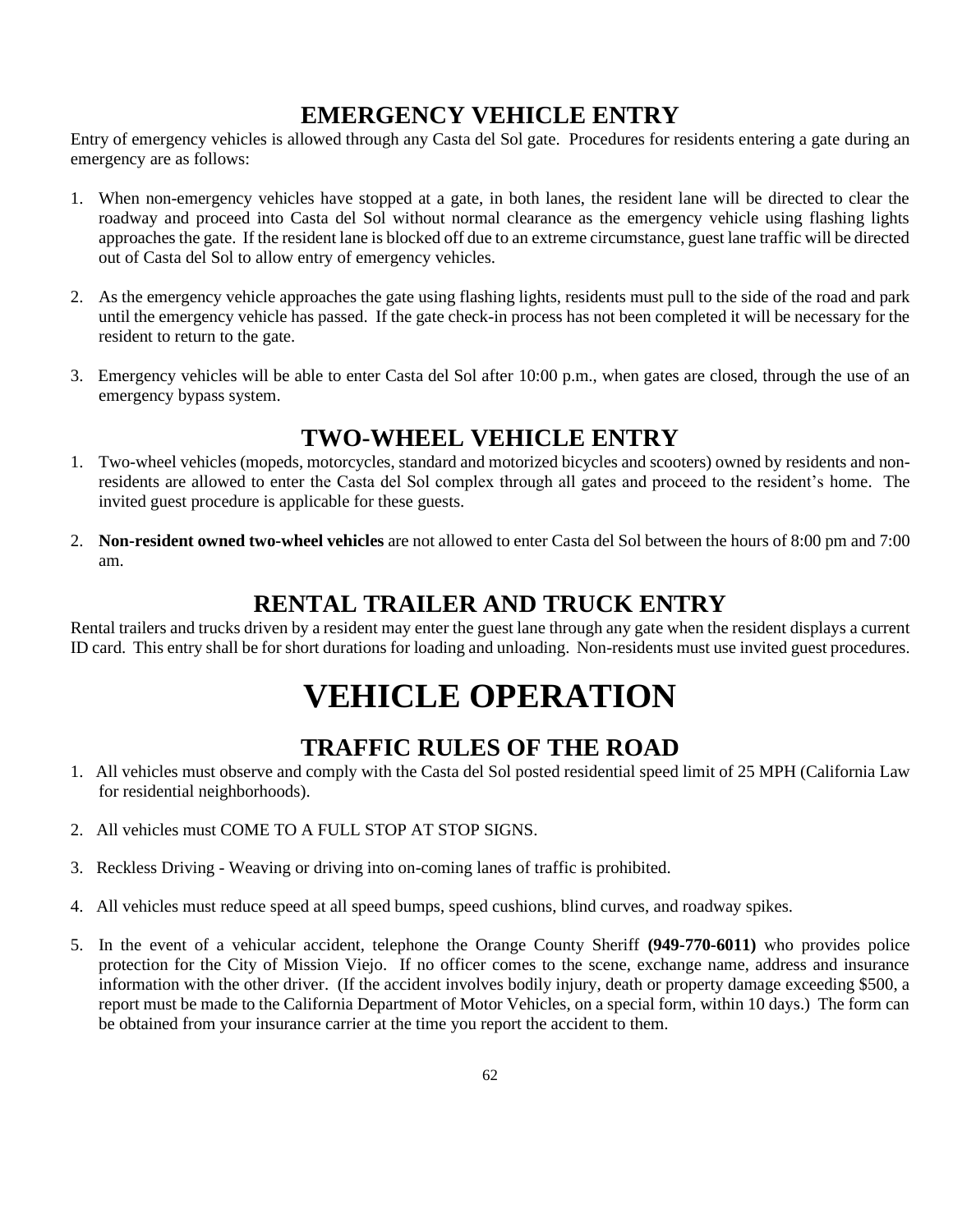# **PARKING**

# **GENERAL PARKING RULES AND REGULATIONS**

- 1. NO PARKING in cul-de-sacs or turn-arounds without sidewalks unless specified by signage.
- 2. Parking on streets is permitted next to a sidewalk. (If there is no sidewalk, parking is not permitted except in specially built turnouts marked with parking signage on a few of Casta del Sol's streets.
- 3. No parking is permitted within 15 ft. of any fire hydrant or 10 ft. of a street corner or entrance to any cul-de-sac.
- 4. No parking is permitted that will block entry or egress from any driveway.
- 5. No vehicle or boat repair (other than emergency type) is permitted on Casta del Sol streets or residents' driveways.
- 6. Vehicles parked on Casta del Sol streets must:
	- a. be in operating condition.
	- b. display a current transponder sticker or valid gate pass.
	- c. have evidence of current registration in the form of license tags or DMV documentation, and
	- d. cannot be left unmoved for periods exceeding 7 days.
- 7. Vehicles parked within Casta del Sol shall be maintained in a clean condition. Leaking fluids shall not be allowed.
- 8. "FOR SALE" signs are not to be visibly displayed on, or in, any vehicle in Casta del Sol.
- 9. The upper & lower parking lots of Recreation Center 1 are intended for the use of residents and guests attending functions at the center.
- 10. Lower lot at Recreation Center 1 is where resident-owned approved Commercial Vehicle parking is permitted (Permits available at the Recreation office).
- 11. No overnight parking is permitted in Recreation Center 2 parking lot.
- 12. No vehicle may park in a handicapped marked space unless the vehicle displays an official DMV placard or disabled person license plate.
- 13. Commercial vehicles may park as needed to provide services to the Casta del Sol community in the most efficient manner so long as they do not obstruct through traffic, access to neighboring residences, emergency vehicles or any Casta del Sol facility or function. An exception to Rules 1 and 2 (of this section) is made to allow parking of commercial vehicles as needed when servicing homes where there are no sidewalks.

**a.** A maximum of 1 (one) commercial vehicle ONLY may be parked on a street with no sidewalk at any given time.

**b.** One additional commercial vehicle may park in the resident's driveway.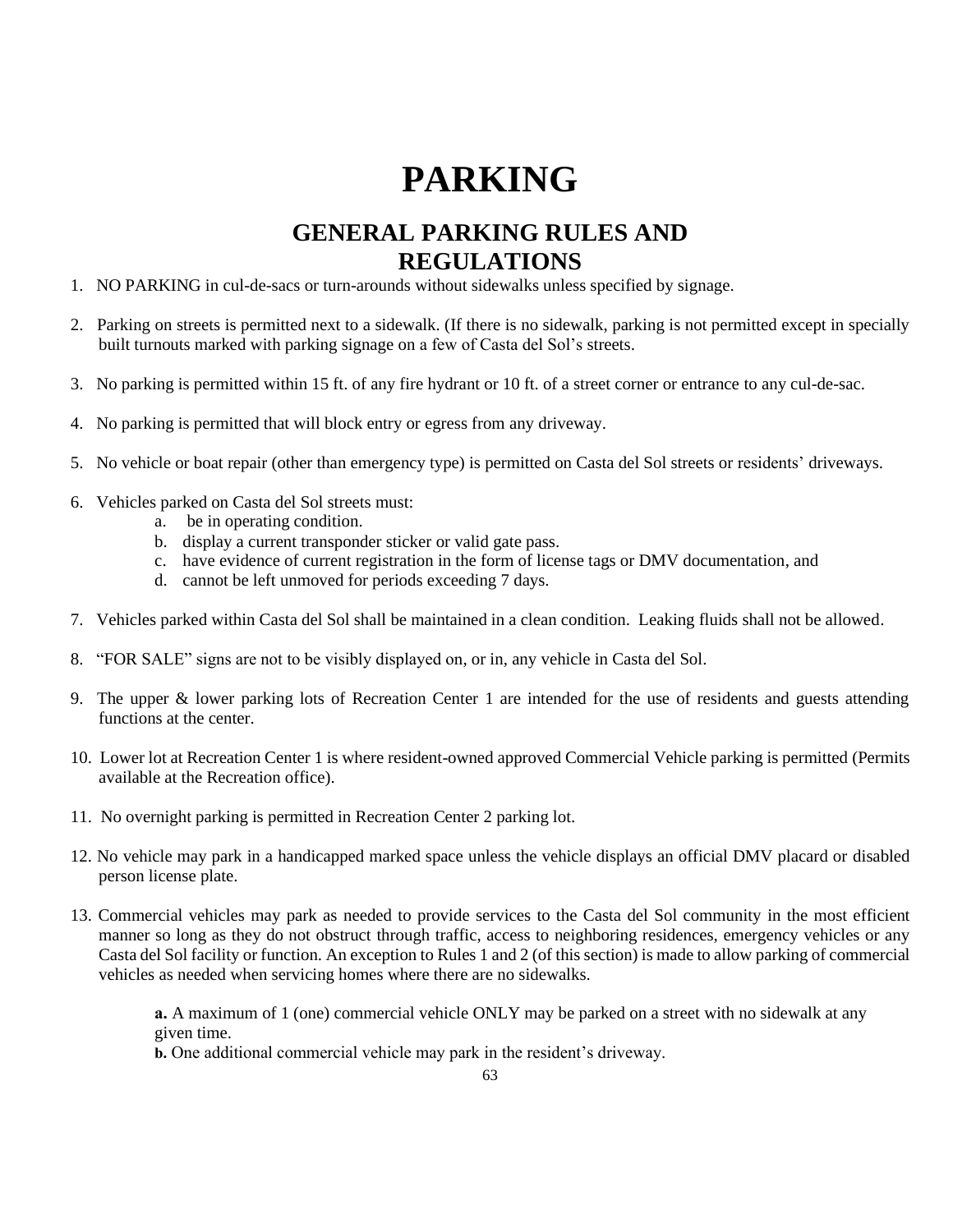**c.** All others must park in authorized street locations (refer to items 2, 3, &4 above)

Commercial vehicles may not be left unattended for extended periods of time, and the driver must be on site and available at all times to move the vehicle if needed for any reason. All other General Parking Rules and Regulations apply to all commercial vehicles.

- 14. Disability scooters are required to use sidewalks within Casta del Sol wherever available for safe passage and to display a red or orange triangular flag fastened on a 6' rod affixed to the mobile device.
- 15. Parking within the driveway must not extend into the sidewalk, street or cul-de-sac.

# **RESIDENT-OWNED VEHICLE PARKING**

- 1. Vehicle parking in Casta del Sol, except as prohibited below is permitted in a resident's garage, on a driveway or on the sidewalk side of any street. If there is no sidewalk, parking is not permitted except in specially built turnouts marked with parking signage on a few of Casta del Sol's older streets. Vehicles are to be parked in the direction of traffic flow. A resident vehicle parked on the driveway or street must display a current transponder sticker or a valid gate pass, faceup on the dashboard, on the driver's side.
- 2. Resident-owned golf carts must display a Casta del Sol decal or may purchase a transponder sticker. Golf carts can only be parked overnight on the driveway or in the garage.
- 3. The following resident-owned passenger vehicles may be parked on Casta del Sol streets as permitted in item 1 above if they meet the criteria listed below. If a resident's passenger vehicle does not meet the criteria, it must be parked in the resident's driveway or garage.
	- a. Passenger cars.
	- b. Pick-up trucks, jeeps, vans, sport utility vehicles up to nine (9) passengers used primarily for passenger transportation and motorcycles.
- 4. The following vehicles MAY NOT be parked overnight on Casta del Sol streets but must be parked in either the resident's driveway or garage as specified below: Garage ONLY:
	- a. Mopeds and bicycles
	- b. Flatbed-style haul trailers (loaded or unloaded)

Driveway or Garage:

- a. Non-operable vehicles
- b. Vehicles with no evidence of current registration
- c. Vehicles with planned non-operation (PNO) registration
- d. Covered vehicles
- 5. Vehicles used for commercial purposes ARE NOT PERMITTED to park on Casta del Sol streets or on residents' driveway. Contact the Casta HOA Administration Office or Traffic Committee if you are considering what may be a questionable addition to your vehicle. Commercial vehicles are defined as:
	- a. Vehicles displaying signs advertising a commercial business.
	- b. Vehicles fitted with accessories used for commercial purposes including roof ladder or construction material racks or dropdown ladder racks.
- 6. All covered vehicles must be parked in resident driveways.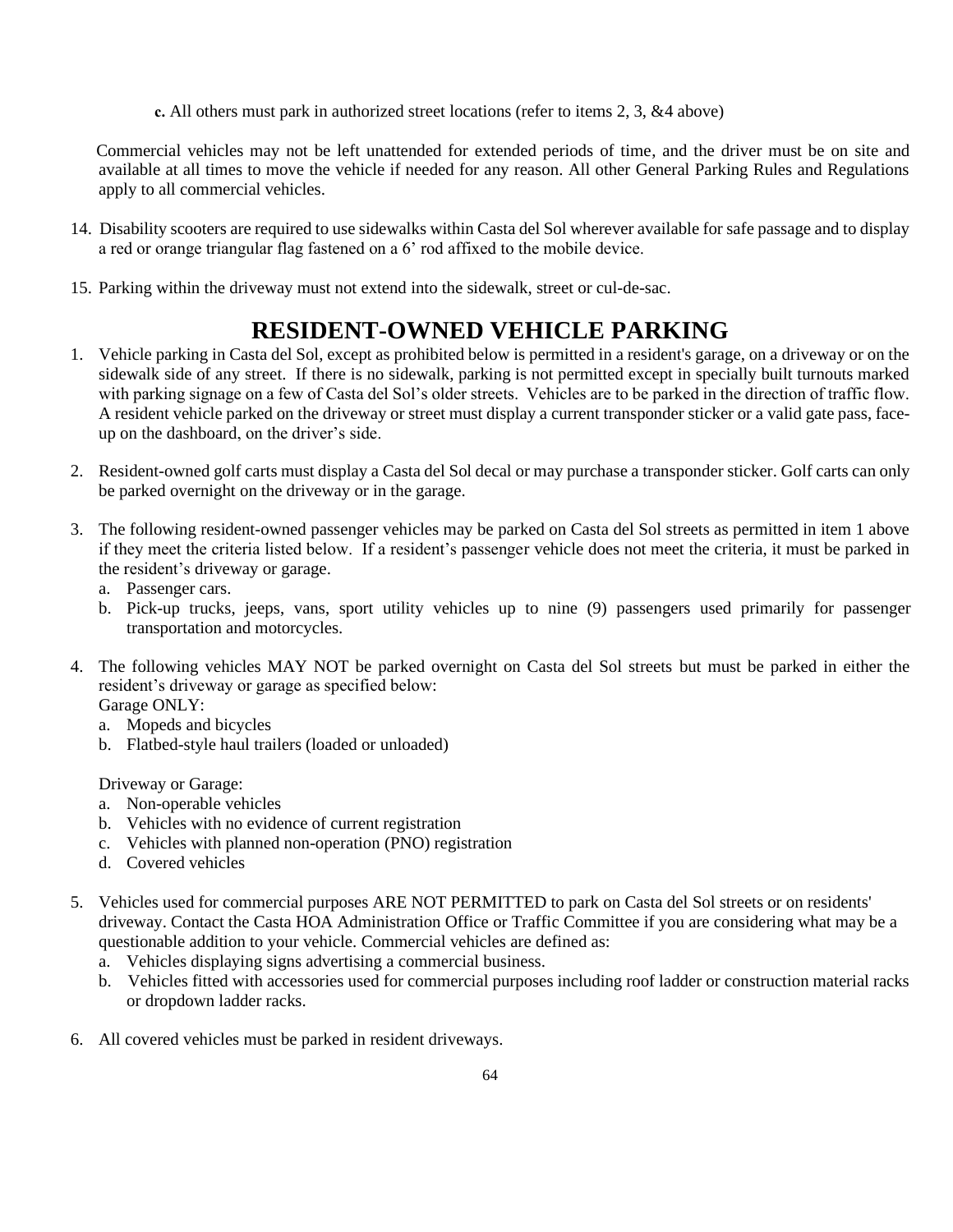# **ENTRY AREA PARKING**

1. No parking is permitted in an entry or exit area at the Casta del Sol gates.

# **RESIDENT-OWNED COMMERCIAL VEHICLE PARKING**

- 1. Commercial Vehicle Definition
	- a. Vehicles used for commercial purposes or displaying signs that advertise a commercial business.
	- b. Vehicles described by the Motor Vehicle Code as Commercial Vehicles.
	- c. Vehicles described by the manufacturer as commercial or cargo vehicles. The subject described vehicles would include, but not be limited to, the following types:
		- **•** Passenger vans with capacity greater than nine passengers
		- Platform/flatbed/stake bed vehicles (regardless of weight capacity)
		- Dump Trucks
		- **■** Utility Trucks
		- Catering Trucks
		- Wreckers roll off/boom type
		- Buses
		- Limousines
		- Taxi cabs
		- Ride share vehicles other than those used for daily transportation of resident.

### Exceptions:

- Pick-up trucks and van conversions solely used for personal transportation and not used in commercial activities are excluded from the Commercial Parking Restrictions.
- 2. Commercial vehicle parking is not permitted overnight in Casta del Sol. Such vehicles, driven by residents in pursuit of their occupation, are to be parked in Recreation Center 1 lower parking lot. There is a limit of only one (1) commercial vehicle, per residence allowed.
- 3. Permits and signed agreements are required before parking.

### 4. PROCEDURE:

- a. Residents will obtain numbered permits from the Recreation office and complete the Parking Contract. This contract requires annual renewal.
- b. Data required by the office for a parking permit:
	- Resident name, address, phone number and Casta del Sol ID card
	- Vehicle license plate number
	- Vehicle make/model

# **RESIDENT-OWNED RECREATIONAL VEHICLE PARKING**

- 1. Definition of recreational vehicle:
	- a. Trailers
	- b. Motor homes
	- c. Campers (includes pick-up trucks with a slide-in camper).
	- d. Boats
	- e. Modified vans, etc.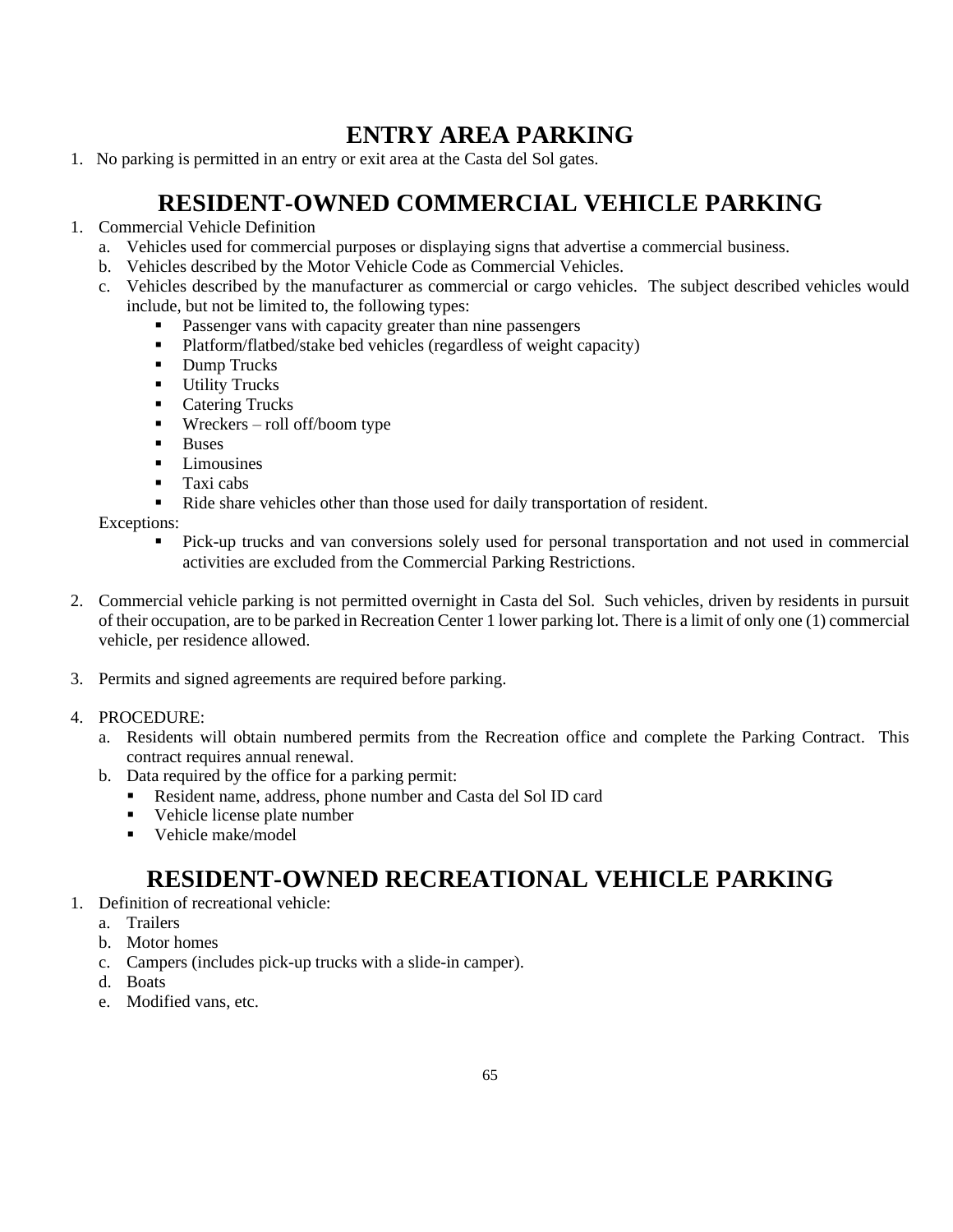- 2. Except as provided for in paragraph 3 below, resident-owned recreational vehicles are not permitted to park on any Casta del Sol street, driveway, or parking lot. If these vehicles cannot be garaged, they must be parked outside of Casta del Sol.
- 3. For purposes of loading and unloading resident-owned recreational vehicles within Casta del Sol, a 48-hour pass must be obtained at any gate, in accordance with Casta del Sol entry procedures. This pass allows resident-owned recreational vehicles to be parked up to two days on Casta del Sol streets adjacent to a sidewalk. During this period, the vehicle may be parked for up to four hours in front of the Owner's residence for loading and unloading. Residents must be available during the loading/unloading period to move the recreational vehicle in the event of an emergency.
- 4. While parked within Casta del Sol, no persons may stay in the vehicle overnight.

# **GUEST-OWNED VEHICLE PARKING**

- 1. Any guest owned vehicle parked in Casta del Sol, must be parked within the guidelines and adhere to the requirements in the RESIDENT-OWNED VEHICLE SECTION OF THESE PARKING RULES AND REGULATIONS.
- 2. Guest-owned golf carts are not permitted to park in any Casta del Sol resident driveways, but may be temporarily parked at the Recreation Center 1 lower parking lot, with office permission. NO PARKING ON STREETS IS ALLOWED.

# **GUEST OWNED COMMERCIAL VEHICLE PARKING**

- 1. Guest owned commercial vehicles may not be parked overnight within Casta del Sol.
- 2. Guest owned commercial vehicles may park within Casta del Sol during the day to provide service to residents.

# **GUEST OWNED RECREATIONAL VEHICLE PARKING**

Guest-owned recreational vehicles are not permitted to park on Casta del Sol streets, driveways or parking lots except as provided for in paragraph 2 below.

- 1. Guest-owned recreational vehicles may enter Casta del Sol (at Gate 1 only) after being issued a 24-hour pass in accordance with Casta del Sol entry procedures. This pass will allow the vehicle to be parked at Recreation Center 1 parking lot for one day. Extended parking for up to 14 days of guest-owned recreational vehicles at Recreation Center 1 parking lot may be arranged through the office. Permits and signed agreements are required for the extended parking period.
- 2. Procedure for extended parking permit:
	- a. A resident must be present to obtain the permit and complete the parking agreement.
	- b. Permits and agreements are issued by the Recreation office.
	- c. Data required by the office for a parking permit:
		- Sponsoring resident's name, phone number and Casta del Sol ID card
		- Vehicle license plate number
		- Vehicle make and model
	- d. While parked within Casta del Sol, no persons may stay in the vehicle overnight.

# **RENTAL TRAILERS, RENTAL TRUCKS, MOVING & STORAGE PODS AND COMMERCIAL MOVING VANS - PARKING**

1. Rental trailers, rental trucks and commercial moving vans are not permitted to park overnight within Casta del Sol except as provided for in paragraph 2 below.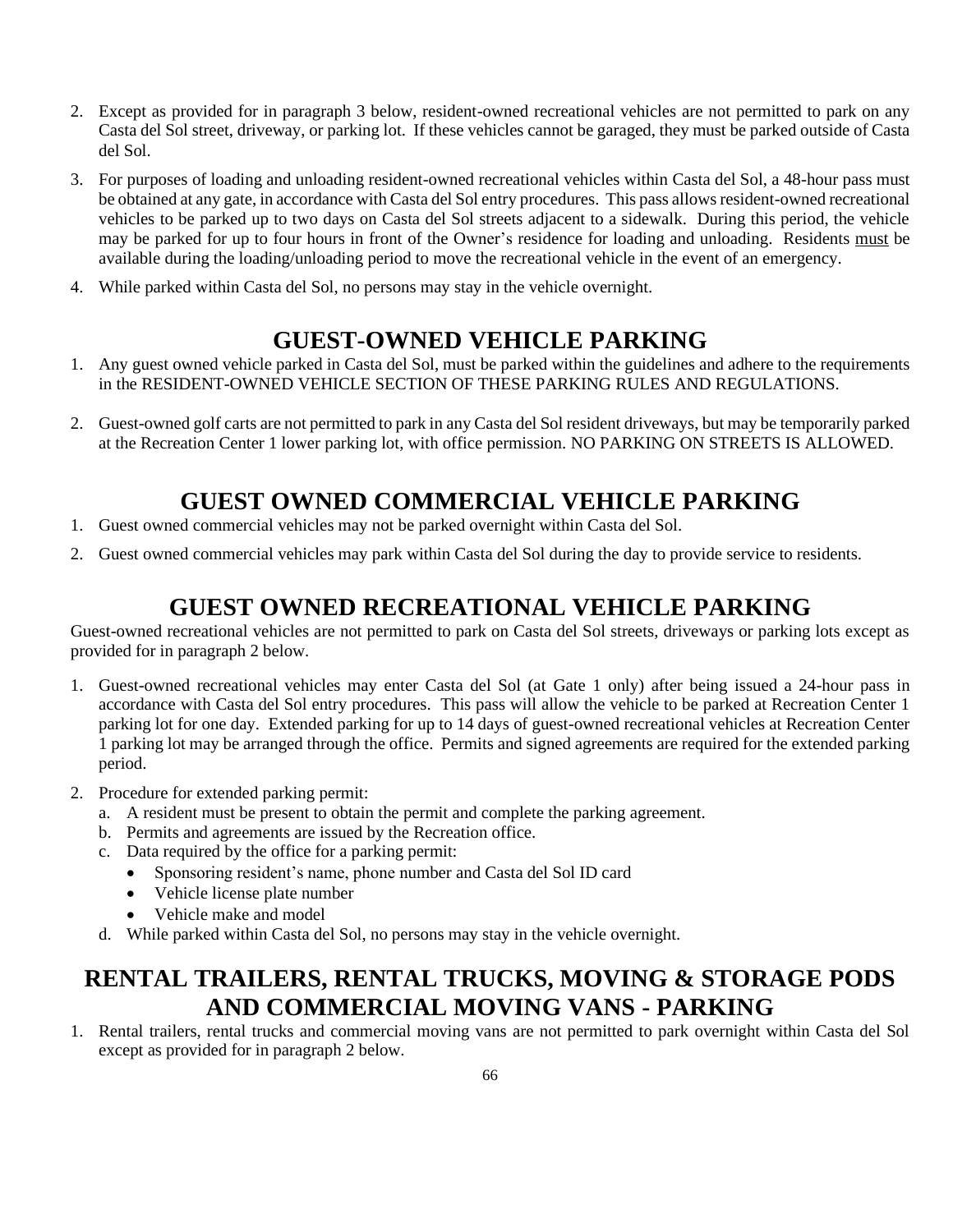- 2. Rental trailers and trucks used by residents will be permitted to enter the guest lane of any gate with proper resident identification, to perform daytime loading/unloading. At night, these vehicles must either exit Casta del Sol or park in the Recreation Center 1 parking lot. There will be no charge for this overnight parking. Moving, storage pods and commercial waste bins are permitted to park in driveways for up to 30 days. No moving, storage pods and commercial waste bins are allowed to park on the street unless given authorization by Management. A permit must be obtained at the Recreation office. A copy of the permit must be attached to the pod. The permit may be renewed by filing for an extension at the Recreation Center 1 office.
- 3. Commercial moving vans must not block Casta del Sol streets. Loading/unloading must be performed between 7:00 am and 10:00 pm. Noise must be kept to a minimum; no loud radios, shouting, etc.
- 4. If the commercial moving van company has not completed the loading/unloading by 10:00 pm, it must exit Casta del Sol and return the following day for completion. Casta del Sol will not be responsible for any extra charge that might be incurred to comply with this rule.

## **TOWING**

- 1. A vehicle parked in violation of the Casta del Sol governing documents may be towed. The complete Towing Policy is on file in the Casta del Sol Management Office or can be viewed on the website at *www.castadelsol.com* under "Rules and Regulations." The Casta del Sol Towing Policy follows all requirements of the *California Vehicle Code*, Section 22658.
- 2. A notice of parking violation will be issued on the vehicle at least 96 hours prior to towing, except for emergencies or where notice is not required under the California Vehicle Code.
- 3. Vehicles that are on Casta del Sol controlled property and lack an engine, transmission, wheels, tires, doors, windshield, or any other major part or equipment necessary to operate on any roadway are subject to being towed, without notice as an emergency.
- 4. Law Enforcement will be notified immediately after the towing notice has been issued; the towing company will have obtained written authorization from the Casta del Sol Management Office prior to towing.
- 5. If a vehicle is unlawfully parked within 15 feet of a fire hydrant, in any fire lane, or in a manner which interferes with an entrance to, or exit from, private property, a towing company may be delegated with general authorization to tow, without notice as an emergency.
- 6. The complete Towing Policy is on file in the Casta del Sol Management Office.
- 7. For Towing assistance, please contact Southside Towing at 949.631.8698.

## **MISCELLANEOUS**

- 1. Violations of traffic rules and regulations may be reported by any resident using a form available at the Recreation office. All pertinent details must be given, with the submitter's name and will be treated confidentially.
- 2.Violation Procedures are as follows:
	- Citations for non-compliances of these traffic rules and regulations will be issued by the contracted Casta del Sol roving patrol. Citations may result in a hearing before the Casta del Sol Board of Directors and a monetary penalty imposed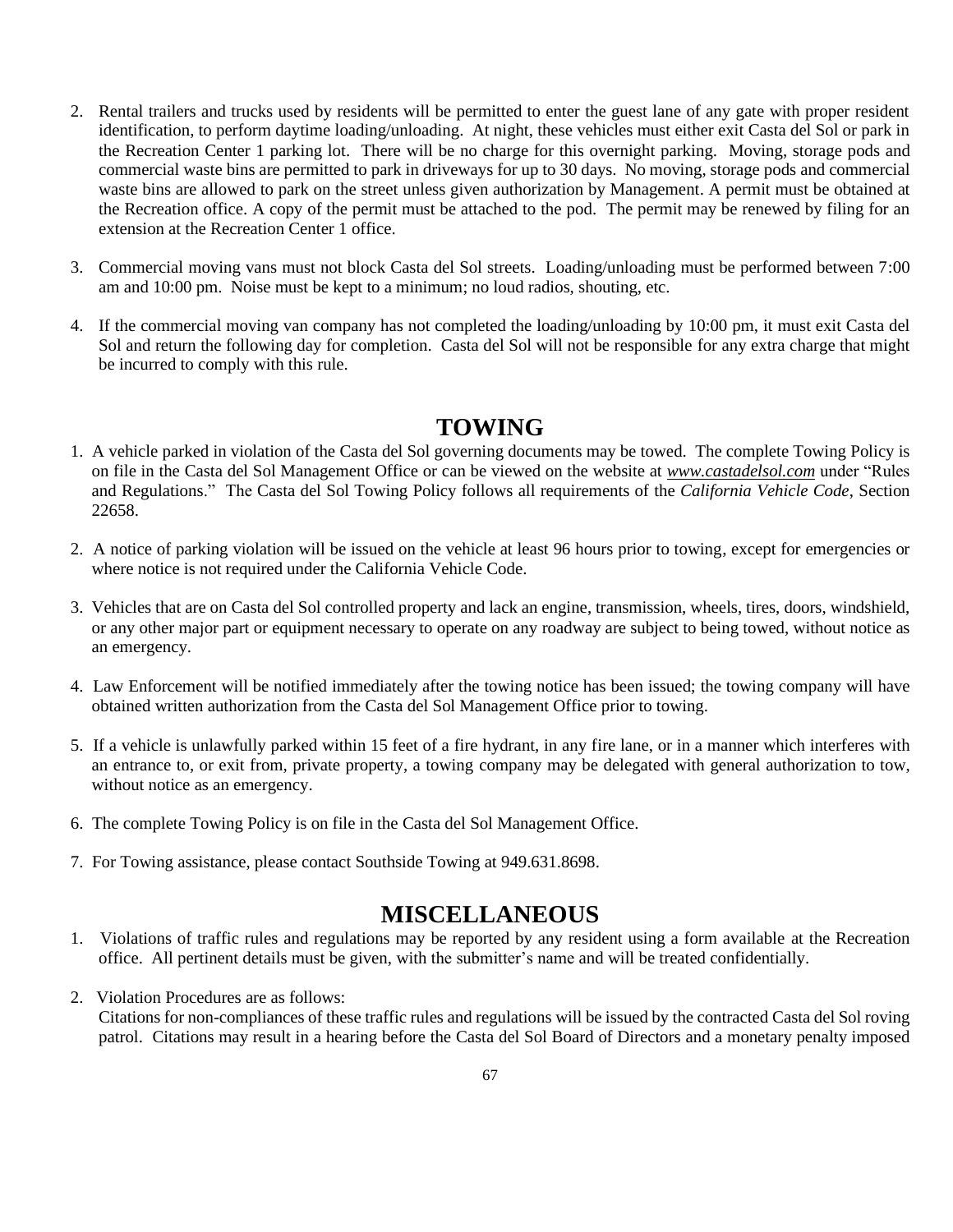as provided in Sections 3.09 and 6.06 of the CC&Rs and listed in the fine and fee schedule. For your reference, the fine and fee schedule is included in these community pages and the Casta del Sol Homeowners Telephone Directory under FINE AND FEE SCHEDULE (Traffic). Fines may be paid in advance in lieu of attending a Casta del Sol Board hearing.

- 3. Gate Attendants are not allowed to accept articles, including keys, for delivery to another person or agency. They cannot accept deliveries for residents.
- 4. The use of skateboards, motorized skateboards, non-motorized scooters, in line and roller skates are prohibited within Casta del Sol.

# **TRAVEL**

The Travel Committee plans tours and trips of interest to residents at group rates. Suggestions from residents are encouraged and given consideration. Guests must be at least 18 years old and must be accompanied by a Casta del Sol resident in order to go on any Casta trip.

Guidelines established by the Board of Directors are as follows:

- 1. Reservations are made on a "first come, first served" basis by signing up at Recreation office. The signup sheet is not available prior to the designated date after 8:15 a.m. published in the monthly newsletter, *The Casta Courier*. If you are not able to make the scheduled Travel Committee signup, you may still purchase tickets by signing up at the Recreation office during business hours.
- 2. A resident may sign up for no more than  $two(2)$  persons, such as:
	- a. Single: A single resident may sign up for himself/herself and one (1) companion (not necessarily a resident), or
	- b. Married: A resident may sign up for himself/herself and a spouse.

During departure, residents will be called to board the bus in the order in which they signed up for the trip. The seats you choose will be your seats for the entire trip.

- 3. Guests (non-residents) may be invited after the sign-up sheet has been out for five (5) days. A resident must make the reservation and payment for it; a resident must be responsible for guests.
- 4. It is very important that everyone be on time when taking a bus trip. The bus departs at the exact departure time. Please arrive at least thirty (30) minutes prior to departure. The bus company charges an overtime-fee if the bus is held up for more than 15 minutes waiting for a passenger. If this fee is charged, the individual or individuals who have caused the delay will be charged the overtime fee. Casta del Sol and the Travel Committee are not responsible for these charges.
- 5. Travelers requiring help must have a spouse, companion or caregiver accompany them for assistance on trips.
- 6. The resident is responsible for legibly printing names and phone numbers on the sign-up sheet. Neither office personnel nor committee-escort can be held responsible for this omission.

Parking for trips that involve two or more days must be in Accordance with Traffic Rules and Regulations. Vehicles owned by those on Casta del Sol approved overnight trips should be parked against the wall in the Recreation Center 1 parking lot entrance. (See Traffic section.)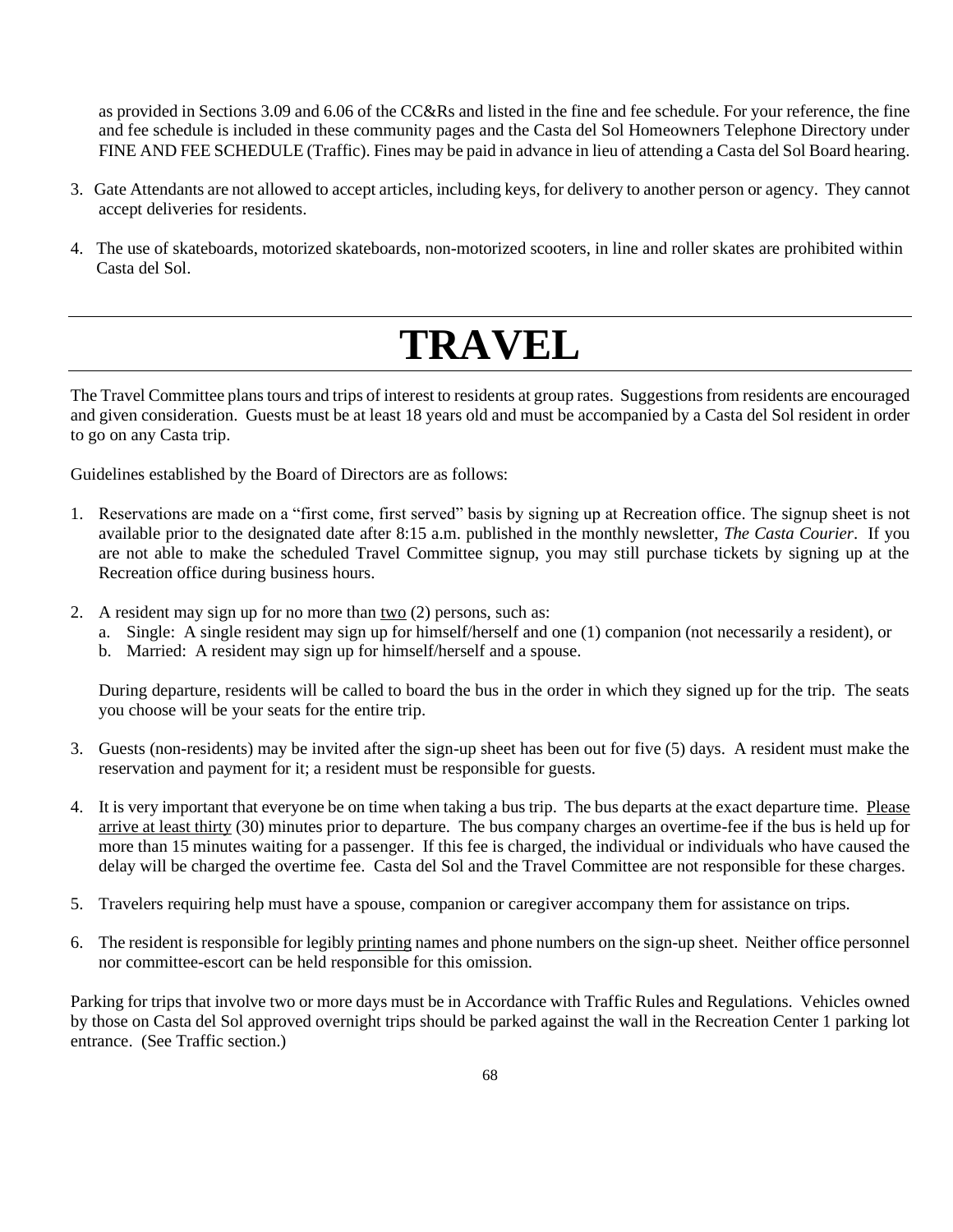All Travel Committee tickets are non-transferable from one resident to another unless the following conditions are met:

- 1. Resident must contact Recreation Center 1 staff at 949-455-4681 to cancel your reservation for the trip.
- 2. Staff will check wait list for availability.
- 3. If no wait list is available, resident must arrange for transfer of ticket(s) through staff.
- 4. Staff must then verify completion of Waiver for new ticket holder prior to trip.
- 5. Failure to comply with above conditions will result in resident replacement being denied access to trip.

Casta del Sol Homeowners Association does not carry travel insurance for residents on committee events. Residents may wish to pick up trip insurance information at the Recreation office or request information about obtaining travel insurance from their personal insurance carrier.

The Association assumes no responsibility for the participants in any trip, including any injuries, trip cancellation, damages or other travel related problems.

# **WELCOME**

The purpose of the Welcome Committee is to contact new residents and arrange to meet with them and welcome them to the community.

During the informal meeting, a committee member or two present a welcome bag, which contains a folder full of information about Casta del Sol and services and resources for seniors in Mission Viejo and nearby. The information includes a list of the committees, clubs and activities in Casta and flyers with a description of the work of several of these committees. A map of Casta and a copy of the fine and fee schedule are also included. The new residents are encouraged to refer to the Casta phone book for additional details and information. Our members also answer any questions the new residents may have about Casta and Mission Viejo.

Two members visiting a new resident may arrange to meet in the newcomer's home or in a mutually convenient location in Casta. A committee member meeting singly, however, must meet in a common area such as the terrace area at Pool 1, a meeting room or in the library.

Any mask guidelines in effect in Casta must be followed during these meetings.

The Welcome Committee meets once a month, at which time members choose names from the list of new residents for that month. Some residents decline to have a visit or meeting but they are offered a full welcome bag, which we deliver.

# **Fine and Fee Schedule Notice to Members of Monetary Penalties**

The Casta del Sol Board of Directors approved the schedule of monetary penalties (fines) that may be imposed upon an Owner, resident, lessee or their guest(s) or invitees for violation of the Governing Documents, Rules or Architectural Standards and Guidelines of Casta del Sol. As required by California law, Civil Code Section 5850, this schedule is being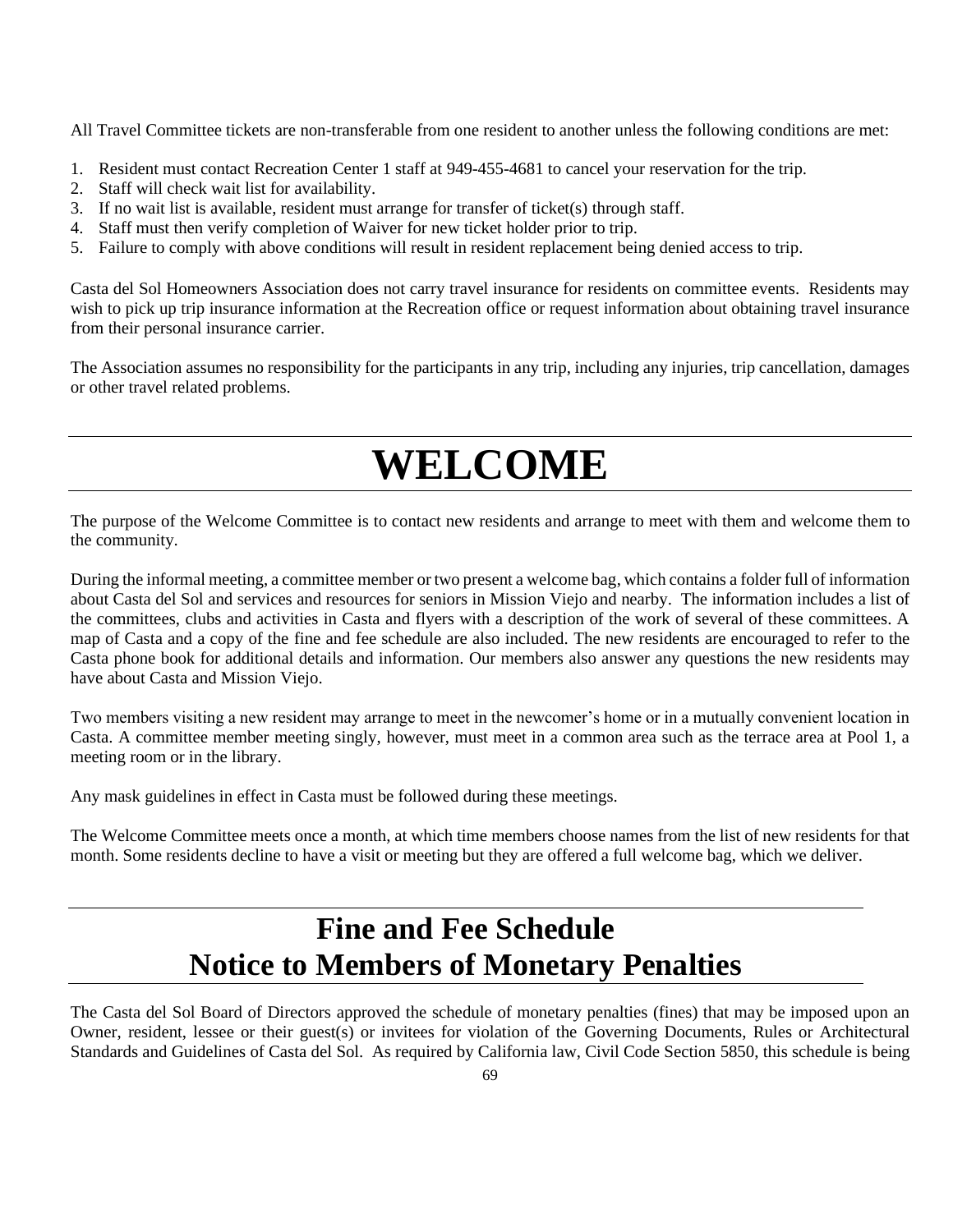distributed to members of the Casta del Sol Homeowners Association. Article VI, Section 6.06 of the CC&Rs and Article IV, Section 11 of the By-Laws provides the authority for the Board to establish rules. Section 5850 of the Civil Code states that if an association adopts a policy of imposing any monetary penalty (fee or fine), before imposing any such fee or fine, the Board of Directors shall adopt and distribute to each member, a schedule of the monetary penalties, and an opportunity to have a hearing on the matter before the Board of Directors.

**The dollar amount following the violations or rule infractions listed on the following pages represents the penalty for a first offense that may be imposed following a hearing by the Board of Directors. The penalty for a second or subsequent violation of the same rule is double the penalty imposed at a prior hearing or as otherwise noted in the attached schedule.**

Should the Association receive fines or incur charges based on resident actions, the homeowner from the responsible property may have those fines applied to their account and will be subject to an additional fine from the Association.

In addition to or instead of a monetary penalty, the Board may shut off resident transponder use. The Board may also suspend the right of the Owner, resident, lessee or guest to use Association property (facilities) for a period of up to thirty (30) days for each violation, or may impose all or a combination of transponder shut offs, a fine and/or facility suspension.

The penalty for any violation of the governing documents or rules presently in effect but not specifically identified in this schedule will be determined by the Board of Directors within the monetary amounts specified for similar violations.

### **GENERAL**

| Unauthorized or illegal use, damage, failure to leave in the condition as found in, or<br>alteration of Casta Del Sol facilities, property or equipment.                                                                                                                | $$100 + cost of repair$                                                                |
|-------------------------------------------------------------------------------------------------------------------------------------------------------------------------------------------------------------------------------------------------------------------------|----------------------------------------------------------------------------------------|
| Creating a nuisance (examples include unreasonable noise including barking dogs,<br>motorcycles and loud music); clutter (including unsightly articles that obstruct or<br>interfere with the rights of other residents, or results in an unaesthetic appearance).      | \$100                                                                                  |
| Unauthorized or illegal use or alteration of a dwelling unit.                                                                                                                                                                                                           | Removal of illegal alteration or<br>cessation of illegal use and<br>\$100 per incident |
| Failure to correct fire, safety or health hazard or other dangerous condition on personal<br>property.                                                                                                                                                                  | \$100 per month                                                                        |
| Residency/occupancy violations (examples include unauthorized occupants, guests<br>residing longer than permitted, not registering tenants, etc.).                                                                                                                      | \$500 per month in excess of<br>time limitation in documents                           |
| Leaving trash cans where visible by other residents past the regular pick update.                                                                                                                                                                                       | \$50                                                                                   |
| Littering on Association property.                                                                                                                                                                                                                                      | \$50                                                                                   |
| Use of facilities during prohibited hours.                                                                                                                                                                                                                              | \$100                                                                                  |
| Should the Association receive fines or incur charges based on resident actions, the<br>homeowner from the responsible property may have those fines applied to their account<br>and will be subject to an additional fine from the Association.                        | \$100                                                                                  |
| Should the Association receive fines or incur charges from Waste Management based on<br>resident actions, the homeowner from the responsible property will have those fines<br>applied to their account and will be subject to an additional fine from the Association. | \$50                                                                                   |
| Barbequing in Common Area.                                                                                                                                                                                                                                              | \$100                                                                                  |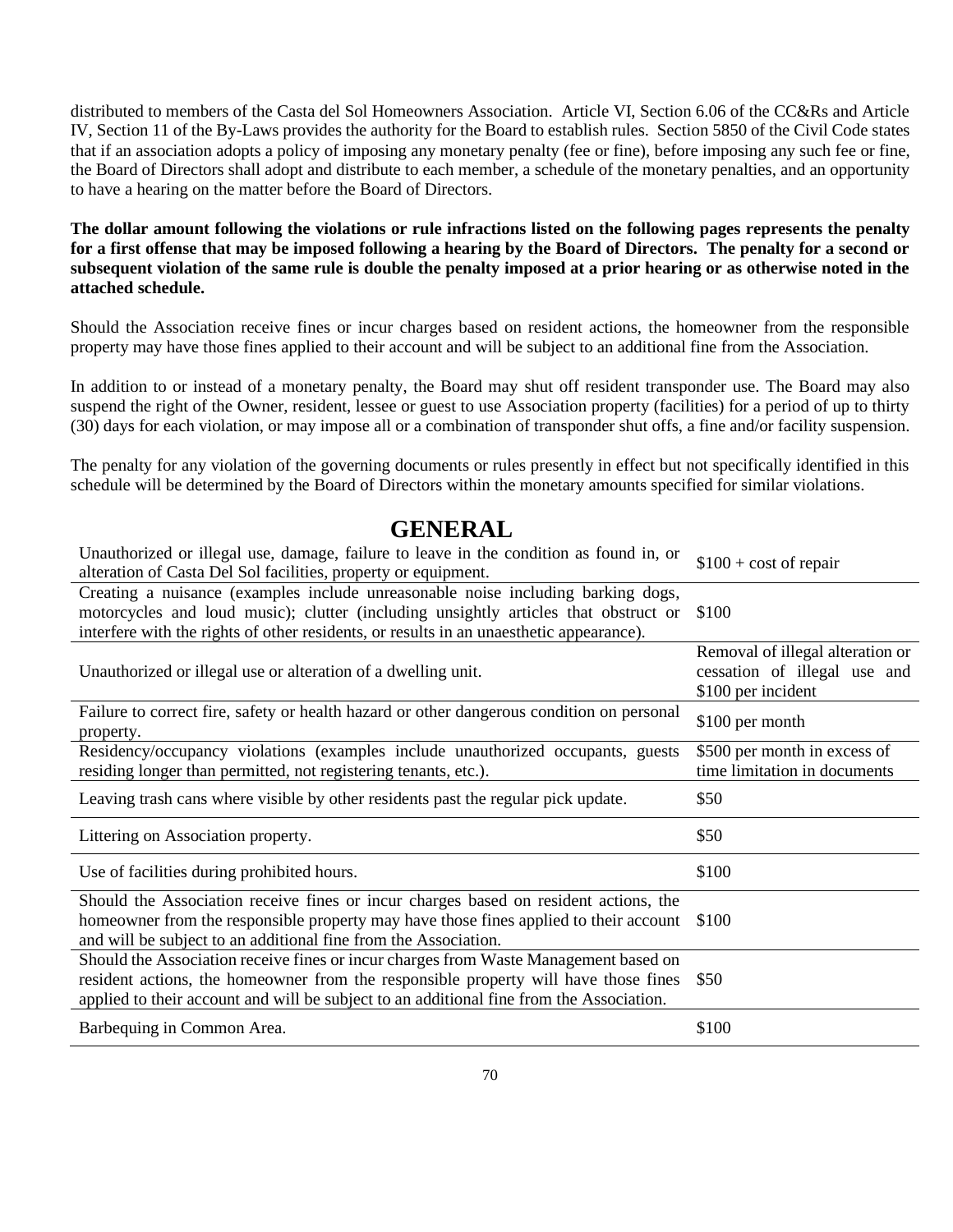| Misuse of Association ID cards or gate passes or transponder stickers.                                                                                                                 | \$100 |
|----------------------------------------------------------------------------------------------------------------------------------------------------------------------------------------|-------|
| Failure to turn in Association ID card when terminating residency in Casta Del Sol.                                                                                                    | \$50  |
| Failure to remove and return vehicle transponder sticker when vehicle is disposed of or<br>upon moving from the Association.                                                           | \$50  |
| Failure to abide by the facility use rules and regulations.                                                                                                                            | \$100 |
| Leaving garage door open for extended period.                                                                                                                                          | \$50  |
| Failure to accompany guests using Association facilities.                                                                                                                              | \$100 |
| Verbal or physical abuse of Management company employees, residents, on site<br>contractors, or vendors of the Association.                                                            | \$500 |
| New Tenant Processing Fee.                                                                                                                                                             | \$50  |
| Failure to process/register new occupant within 72 hours.                                                                                                                              | \$100 |
| Unauthorized disposal of trash in Association dumpsters.                                                                                                                               | \$250 |
| Should a resident receive a fine and not pay the fine within a specified period of time<br>sixty (60) days, the resident would be called to a Board Hearing and their resident vehicle |       |

transponder(s) would be subject to deactivation for a period of thirty (30) days.

# **ARCHITECTURAL**

| Committee discovers commencement of exterior work<br>without Committee approval or discovers a partial or fully<br>completed alteration without Committee approval,<br>regardless of completion date. Owner will be notified by a<br>stop work notice. If an Owner is issued a stop work order | A stop work order is an immediate \$50 fine. Failure to<br>submit an "Application for Exterior Modifications" within<br>2 business days \$250 fine. An additional \$250 fine if an<br>application is not received within 9 business days.                                                                                                                                                                                                                                                                                                                                                                                                      |
|------------------------------------------------------------------------------------------------------------------------------------------------------------------------------------------------------------------------------------------------------------------------------------------------|------------------------------------------------------------------------------------------------------------------------------------------------------------------------------------------------------------------------------------------------------------------------------------------------------------------------------------------------------------------------------------------------------------------------------------------------------------------------------------------------------------------------------------------------------------------------------------------------------------------------------------------------|
| or does not file an application, an additional fine can be<br>assessed for work started or completed prior to Committee<br>approval. Applies to Greenbelt commencement of work as<br>well (e.g., Artificial Turf).                                                                             | Cessation of project under a Stop Work Notice or other<br>means and \$500 fine regardless of eventual outcome, and<br>removal of partly or fully completed alteration if not<br>approved.                                                                                                                                                                                                                                                                                                                                                                                                                                                      |
|                                                                                                                                                                                                                                                                                                | An additional \$500 for each additional 30-day period until<br>application is received or the alteration is removed and<br>restored to the original unaltered state.                                                                                                                                                                                                                                                                                                                                                                                                                                                                           |
| "Architectural Application for Exterior Modifications" Fee                                                                                                                                                                                                                                     | \$50 non-refundable per-application on a project estimated<br>at \$1,000 or more; Any ADU/JADU modification, ranging<br>from a simple room addition, to a major interior remodel or<br>exterior modification will require a non-refundable<br>application fee of five hundred dollars (\$500). Plus a deposit<br>of \$1,500 to cover the cost to retain a consulting architect to<br>review the ADU/JADU application. The amount for the<br>review will vary between \$500-\$1,500, should the amount<br>billed by the architect for their review be less than the<br>deposit, the Association will refund the difference to the<br>applicant. |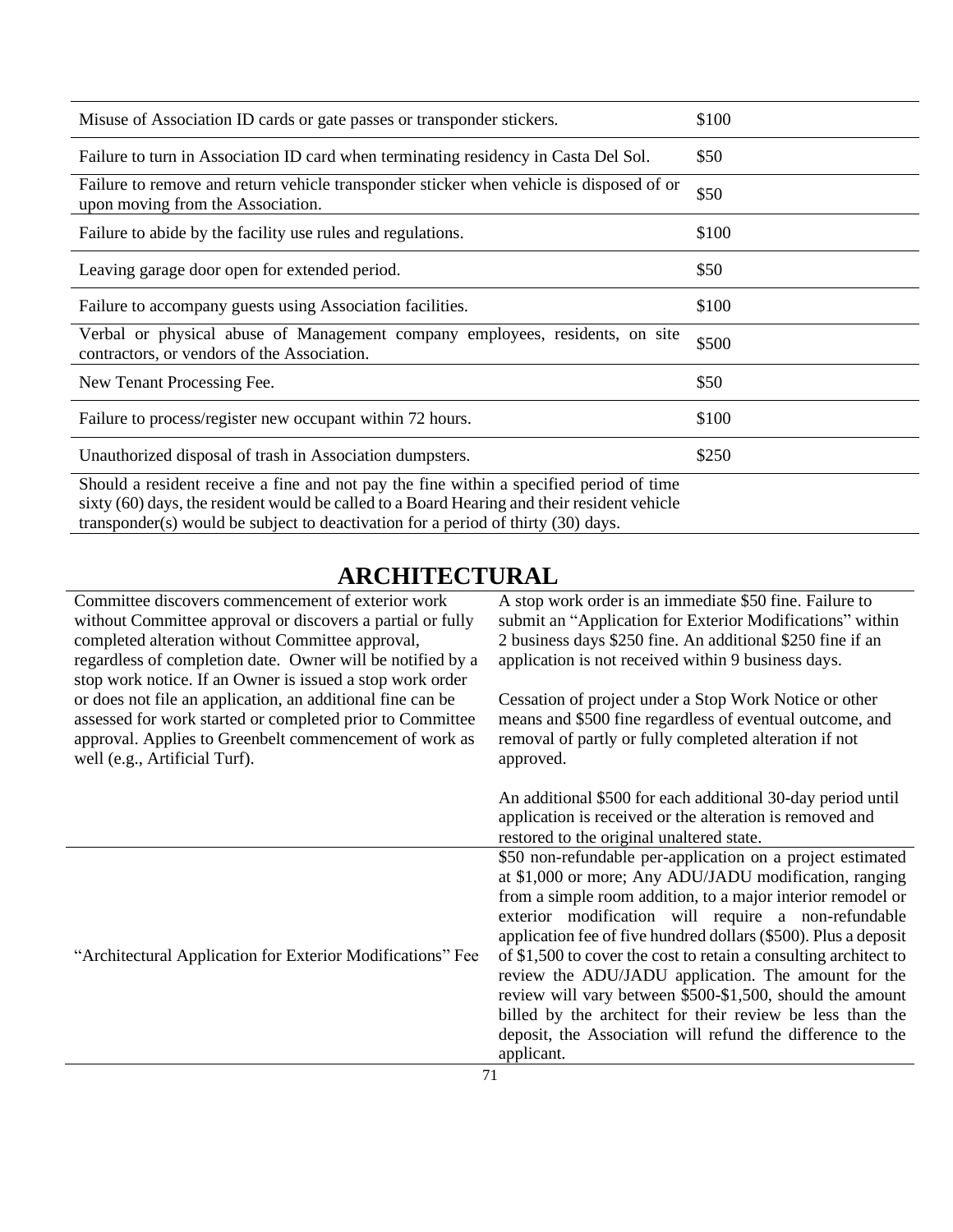| Continuation of work after receiving a "Stop Work Order"                                                                                    | \$500 regardless of eventual outcome and removal of<br>project if not approved.                                   |  |
|---------------------------------------------------------------------------------------------------------------------------------------------|-------------------------------------------------------------------------------------------------------------------|--|
| Failure to submit an Architectural application for exterior<br>modification.                                                                | \$250 fine                                                                                                        |  |
| Failure to post the copy of the approved Architectural<br>application for exterior modification.                                            | \$100 fine                                                                                                        |  |
| Failure to submit a notice of project completion.                                                                                           | \$50 fine                                                                                                         |  |
| Disregarding denial of a submitted application for work.                                                                                    | \$500 regardless of eventual outcome and removal of project<br>if it cannot be made satisfactory to the Committee |  |
| Deviation from Architectural Committee approved plans<br>(Owner has 45 days after receiving written notification from                       | \$200 fine                                                                                                        |  |
| the Committee to correct the deviation).<br>Continued deviation after 45-day period.                                                        | \$200 fine and \$200 each month until<br>violation is corrected                                                   |  |
| Failure to correct an Escrow Violation.                                                                                                     | \$100 fine                                                                                                        |  |
| Continued deviation after 60-day period.                                                                                                    | \$100 fine and \$100 each month until violation is<br>corrected                                                   |  |
| See also "Unauthorized or illegal use or alteration of a dwelling unit" under the "General" heading.                                        |                                                                                                                   |  |
| Failure to address/correct an Architectural Committee<br>notice within allotted time frame.                                                 | \$100 fine                                                                                                        |  |
| Reoccurring rules $&$ guideline violations.                                                                                                 | \$50 fine for the 1st offense, 2 <sup>nd</sup> and each additional offense<br>thereafter is a \$100 fine.         |  |
| Violation of sign ordinance.                                                                                                                | \$50 fine                                                                                                         |  |
| Failure to maintain exterior of the property in a condition<br>Association's<br>aesthetically<br>acceptable<br>meeting<br>the<br>standards. | Letter to resident giving 30 days to correct area.                                                                |  |
| Non-compliance after 30 days.                                                                                                               | \$100 each month until violation is corrected                                                                     |  |
| Non-compliance after 90 days.                                                                                                               | Cost of the Association to bring unit up to standard.                                                             |  |
| <b>GREENBELT</b>                                                                                                                            |                                                                                                                   |  |

| \JI\LZE\\JDEL_I                                                                               |                                          |  |
|-----------------------------------------------------------------------------------------------|------------------------------------------|--|
| Unauthorized planting on or use of Greenbelt areas.                                           | $$100 + Cost$ to restore area            |  |
| Removal or destruction of Association plant materials<br>without written permission.          | $$100 + cost$ to restore or replace area |  |
| Unauthorized pruning of or damage to Association trees or<br>shrubs.                          | $$100 + cost$ to restore                 |  |
| Altering sprinkler heads, or modifying the irrigation system<br>in any way.                   | $$100 + cost$ to restore                 |  |
| Failure to dispose of debris and soil from a private re-<br>landscaping or gardening project. | \$50                                     |  |
| Modification to Common Area that interferes with normal<br>drainage of Greenbelt areas.       | $$100 + cost of repair$                  |  |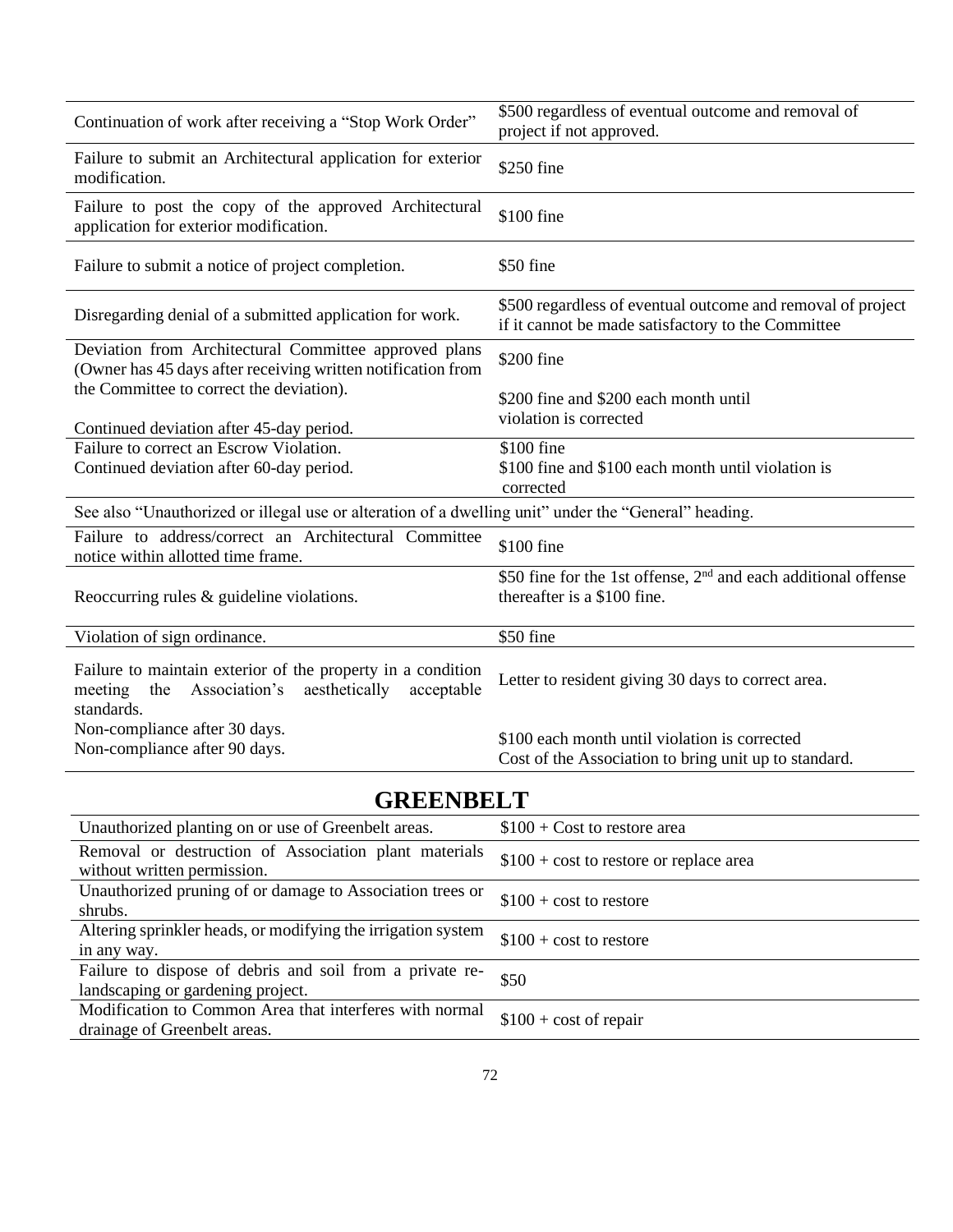| Bird feeders or bird houses in Association trees; placing<br>birdbaths in Common Area.                            | \$50                     |
|-------------------------------------------------------------------------------------------------------------------|--------------------------|
| Placing any objects (including furniture) in Greenbelt areas                                                      |                          |
| whether temporary or permanent, which may interfere with<br>landscape mowers on mow day.                          | \$50 per occurrence      |
| Failure to keep gated side yard swales free of weeds and                                                          | \$100                    |
| debris.                                                                                                           |                          |
| Interference with work of landscape/ maintenance crew/<br>personnel.                                              | \$100                    |
| Furniture or objects placed in Common Area in excess of<br>24 hours.                                              | \$100                    |
| Modification to original structure by addition of patio or<br>room addition that interferes with normal drainage. | $$100 + cost to correct$ |
| Permanently attaching trellis to structure.                                                                       | $$50 + cost to correct$  |
| Failure to remove holiday decorations within specified<br>timeframe.                                              | \$50                     |
| PET REGULATIONS                                                                                                   |                          |
| Failure to keep a pet properly restrained or under physical<br>control.                                           | \$100                    |
| Allowing a pet to become a nuisance by excessive noise or<br>unreasonable disturbance.                            | \$100                    |
| Failure to clean up after a pet.                                                                                  | \$100                    |
| Pets bred, raised or kept on premises for commercial<br>purposes.                                                 | \$100                    |
| Injury to persons or damage to property caused by animals.                                                        | $$100 + cost of repair$  |
| Having more than any combination of two (2) pets per<br>residence.                                                | \$50                     |
| Allowing a visitor to bring an unauthorized pet into the<br>Association.                                          | \$50                     |
| Allowing a pet to enter any Association facility in violation<br>of Facility rules.                               | \$100                    |
| Allowing a pet to act in an aggressive or menacing fashion<br>towards a person or another pet.                    | \$100                    |

## **RECREATION CENTERS (Clubhouse Use Fees)**

| Vista Room reservation (Private Party).                                                              | $$100 + additional fee for children$ |
|------------------------------------------------------------------------------------------------------|--------------------------------------|
| Heritage & Fiesta Room reservation (Private Party).                                                  | $$50 + additional fee for children$  |
| Club China/Glassware deposit.                                                                        | \$100                                |
| Improper use of Recreation Centers disposal receptacles for<br>resident use or their vendor's trash. | \$100                                |
| Library-lost books                                                                                   | \$15                                 |